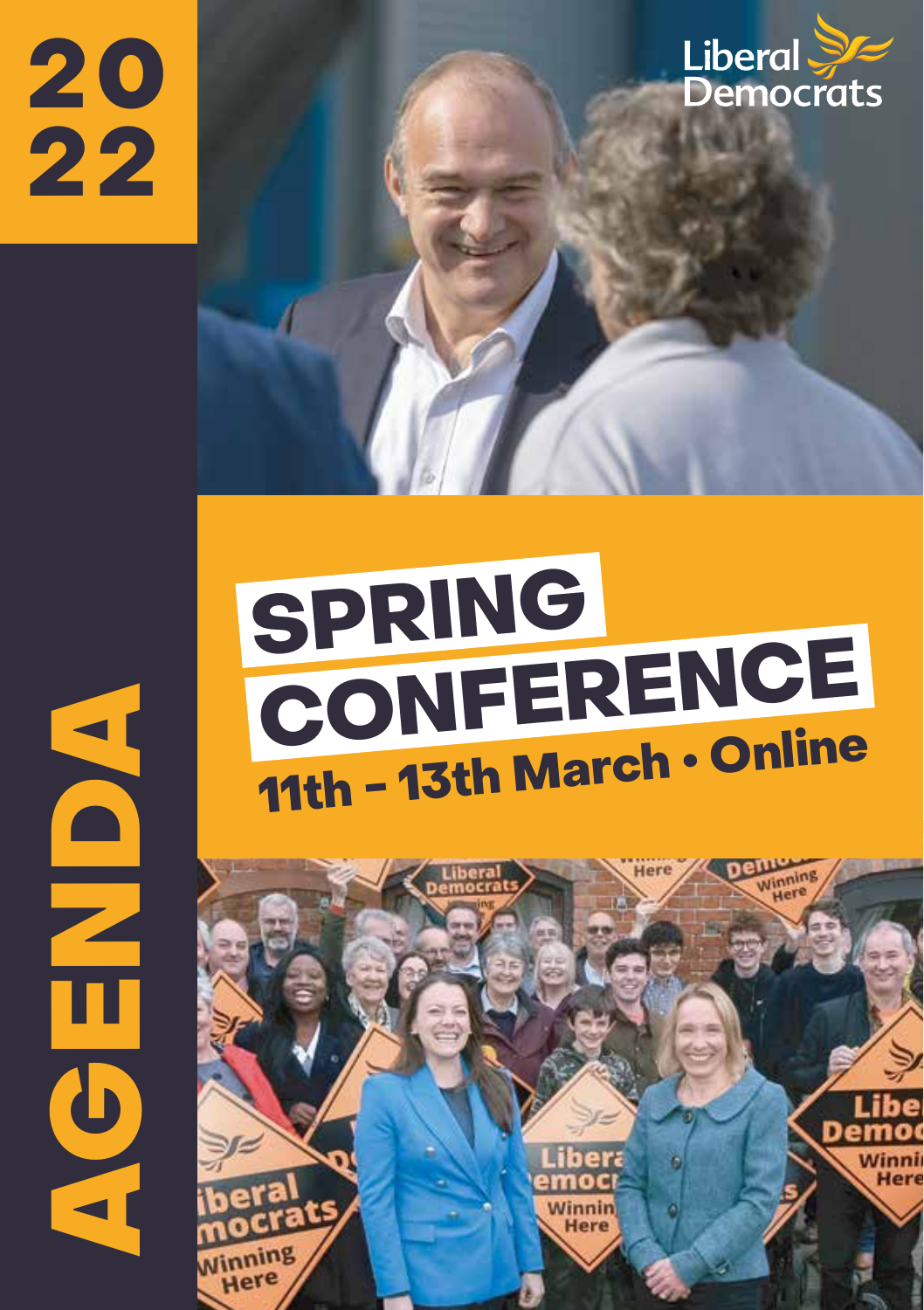Welcome to the Liberal Democrat Online Spring 2022 *Conference Agenda*.

This first edition of the *Conference Agenda* contains the agenda for the auditorium sessions at conference and information about the conduct of the sessions. It is available as a printed document as well as online.

Updated editions of the *Conference Agenda* will be published online at:

www.libdems.org.uk/s22-agenda

An updated *Conference Agenda* will be issued online in the week before conference incorporating *Conference Extra*, and further updates each day during conference incorporating *Conference Daily*.

For features, general conference information, exhibition and fringe, see the separate *Conference Directory* (online only).

Further information, registration and conference publications (including plain text and clear print versions) are available at:

www.libdems.org.uk/conference

# **Contents**

| Information                |    |  |
|----------------------------|----|--|
| Agenda:                    |    |  |
| Agenda index and timetable | 11 |  |
| Friday 11 March            | 14 |  |
| Saturday 12 March          | 35 |  |
| Sunday 13 March            | 72 |  |
| Standing orders            | 93 |  |
| <b>Federal Party</b>       |    |  |



Published and promoted by Mike Dixon on behalf of the Liberal Democrats, 1 Vincent Square, London, SW1P 2PN. Design and layout by Mike Cooper, mike@mikecoopermcc.co.uk. Photographs © Liberal Democrats unless stated.

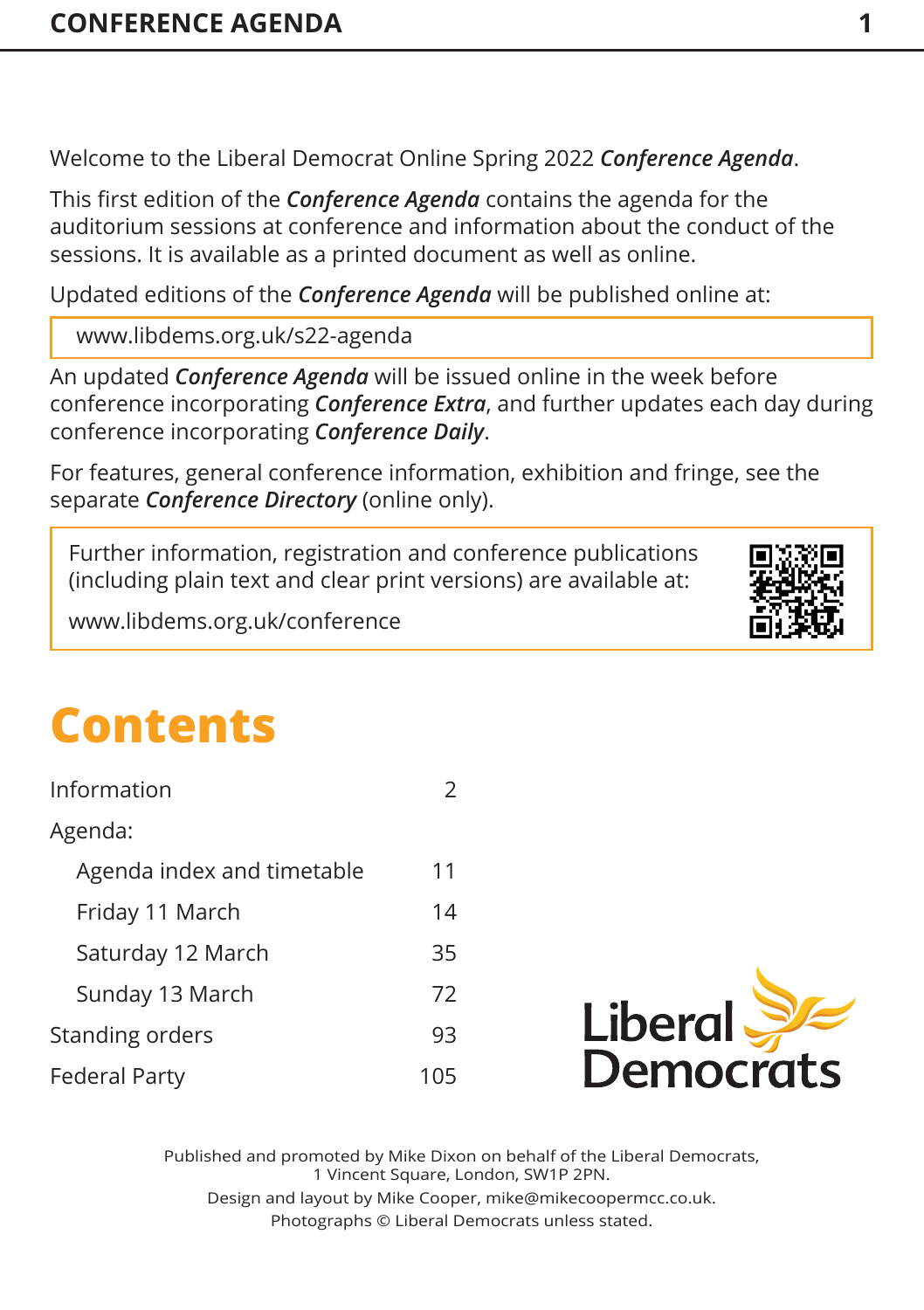<span id="page-2-0"></span>Conference will take place through our virtual conference venue Hopin. Access to all conference events requires a valid conference registration and registered attendees will be emailed details of how to log on to the Hopin platform at the time of registration and again just before the conference.

This *Conference Agenda* covers the sessions held in the virtual auditorium at Autumn Conference.

General conference information can be found in the *Conference Directory*, available online from early February at:

www.libdems.org.uk/conference

If you have any questions prior to or during conference, please email:

conferences@libdems.org.uk

If you have any tech queries during the live debates, please go to the tech helpdesk in the exhibition area of the online conference on Hopin (see page 5).

If you wish to communicate with the chair, submit a procedural motion or ask for a separate vote, please use the following link:

www.libdems.org.uk/procedural-motions

If you want to comment about the session you are in, please use the chat function; do not use chat to communicate with the chair of a session. See guidance [on page 4.](#page-4-0) 

### **Hopin: our virtual conference venue**

Registered attendees will be emailed details of how to log onto the Hopin platform at the time of their registration. A reminder will be emailed to you just before the start of the conference.

For the best experience of conference when using a computer or laptop, Google Chrome or Mozilla Firefox web browsers are recommended. To access Hopin via an iOS mobile device, Safari is the best mobile browser to use; and for an Android device, please use Google Chrome.

Ensure you turn off your ad blockers and don't have any other programs open. If something goes wrong, try refreshing your browser!

If you are unable to use a laptop or desktop computer (which are the preferred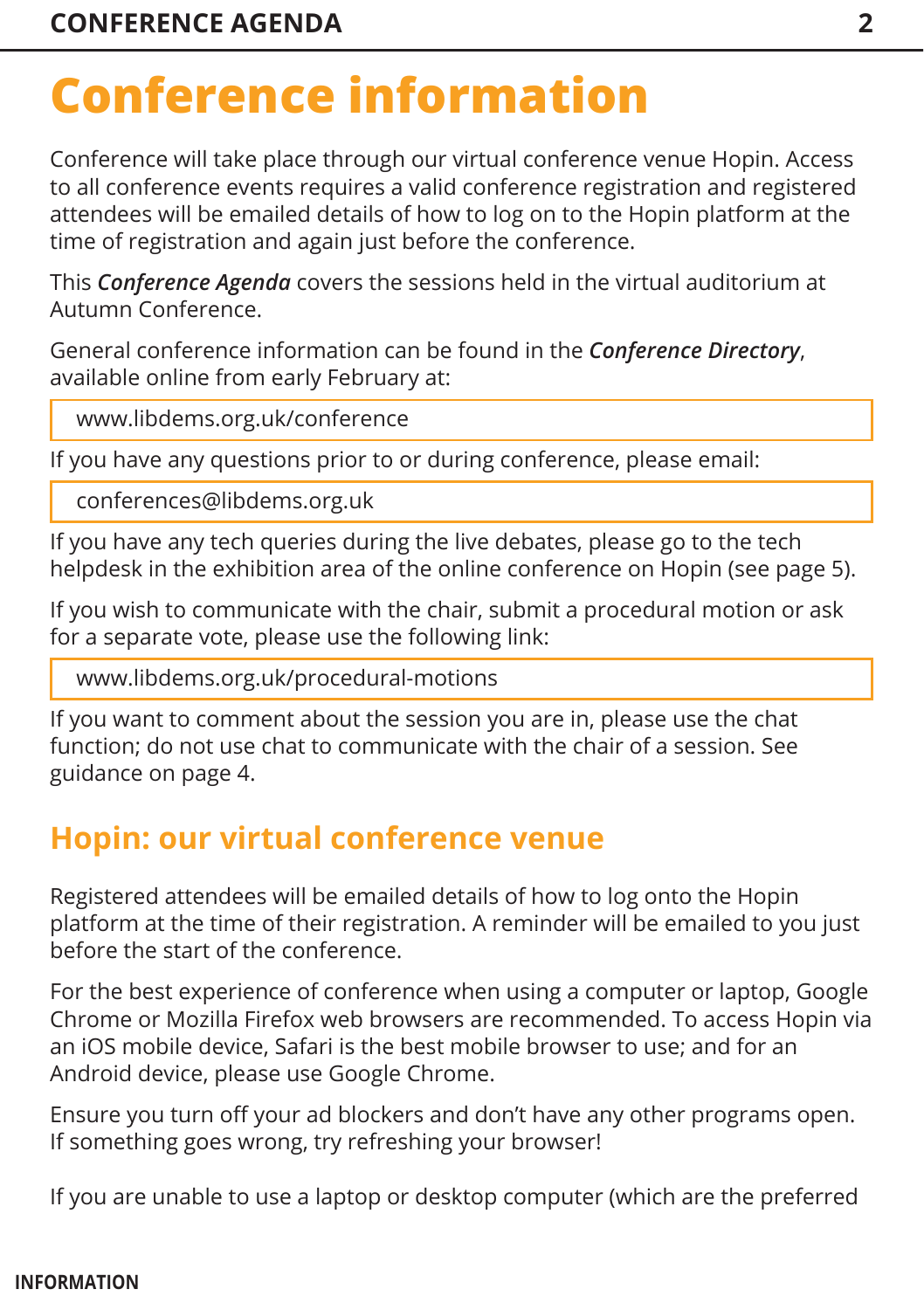devices), and are using an ipad or tablet, please ensure you download the Hopin app which can be accessed via the app store at:

https://hopin.com/app

There is a short video on how Hopin works:

www.youtube.com/watch?v=7EmnaN3lj5c

After the conference the auditorium sessions will be available on YouTube.

### **Hopin navigation**

On the Hopin platform, the menu bar appears on the left.

### **Home**

Scroll down to view the agenda, fringe & training events and exhibition stands (one for each entity in the exhibition area).

### **Auditorium**

Watch the debates and speeches. Members can vote on motions via polls (within Hopin).

There will be BSL signers during auditorium sessions.

### **Fringe & Training**

Fringe is available for all to view. Fringe events happen outside auditorium hours.

Training is only for party members to view and is run simultaneously alongside the auditorium sessions.

See the *Conference Director*y for details.

### **Exhibition**

You can enter this area to view the exhibition stands throughout conference, view exhibitors' videos, ask questions in the chat function and connect to their websites. See the *Conference Directory* for details. There are also specified live times each day when you can chat with someone live from each organisation (if they have chosen to do this).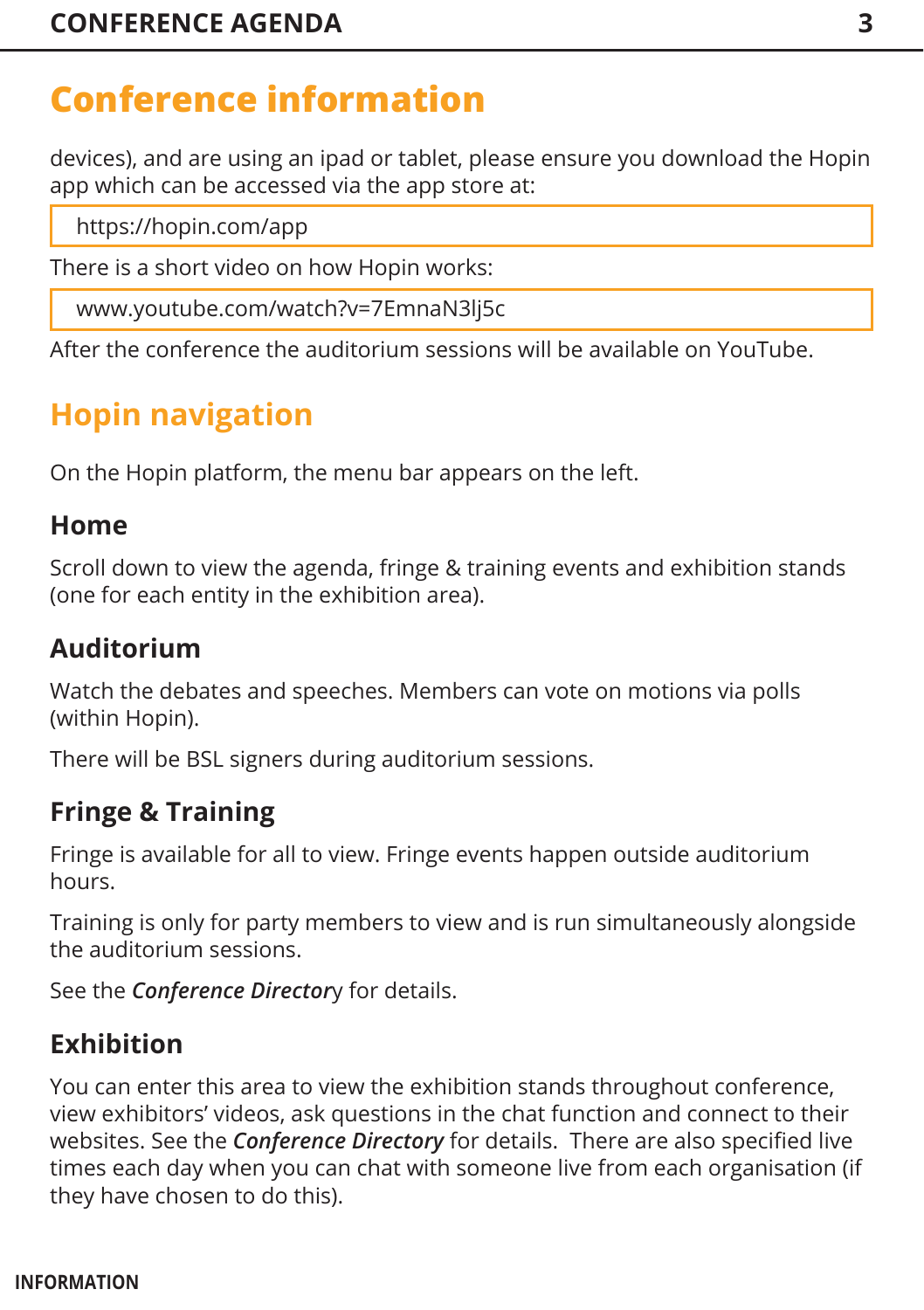### <span id="page-4-0"></span>**Networking**

Chat with a randomly selected participant and share common interests.

If you wish to contact a particular individual to chat with them or have a live video link, please click onto 'people' next to the 'chat' function on the top right and find the person you wish to connect with.

### **Voting**

Only registered members can vote at conference. Voting will be available through Hopin and the polling function in the auditorium.

For the emergency motions ballot, mi-voice voting will be used and registered members will be emailed a link prior to conference to vote in the ballot.

### **Conference Chat**

In each auditorium session there will be a chat feature enabled, which allows attendees to post their views and comments about events in the auditorium.

The chat is public and visible to everybody: bear this in mind when posting. All comments in the chat must be respectful, lawful, and in keeping with the Members' Code of Conduct, accessible here:

<www.libdems.org.uk/code-of-conduct>

The chat will be moderated, and if your post does not meet the required standards of behaviour, sanctions start with post deletion, and more serious breaches may lead to you having your conference access revoked and/or disciplinary action within the party.

Please do not use the chat to attempt to communicate with members of the Federal Conference Committee (FCC) or the chairs and aides of debates. To raise a query with the chairs and aides use this link:

<www.libdems.org.uk/procedural-motions>

### **Q&A**

Please post your questions under the Q&A tab. Questions to reports should be submitted as described under 'reports' [on page 9; in](#page-9-0) addition, questions may be submitted using the Q&A tab during the session and they may be selected by the chair, but that is not guaranteed.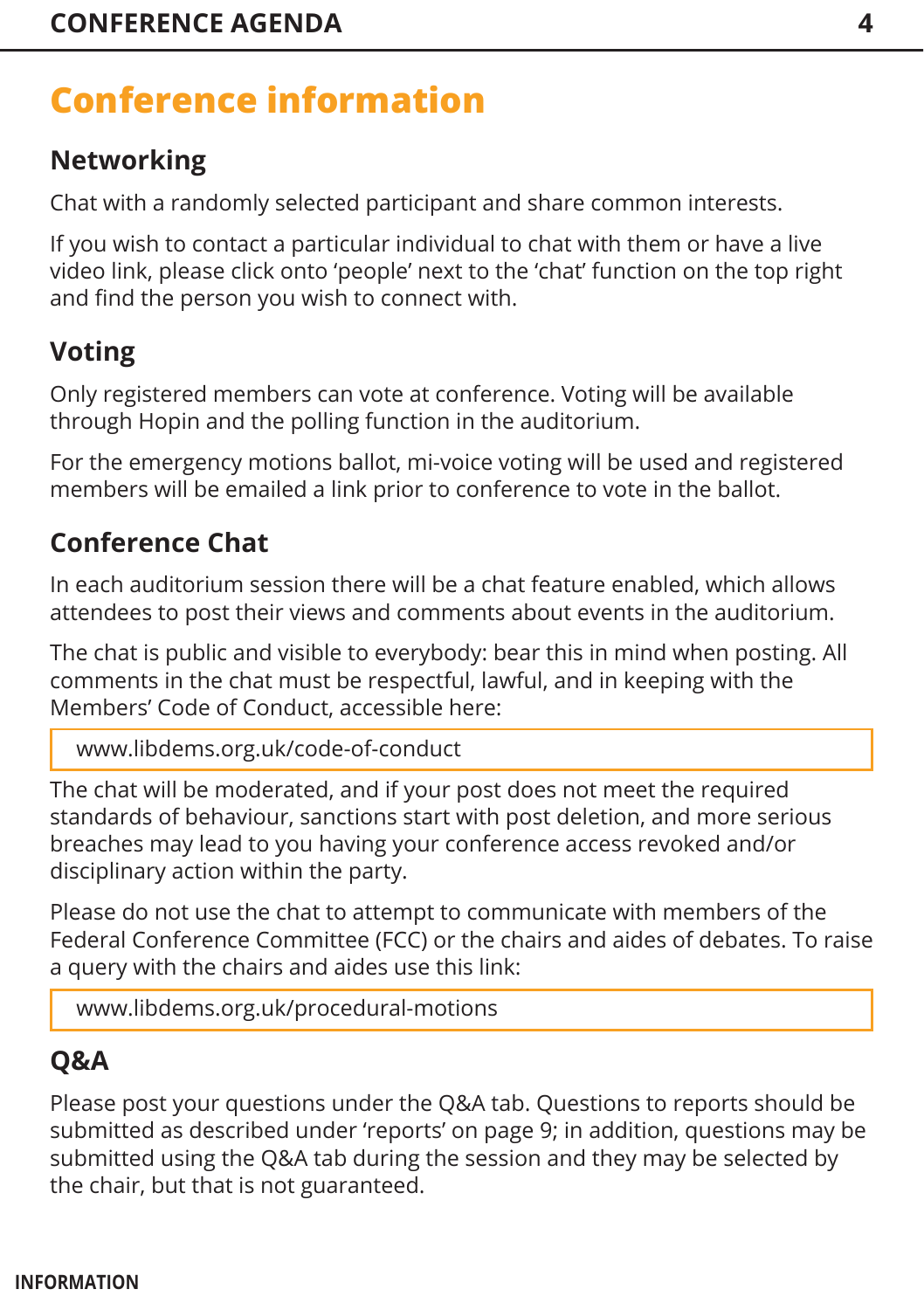The chat / Q&A is there to facilitate interactivity in our virtual conference, but it can only do this if everyone in it behaves responsibly and with courtesy and respect towards each other and the moderators.

### *Conference Extra* **and** *Conference Daily*

An update to this *Conference Agenda* incorporating *Conference Extra* will be published online ahead of conference, and further updates incorporating *Conference Daily* will be published each day of conference.

They will contain updates to the agenda including information from the FCC, changes to session timings, amendments, topical issues, emergency motions and questions to reports.

You will be able to find *Conference Agenda* updates online at:

www.libdems.org.uk/s22-agenda

### **Tech helpdesk**

If you have any tech issues during the conference, we have a tech helpdesk located in the exhibition area (first stand) which will be open at the following times:

| Friday   | 11 March | $12.00 - 18.00$ |
|----------|----------|-----------------|
| Saturday | 12 March | $09.15 - 18.00$ |
| Sunday   | 13 March | $09.15 - 17.00$ |

### **Federal Board and Federal Conference Committee helpdesk**

Members of the Federal Board (FB) and the Federal Conference Committee (FCC) will be available to give advice at their stands in the virtual exhibition at the following times:

| Friday            | 11 March | $16.15 - 17.15$                     |
|-------------------|----------|-------------------------------------|
| Saturday 12 March |          | 13.00 – 14.00 and $16.15 - 17.15$   |
| Sunday 13 March   |          | $13.00 - 14.00$ and $16.15 - 17.15$ |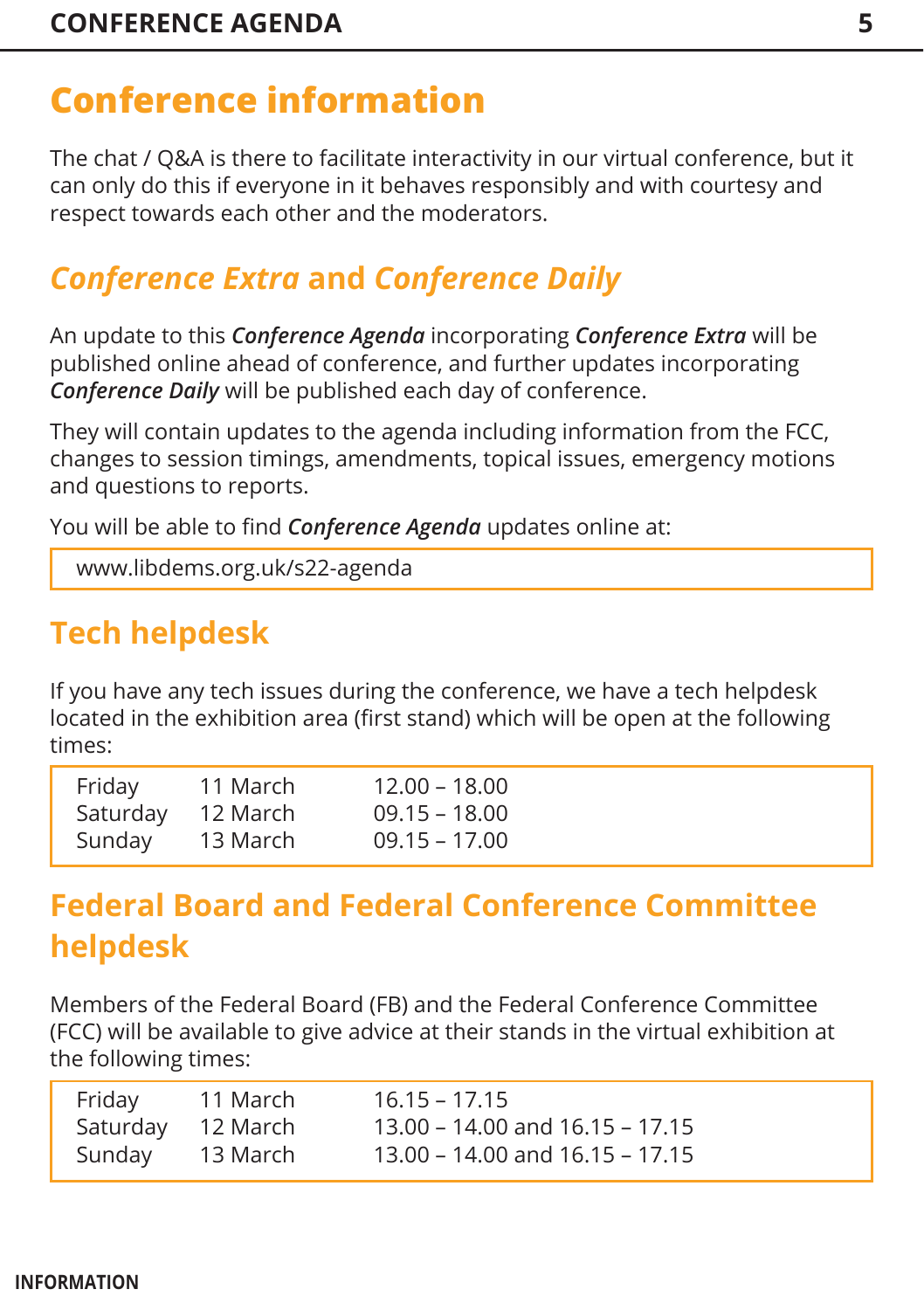### **Debates and votes at conference**

Debates on policy and business motions are at the heart of federal conference. It is through them that the party sets its policy and future direction. Unlike in other parties, Liberal Democrat members are sovereign, and what they decide really matters.

**The structure of debate on policy and business motions:**



**Amendments:** all motions except emergency motions are open to amendment; amendments accepted will be published in the *Conference Daily* updates to the *Conference Agenda*.

**Communications with the chair and aide:** At the virtual conference you can contact the chair and aide team using the link:

www.libdems.org.uk/procedural-motions

Please note that this link is solely for formal communication with the chair and the aide on procedural motions and points of order.

**Voting:** decisions on most motions and all amendments and separate votes are by simple majority of those voting. To vote, registered members must use the polls function on Hopin. That is found by selecting the tab in the top right-hand corner when in the virtual auditorium. Vote by selecting the relevant button on the screen.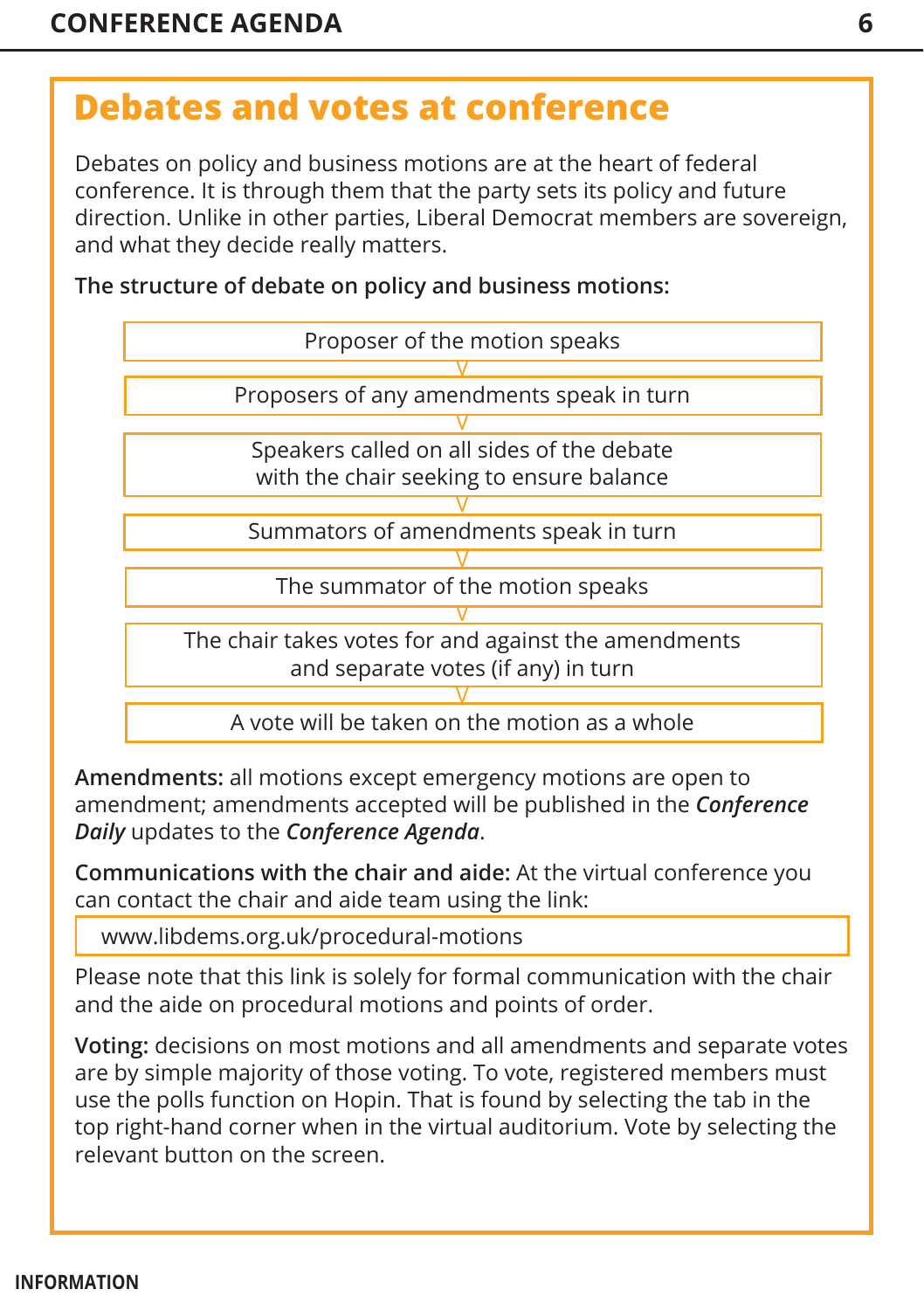### <span id="page-7-0"></span>**Debates and votes at conference**

**Separate votes:** a vote to delete or retain the specified words or section. A request for a separate vote may be submitted by any party member. For agenda items on Friday the request must be submitted by the emergency motions deadline and for other days by the start of conference on the previous day, using the link:

www.libdems.org.uk/procedural-motions

**Counted vote:** all votes taking place at this conference will be counted by Hopin and the result will be announced by the chair.

### **Speaking and voting at conference**

#### **Eligibility to speak and vote**

All party members are entitled to speak and vote in conference debates, providing they are attending conference as a party member (and not for example an exhibitor or observer). Party members fulfilling these criteria are known as 'voting members'.

#### **Length of speeches**

The length of speeches is shown against each motion in the *Agenda*.

A set of traffic lights will appear on the screen to show the speaker and the audience how long the speaker has left. Green means that the end of the time is at least one minute away. The amber light comes on when there is one minute to go. The red light comes on when time is up and you should stop speaking immediately.

### **Applying to speak**

To make a speech in a debate you must submit an electronic speaker's card online at:

```
www.libdems.org.uk/speakers-card
```
Applications open on Monday 7 March and close at 16.00 on the day BEFORE the debate.

Speakers selected for a debate (plus a couple of reserves) will be sent an email by 21.00 on the day before the debate. If it is your first time speaking at this conference, you will be asked to log into a Debate Test meeting for our technical team to check your sound and vision. You will be required to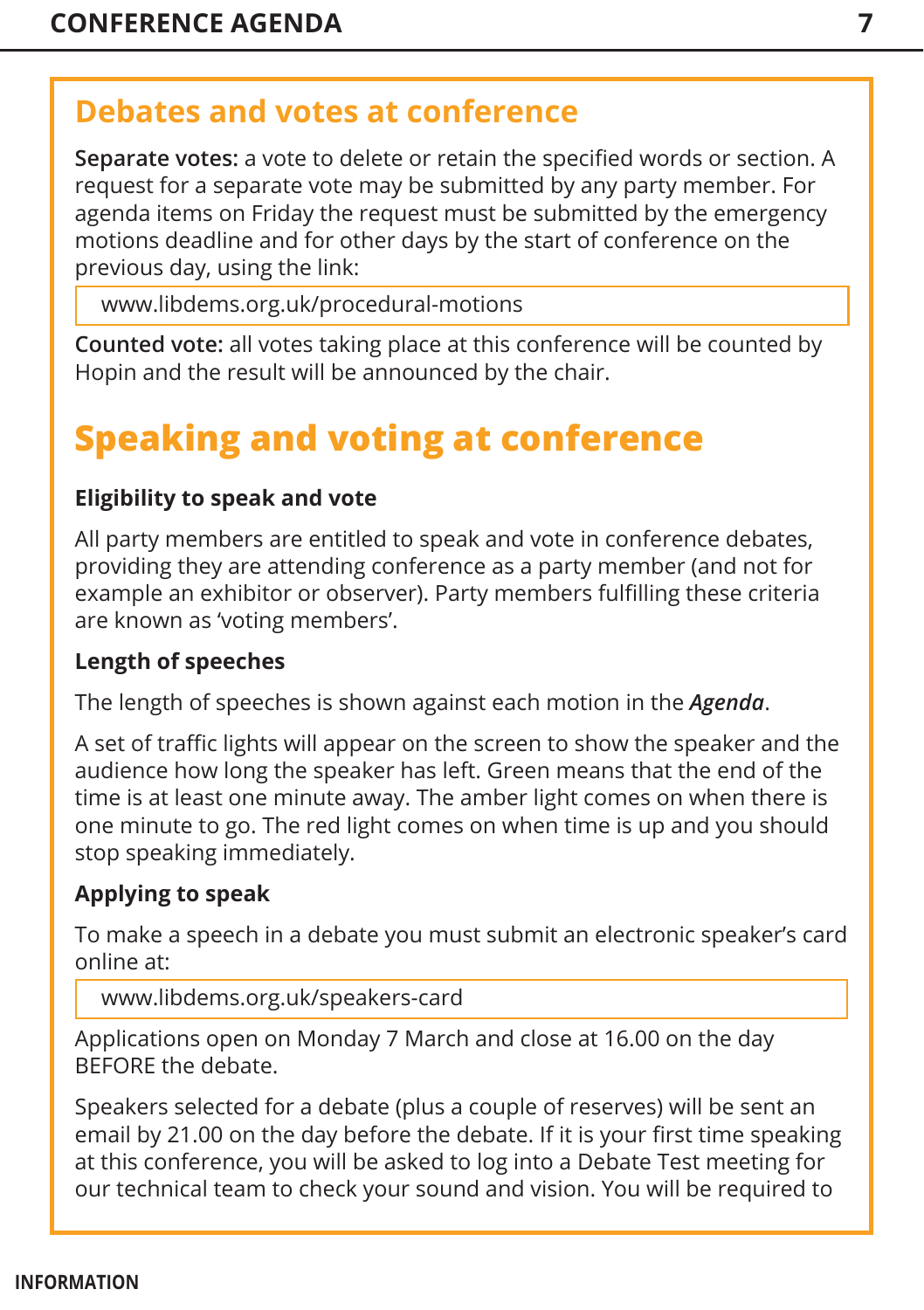### **Speaking and voting at conference**

download the Zoom app (or equivalent) prior to the test – a link will be in the email.

Our technical team will register you before the debate commences. 10 minutes before the start of the debate you will be asked to log out of Hopin and into a Motion meeting, which will have the same title as the agenda item. You will be able to follow the debate while waiting. The chair will ask you to stand by one speech before yours and then call you to speak when required.

Once you have finished speaking you must log out of the Motion meeting and return to Hopin. The email should answer any questions and will give you contact details to seek further help.

#### **Completing a speaker's card**

Please remember to:

- $\bullet$  Submit your card no later than 16.00 on the day before the debate. There is no guarantee late cards will be considered.
- $\bullet$  Complete the card fully so that the chair knows all about you and what you want to say, and can balance the debate.

### **Other conference sessions**

#### **Emergency motions**

Emergency motions are debated and voted on and make formal party policy like other motions, but refer to a substantial development since the deadline for submission of motions.

There is a slot for emergency motions at F25 on Sunday 13 March. Registered members will vote on which of the emergency motions that have been submitted they want to debate. An email will be sent shortly before conference to enable you to vote; the closing time for votes will be 19.00 on Friday 11 March.

#### **Topical issue discussions**

The FCC may decide to use part of this slot for topical issue discussions. This will allow members and spokespeople to discuss and comment on a political issue live at the time of conference; they do not make party policy.

Party members may submit suggested topics for a discussion, which will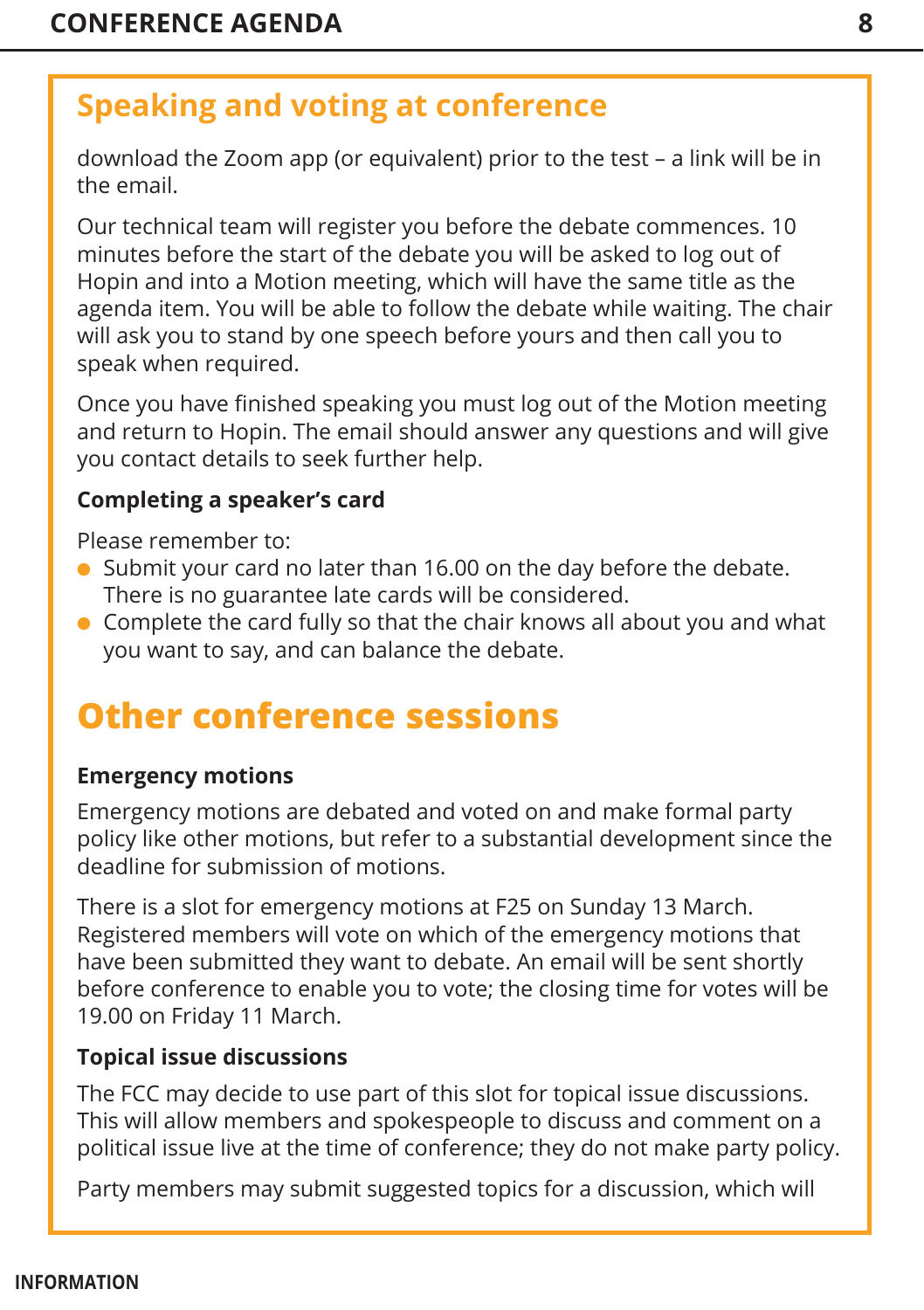### <span id="page-9-0"></span>**Other conference sessions**

be considered by officers of the FCC and FPC. If a topical issue discussion is selected, it will be published in the relevant *Conference Daily* update to the *Conference Agenda*.

#### **Question & answer sessions**

Any voting member may submit a concise question (maximum 25 words) on any subject for the Leader's Q&A (F18). Questions will be selected by the chair and the questioner will be able to ask their question via video.

Questions may be submitted by on the day before the session using the online form at:

www.libdems.org.uk/conference\_submissions

The chair may also decide to put questions raised in the chat function during the session.

#### **Reports**

The reports of Federal Committees and Parliamentary Parties are printed in the separate reports document. Any voting member may submit concise questions on these reports. Questions may be submitted by 13.00 on 28 February using the online form at:

www.libdems.org.uk/conference\_submissions

Questions received by the deadline above will be published in the *Conference Extra* update to the *Conference Agenda* and are guaranteed a reply, in the session or in writing thereafter. Questions may also be submitted using the same online form until 16.00 on the day before the session, or through the chat function in Hopin during the session, but will only be called if time allows and at the discretion of the chair of the session.

### **Submitting amendments, emergency motions, topical issues and appeals**

#### **Amendments and emergency motions**

Amendments and emergency motions must be:

- l signed by 10 party members; *OR*
- $\bullet$  submitted by one or more of: a local party, state party, regional party in England, Federal Specified Associated Organisation or Federal Party Committee.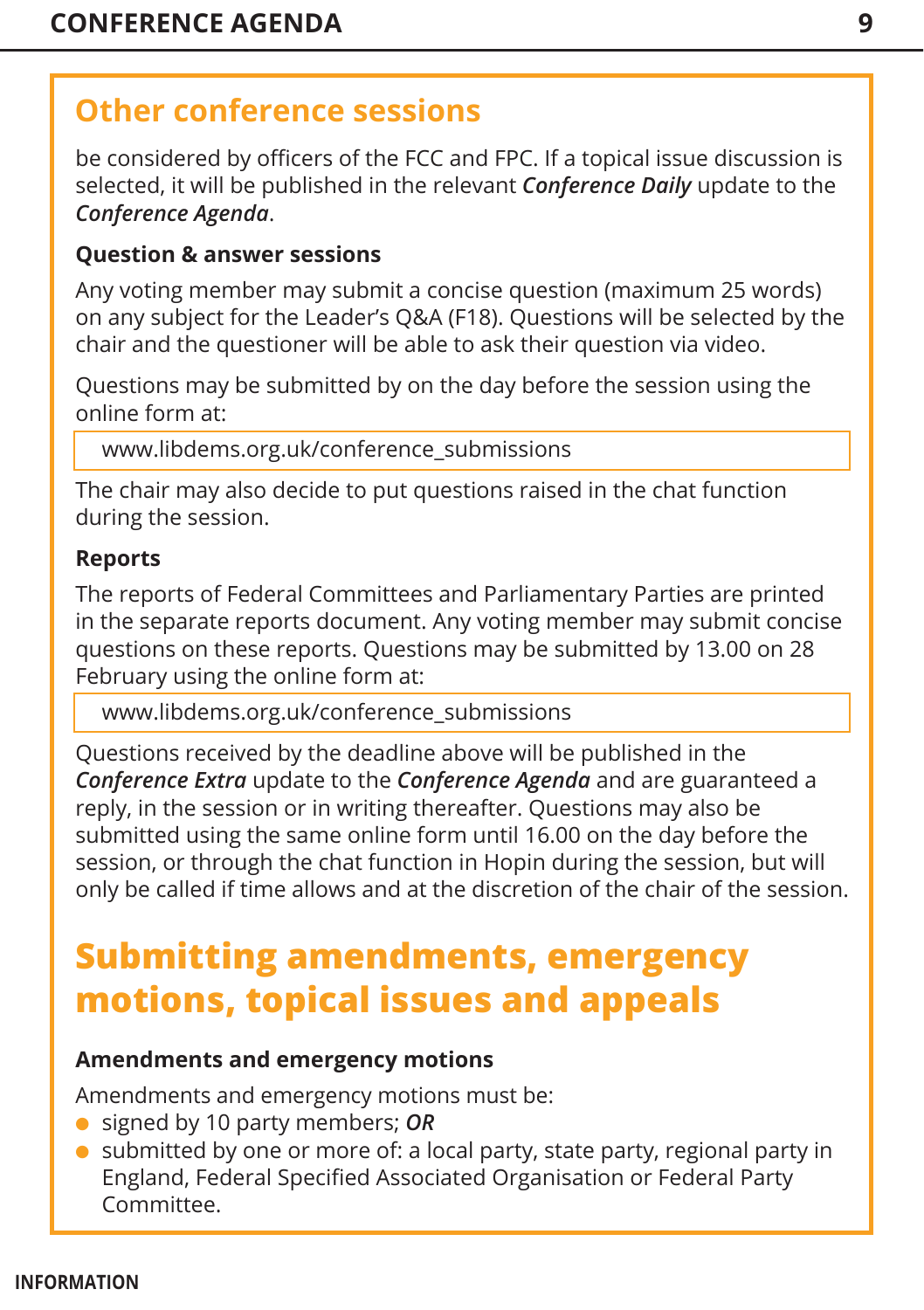### <span id="page-10-0"></span>**Submitting amendments, emergency motions, topical issues and appeals**

And must be submitted by 13.00 on 28 February online at:

www.libdems.org.uk/conference\_submissions

Submitters should include:

- $\bullet$  For amendments a short explanation of the intended effect of the amendment.
- $\bullet$  For emergency motions a short explanation of its emergency nature.

### **Topical issues**

Suggestions for topical issues may be submitted by any party member by 13.00 on 28 February online at:

www.libdems.org.uk/conference\_submissions

The title of the issue should be no more than ten words, and should not include an expression of opinion; please include full contact details of the submitter and up to 100 words explanatory background.

#### **Drafting advice**

Submitters are encouraged to use our drafting advice service: draft amendments and emergency motions should be submitted by 13.00 on 14 February online at:

www.libdems.org.uk/conference\_submissions

#### **Appeals**

If you wish to appeal the FCC's decision not to select your emergency motion or amendment, follow these instructions.

The appeal should come from the email address of the original contact for the motion and should be no longer than one side of A4.

It should explain why you are appealing and any new information the FCC was unaware of when it made its decision.

The email should also contain a contact name and telephone number.

Appeals should be emailed by 12.00 noon on 10 March to:

appeals@libdems.org.uk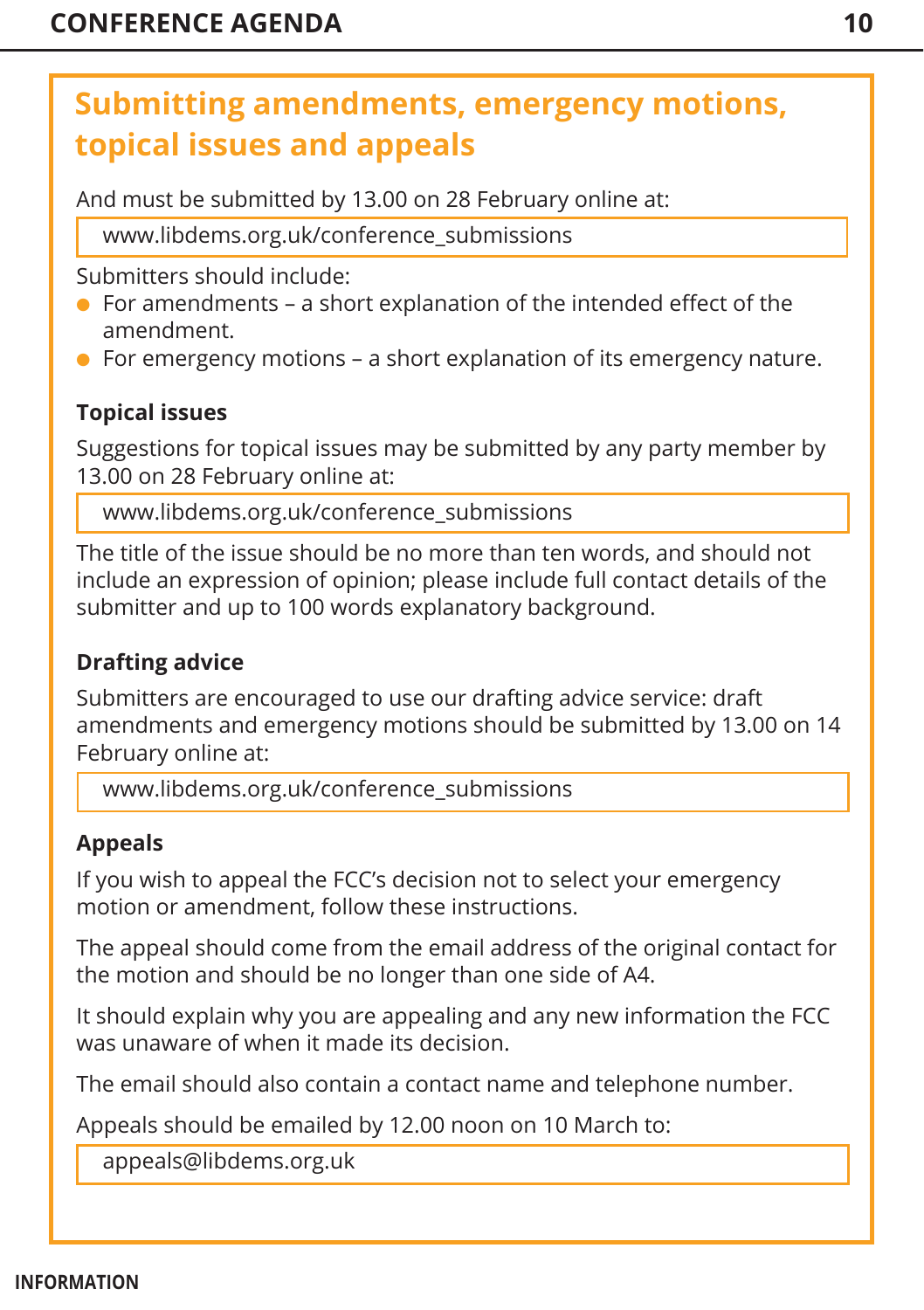# <span id="page-11-0"></span>**Agenda index and timetable**

#### **Friday 11 March**

| 14.00-14.05 F1 |                | Opening of Conference                                                                        | 14 |
|----------------|----------------|----------------------------------------------------------------------------------------------|----|
| 14.05-14.15    | F <sub>2</sub> | Report: Federal Conference Committee                                                         | 14 |
| 14.15-14.25 F3 |                | Standing order amendment: Questions to Reports at<br>Conference                              | 15 |
| 14.25-14.30 F4 |                | Report: Federal Policy Committee                                                             | 16 |
| 14.35-15.00 F5 |                | Policy motion: Expanding the Use of British Sign<br>Language                                 | 17 |
| 15.05–15.35 F6 |                | Policy motion: COP15 and the UK Government                                                   | 19 |
| 15.40-16.20 F7 |                | Policy motion: Political Reform to Tackle Sleaze                                             | 22 |
|                |                | 16.20–18.45 Auditorium break and fringe (16.35 onwards)                                      |    |
| 18.45-19.00 F8 |                | Speech: Cllr Pippa Heylings, Prospective Parliamentary<br>Candidate for South Cambridgeshire | 24 |
| 19.05-19.50 F9 |                | Policy motion: Action to Improve Air Quality                                                 | 24 |
|                |                | 19.55-21.15 F10 Party business: Board Reform (Constitutional<br>Amendments)                  | 27 |
|                |                | F11 Board Reform (Standing Order Amendments)                                                 | 33 |
|                |                |                                                                                              |    |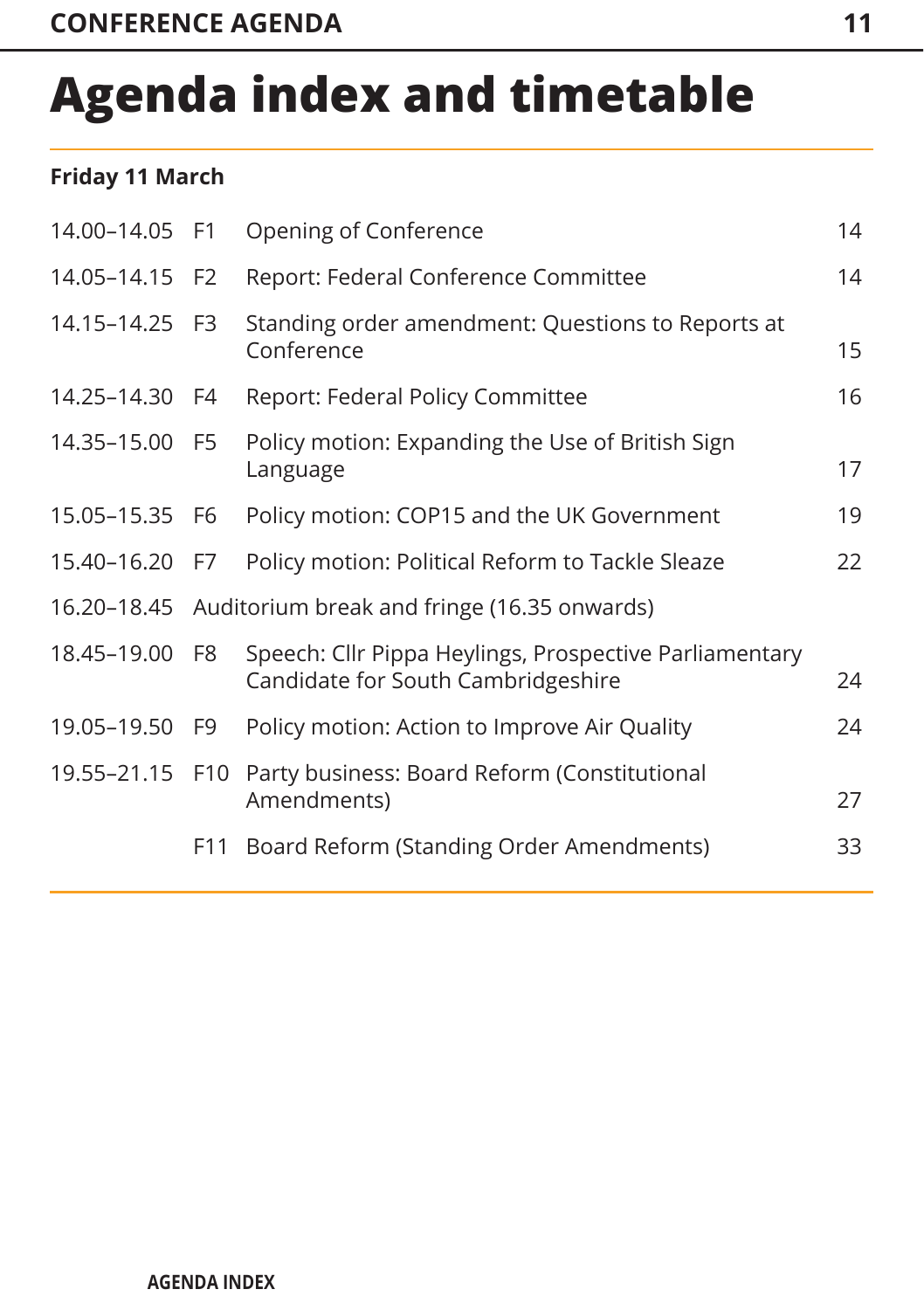### **Agenda index and timetable**

#### **Saturday 12 March**

|             | 09.30-10.15 F12 Policy motion: Catching Up on Our Children's Education                           | 35 |
|-------------|--------------------------------------------------------------------------------------------------|----|
|             | 10.20-11.35 F13 Policy motion: Rebuilding Trade and Cooperation with<br>Europe:                  | 37 |
|             | 11.40-12.20 F14 Policy motion: Ending Sewage Discharges                                          | 41 |
|             | 12.25-12.40 F15 Speech: Christine Jardine MP (Spokesperson for<br>the Treasury)                  | 43 |
|             | 12.45-13.00 F16 Standing order amendment: The Selection of Speakers                              | 43 |
|             | 13.00-14.15 Auditorium break and fringe                                                          |    |
|             | 14.15-14.40 F17 Policy motion: Tigray and the Ethiopian Civil War                                | 45 |
|             | 14.45-15.45 F18 Question and answer session: Sir Ed Davey MP,<br>Leader of the Liberal Democrats | 48 |
|             | 15.50-15.55 F19 Party Awards                                                                     | 48 |
|             | 16.00-16.20 F20 Party business: Revised Election Regulations                                     | 49 |
|             | 16.20-18.45 Auditorium break and fringe (16.35 onwards)                                          |    |
| 18.45-19.15 | F21 Policy motion: Fixing the Ambulance Crisis                                                   | 59 |
|             | 19.20-20.00 F22 Policy motion: Back British Farmers                                              | 61 |
|             | 20.05-20.30 F23 Policy motion: Swift Justice for Victims and Offenders                           | 64 |
|             | 20.35-21.15 F24 Policy motion: Democracy and Public Debate                                       | 67 |
|             |                                                                                                  |    |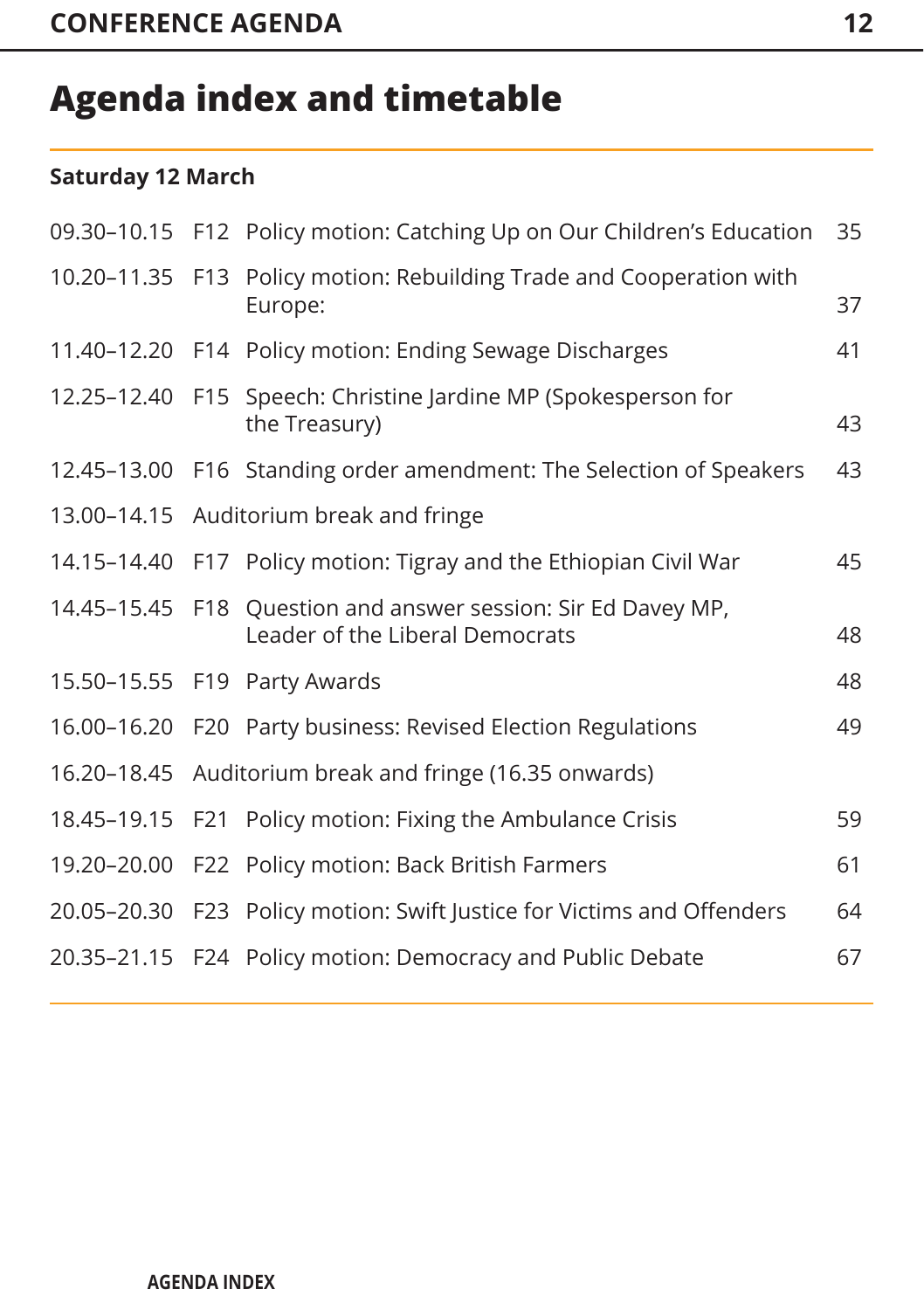### **Agenda index and timetable**

#### **Sunday 13 March**

|  | 09.30-10.45 F25 Emergency motions or topical issue discussions                                                       | 72 |
|--|----------------------------------------------------------------------------------------------------------------------|----|
|  | 10.50-11.15 F26 Report: Parliamentary Parties                                                                        | 73 |
|  | 11.20-11.45 F27 Report: Federal Board                                                                                | 73 |
|  | F28 Report: Campaign for Gender Balance                                                                              | 73 |
|  | 11.50-13.00 F29 Speech: Sir Ed Davey MP, Leader of the Liberal<br>Democrats                                          | 74 |
|  | 13.00-14.15 Auditorium break and fringe                                                                              |    |
|  | 14.15-15.15 F30 Policy motion: Tackling the Cost-of-Living Crisis                                                    | 74 |
|  | 15.20–15.35 F31 Speech: Cllr Shaffaq Mohammed MBE, Leader of<br>the Liberal Democrat Group on Sheffield City Council | 79 |
|  | 15.40-16.20 F32 Policy motion: Criminal Records                                                                      | 79 |
|  | 16.20–18.45 Auditorium break and fringe (16.35 onwards)                                                              |    |
|  | 18.45-19.30 F33 Policy motion: Supporting Hospitality, Retail and<br>Leisure in the Face of Omicron                  | 82 |
|  | 19.35-20.10 F34 Policy motion: COP27 and Climate Empowerment<br>for Local Government                                 | 86 |
|  | 20.15-20.30 F35 Constitutional amendment: Constitutional Caretaking                                                  | 89 |
|  |                                                                                                                      |    |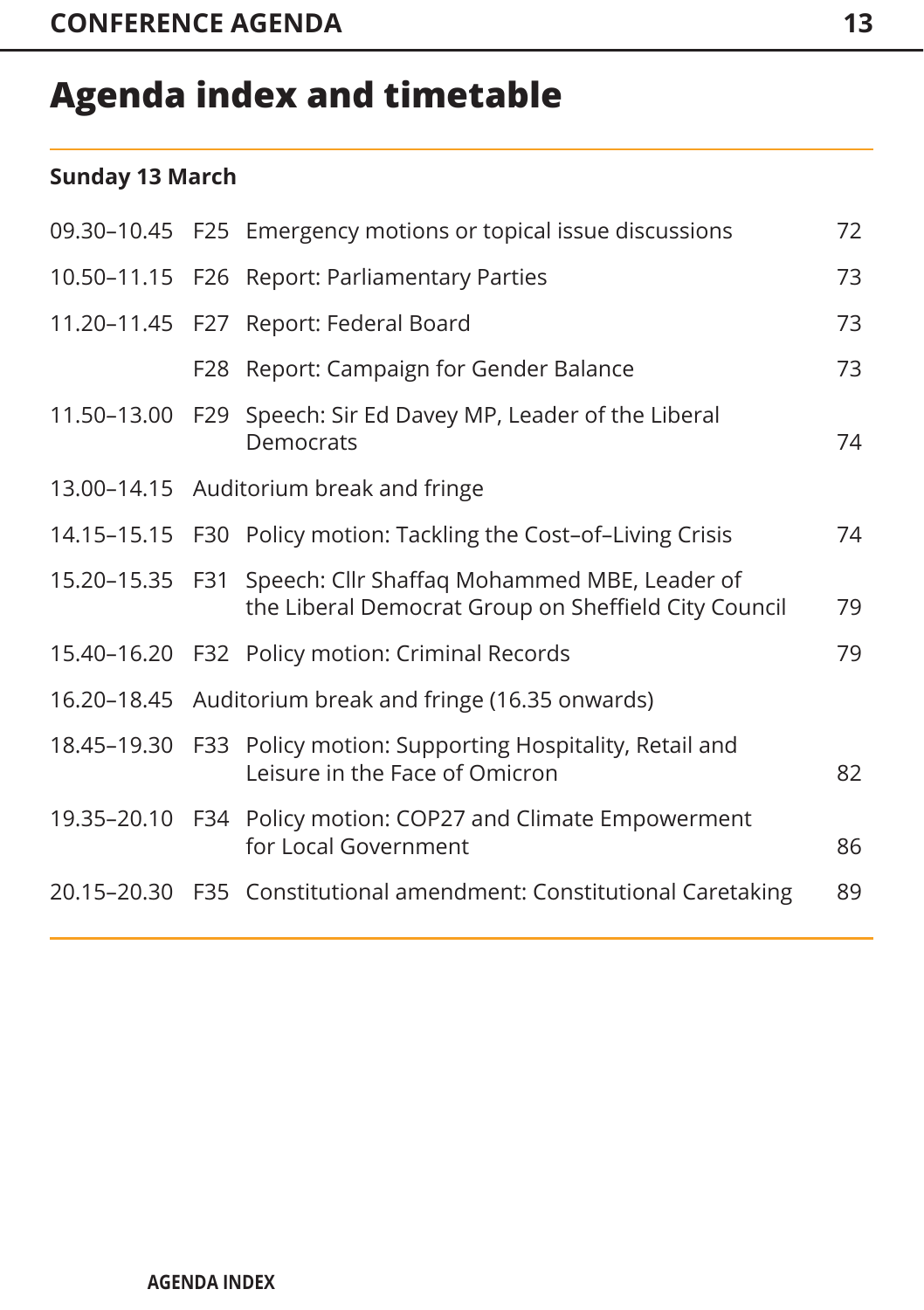### <span id="page-14-0"></span>14.00 Party business

Chair: Cllr Nick da Costa (Chair, FCC).

#### **F1 Opening of Conference by Dr Mark Pack, President of the Liberal Democrats**

### 14.05 Party business

Chair: Cara Jenkinson (Vice Chair, FCC). Aides: Chris Adams (Vice Chair, FCC) and Cllr Jon Ball (Vice Chair, FCC).

#### **F2 Federal Conference Committee Report: questions and accountability**

Mover: Cllr Nick da Costa (Chair, Federal Conference Committee).

*The deadline for questions for F2 is 13.00 on 28 February. Questions selected will be published in the Conference Extra and Friday Conference Daily updates to the Conference Agenda. These questions will be guaranteed an answer, either in the session or in writing thereafter.* 

*Questions may also be submitted online until 17.00 on Thursday 10 March, or through the chat function in Hopin during the session, but they will only be called if time allows and at the discretion of the chair of the session.*

*[See page 9 f](#page-9-0)or further information.* 





**@markpack, #LDConf**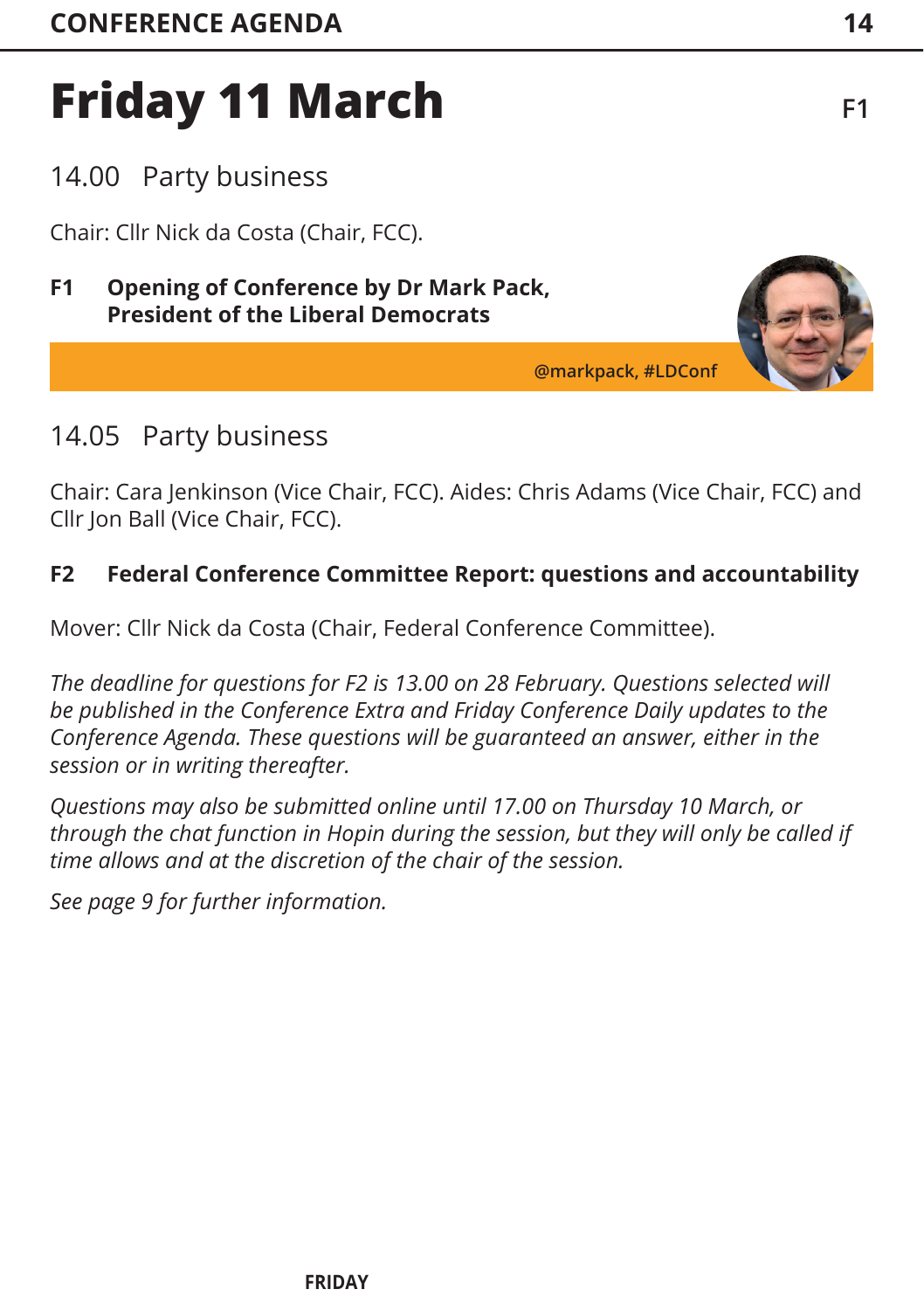### <span id="page-15-0"></span>**F3 Standing order amendment: Questions to Reports at Conference**

*Federal Conference Committee*  Mover: Duncan Brack. Summation: Cllr Nick da Costa (Chair, Federal Conference Committee).

*Delete standing order 1.5 d) and e) and insert:* 1

d) The closing date for the submission of questions to any of the reports listed in the Agenda, which shall be the same as the deadline for emergency motions. Questions submitted by this deadline are guaranteed to be asked. 2 3 4 5

e) Notwithstanding 1.5 (d), questions may always be submitted to any of the reports listed in the Agenda, by the end of the preceding morning (for report sessions taking place in the afternoon) or afternoon (for report sessions taking place in the morning). Any questions submitted by this deadline will only be taken at the discretion of the chair. 6 7 8 9 10

- *In standing order 12.4:* 11
- *In the second sentence, after* 'After each question'*, insert:* 'submitted under Article 1.5 (d)'. 12 13
- *In the last sentence, delete* 'and (e)'. 14

*For the text of the existing Federal Conference standing orders, [see page 93 o](#page-93-0)f this Conference Agenda.*

*Applicability: Federal.*

*Mover: 5 minutes; all other speakers: 3 minutes.* 

*For eligibility and procedure for speaking in this debate, [see page 7. T](#page-7-0)o submit a speaker's card go to: www.libdems.org.uk/speakers-card.* 

*The deadline for amendments to this motion – [see page 10](#page-10-0) – and for requests for separate votes [– see page 7 –](#page-7-0) is 13.00, Monday 28 February. Those selected for debate will be published in the Conference Extra and Friday Conference Daily updates to the Conference Agenda.*

*Standing order amendments require a two thirds majority to pass.*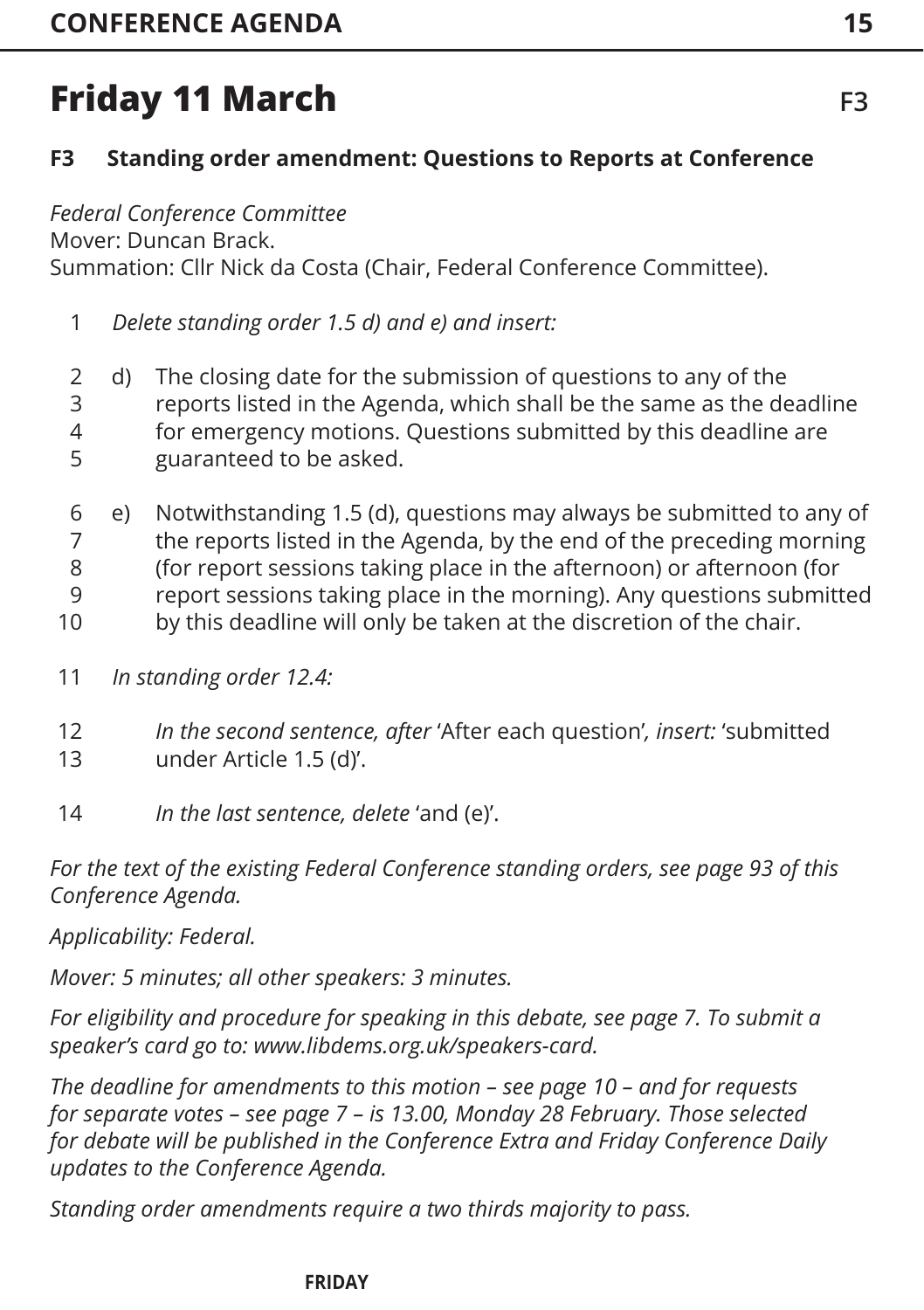### <span id="page-16-0"></span>**F4 Federal Policy Committee Report: questions and accountability**

Mover: Cllr Lucy Nethsingha (Vice Chair, Federal Policy Committee).

*The deadline for questions for F4 is 13.00 on 28 February. Questions selected will be published in the Conference Extra and Friday Conference Daily updates to the Conference Agenda. These questions will be guaranteed an answer, either in the session or in writing thereafter.* 

*Questions may also be submitted online until 17.00 on Thursday 10 March, or through the chat function in Hopin during the session, but they will only be called if time allows and at the discretion of the chair of the session.*

*[See page 9 fo](#page-9-0)r further information.*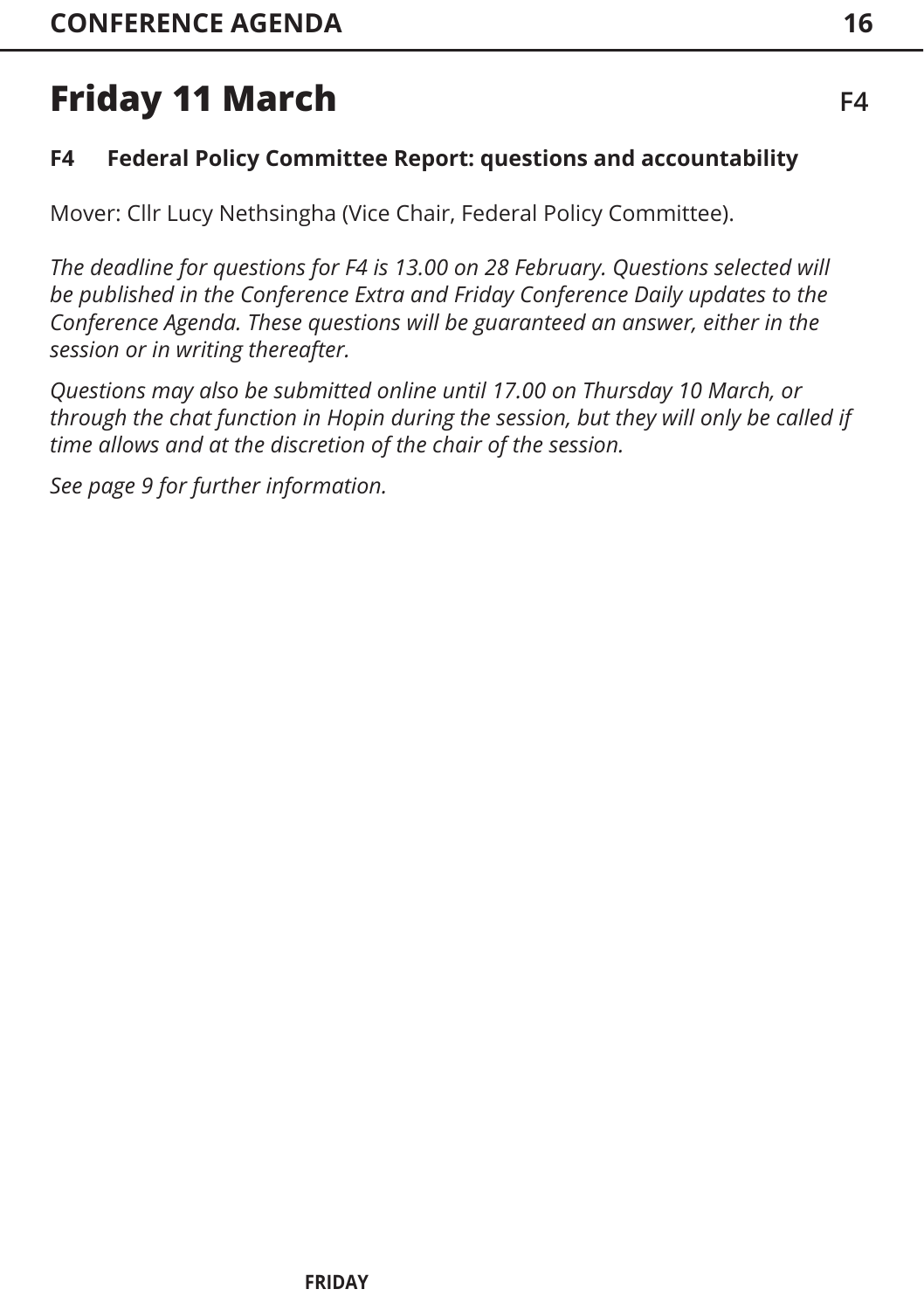<span id="page-17-0"></span>14.35 Policy motion

Chair: Bex Scott. Aides: Duncan Brack and Chris Adams (Vice Chair, FCC).

### **F5 Expanding the Use of British Sign Language**

*10 members* Mover: Christine Jardine MP. Summation: Euan Davidson.

- Conference notes: 1
- i) The House of Commons Petition "Make British Sign Language part of the National Curriculum", which collected over 30,000 signatures from across the UK. 2 3 4
- ii) That British Sign Language was recognised as a language in its own right by the UK Government in 2003. 5 6
- iii) That British Deaf Association figures suggest that 151,000 people currently can speak BSL in the UK including 87,000 hearing impaired users. 7 8 9
- iv) That qualifications for BSL currently exist to level 6 NVQ. 10
- v) Extensive research suggesting that the best time to learn a second 11
- language is during the ages of six to puberty. 12
- Conference believes that: 13
- a) All deaf and hearing-impaired individuals have the right to participate in society fully and independently and too often these rights are not fully realised. 14 15 16
- b) British Sign Language should have equal status to the UK's other official languages. 17 18
- c) Modern languages are a vital part of a modern education programme. 19
- Conference therefore calls for: 20
- 1. The rapid introduction of GSCE equivalent qualifications in BSL in England. 21 22
- 2. The Department for Education to commission a feasibility study into the introduction of BSL lessons in primary schools to embed the 23 24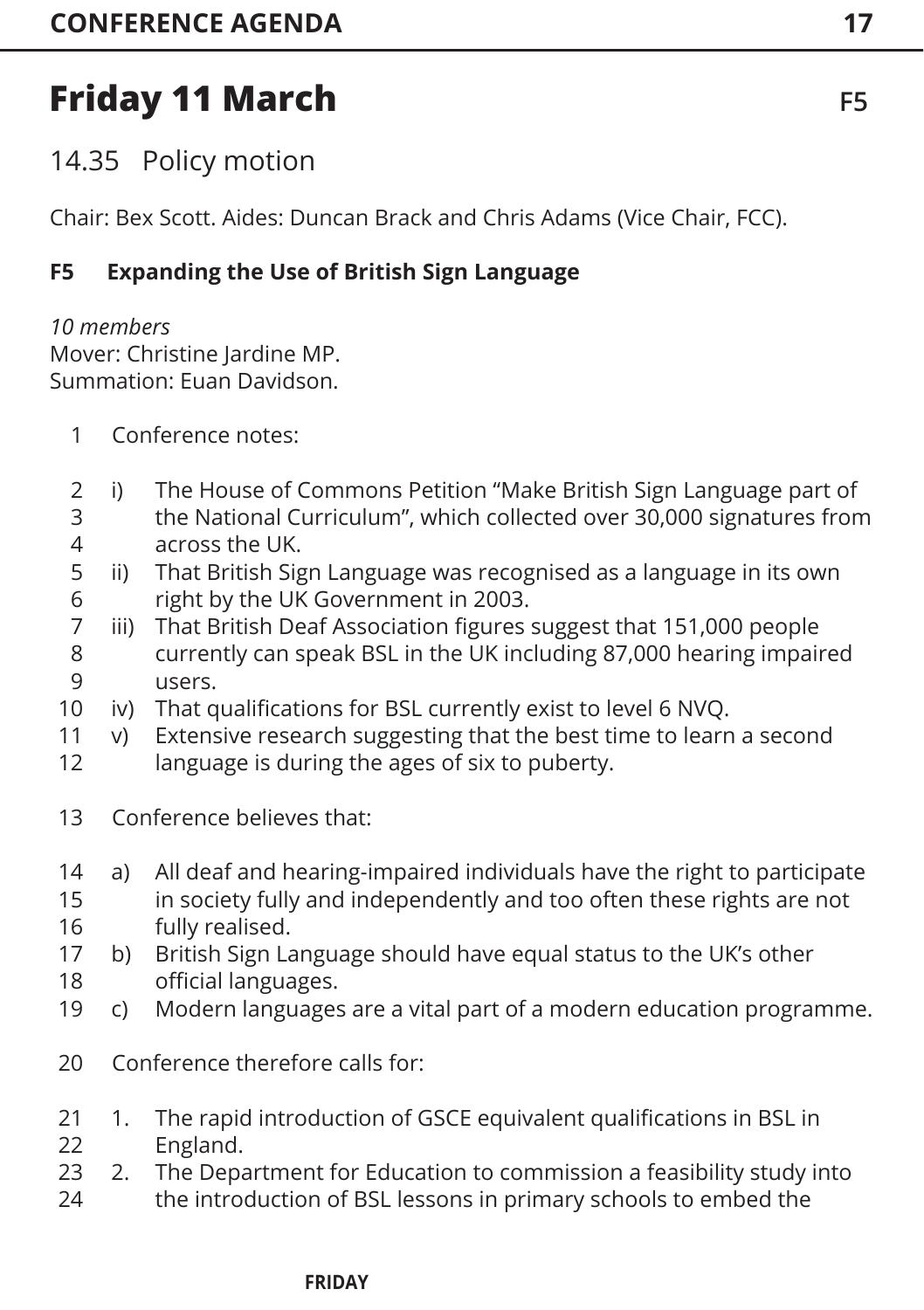teaching of basic BSL from an early age, with expert findings to be offered to devolved education departments. 25 26

*Applicability: Federal; except 1. and 2. (lines 21–26), which are England only.*

*Mover: 5 minutes; all other speakers: 3 minutes.* 

*For eligibility and procedure for speaking in this debate[, see page 7. T](#page-7-0)o submit a speaker's card go to: www.libdems.org.uk/speakers-card.* 

*The deadline for amendments to this motion – [see page 10](#page-10-0) – and for requests for separate votes [– see page 7](#page-7-0) – is 13.00, Monday 28 February. Those selected for debate will be published in the Conference Extra and Friday Conference Daily updates to the Conference Agenda.*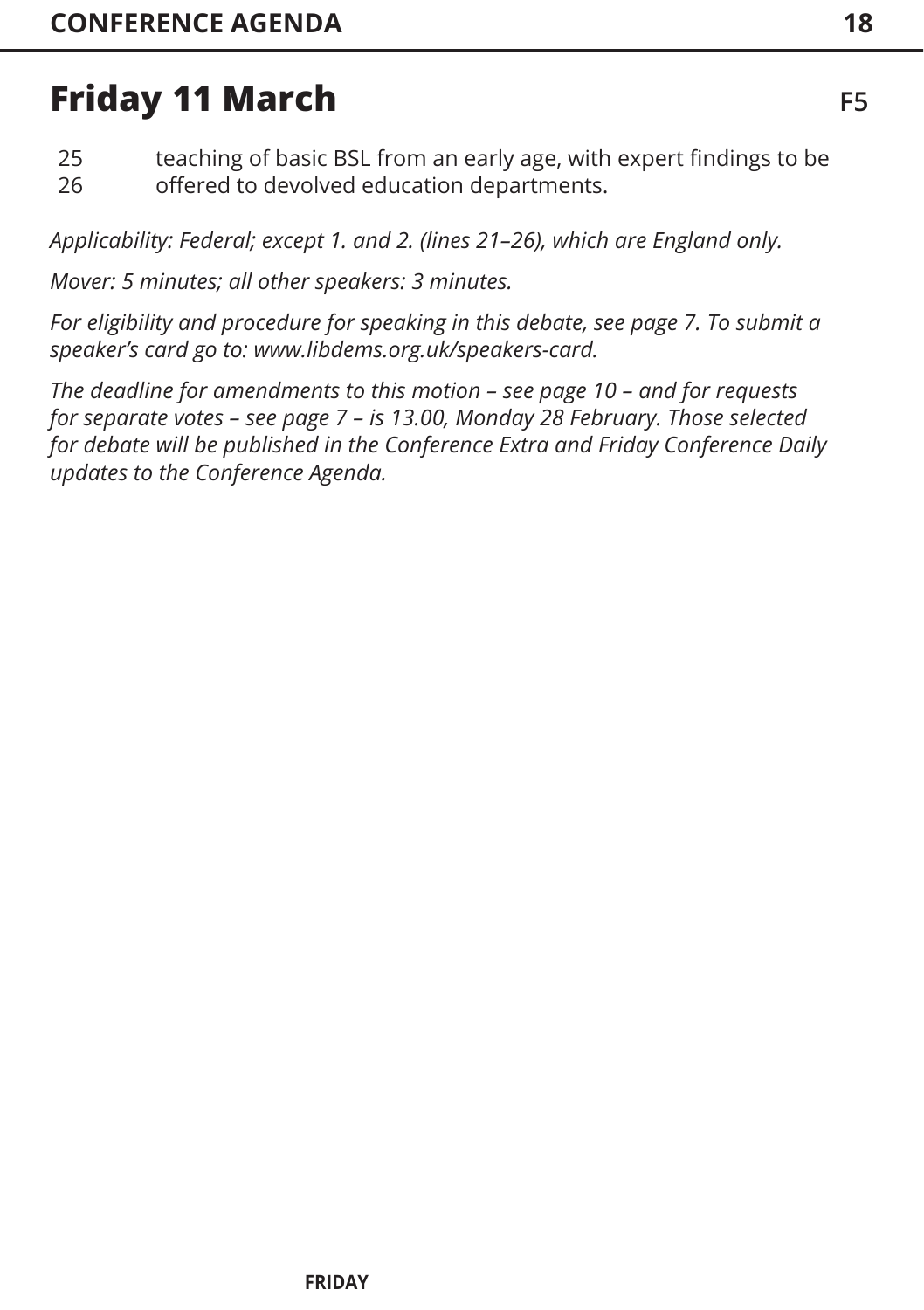<span id="page-19-0"></span>15.05 Policy motion

Chair: Cllr Jon Ball (Vice Chair, FCC). Aides: Matt McLaren and Chris Adams (Vice Chair, FCC).

#### **F6 COP15 and the UK Government**

*20 members* Mover: Baroness Parminter. Summation: Richard Benwell.

- Conferences notes with concern that: 1
- 1. The UK has lost nearly half of its biodiversity since the Industrial Revolution and is ranked in the bottom 10% in the world and the worst among G7 nations for biodiversity. 2 3 4
- 2. The Conservative Government has missed its 2020 target for 50% of Sites of Special Scientific Interest to be in favourable condition with just 38% in favourable condition in England. 5 6 7
- 3. The Conservative Government has missed its 2020 target for UK seas to meet Good Environmental Status, failing on 11 out of 15 indicators of marine health. 8 9 10
- 4. The Conservative Government is set to miss its target for 75% of rivers and streams to be in good condition by 2027, with just 14% of surface waters in good ecological condition in England and 0% in good overall condition. 11 12 13 14
- 5. There has been a global decline of 68% in animal population sizes since 1970 and that previous targets to halt global decline in biodiversity have been missed. 15 16 17
- 6. The climate emergency and the ecological emergencies are 18
- intrinsically linked, and that there has been insufficient action in the 19
- UK and globally to tackle the climate emergency. 20
- Conference recognises that the opportunity for the UK to help secure an 21
- effective multilateral agreement for nature ahead of the forthcoming UN 22
- Biodiversity conference (COP-15) is undermined by a lack of credibility in 23
- domestic action, caused by many years of environmental policy failure by 24
- the Conservative government, including: 25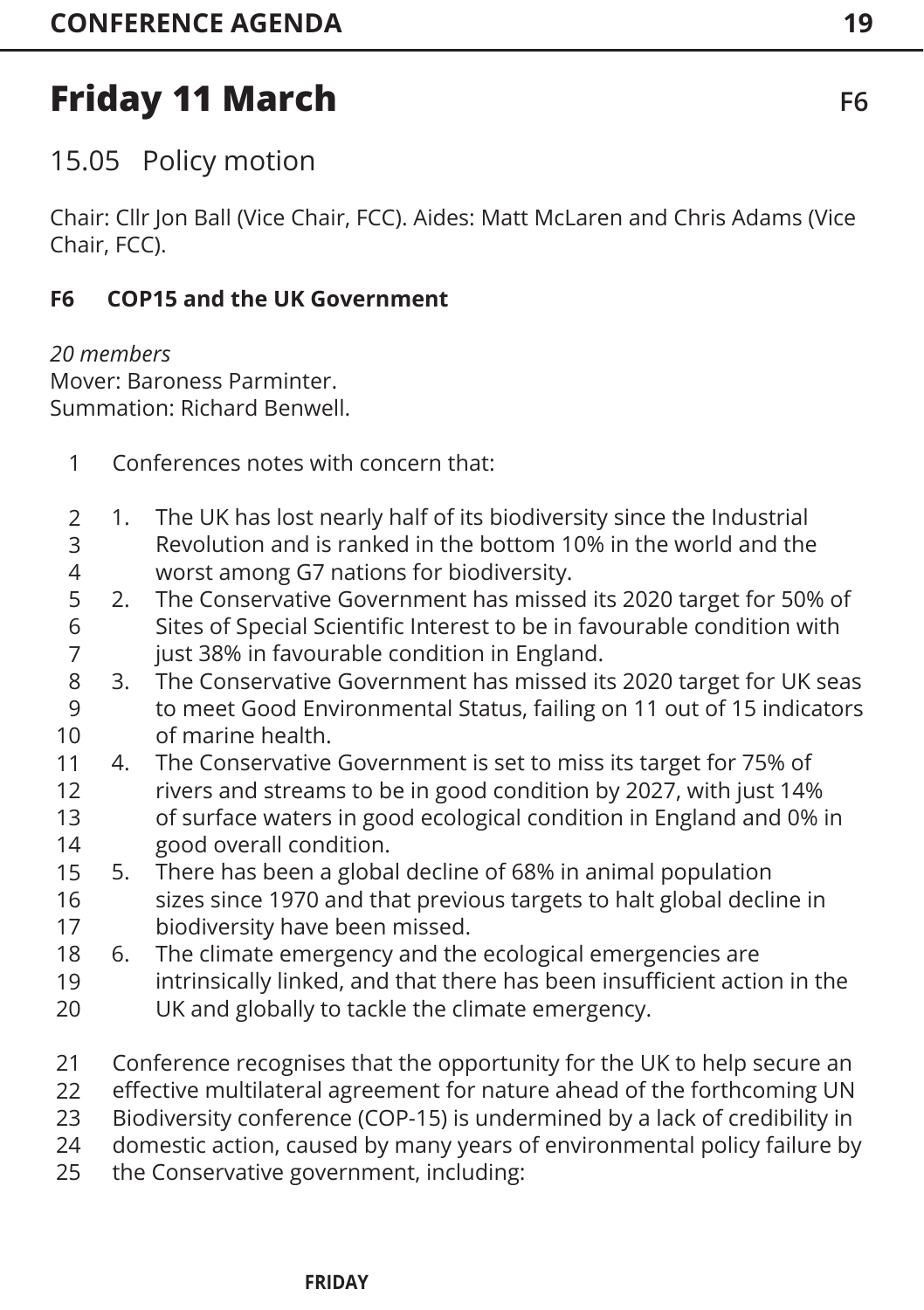- I. Inadequate protection or investment in wildlife sites. 26
- II. Debilitating funding cuts to the statutory environmental agencies. 27
- III. Weak policies that fail to support a transition to a sustainable farming and fishing industry. 28 29
- Conference notes in particular that the Conservative government's 30
- domestic record in key policy areas relating to COP-15 is currently 31
- inadequate, including: 32
- A. Targets, where the Conservative government has yet to set out a credible action plan for delivering its environmental goals for water quality, air quality, habitats and biodiversity. 33 34 35
- B. Protecting 30% of the land and sea for nature, where Conservative ministers claim to be close to the target are completely undermined 36 37
- by a lack of management measures and enforcement. 38
- C. Accountability, with the Conservatives decision to restrict the independence of the new Office for Environmental Protection and forthcoming reforms that would reduce access to environmental justice. 39 40 41 42
- Conference therefore calls on the UK government at COP15 to: 43
- i) Take urgent diplomatic steps in support of measurable and specific biodiversity goals to begin to reverse the decline of biodiversity by 44 45
- 2030 and create a nature-positive economy by 2050. 46
- ii) Propose a declaration and action plan at COP15 to empower subnational actors in co-designing and delivering biodiversity restoration. 47 48 49
- Conference also calls on the UK government to take steps urgently to increase its environmental credibility and effectiveness by: 50 51
- a) Laying before Parliament a cross-Whitehall plan that stops the longterm decline in biodiversity by 2030 with specific and costed policy measures (including planning policy, fishing, agriculture and land use policies) that add up with a high degree of confidence to turning round the long-term decline in biodiversity. 52 53 54 55 56
- b) Giving substance to its promise to protect 30% of land and sea for nature by strengthening and completing the network of protected 57 58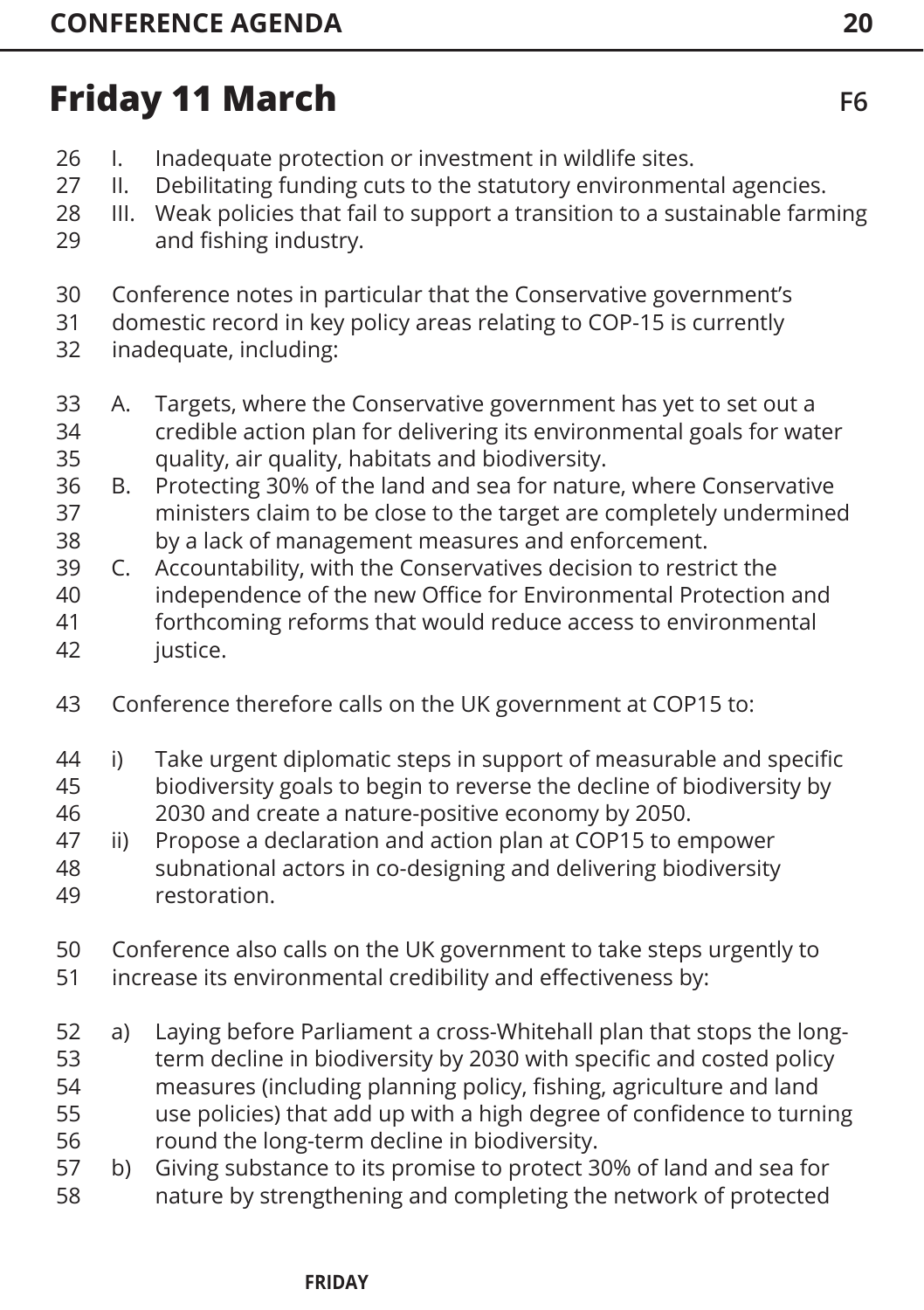- wildlife sites in England, and reforming the powers, purposes, funding and duties for AONBs and National Parks to restore nature. 59 60
- c) Implementing the recommendations of the Dasgupta Review at pace and ensuring that the environment is at the heart of all government policymaking by adopting a set of economic measures that go beyond GDP to take account of the natural world. 61 62 63 64
- d) Committing to a shared fiscal and policy framework between central and local government to enable authorities to contribute effectively to solutions to an ecological emergency. 65 66 67
- e) Reversing the recent cut to international development spending, restoring it to 0.7% of GNI, and increasing finance for developing 68 69
- countries to protect and restore their ecosystems. 70
- Conference reaffirms pledges in motion International Trade and the 71
- DIT (September 2021) for minimum environmental and animal welfare 72
- standards for future trade agreements, where they can be negotiated, 73
- based on a UK Trade and Human Rights Policy, and a Trade and 74
- Development Policy, as a UK successor to the Cotonou agreement. 75

*Applicability: Federal; except a) and b) (lines 52–60) and d) (lines 65–67), which are England only.*

*Mover: 5 minutes; summation of motion and movers and summation of any amendments: 3 minutes; all other speakers: 3 minutes.* 

*For eligibility and procedure for speaking in this debate[, see page 7. T](#page-7-0)o submit a speaker's card go to: www.libdems.org.uk/speakers-card.* 

*The deadline for amendments to this motion – [see page 10](#page-10-0) – and for requests for separate votes [– see page 7](#page-7-0) – is 13.00, Monday 28 February. Those selected for debate will be published in the Conference Extra and Friday Conference Daily updates to the Conference Agenda.*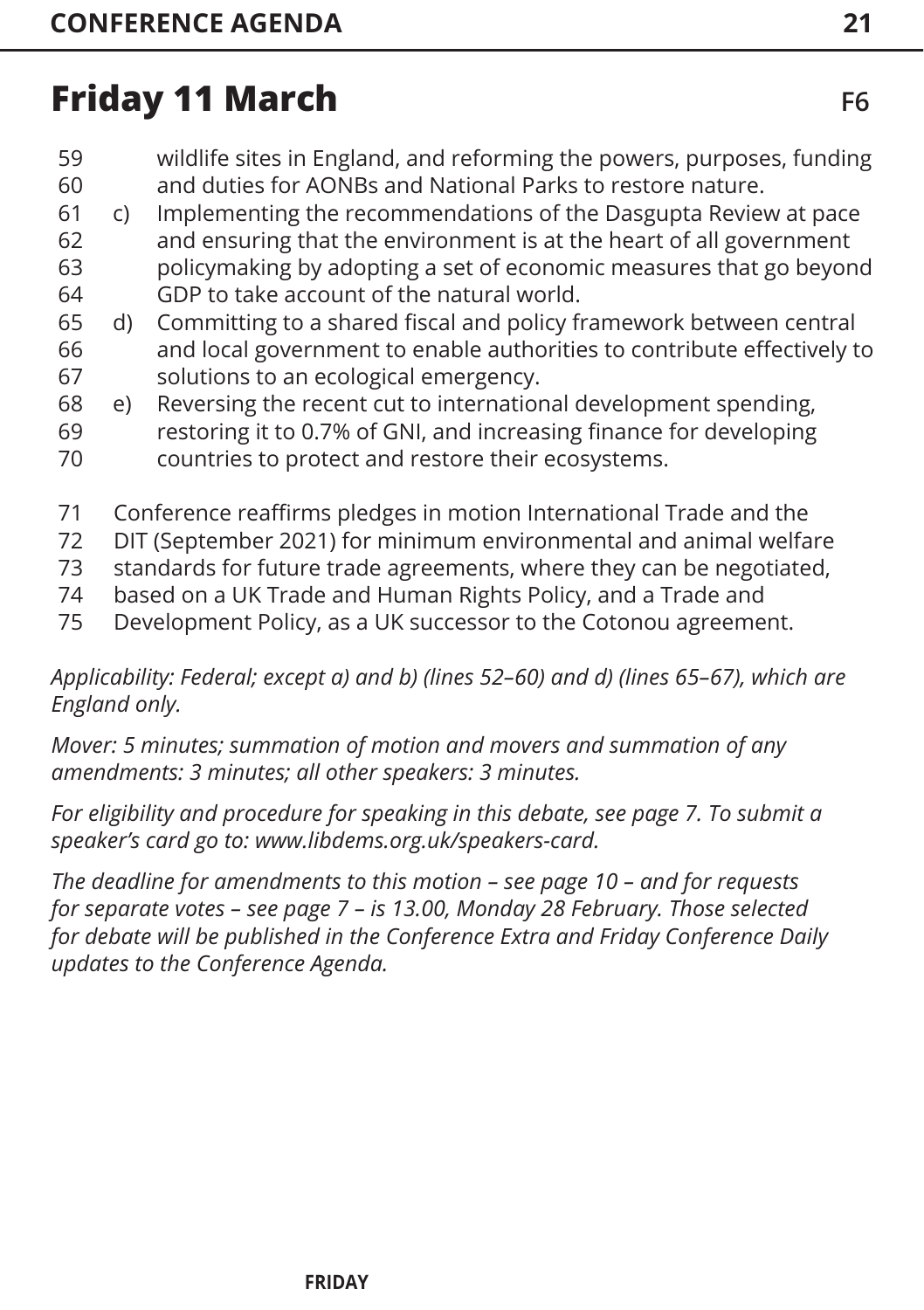<span id="page-22-0"></span>15.40 Policy motion

Chair: Jennie Rigg. Aides: Bex Scott and Chris Adams (Vice Chair, FCC).

### **F7 Political Reform to Tackle Sleaze**

#### *10 members*

Mover: Wendy Chamberlain MP (Chief Whip of the Commons Parliamentary Party).

Summation: To be announced.

- Conference notes with concern: 1
- I. The Conservative sleaze scandal in Autumn 2021, precipitated by the egregious Government decision to overturn Owen Paterson's 30-day suspension from the House of Commons.  $\overline{\phantom{0}}$ 3 5
- II. The subsequent revelations of parties in Downing Street and the accusations that Number 10 officials and the Prime Minister have potentially breached lockdown rules. 6 7 8
- III. That the Conservative Government has consistently refused to properly investigate allegations of sleaze, failed to declare relevant meetings, and tried to change the system to sweep issues under the carpet. 9 10 11 12
- IV. That polling in December 2021 has demonstrated that just 5% of the public believe politicians work for the good of the country. 13 14
- Conference believes that: 15
- a) The Conservatives' actions have created a sense of 'one rule for them, another rule for us'. 16 17
- b) The Government is accountable to the public, who have the right to a transparent Government that does not act above the law. 18 19
- c) An end to corruption in politics is necessary for a well-functioning democracy with a high standard of public debate and rules which are upheld robustly and quickly. 20 21  $22$
- d) This crisis has highlighted the imbalance of power between the executive and the legislature including: 23 24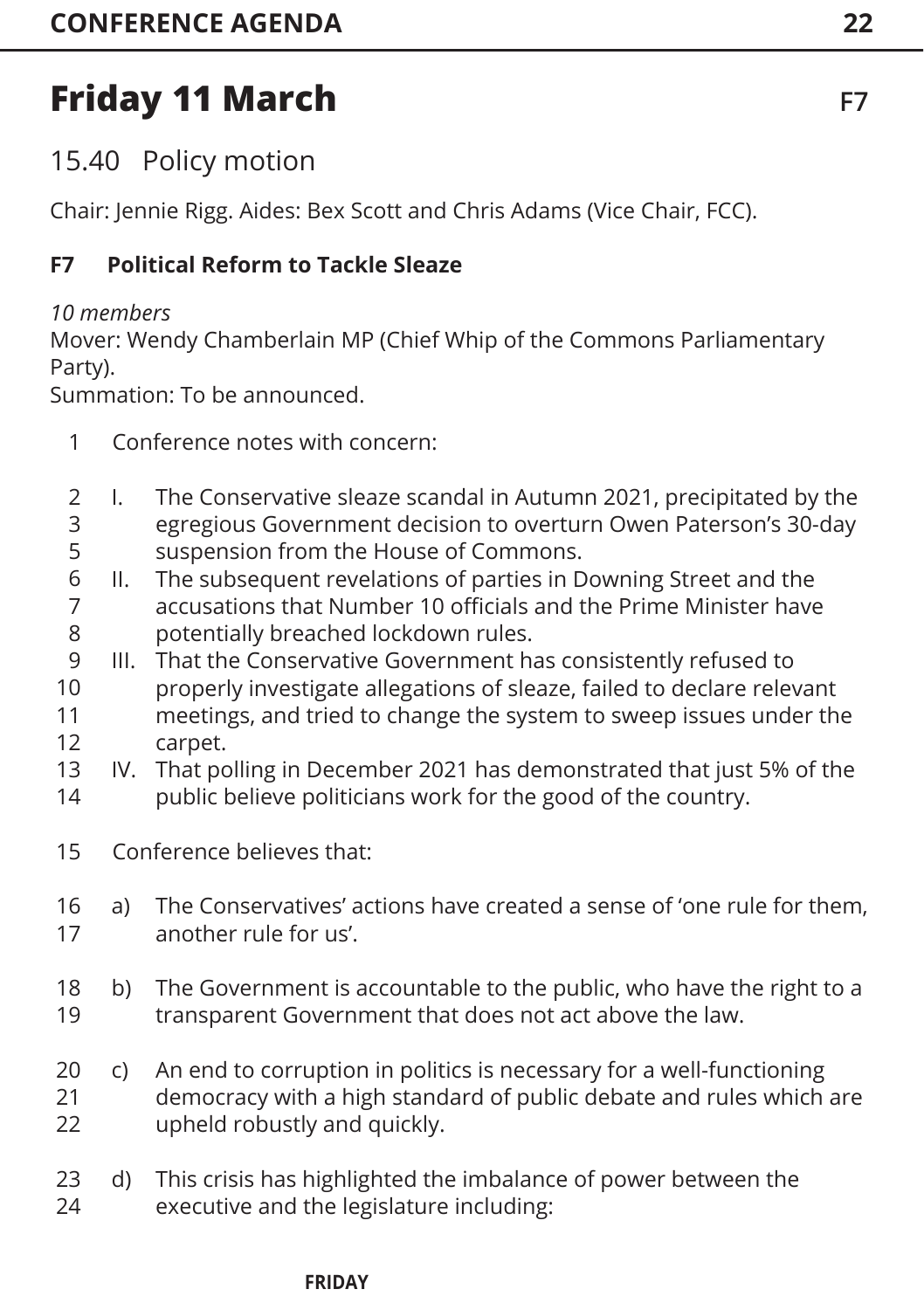| 25<br>26<br>27<br>28                                           |                                             | i)<br>ii) | The Government's evasion of scrutiny during Parliamentary<br>recess, as only ministers can recall Parliament.<br>The Government's control of the Parliamentary timetable, limiting<br>the issues which can be discussed by MPs.                                                                                                                                                                                                                                                                                                                                                                                                                                                                                                                                  |  |  |
|----------------------------------------------------------------|---------------------------------------------|-----------|------------------------------------------------------------------------------------------------------------------------------------------------------------------------------------------------------------------------------------------------------------------------------------------------------------------------------------------------------------------------------------------------------------------------------------------------------------------------------------------------------------------------------------------------------------------------------------------------------------------------------------------------------------------------------------------------------------------------------------------------------------------|--|--|
| 29<br>30                                                       |                                             |           | Conference reaffirms the commitment to introduce fair votes via<br>proportional representation to ensure that every voter's voice is heard.                                                                                                                                                                                                                                                                                                                                                                                                                                                                                                                                                                                                                      |  |  |
| 31                                                             | Conference calls upon the UK Government to: |           |                                                                                                                                                                                                                                                                                                                                                                                                                                                                                                                                                                                                                                                                                                                                                                  |  |  |
| 32<br>33<br>34<br>35<br>36<br>37<br>38<br>39<br>40<br>41<br>42 | 1.<br>2.<br>3.                              |           | Launch an immediate, independent public inquiry with the powers<br>and resources to uncover the truth around the Conservative sleaze<br>scandal, including the ability to compel witnesses and demand the<br>disclosure of any relevant official documents and communications.<br>Enshrine the Ministerial Code in legislation, making its governance<br>independent of the Prime Minister and accordingly removing the<br>power of the executive to override decisions on breaches of the code.<br>Detail a range of sanctions which may be issued within the Ministerial<br>Code, including, but not limited to, apologies, fines, and asking for a<br>minister's resignation in line with the November 2021 Committee for<br>Standards of Public Life Report. |  |  |
| 43<br>44<br>45                                                 | 4.                                          |           | Empower the Independent Adviser to initiate investigations into<br>breaches of the Ministerial Code, determine these breaches and<br>publish their report no later than eight weeks after its submission to                                                                                                                                                                                                                                                                                                                                                                                                                                                                                                                                                      |  |  |
| 46                                                             |                                             |           | the Prime Minister.<br>$\mathbf{r}$ and $\mathbf{r}$ and $\mathbf{r}$ and $\mathbf{r}$ and $\mathbf{r}$ and $\mathbf{r}$ and $\mathbf{r}$ and $\mathbf{r}$ and $\mathbf{r}$ and $\mathbf{r}$ and $\mathbf{r}$ and $\mathbf{r}$ and $\mathbf{r}$ and $\mathbf{r}$ and $\mathbf{r}$ and $\mathbf{r}$ and $\mathbf{r}$ and                                                                                                                                                                                                                                                                                                                                                                                                                                          |  |  |

5. Implement the outstanding recommendations of the Wright Reforms, giving Parliament greater control over its own business. 47 48

#### *Applicability: Federal.*

*Mover: 7 minutes; summation of motion and movers and summation of any amendments: 4 minutes; all other speakers: 3 minutes.* 

*For eligibility and procedure for speaking in this debate[, see page 7. T](#page-7-0)o submit a speaker's card go to: www.libdems.org.uk/speakers-card.* 

*The deadline for amendments to this motion – [see page 10](#page-10-0) – and for requests for separate votes [– see page 7 –](#page-7-0) is 13.00, Monday 28 February. Those selected for debate will be published in the Conference Extra and Friday Conference Daily updates to the Conference Agenda.*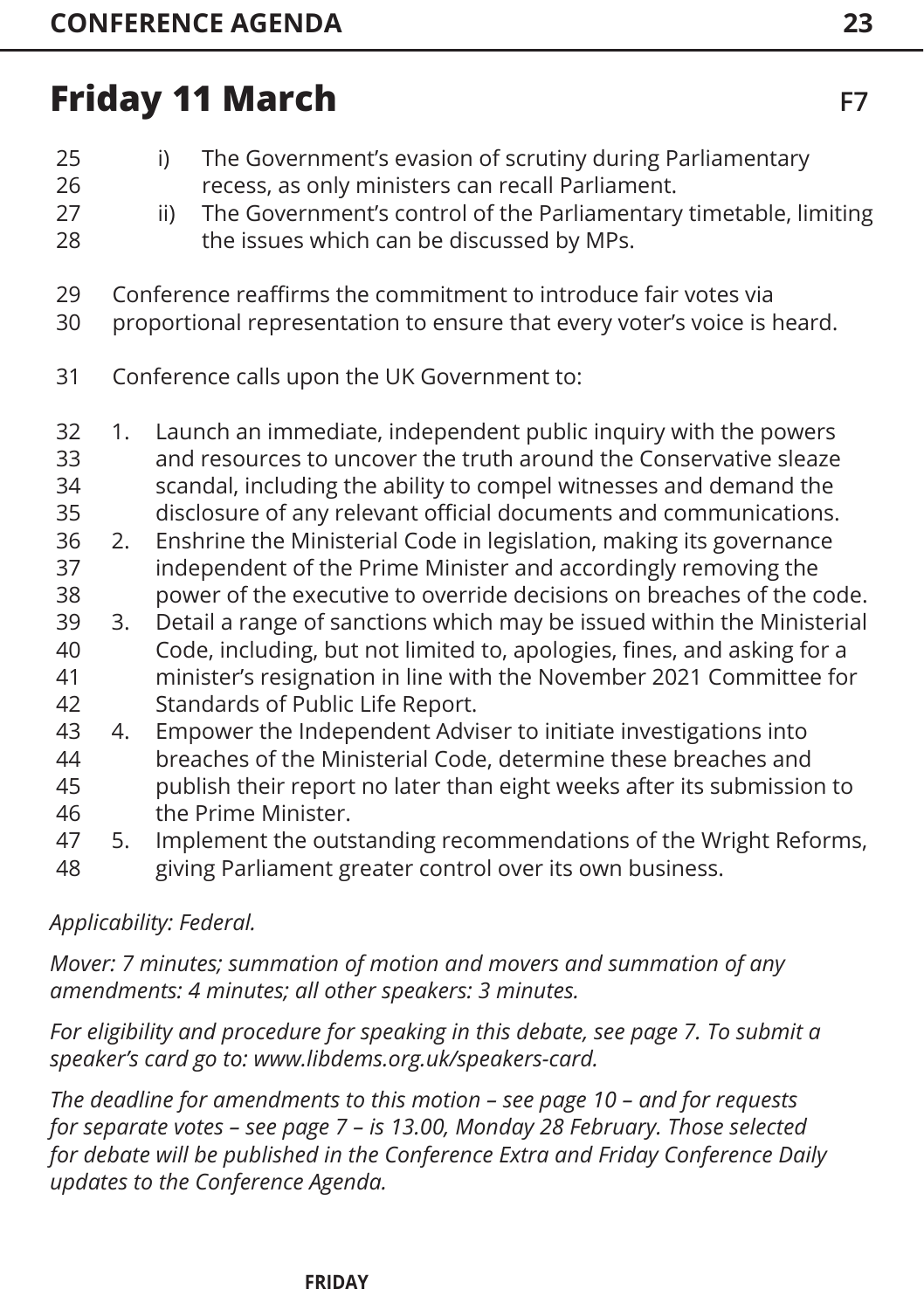<span id="page-24-0"></span>16.20 Auditorium break

*Please see the Conference Directory for our fringe and exhibition programme.*

### 18.45 Speech

Chair: Matt McLaren.

#### **F8 Cllr Pippa Heylings, Prospective Parliamentary Candidate for South Cambridgeshire**

**@pippaheylings, #LDConf**

### 19.05 Policy motion

Chair: John Bridges. Aides: Chris Adams (Vice Chair, FCC) and Cara Jenkinson (Vice Chair, FCC).

### **F9 Action to Improve Air Quality**

*Ealing Borough*  Mover: Cllr Hina Bokhari AM. Summation: Cllr Jon Ball.

- Conference notes that: 1
- I. Air pollution is the cause of many thousands of premature deaths each year in the UK. In 2019 fine particulate matter (PM2.5) was responsible for more than 33,000 deaths annually in the UK, and nitrogen dioxide (NO2) for 5,750. 2 3 4 5
- II. Air pollution is one of the greatest environmental risks to health. The World Health Organisation states that by reducing air pollution levels, countries can reduce the burden of disease from stroke, heart disease, lung cancer, and both chronic and acute respiratory diseases including asthma. In addition, maternal exposure to polluted air can result in premature and low birth-weight babies. Children living in highlighted polluted areas are more likely to have reduced lung growth. 6 7 8 9 10 11 12 13

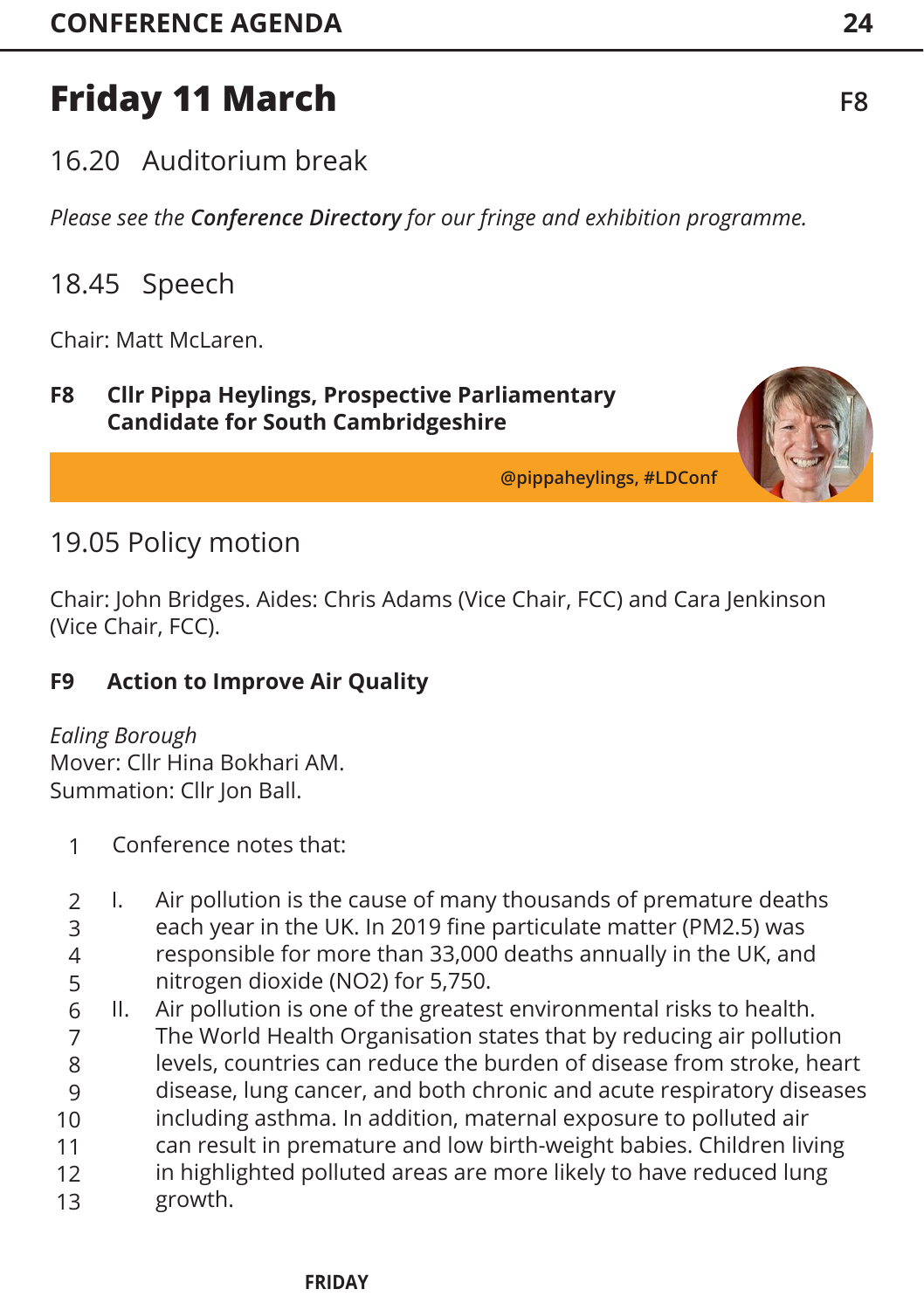- III. The United Kingdom's national limits for nitrogen dioxide and 14
- particulate matter are set at four times the level of the World Health Organisation guidelines, and the principal source of these are traffic emissions, with wood-burning stoves also being a major contributing factor in some areas. 15 16 17 18
- IV. The UK was frequently found to be in breach of EU air pollution rules when they applied to the UK before Brexit. 19 20
- V. For the first time in December 2020 air pollution exposure was listed as a cause of death, in the tragic death of Ella Adoo-Kissi-Debrah, and that in a report to prevent future deaths published in April 2021 the coroner recommended a reduction in national limits for particulate matter. 21 22 23 24 25
- VI. Groups such as the Clean Air Parents' Network intend to take legal action against the Government to compel them to take action to improve air quality. 26 27 28
- Conference believes that: 29
- A. Everyone has the basic right to breathe clean air and urgent action to achieve this is vital to protect the health of all but particularly our children. 30 31 32
- B. Taking action on air quality will take pressure off the NHS. 33
- Conference reaffirms existing Liberal Democrat policy to: 34
- i) Legislate to end the sale of new diesel and petrol cars and small vans, including hybrids, by 2030, and accelerate the installation of charging points. 35 36 37
- ii) Oppose any Airport expansion in the South East of England. 38
- Conference supports the introduction of Clean Air Zones in large towns 39
- and cities across the UK, including the Ultra Low Emission Zone in London 40
- and the Clean Air Zone in Liberal Democrat-controlled Portsmouth. 41
- Conference calls on local authorities to: 42
- a) Install more pollution sensors near major roads and at every urban school. 43 44
- b) Publicise local air quality issues including publishing live pollution 45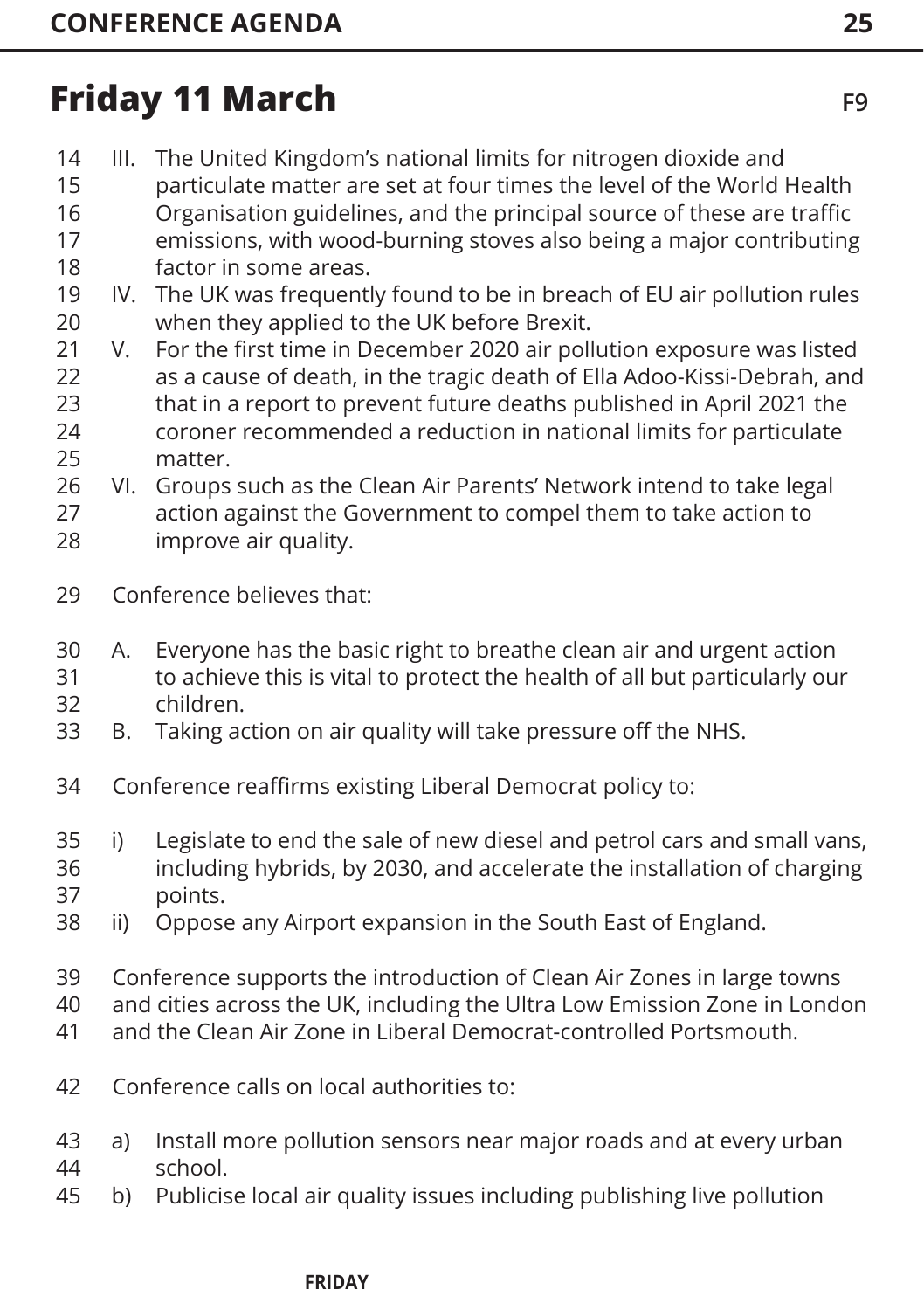- levels from their pollution sensors stating specific levels of pollutants using globally recognised units of measurement. 46 47
- c) Work to improve air quality in their area. 48
- d) Take into account likely differential air pollution changes in different 49
- roads when designing traffic schemes. 50
- e) Consider implanting or extending Clean Air Zones. 51
- Conference calls on the Government to: 52
- 1. Urgently bring forward statutory instruments under the Environment Act 2021 to introduce legally binding national limits for particulate matter and other pollutants at or below current WHO guidelines. 53 54 55
- 2. Introduce a fully-funded obligation for all local authorities to install 56
- and maintain pollution sensors in their areas. 57
- 3. Introduce a scrappage scheme for petrol and diesel vehicles to encourage their more rapid phasing out. 58 59
- 4. Introduce targeted funding to provide financial support for the operators of buses, taxis and private hire vehicles to switch to less polluting technologies. 60 61 62
- 5. Increase the Air Quality Grant Programme which provides funding to local authorities to tackle locally identified air pollution issues. 63 64
- 6. Increase the maximum penalty that local authorities can apply to 65
- drivers leaving their engines idling. 66

*Applicability: England only; except i) (lines 35–37) and 3. (lines 58–59), which are Federal.*

*Mover: 7 minutes; summation of motion and movers and summation of any amendments: 4 minutes; all other speakers: 3 minutes.* 

*For eligibility and procedure for speaking in this debate[, see page 7. T](#page-7-0)o submit a speaker's card go to: www.libdems.org.uk/speakers-card.* 

*The deadline for amendments to this motion – [see page 10](#page-10-0) – and for requests for separate votes [– see page 7](#page-7-0) – is 13.00, Monday 28 February. Those selected for debate will be published in the Conference Extra and Friday Conference Daily updates to the Conference Agenda.*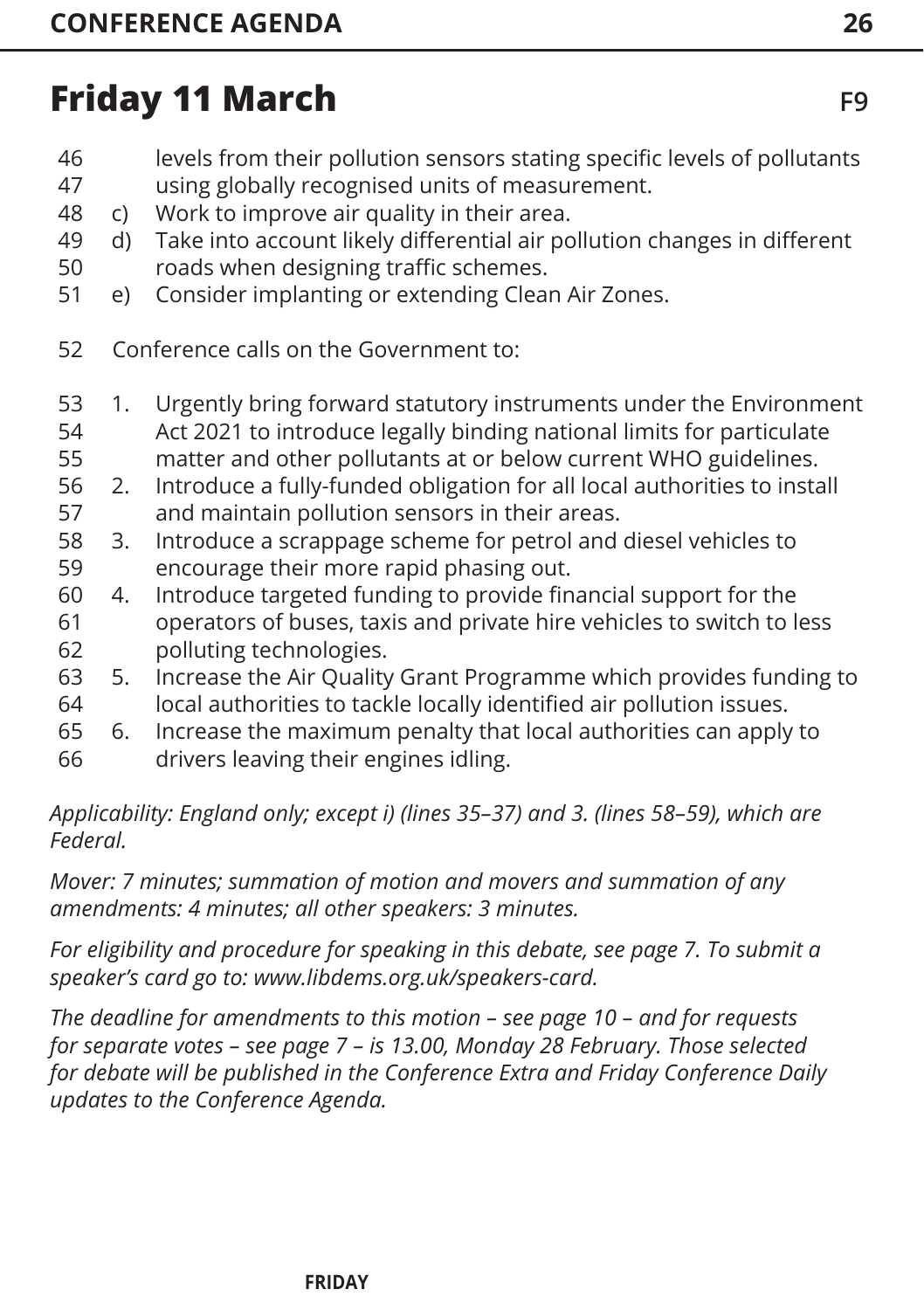### <span id="page-27-0"></span>19.55 Party business

Chair: Duncan Brack. Aides: Cllr Nick da Costa (Chair, FCC) and Cara Jenkinson (Vice Chair, FCC).

#### **F10 Board Reform (Constitutional Amendments)**

#### *Federal Board*

Mover: Jeremy Hargreaves (Vice Chair, Federal Board). Summation: Dr Mark Pack (President of the Liberal Democrats).

- Conference notes that the Thornhill Review into the 2019 general election 1
- concluded that:  $\mathfrak{D}$
- i) "The lack of connection between operational, political and governing parts of the party has created structures which foster a lack of collaboration and isolated decision making". 3 4 5
- ii) "There is no clear 'leadership team' where the three pillars of the party – political, operational, federal – can make cohesive decisions, simply, quickly, and effectively. The Federal Board – 40+ members – is not, cannot, and should not be that team". 6 7 8 9
- iii) "The Federal Board was often a 'rubber-stamp' and is too large a group to be a realistic decision-making body". 10 11
- Conference believes that a democratically accountable body should be at 12
- the heart of such decisions and leadership, and that therefore the best 13
- response to those findings is to improve the way the Federal Board is 14
- structured and operates. 15
- Conference notes that in the consultation with party members run in late 2021: 16 17
- a) Just over half (51%) of party members responding said the Board should be 10-20 in size and a further one in five (21%) members said it should be under 10 in size, adding up to more than seven in ten members saying it should be 20 or less, compared with the current 41 size. 18 19 20 21 22
- b) That the most popular option was a smaller hybrid Board (selected by around a third of party members responding – 32%), and nearly tied 23 24
- in second place were role-based Board plus a scrutiny committee and 25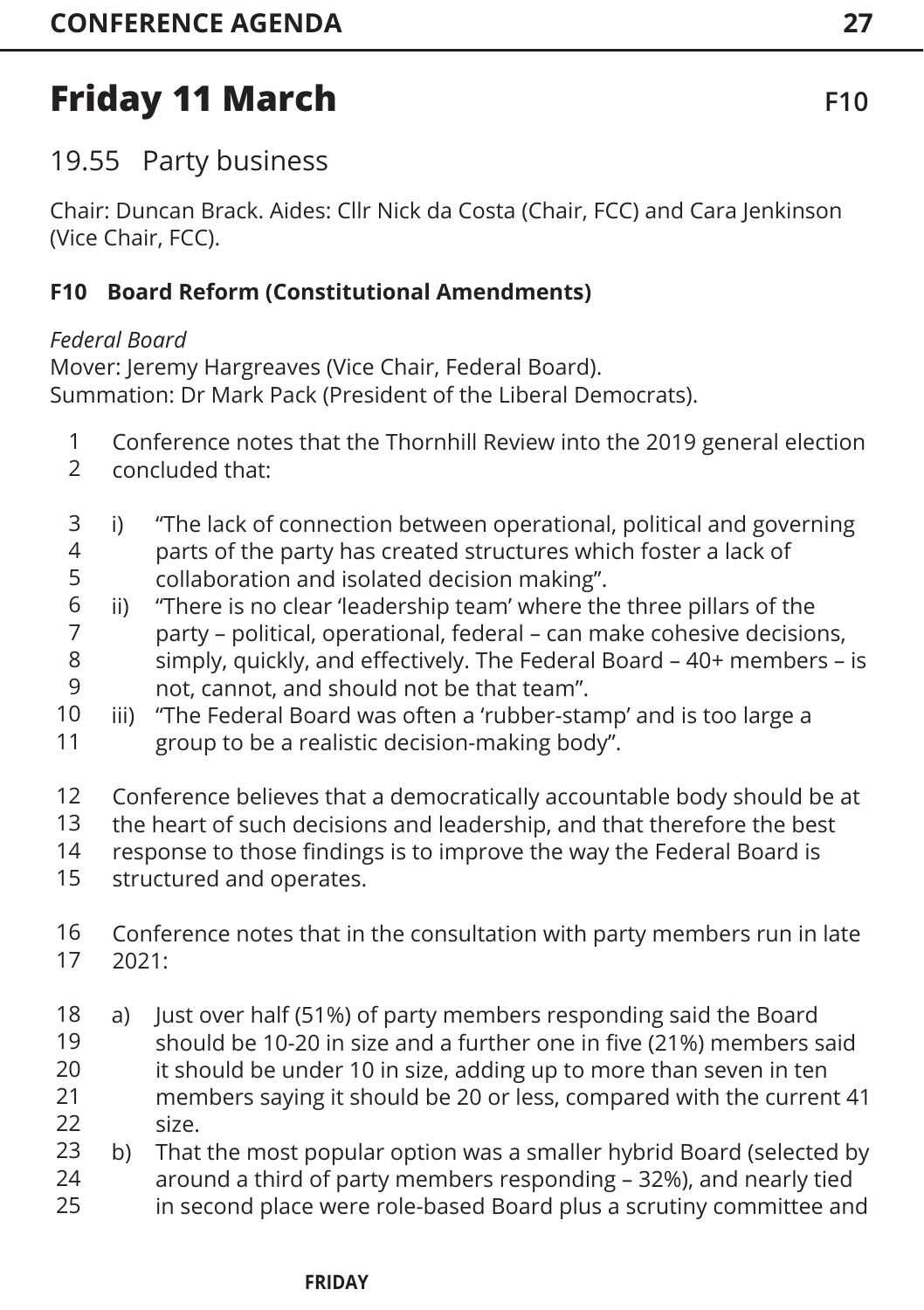- a role-based Board plus a full council, which were the first preference 26
- of nearly one in five members each (19% and 18% respectively). 27
- Bottom of the six options, with only 1 in 20 members (6%) picking it, was the current Board structure. 28 29
- c) That when an alternative vote count was conducted eliminating the 30
- least popular option in turn, the same three options came out as the top three with a smaller hybrid Board the clear winner. 31 32
- Conference further notes that: 33
- 1. The Party Leader, President and Vice President responsible for working with ethnic minority communities are all elected by all party members. 34 35
- 2. The Scottish Convenor is elected by all members in Scotland, the 36
- Welsh President is elected by all members in Wales, the Chair of 37
- Young Liberals is elected by all Young Liberals members, that the 38
- councillor representative is elected by all councillors, and that the 39
- Chair of Federal Conference Committee has to come from the FCC 40
- members elected by all party members. 41

*Votes will be taken between the options below so that one option is finally selected.*

- OPTION 1: SMALLER HYBRID 42
- Conference agrees from the date of the declaration of the results in the 43
- committee elections in 2022 to replace Article 9.2 with the following and 44
- renumber accordingly: 45
- 9.2 It shall consist of the following voting members: 46
- A. The President, who shall act as its Chair; 47
- B. The Leader; 48

52

- C. The Chair of the English Party, the Convenor of the Scottish Party and the President of the Welsh Party; 49 50 51
	- D. The Vice President responsible for working with ethnic minority communities;
- E. Three people who shall be party members elected by all members of the Party except that persons who, at the date of the close of nominations for election under this paragraph, are members of Parliamentary Parties set out in Article 17 shall not 53 54 55 56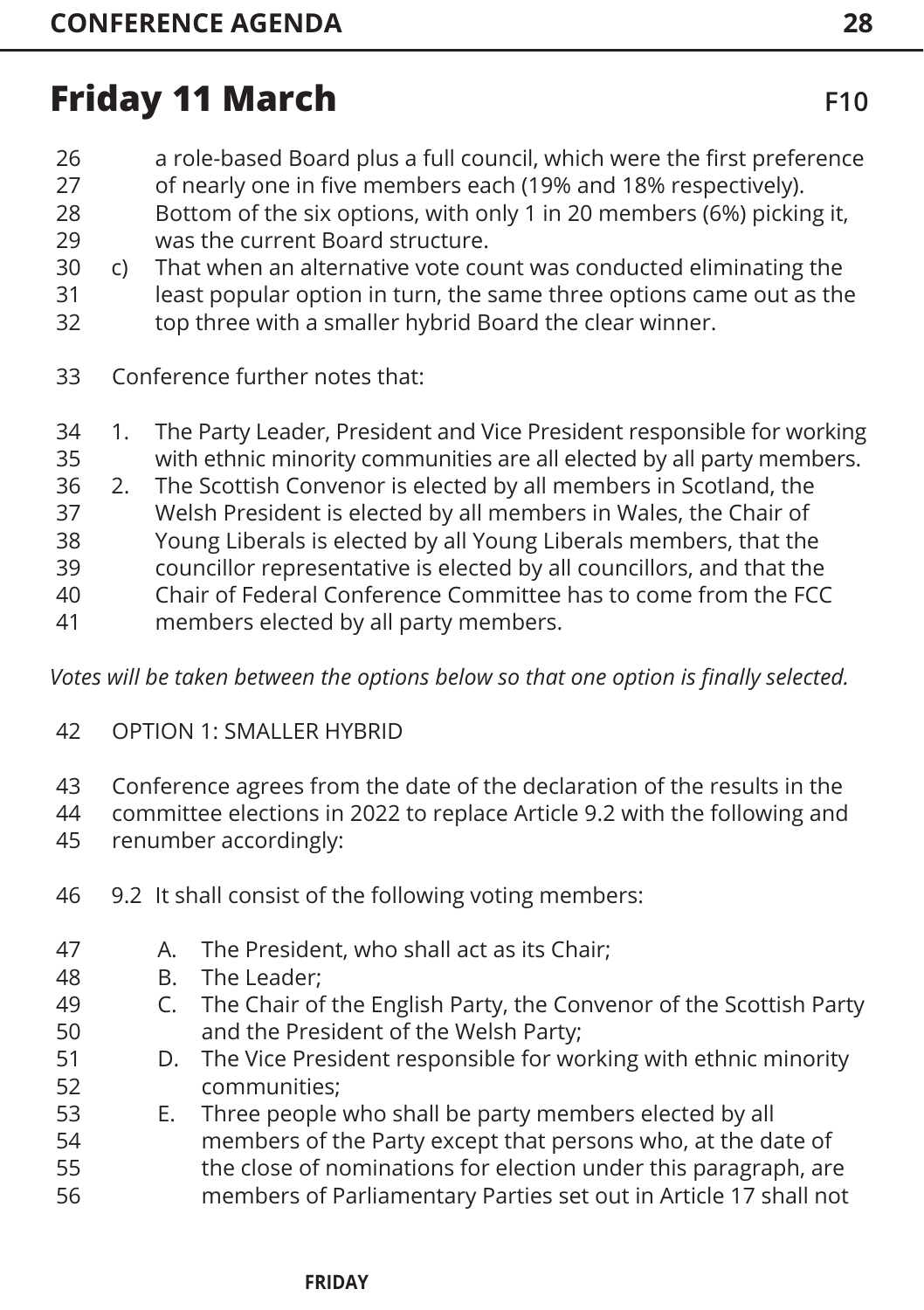- be eligible to be candidates for election under this paragraph. Casual vacancies amongst this group shall be filled in accordance with the election regulations; 57 58 59
- F. A Vice-Chair of the Federal Policy Committee; 60
- G. The Chairs of the Federal Conference Committee, the Federal Communications and Elections Committee, the Federal Finance and Resources Committee and the Federal People Development Committee; 61 62 63 64
- H. The Chair of the Young Liberals; and 65
- I. A principal local authority councillor, elected Mayor or Police and Crime Commissioner, elected by the principal local authority councillors, elected Mayors and Police and Crime Commissioners of the Party. 66 67 68 69

Voting members under A-D or F-I may nominate a voting substitute if they 70

- are unable to attend a meeting. 71
- 9.3 The Board shall invite other appropriate people to attend its meetings 72
- for relevant agenda items, including but not limited to inviting the Chief 73
- Executive, the Financial Controller for items with significant financial 74
- implications, a staff representative for issues likely to have a significant 75
- impact on party staff, the chairs of other Federal Committees and 76
- Subcommittees for items that interact with their remit, and the Chief Whip 77
- in the House of Commons (or their nominee) for items with Parliamentary 78
- or Parliamentary Office of the Liberal Democrats impact. The Board shall 79
- also invite the chairs of any Board sub-groups, sub-committees or working 80
- groups to submit reports in writing and to give reports in person as 81
- appropriate. 82
- 9.4 The Federal Board may co-opt people for such periods not exceeding 83
- three years as it thinks fit who shall be entitled to attend and speak but 84
- not vote (but so that there shall not be more than two persons co-opted 85
- at any time). 86
- OR OPTION 2: BOARD PLUS SCRUTINY COMMITTEE 87
- Conference agrees from the date of the declaration of the results in the 88
- committee elections in 2022 to replace Article 9.2 as above in Option 1 89
- and in addition to insert a new Article 17 and renumber accordingly: 90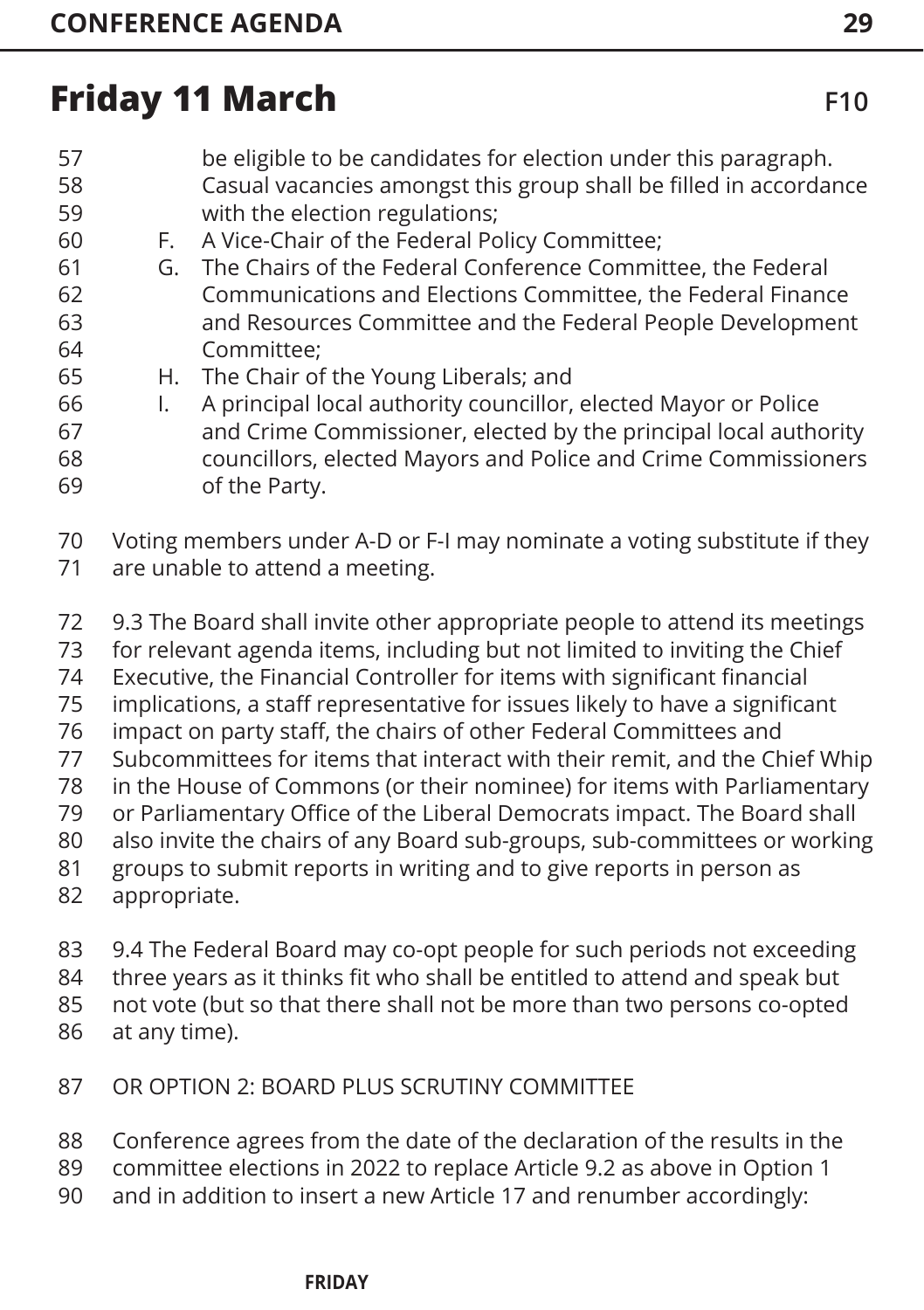ARTICLE 17: The Federal Scrutiny Committee 91

17.1 There shall be a Federal Scrutiny Committee (FSC), which shall be responsible to the Federal Conference. 92 93

17.2 It shall be responsible for scrutinising the work of the Federal Board, 94

including ensuring that decisions are being taken in line with the party 95

strategy as voted for by Conference, and may require a response on any 96

- issue from the Board. 97
- 17.3 It shall consist of the following voting members: 98
- A. Nine people who shall be party members elected by all members of the Party except that persons who, at the date of the close of nominations for election under this paragraph, have during the previous three years held Federal Party office or been a member of any Federal Committee or been a member of the Parliamentary Parties set out in Article 17 or been a member of Federal Party staff shall not be eligible to be a candidate for election under this paragraph. Casual vacancies amongst this group shall be filled in accordance with the election regulations. 99 100 101 102 103 104 105 106 107
- B. Eight people who shall be appointed for their relevant scrutiny skills by the Federal Board subject to ratification by the Federal Conference. 108 109 110
- The Chair of the FSC shall be elected by its members. 111
- 17.4 The Committee shall meet at least four times in each calendar year. 112
- Conference also agrees to: 113
- 1. *In Article 6.5 of the Constitution, before* 'and Federal Conference Committee' *insert* 'Federal Scrutiny Committee'. 114 115
- 2. *In Articles 5.3 and 8.1 of the Constitution, after* 'the Federal International Relations Committee' *insert* ', Federal Scrutiny Committee'. 116 117
- 3. *Rename the existing Federal Audit and Scrutiny Committee by changing*  118
- *all mentions in the Constitution of the* 'Federal Audit and Scrutiny 119
- Committee' *to* 'Federal Audit Committee' *and all mentions of* 'FASC' *to* 'FAC'. 120 121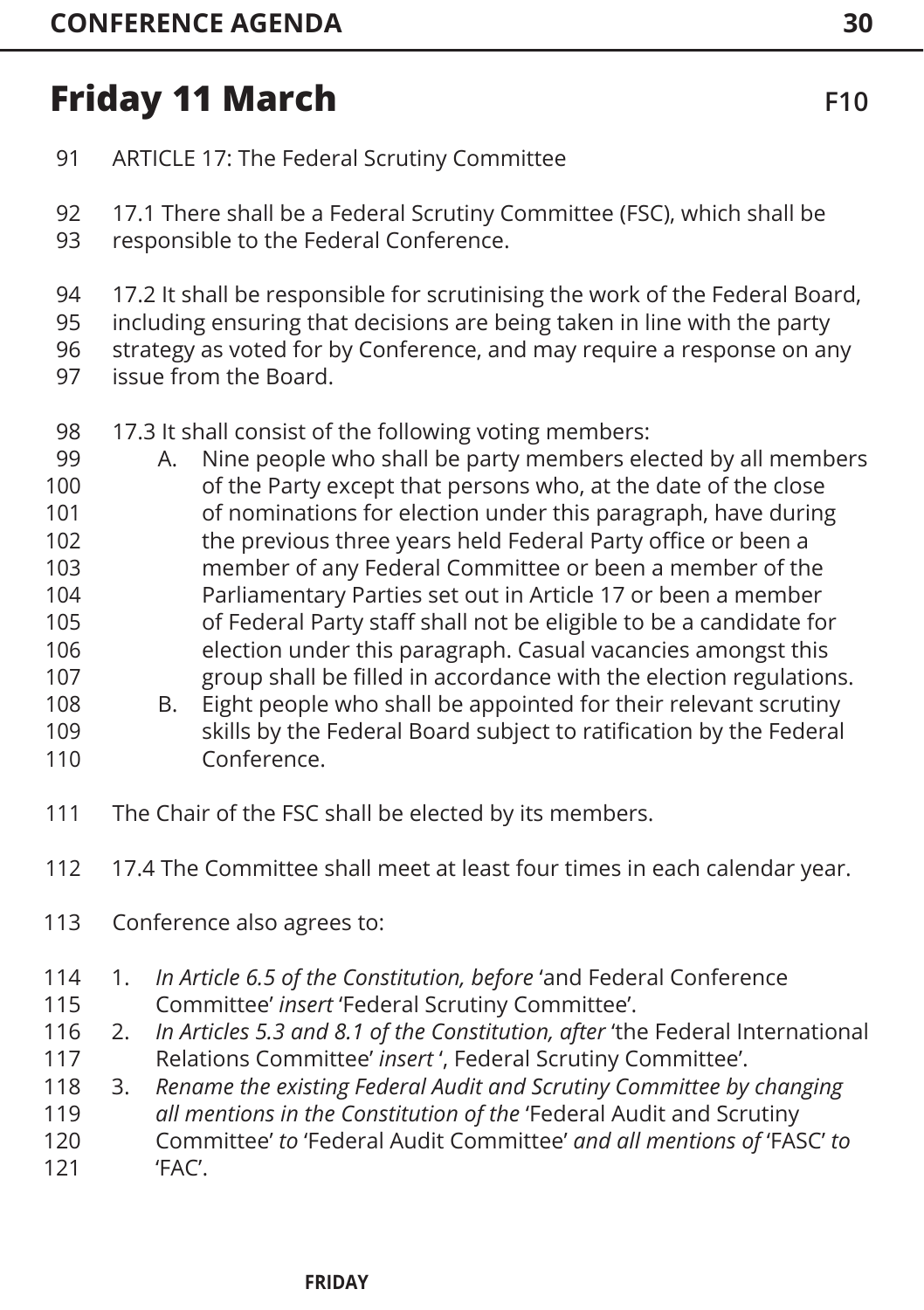136

- OR OPTION 3: BOARD PLUS FULL COUNCIL 122
- Conference agrees from the date of the declaration of the results in the 123
- committee elections in 2022 to replace Article 9.2 as above in Option 1 124
- and in addition to add the following: 125
- 9.9 There shall be a Federal Council which shall consist of the following voting members: 126 127
- A. Twenty-one people who shall be party members elected by all members of the Party except that persons who, at the date of the close of nominations for election under this paragraph, are members of Parliamentary Parties set out in Article 17 shall not be eligible to be candidates for election under this paragraph. 128 129 130 131 132 133
- Casual vacancies amongst this group shall be filled in accordance with the election regulations; 134 135
	- B. Three members from each State Party, elected according to their own procedures;
- C. Three principal local authority councillors, elected Mayors or Police and Crime Commissioners, elected by the principal local authority councillors, elected Mayors and Police and Crime Commissioners of the Party; 137 138 139 140
- D. Three members of the Young Liberals, elected according to their own procedures; 141 142
- E. Three representatives of the Parliamentary Group as set out in Article 17.5; and 143 144
- F. The Chair of the Federal Audit and Scrutiny Committee. 145
- 9.10 The Chair of the Federal Council shall be elected by its members. 146
- 9.11 Members of the Federal Board may attend and speak at meetings of 147
- the Federal Council but may not be voting members of the Federal Council. 148
- 9.12 The Council shall be responsible for scrutinising the work of the 149
- Federal Board, including ensuring that decisions are being taken in line 150
- with the party strategy as voted for by Conference, and may require a 151
- response on any issue from the Board. 152
- 9.13 The Council shall be considered to be a Committee of the Federal 153
- Party for the purposes of Articles 2.5, 2.6, 2.7, 8.2, 8.5, 8.8 and 8.9. 154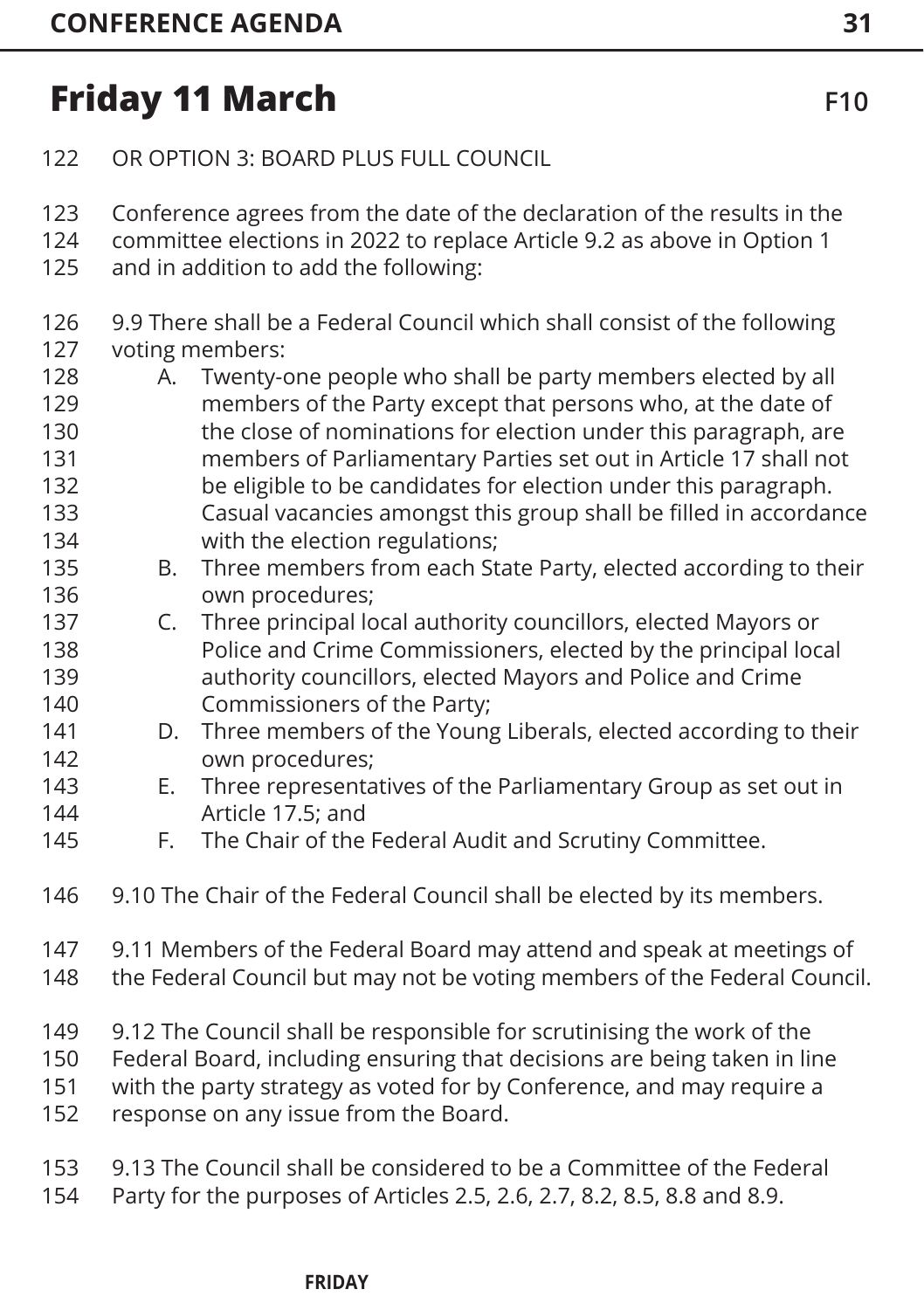- Conference also agrees to in Article 6.5 of the Constitution, insert 'Federal Council' before 'and Federal Conference Committee'. 155 156
- OR OPTION 4: STATUS QUO 157
- Conference agrees to leave Article 9.2 unamended. 158
- **OTHER** 159
- In addition, Conference, believing that power should be accountable in-160
- between elections, agrees to add a new Article 20.2 to the Constitution 161
- (and to renumber accordingly): 162
- 20.2 The Federal Board shall have power to vote on a motion of no 163
- confidence in the party's President. Such a vote may only be taken with 164
- at least seven days notice to all Board members and shall require a two-165
- thirds majority of voting Board members (with vacancies, abstentions or 166
- absences counted as votes against). If the vote passes, a casual vacancy 167
- shall be deemed to have occurred and the processes in Article 20.1 shall 168
- be followed. The President deemed to have vacated office in this way shall 169
- have the right to seek nomination in the subsequent election. If they win 170
- re-election, this shall not count as a re-election for the purposes of the 171
- term limit in Article 20.1, and they shall not be eligible to be subject to a 172
- further vote of no-confidence for the remainder of that term. 173
- Conference, noting the importance of winning elections to the party's 174
- reason for existing, agrees to add to the list of bodies which report to 175
- conference by amending Article 6.5 of the Constitution as follows: 176
- *After* 'Federal Policy Committee' *insert* ', Federal Communications and 177
- Elections Committee'. 178

*For the text of the existing Federal Constitution, see www.libdems.org.uk/constitution.*

*See notes at the end of F1[1 on page 34.](#page--1-0)*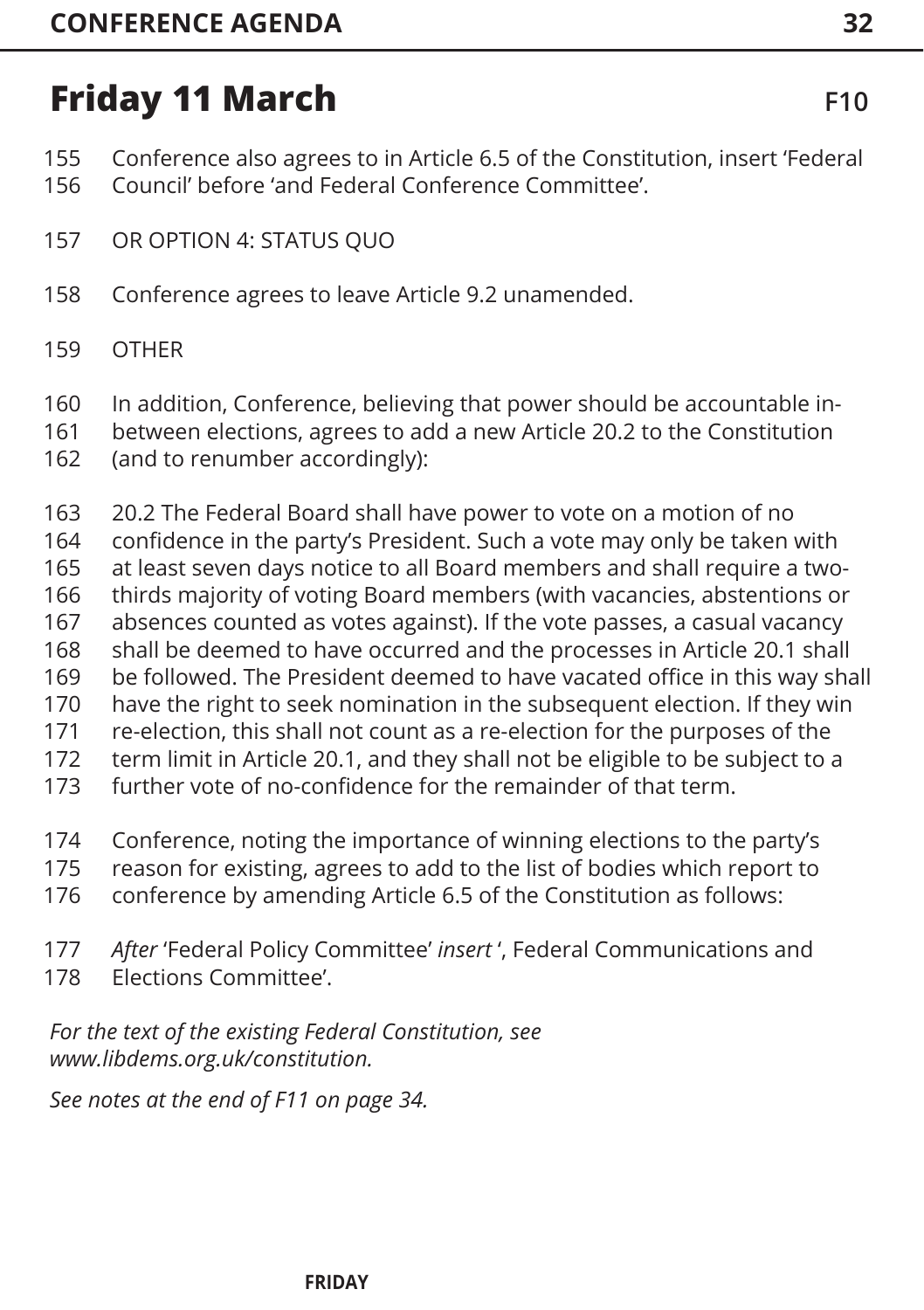### <span id="page-33-0"></span>**F11 Board Reform (Standing Order Amendments)**

#### *Federal Board*

Mover: Jeremy Hargreaves (Vice Chair, Federal Board). Summation: Dr Mark Pack (President of the Liberal Democrats).

- Conference, noting the importance of winning elections to the party's 1
- reason for existing, agrees to add to the list of bodies which report to 2
- conference by amending conference standing order 1.1 (b) as follows: 3
- *After* 'Federal Policy Committee' *insert* ', Federal Communications and 4
- Elections Committee'. 5
- Conference, believing in the importance of transparency and noting that 6
- two federal party committees are accountable or responsible to the Board 7
- but do not report directly to conference, agrees to amend conference 8
- standing order 12.2 by adding the following sentence at the end: 9
- 'Questions to the Federal Board report may include questions about the 10
- work of the Federal Audit and Scrutiny Committee and the work of the 11
- Federal People Development Committee'. 12
- And depending on results of votes between options in F10: 13
- IF OPTION 2: BOARD PLUS SCRUTINY COMMITTEE 14
- *In conference standing order 1.1 (b), before* 'and Federal Conference 15
- Committee' *insert* 'Federal Scrutiny Committee'. 16
- OR IF OPTION 3: BOARD PLUS FULL COUNCIL 17
- *In conference standing order 1.1 (b), before* 'and Federal Conference 18
- Committee' *insert* 'Federal Council'. 19

*For the text of the existing Federal Conference standing orders[, see page 93](#page-93-0) of this Conference Agenda.*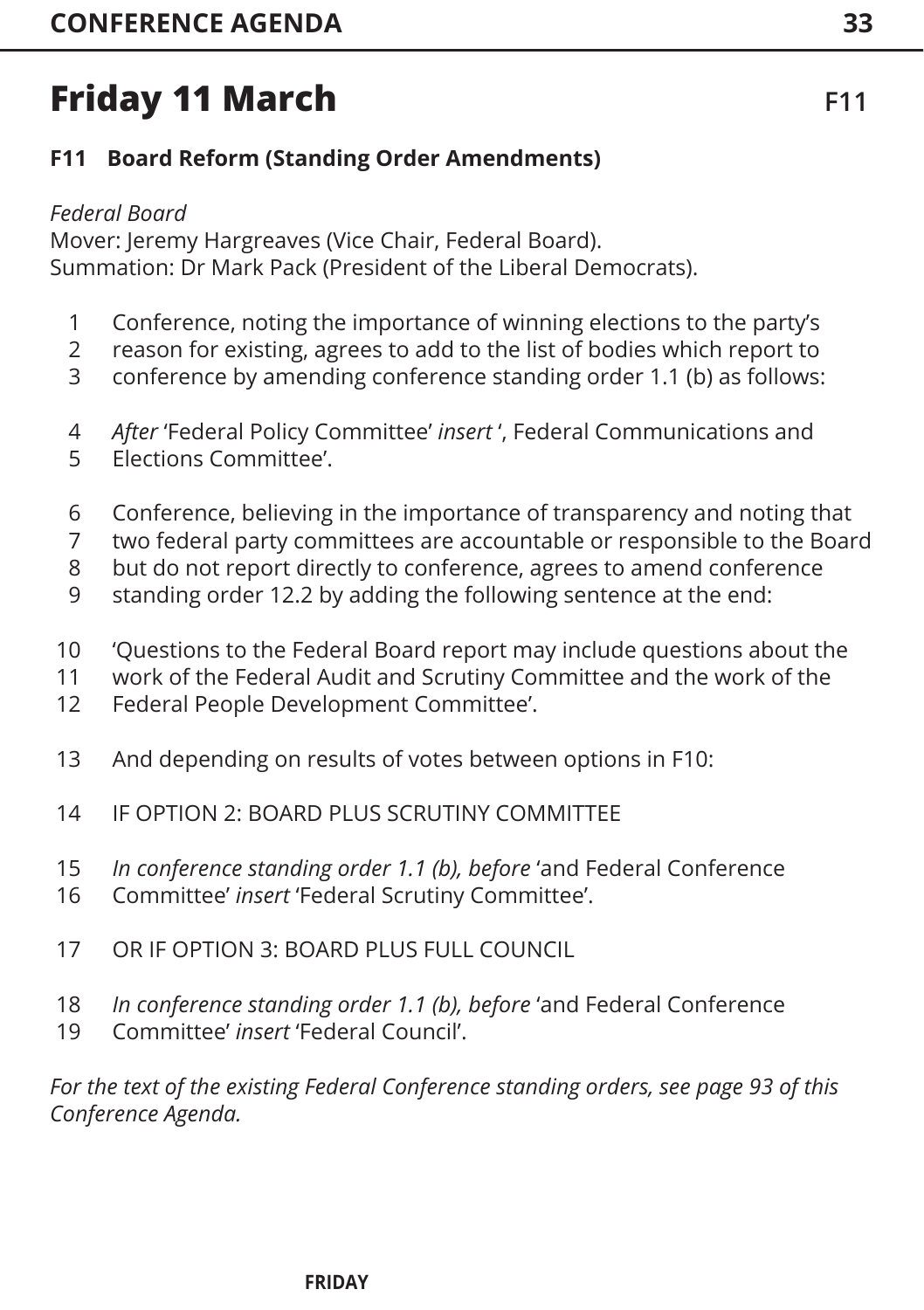*Notes for F10 and F11:*

*Applicability: Federal.*

*Mover: 7 minutes; summation of motion and movers and summation of any amendments: 4 minutes; all other speakers: 3 minutes.* 

*There will be votes taken on the options in F10 so that only one option is one is selected.*

*Votes taken on the options in F11 correspond to the option selected by conference in motion F10 Board Reform (constitutional amendments). If option 1 (smaller hybrid) or option 4 (status quo) in F10 are selected by conference, only lines 1–12 in motion F11 should be voted on.*

*For eligibility and procedure for speaking in the debates on F10 and F11, [see page 7](#page-7-0). To submit a speaker's card go to: www.libdems.org.uk/speakers-card.* 

*The deadline for amendments to F10 and F11 – [see page 10](#page-10-0) – and for requests for separate votes – s[ee page 7 –](#page-7-0) is 13.00, Monday 28 February. Those selected for debate will be published in the Conference Extra and Friday Conference Daily updates to the Conference Agenda.*

*Constitutional and standing order amendments require a two-thirds majority to pass.* 

### 21.15 Close of session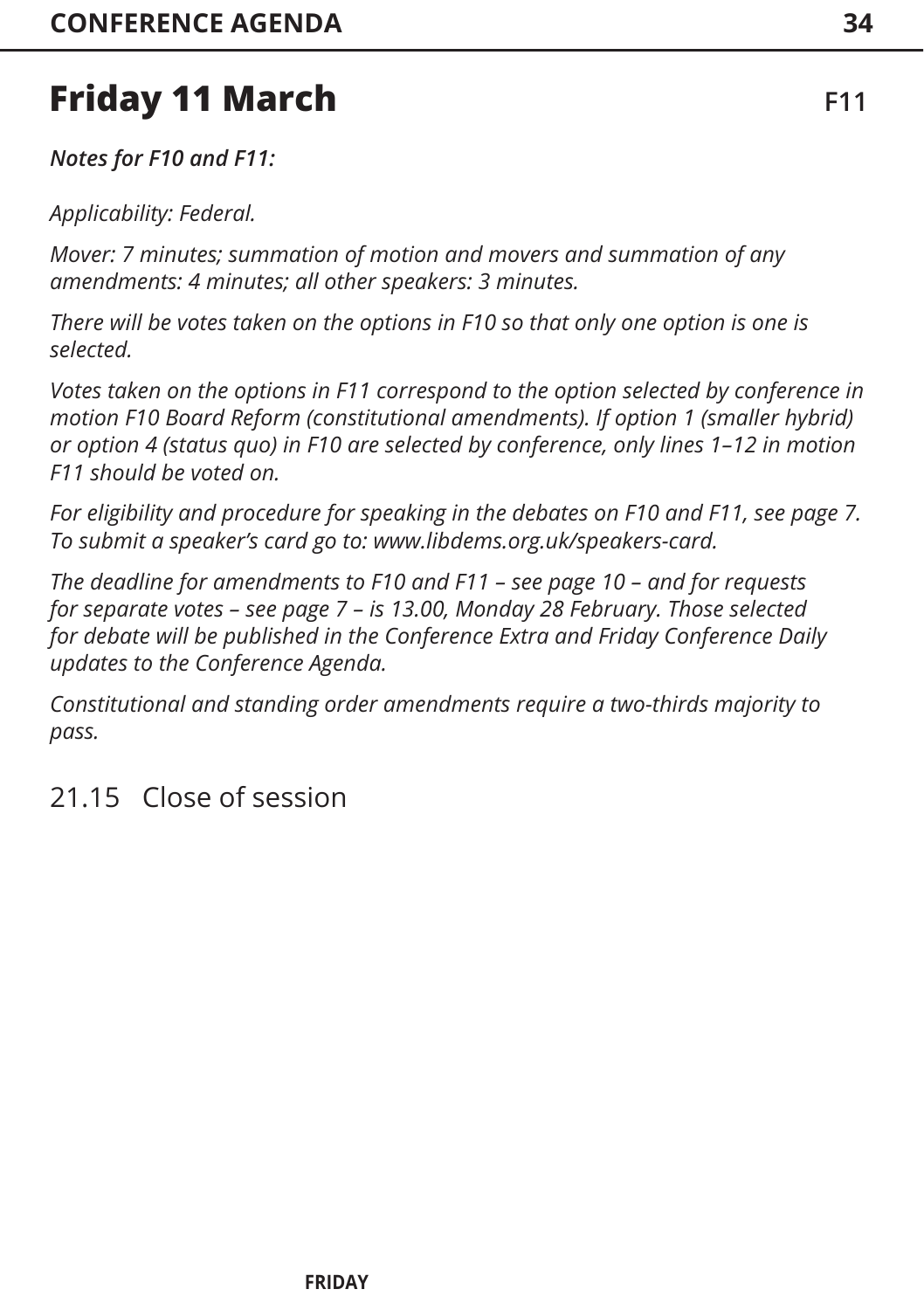# <span id="page-35-0"></span>**Saturday 12 March** F12

### 09.30 Policy motion

Chair: Cllr Joe Otten. Aides: John Bridges and Chris Adams (Vice Chair, FCC).

#### **F12 Catching Up on Our Children's Education**

#### *13 members*

Mover: Munira Wilson MP (Spokesperson for Education). Summation: Cllr Dine Romero.

- Conference notes with concern that: 1
- a) The Government has only committed £4.9 billion of the £15 billion needed for catch-up education as recommended by the Government's former Education Recovery Commissioner, Sir Kevan Collins.  $\mathfrak{D}$ 3 4 5
- b) Disruption to education caused by the pandemic could cause children to lose £40,000 in income over their lifetime, leading to a £350 billion hole in the economy. 6 7 8
- c) Most children in the UK have lost half a year of schooling, 5% of 9
- their entire time in school, which is likely to increase educational inequalities and effects on mental health. 10 11
- Conference believes that: 12
- i) Young people have suffered enormous disruption to their education and spent months isolated from their peers. Pupils have missed out on millions of days of vital teaching and their parents have been left to pick up the pieces. 13 14 15 16
- ii) Parents have worked tirelessly throughout this pandemic and must be empowered to have more involvement in their children's education. 17 18 19
- iii) As we recover from the pandemic, it is right that closing the disadvantage gap is a top priority for the Liberal Democrats. 20 21
- Conference calls for: 22
- 1. Government to immediately commit the full £15 billion to catch-up 23

#### **INFORMATION SATURDAY CREATING**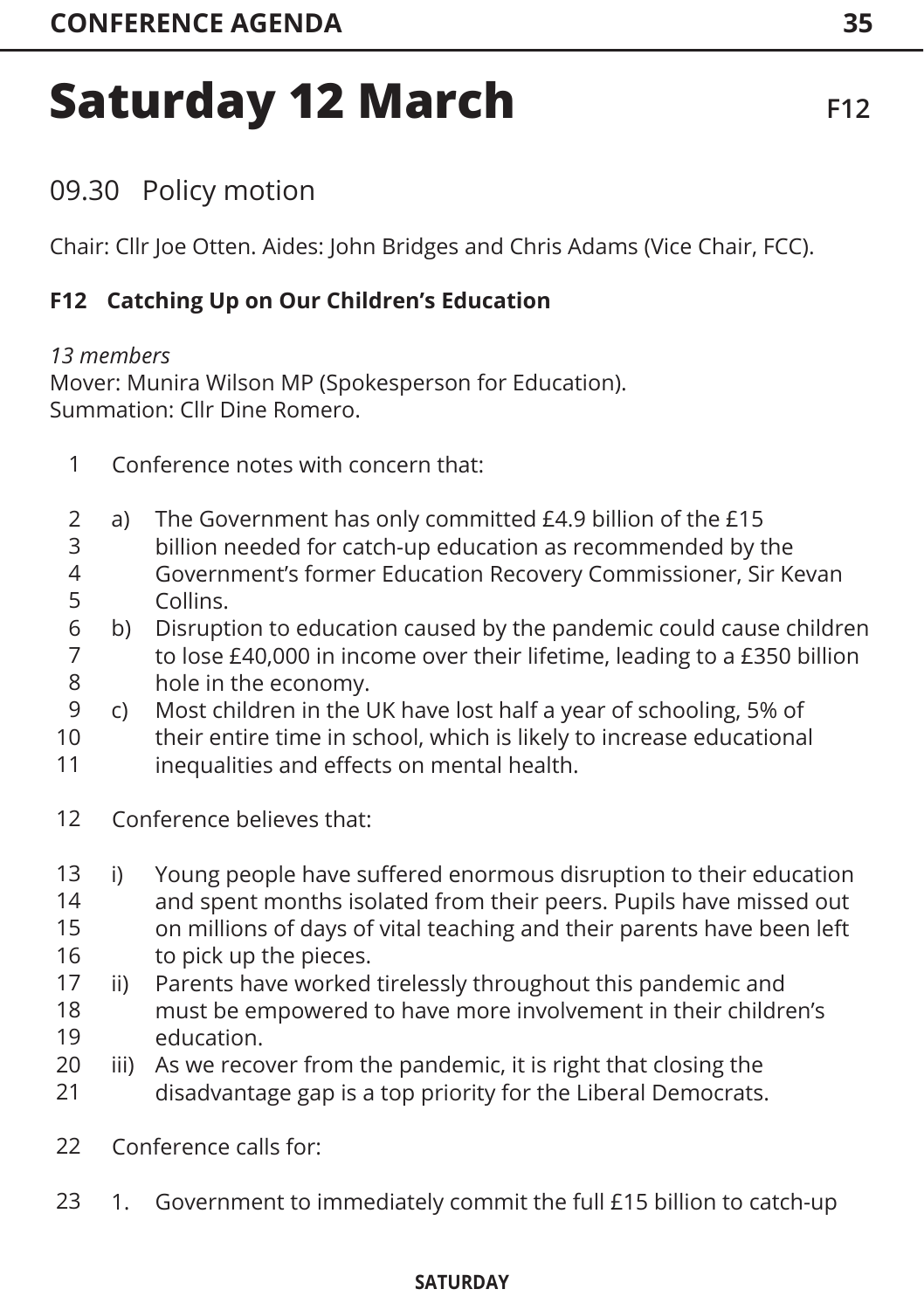- funding for children, in line with the recommendations from the 24
- Government's former Education Recovery Commissioner, Sir Kevan Collins. 25 26
- 2. Government to distribute £5 billion of this funding to Catch-Up Vouchers worth £200 a year for 3 years, given directly to parents for 27 28 29
- all 8.3 million children in state-funded schools. 3. Government to double the worth of these vouchers for disadvantaged children eligible for the Pupil Premium or those with special 30 31
- educational needs. 32
- 4. Government to triple the worth of these vouchers for pupils with 33
- special educational needs who are also eligible for free school meals 34
- and looked-after or previously looked-after children. 35

### *Applicability: England only.*

*Mover: 7 minutes; summation of motion and movers and summation of any amendments: 4 minutes; all other speakers: 3 minutes.* 

*For eligibility and procedure for speaking in this deba[te, see page 7.](#page-7-0) To submit a speaker's card go to: www.libdems.org.uk/speakers-card.* 

*The deadline for amendments to this motion is 13.00, Monday 28 February[; see page](#page-10-0)  [10.](#page-10-0) Amendments selected for debate will be published in the Conference Extra and Saturday Conference Daily updates to the Conference Agenda.*

*The deadline for requests for separate votes is 11.00 Friday 11 March; [see page 7.](#page-7-0)*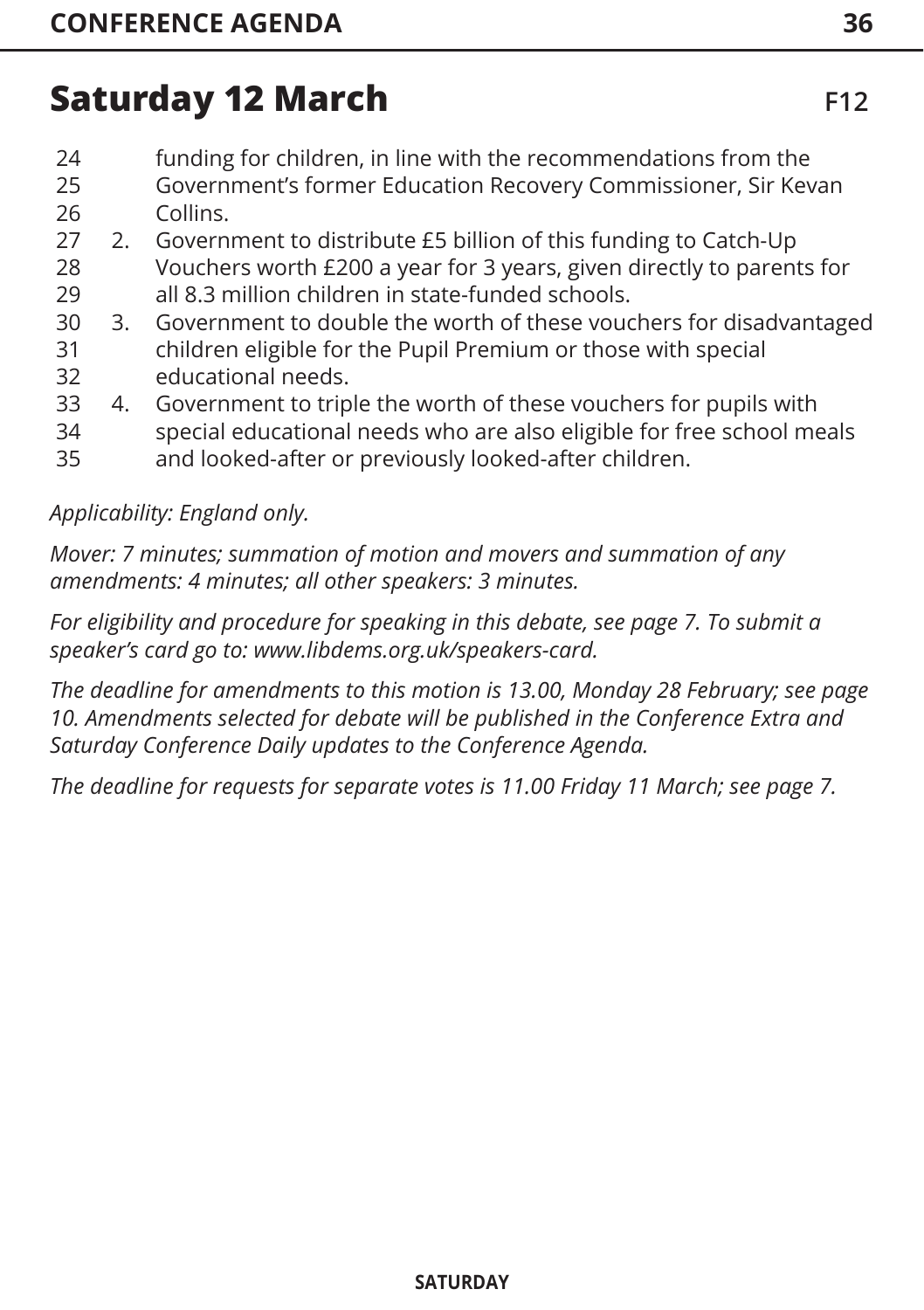10.20 Policy motion

Chair: Cllr Nick da Costa (Chair, FCC). Aides: Jennie Rigg and Chris Adams (Vice Chair, FCC).

### **F13 Rebuilding Trade and Cooperation with Europe**

### *Federal Policy Committee*

Mover: Layla Moran MP (Spokesperson for Foreign Affairs and Europe). Summation: Duncan Brack.

- Conference recognises that Boris Johnson's Brexit is failing to deliver any 1
- benefits for Britain and bears no resemblance to the promises made by 2
- the Leave campaign in 2016. 3
- Conference notes that the consequences of Johnson's Brexit deal are 4
- becoming steadily clearer, and include, among others: 5
- I. New barriers to trade, leading to significant falls in UK exports and imports, rising food prices and empty supermarket shelves. 6 7
- II. Severe threats to traditional farming and fishing enterprises and communities, and the likelihood of lower standards as a result of the government's free trade agreements ending altogether exports of some British food products to the EU. 8 9 10 11
- III. Shortages of HGV drivers and of staff in the healthcare, farming and hospitality sectors, and the loss of British citizens' opportunities to work, to be together with their loved ones, to study and retire anywhere in the EU, as a result of the ending of freedom of movement. 12 13 14 15 16
- IV. Lasting damage to British cultural, educational and medical and scientific research sectors. 17 18
- Conference notes the evidence that the supposed benefits of Brexit 19
- have proved to be a fantasy, and recognises that Britain now exercises 20
- less control over the forces that determine its future than it did inside 21
- the EU, at a time when the challenges the world faces, from the climate 22
- and nature emergencies to an aggressive Russia and an assertive China, 23
- require more international cooperation, not less. 24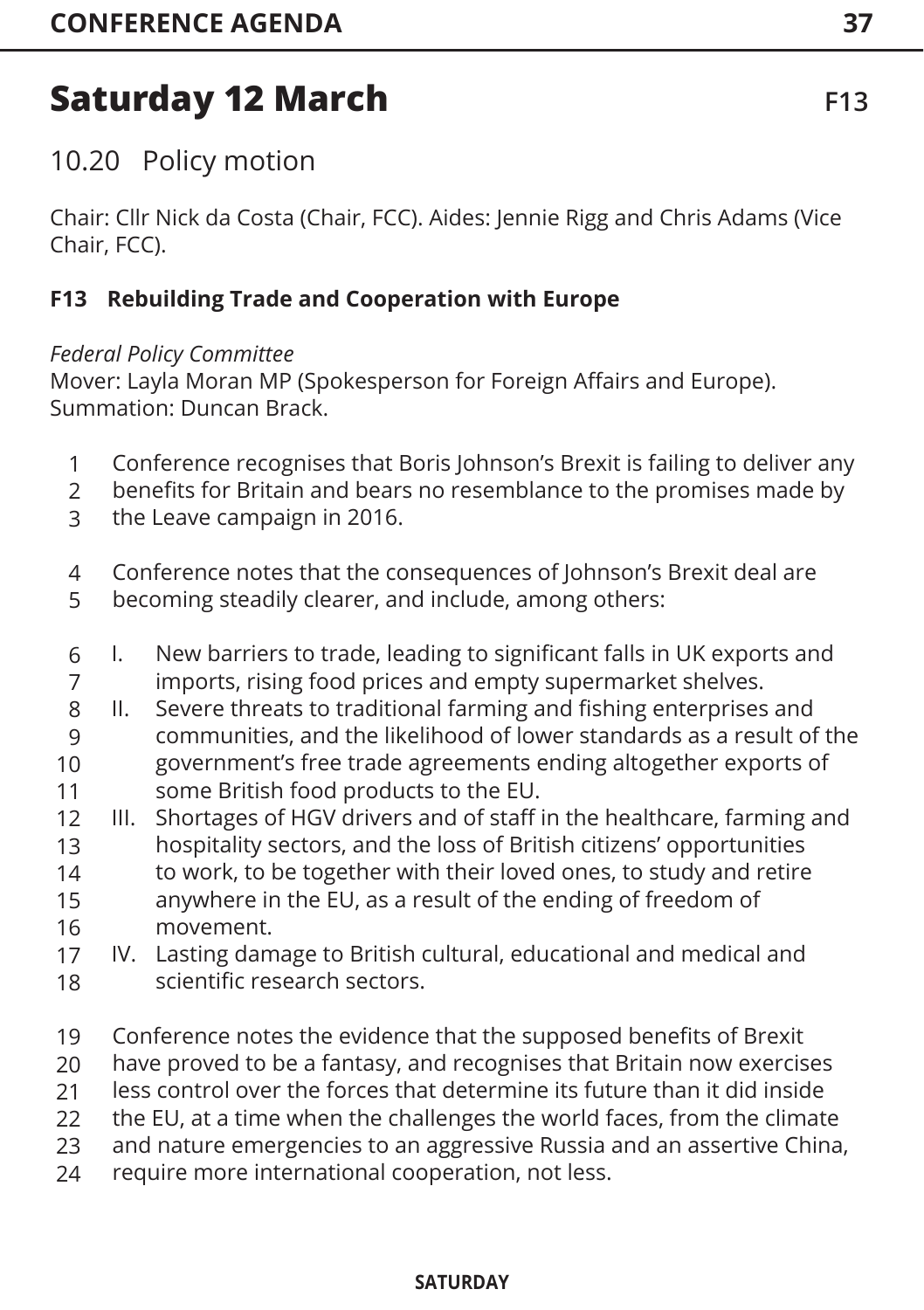- Conference therefore reaffirms the Liberal Democrats' support for a 25
- longer-term objective of UK membership of the EU, as set out in the 26
- September 2020 conference motion, 'The UK and Europe'. 27
- Conferences notes with dismay, however, that the Conservatives have 28
- wrecked Britain's good relations and bonds with Europe, to the point that 29
- there is no indication that the EU sees Britain as a good neighbour, nor 30
- that it would want the UK back in its current state. 31
- Conference therefore recognises that as the UK seek to build a closer 32
- partnership with Europe, it must first convince EU member states that the 33
- UK is serious about rebuilding the relationship and forging stronger links, 34
- which can only be built back gradually over time. 35
- Conference reaffirms existing Liberal Democrat policy on the UK's 36
- relationship with the EU, as set out in the spring 2021 conference motion 37
- 'The EU-UK Trade and Cooperation Agreement and the Future of the UK-38
- EU relationship', which included developing policy proposals to: 39
- A. Demonstrate the benefits to UK citizens and businesses of a much closer relationship compared to the government's inadequate measures. 40 41 42
- B. Recommend roadmaps for the UK to rejoin the Customs Union, Single Market and other EU agencies and programmes as appropriate. 43 44
- C. Maximise public support for eventual UK membership of the EU. 45
- Conference therefore resolves to adopt the proposals set out in policy 46
- paper 144, *Rebuilding Trade and Cooperation with Europe*, on the UK-EU 47
- trading relationship and Single Market membership, and in particular its 48
- roadmap to re-establishing good relations, and rebuilding the associations 49
- between Britain and its European neighbours, to the benefit of both, and 50
- maximising the chances of the UK ultimately rejoining the EU: 51
- 1. Immediate UK initiatives to begin to repair the UK-EU relationship, including: 52 53
- a) A clear declaration of a fundamental change in the UK's approach, setting out the intentions to act as a good neighbour to the EU and to repair the damage caused by the Conservatives. 54 55 56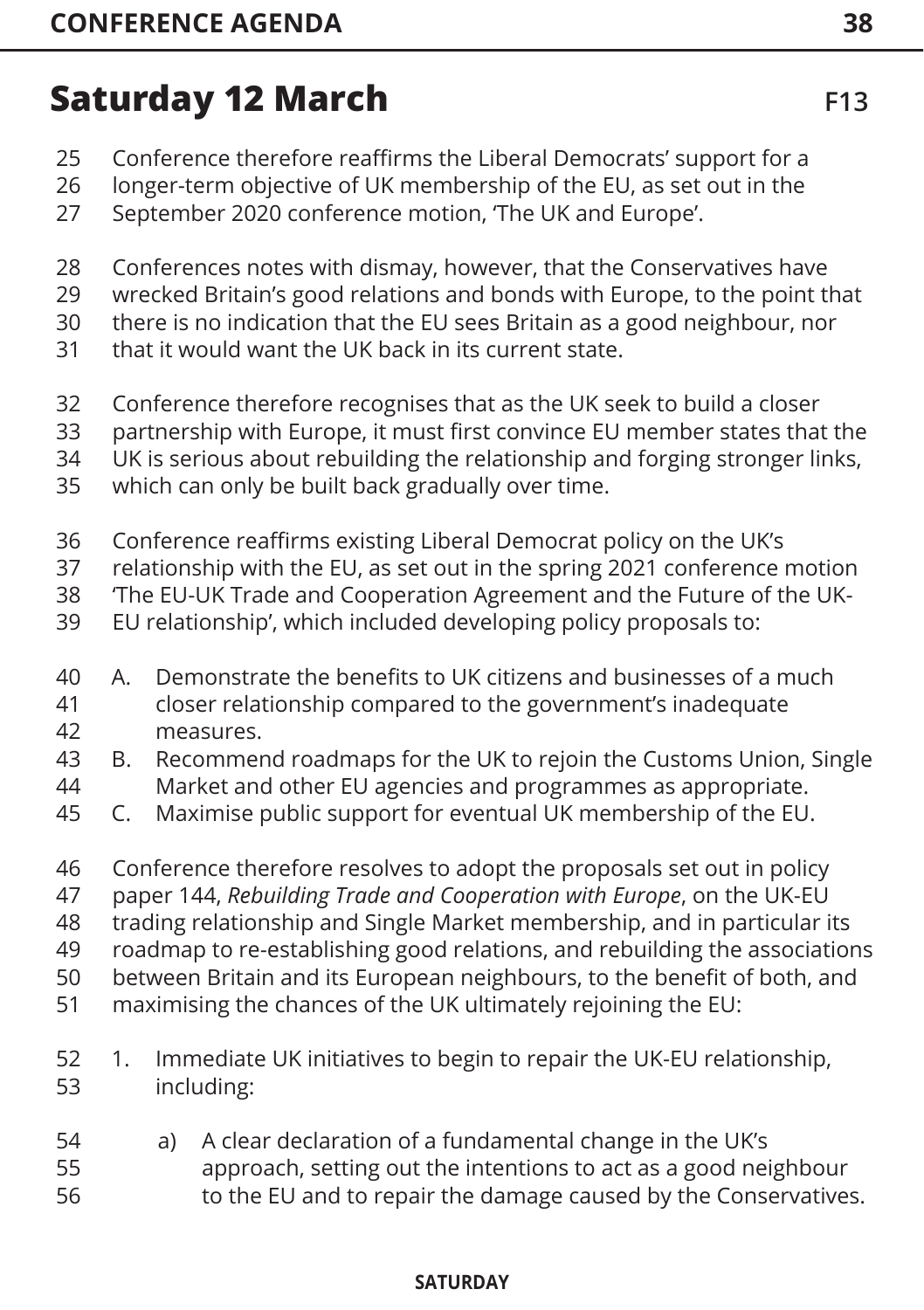| 57<br>58<br>59<br>60                   |    | b)<br>C) | Reforming and increasing funding for the Turing Scheme.<br>Automatically granting full Settled Status to all EU citizens and<br>their families who were living in the UK as of 31st December<br>2020.                                                                                                                                                                                                                                                      |
|----------------------------------------|----|----------|------------------------------------------------------------------------------------------------------------------------------------------------------------------------------------------------------------------------------------------------------------------------------------------------------------------------------------------------------------------------------------------------------------------------------------------------------------|
| 61<br>62<br>63<br>64<br>65<br>66<br>67 |    | d)<br>e) | Establishing channels beyond those created in the Trade and<br>Cooperation Agreement, on an EU-wide and bilateral basis.<br>Increasing the UK's presence in Brussels and major EU<br>capitals, not only through central government but by devolved<br>governments, local authorities, cultural organisations and civil<br>society; improving relations with individual EU member states;<br>and establishing the UK-EU Parliamentary Partnership Assembly. |
| 68                                     | 2. |          | Further steps to rebuild confidence, including by:                                                                                                                                                                                                                                                                                                                                                                                                         |
| 69<br>70<br>71<br>72                   |    | a)       | Seeking association or cooperation agreements with EU<br>regulatory framework agencies such as the European Chemicals<br>Agency, European Aviation Safety Agency, European Medicines<br>Agency and European Food Standards Authority.                                                                                                                                                                                                                      |
| 73<br>74                               |    | b)       | Improving educational and cultural links by returning to Erasmus<br>Plus and seeking to participate fully in Creative Europe.                                                                                                                                                                                                                                                                                                                              |
| 75<br>76<br>77                         |    | C)       | Supporting UK and EU research and innovation by pressing for<br>an agreement with the EU on UK associate status in Horizon<br>Europe.                                                                                                                                                                                                                                                                                                                      |
| 78<br>79<br>80<br>81                   |    | d)       | Working together with the EU to tackle the climate and nature<br>emergencies by associating the UK Emissions Trading System<br>(ETS) with the EU ETS and applying to join the European<br>Environment Agency.                                                                                                                                                                                                                                              |
| 82<br>83                               |    | e)       | Improving cooperation on crime and policing, and seek to reach a<br>UK-EU agreement on asylum seekers.                                                                                                                                                                                                                                                                                                                                                     |
| 84                                     | 3. |          | Deepening the trade relationship with the EU, including by:                                                                                                                                                                                                                                                                                                                                                                                                |
| 85<br>86<br>87                         |    | a)       | Making an explicit commitment to maintaining the level playing<br>field and not to lower standards of labour, environmental and<br>consumer protection in the UK.                                                                                                                                                                                                                                                                                          |
| 88<br>89<br>90                         |    | b)       | Continuing to mirror EU regulatory standards in UK law and<br>aiming to reach mutual recognition agreements to avoid double-<br>testing.                                                                                                                                                                                                                                                                                                                   |
| 91                                     |    | C)       | Aiming to open negotiations on a comprehensive agreement                                                                                                                                                                                                                                                                                                                                                                                                   |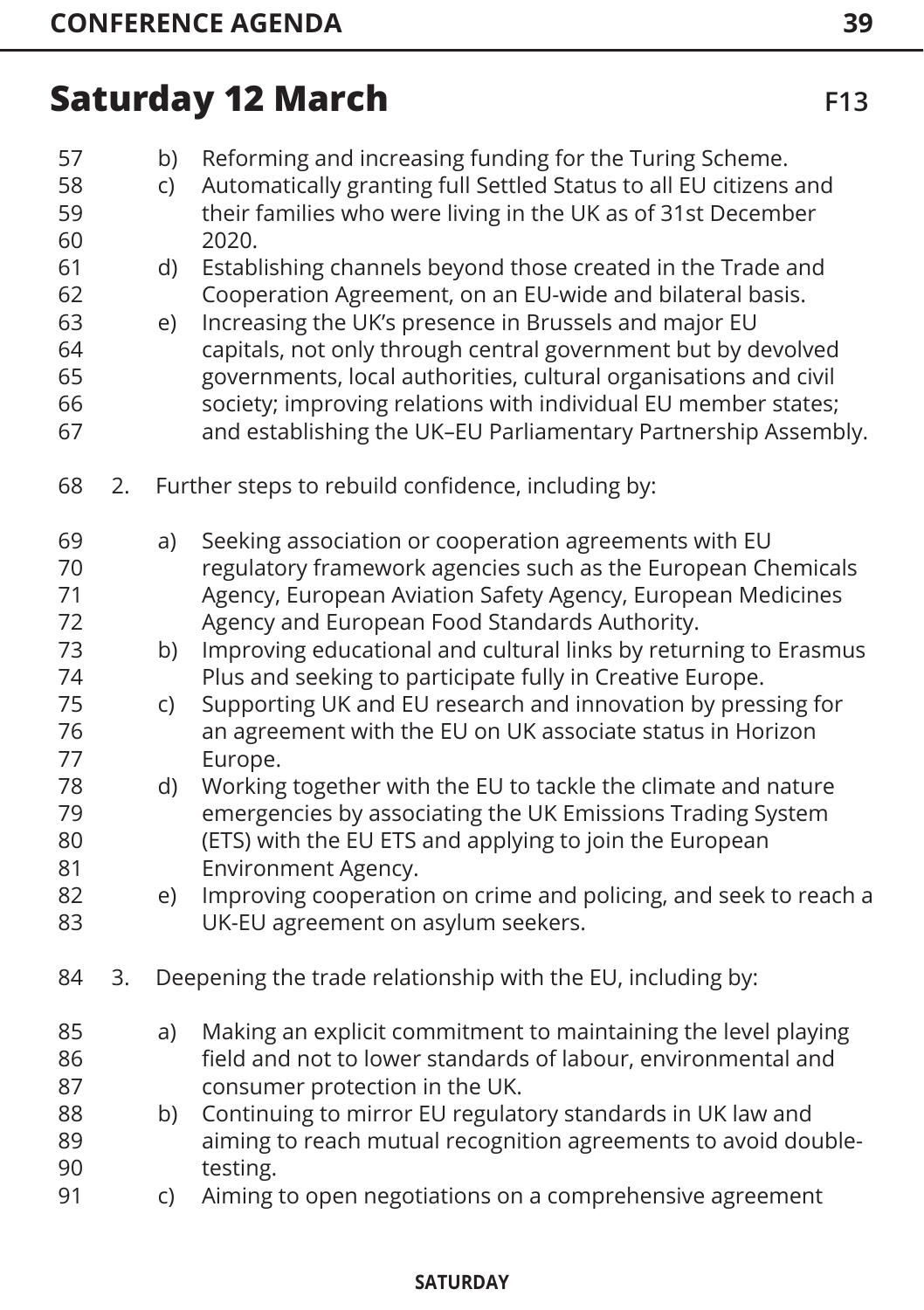- guaranteeing enhanced access for UK food and animal products to the Single Market. 92 93
- d) Exploring ways to simplify procedures for UK exporters, and the possibility of a specific UK-EU agreement on small businesses 94 95
- e) Seeking to ratify the memorandum of understanding with the EU on equivalence for financial services. 96 97
- f) Open negotiations for reciprocal deals with EEA member states on low-cost and fast-tracked work visas for key economic sectors. 98 99
- g) Initiate conversations to establish mutual recognition of professional qualifications. 100 101
- 4. Once the trading relationship between the UK and the EU is deepened, and the ties of trust and friendship are renewed, aim to place the UK–EU relationship on a more formal and stable footing by seeking to join the Single Market, thereby bringing full access to EU and EFTA economies for UK goods and services, resolving many of the problems around the Northern Ireland Protocol, helping to create a more united UK, and opening up freedom of movement, helping to relieve the pressures caused by Brexit for British enterprises and public services, including the NHS and social care, and enlarging opportunities for British citizens. 102 103 104 105 106 107 108 109 110 111

### *Applicability: Federal.*

*Mover and summation: 16 minutes combined; movers and summation of any amendments: 4 minutes; all other speakers: 3 minutes.* 

*For eligibility and procedure for speaking in this debate, [see page 7](#page-7-0). To submit a speaker's card go to: www.libdems.org.uk/speakers-card.* 

*The deadline for amendments to this motion is 13.00, Monday 28 February; [see page](#page-10-0)  [10. A](#page-10-0)mendments selected for debate will be published in the Conference Extra and Saturday Conference Daily updates to the Conference Agenda.*

*The deadline for requests for separate votes is 11.00 Friday 11 March; [see page 7](#page-7-0).*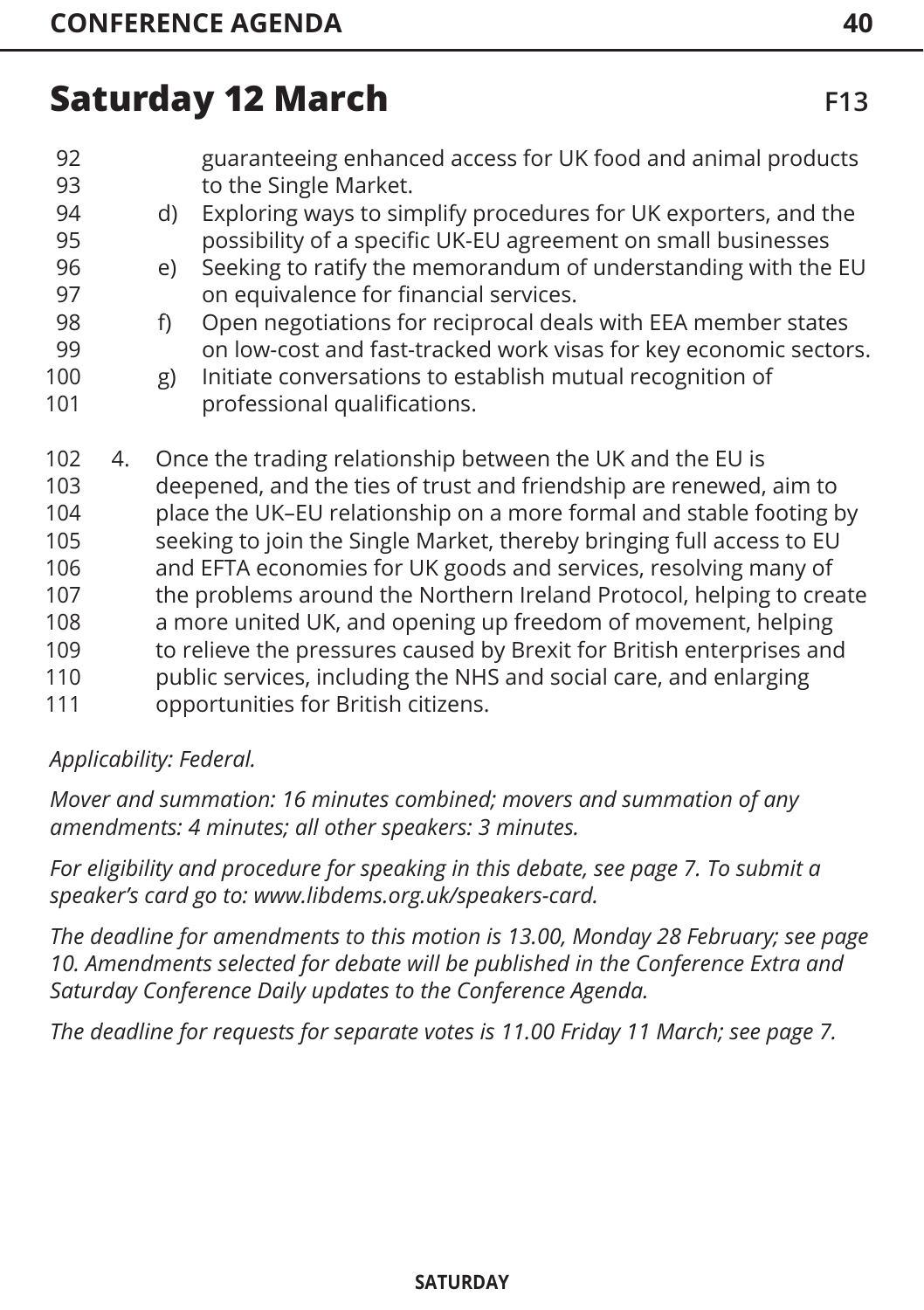11.40 Policy motion

Chair: Cllr Simon McGrath. Aides: Matt McLaren and Cllr Jon Ball (Vice Chair, FCC).

### **F14 Ending Sewage Discharges**

#### *10 members*

Mover: Tim Farron MP (Spokesperson for Environment, Food and Rural Affairs). Summation: To be announced.

- Conference notes with concern that: 1
- i) Water companies discharged raw sewage into waterways 400,000  $\mathfrak{D}$
- times in 2020 amounting to more than 3 million hours of discharges. 3
- ii) The longest discharges lasted more than 8,000 hours. 4
- iii) Just 14% of the UK's waterways are in a good ecological condition. 5
- iv) More than half of England's rivers fail to pass cleanliness tests. 6
- v) Water companies made £2.2 billion in profits in 2020. 7
- Conference believes that: 8
- a) We have a duty to protect our natural environment. 9
- b) The government has failed to hold the water companies accountable for dumping sewage into waterways. 10 11
- c) Water companies should work to minimise sewage discharges into our rivers and lakes. 12 13
- Conference calls on the Government to: 14
- 1. Set meaningful targets and deadlines for water companies to end sewage discharges into waterways. 15 16
- 2. Introduce a Sewage Tax on water companies profits to fund the cleanup of waterways. 17 18
- 3. Reduce the number of licences given to water companies permitting them to discharge sewage into rivers. 19 20
- 4. Strengthening Ofwat's powers to hold the companies accountable for discharging raw sewage into rivers. 21  $22$
- 5. Add local environmental groups onto water companies' boards. 23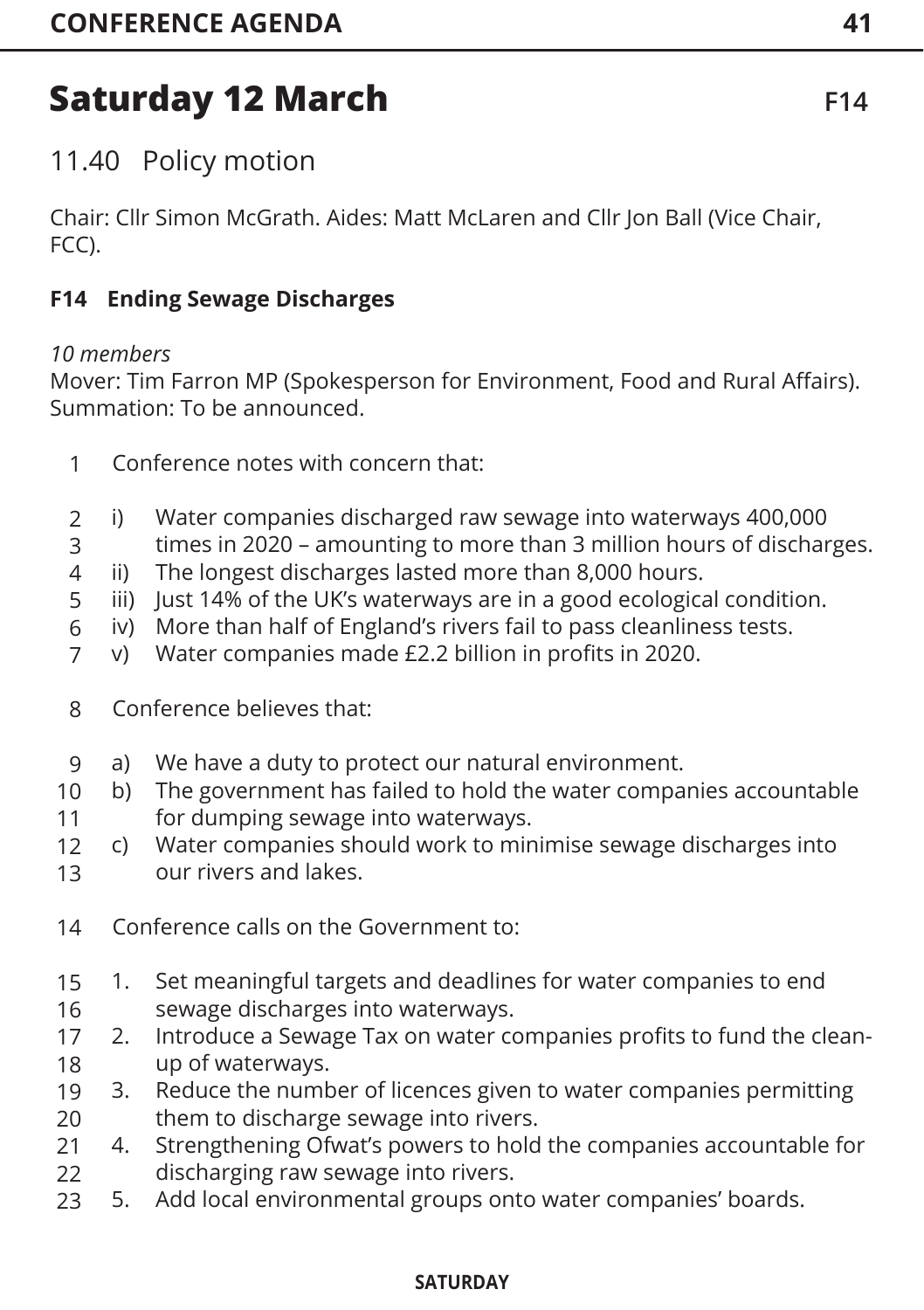- Conference reaffirms the pledge in policy paper 140 *Giving Consumers a*  24
- *Fairer Deal* (March 2021) to promote a public benefit company model for 25
- water companies, so that particular economic and environmental policy 26
- objectives must be considered explicitly in the running of the companies. 27

### *Applicability: England only.*

*Mover: 7 minutes; summation of motion and movers and summation of any amendments: 4 minutes; all other speakers: 3 minutes.* 

*For eligibility and procedure for speaking in this debate, [see page 7.](#page-7-0) To submit a speaker's card go to: www.libdems.org.uk/speakers-card.* 

*The deadline for amendments to this motion is 13.00, Monday 28 February; [see page](#page-10-0)  [10. Am](#page-10-0)endments selected for debate will be published in the Conference Extra and Saturday Conference Daily updates to the Conference Agenda.* 

*The deadline for requests for separate votes is 11.00 Friday 11 March; [see page 7.](#page-7-0)*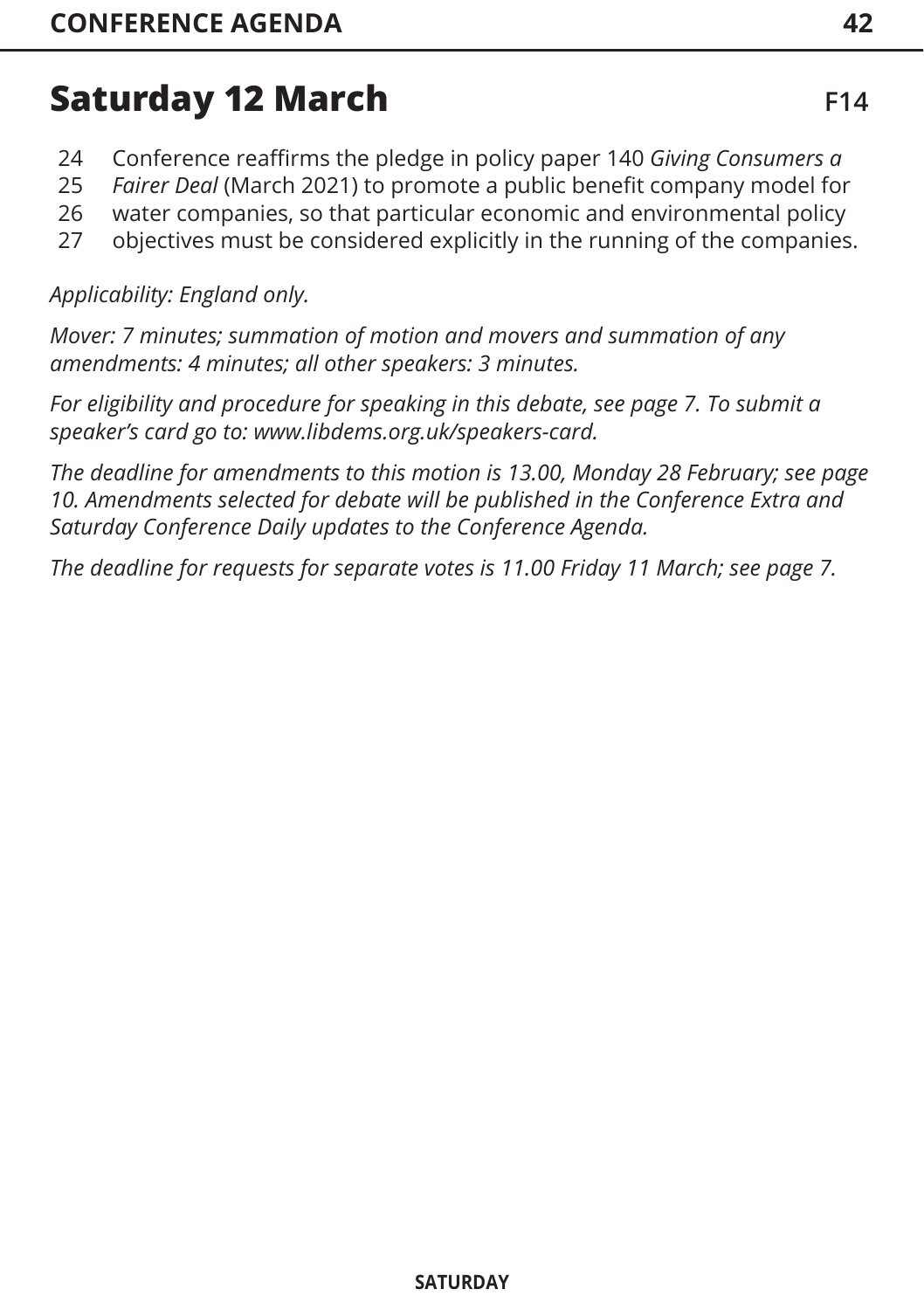## 12.25 Speech

Chair: Cllr Simon McGrath.

### **F15 Christine Jardine MP (Spokesperson for the Treasury)**

**@cajardineMP, #LDConf**

### 12.45 Standing order amendments

Chair: Cara Jenkinson (Vice Chair, FCC). Aides: Belinda Brooks-Gordon and Cllr Jon Ball (Vice Chair FCC).

### **F16 The Selection of Speakers**

*11 members*  Mover: Toby Keynes. Summation: David Barnsdale.

- Conference believes that: 1
- 1. There can be no genuine and meaningful debate unless opposing viewpoints are heard, even if one side may appear to be in a small minority. 2 3 4
- 2. Genuine, balanced debate should bring forward ideas and arguments that participants have not previously considered, may identify major 5 6
- flaws in a motion and should result in better decision-making. 7
- Conference resolves to amend conference standing order 8.7 as follows: 8
- *Delete:* 'The chair shall be responsible for the choice of the speakers 9
- and shall attempt to provide a balanced debate between the different 10
- viewpoints in the conference, but may announce a departure from this 11
- rule if there is an overwhelming preponderance of members wishing to 12
- speak on the same side.' *and insert:* 'The chair shall be responsible for the choice of speakers and shall aim to provide an evenly balanced debate 13 14
- between the different viewpoints in the conference, even if there is a clear 15
- preponderance of members wishing to speak on the same side.' 16

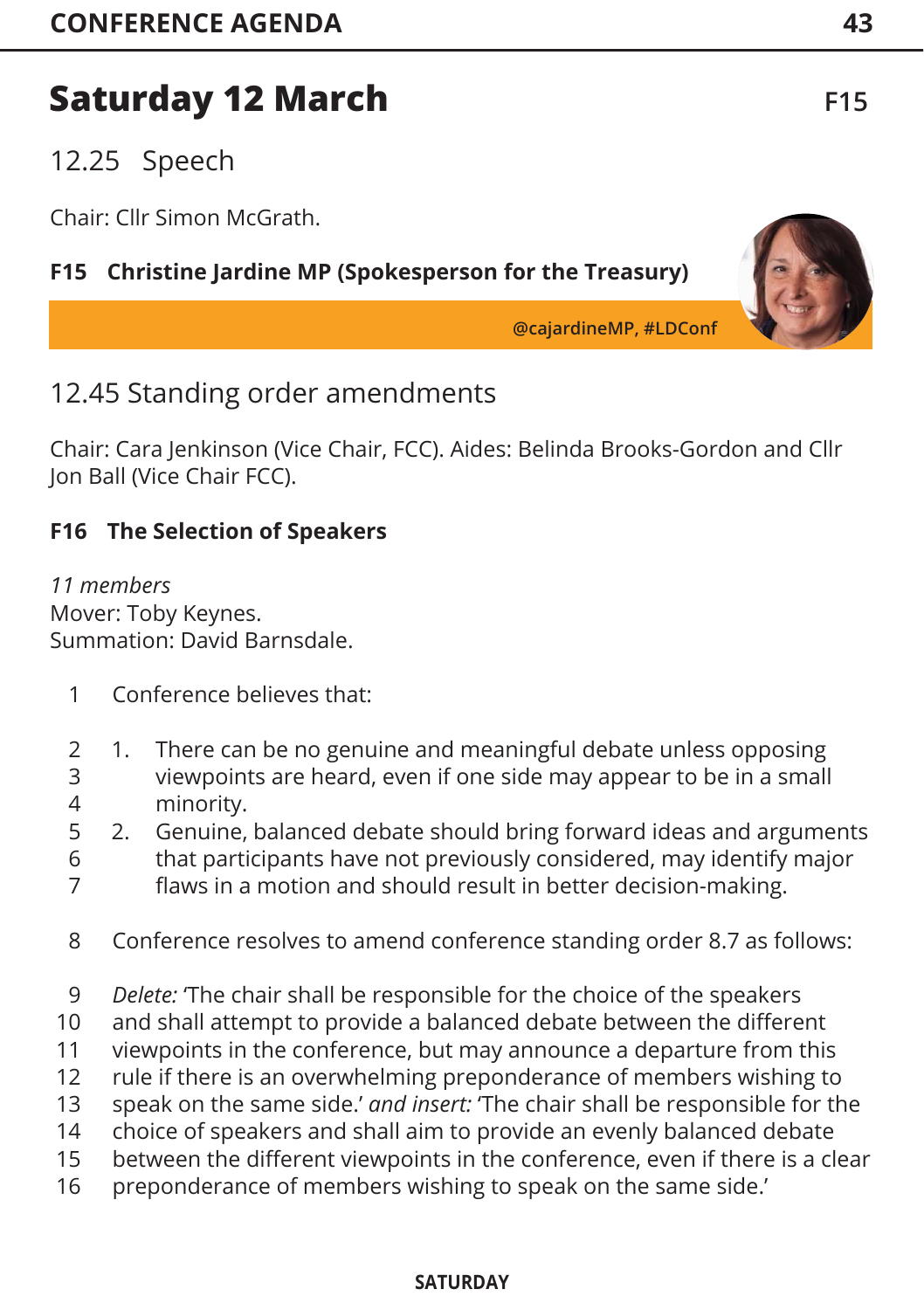*For the text of the existing Federal Conference standing orders, [see page 93 o](#page-93-0)f this Conference Agenda.*

*Applicability: Federal.*

*Mover: 5 minutes; all other speakers: 3 minutes.* 

*For eligibility and procedure for speaking in this debate, [see page 7](#page-7-0). To submit a speaker's card go to: www.libdems.org.uk/speakers-card.* 

*The deadline for amendments to this motion is 13.00, Monday 28 February; [see page](#page-10-0)  [10. A](#page-10-0)mendments selected for debate will be published in the Conference Extra and Saturday Conference Daily updates to the Conference Agenda.* 

*The deadline for requests for separate votes is 11.00 Friday 11 March; [see page 7](#page-7-0).*

*Standing order amendments require a two thirds majority to pass.*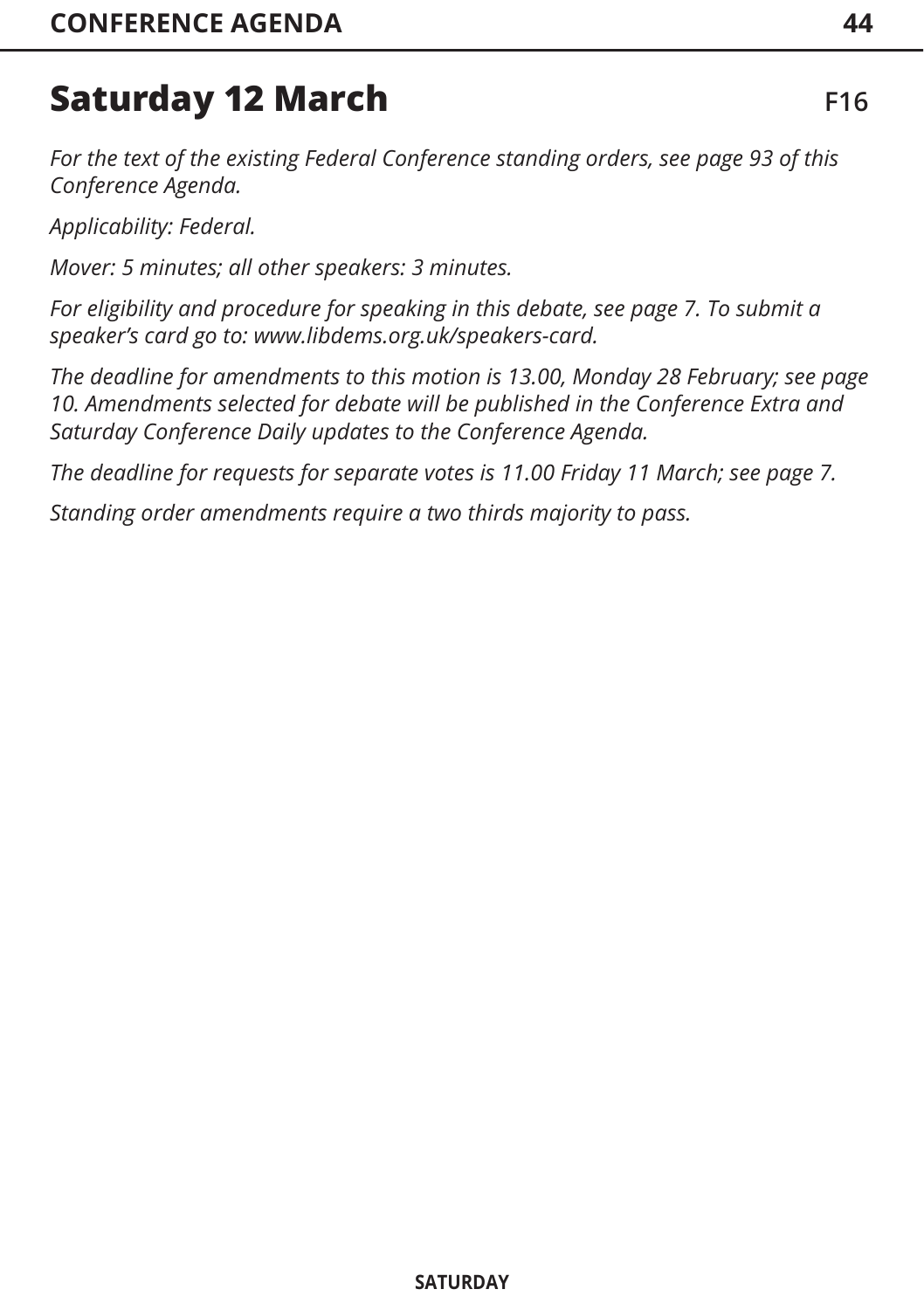## 13.00 Auditorium break

*Please see the Conference Directory for our fringe and exhibition programme.*

## 14.15 Policy motion

Chair: Liz Lynne. Aides: Duncan Brack and Cllr Nick da Costa (Chair, FCC).

### **F17 Tigray and the Ethiopian Civil War**

#### *11 members*

7 8

Mover: Layla Moran MP (Spokesperson for Foreign Affairs and International Development).

Summation: To be announced.

- Conference notes with concern: 1
- A. The ongoing civil war in Ethiopia, primarily between Ethiopian government forces and the Tigray People's Liberation Front (TPLF), which has resulted in: 2 3 4
- i) The deaths of tens of thousands of civilians by airstrikes, massacres and starvation. 5 6
	- ii) The internal displacement of 4 million.
	- iii) At least 9 million in need of desperate help.
- B. The publication of the Joint Investigation by the UN Human Rights Office and the Ethiopian Human Rights Commission, which found that "there are reasonable grounds to believe that all parties to the conflict in Tigray have, to varying degrees, committed violations of international human rights, humanitarian and refugee law, some of which may amount to war crimes and crimes against humanity". 9 10 11 12 13 14
- C. The humanitarian crisis and in particular the threat of mass starvation in: 15 16
- i) Tigray, which has been particularly exacerbated by the de facto blockade of aid into the region by the Ethiopian government. 17 18
- ii) Other parts of Northern Ethiopia, where the UN World Food 19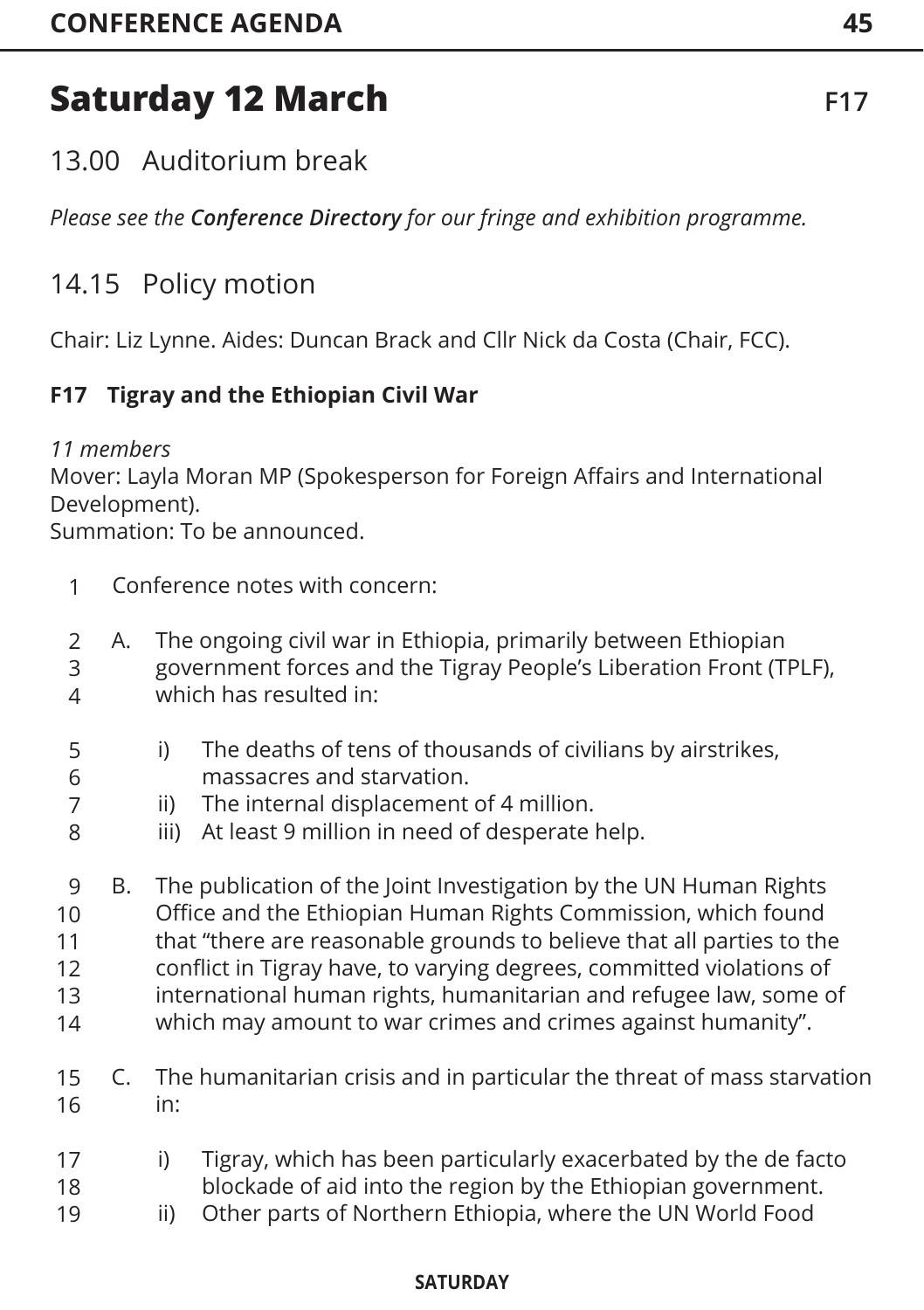- Programme (WFP) was forced to halt aid distribution following the looting of warehouses by Tigrayan rebels. 20 21
- D. The horrific reports of the use of rape and sexual violence as a tool of conflict, by troops allied with the Ethiopian government in Tigray, as well as by TPLF fighters. 22 23 24
- E. The alleged atrocities committed by Tigrayan forces in Amhara and Afar including reports of summary executions. 25 26
- F. The highly concerning reports of mass detention of Tigrayans, by the Ethiopian government, on the basis of their ethnicity. 27 28
- G. The refusal of all parties to the conflict to seriously engage with attempts, including those of the African Union and former Nigerian president Olusegun Obasanjo to negotiate a ceasefire. 29 30 31
- H. The serious danger of the potential spread of ethnic violence spreading to and including areas of Sudan and Eritrea. 32 33
- I. That the UK's influence in the Horn of Africa, and therefore our ability as an actor making the case for a diplomatic solution, has been hampered by our exit from the European Union and the Government's decision to abandon the international development target of 0.7% of GNI. 34 35 36 37 38
- J. The planned Foreign, Commonwealth and Development Office (FCDO) cut to Official Development Assistance (ODA) in Ethiopia, from £241m in 2020-21 to £108m in 2021-22. 39 40 41
- Conference reaffirms the fundamental liberal principles of equality, 42
- human rights, peace, democracy and the rule of international law. 43
- Conference therefore calls upon the UK Government to: 44
- 1. Redouble efforts to pursue a ceasefire in Ethiopia. 45
- 2. Work with permanent members of the UN Security Council, and other international partners such as the African Union to: 46 47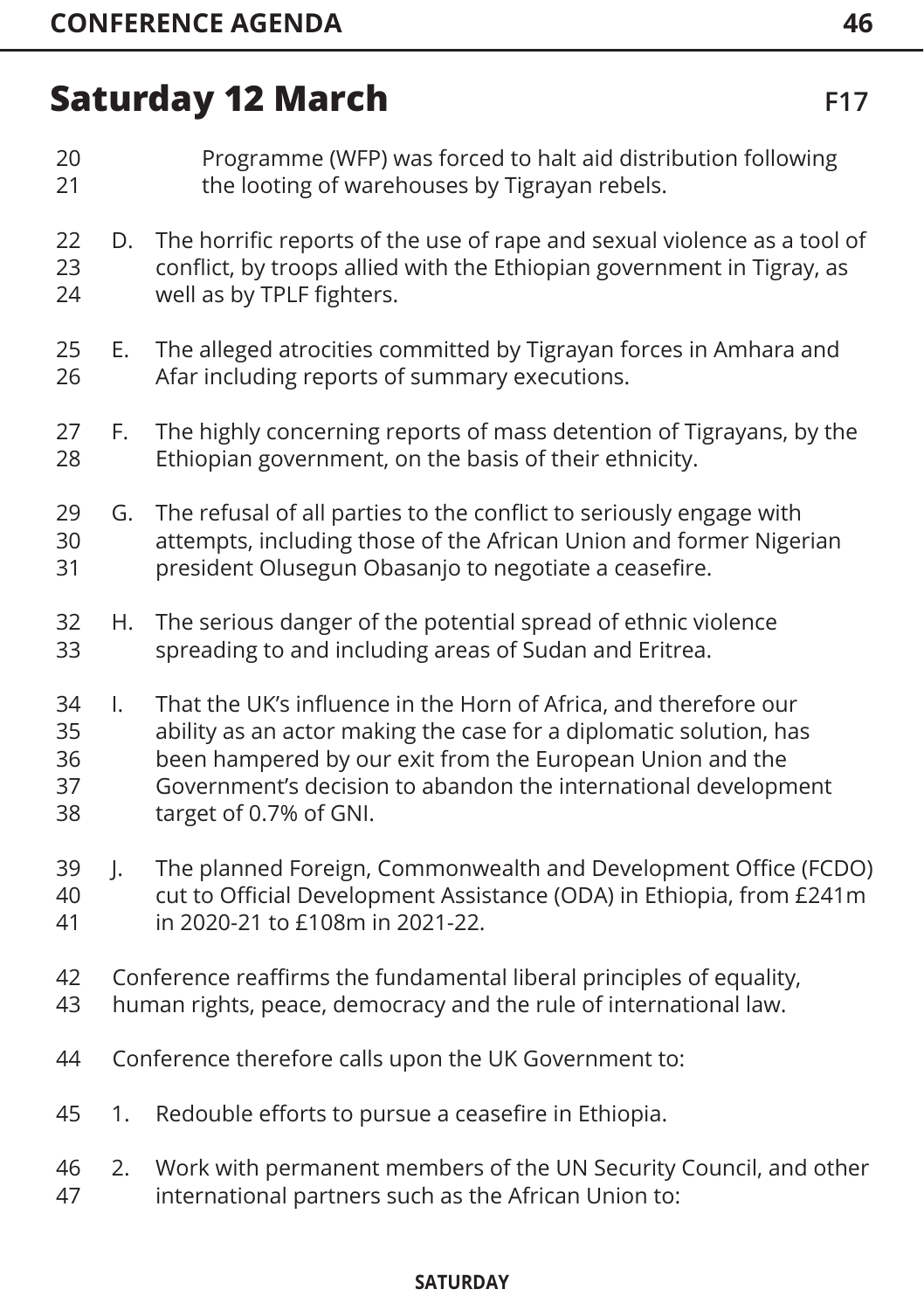| 48<br>49<br>50       |    | Push for negotiations to reach a sustainable peace.<br>a)<br>Secure humanitarian access.<br>b)<br>Investigate human rights abuses and war crimes.<br>C)                                                                  |  |  |
|----------------------|----|--------------------------------------------------------------------------------------------------------------------------------------------------------------------------------------------------------------------------|--|--|
| 51<br>52             | 3. | Use Magnitsky sanctions against those who are perpetrating violence<br>or preventing humanitarian aid for getting to those who need it.                                                                                  |  |  |
| 53<br>54             | 4. | Work closely with neighbouring countries in an effort to prevent spill<br>over of ethnic violence to the wider region.                                                                                                   |  |  |
| 55<br>56             | 5. | Urge all parties to provide safe passage to those fleeing the conflict<br>and to create humanitarian corridors.                                                                                                          |  |  |
| 57<br>58             | 6. | Restore the 0.7% of GNI target for international development<br>spending including:                                                                                                                                      |  |  |
| 59<br>60<br>61<br>62 |    | Urgently increasing funding for humanitarian relief, via<br>a)<br>independent agencies, in Ethiopia in 2022/23.<br>Providing Official Development Assistance (ODA) support for<br>b)<br>Ethiopian and Tigrayan refugees. |  |  |
| 63<br>64             | 7. | Prioritise the eradication of sexual violence in conflict, including by<br>increasing ODA funding for such initiatives.                                                                                                  |  |  |

*Applicability: Federal.*

*Mover: 5 minutes; all other speakers: 3 minutes.* 

*For eligibility and procedure for speaking in this debate, [see page 7.](#page-7-0) To submit a speaker's card go to: www.libdems.org.uk/speakers-card.* 

*The deadline for amendments to this motion is 13.00, Monday 28 February; [see page](#page-10-0)  [10. Am](#page-10-0)endments selected for debate will be published in the Conference Extra and Saturday Conference Daily updates to the Conference Agenda.*

*The deadline for requests for separate votes is 11.00 Friday 11 March; [see page 7.](#page-7-0)*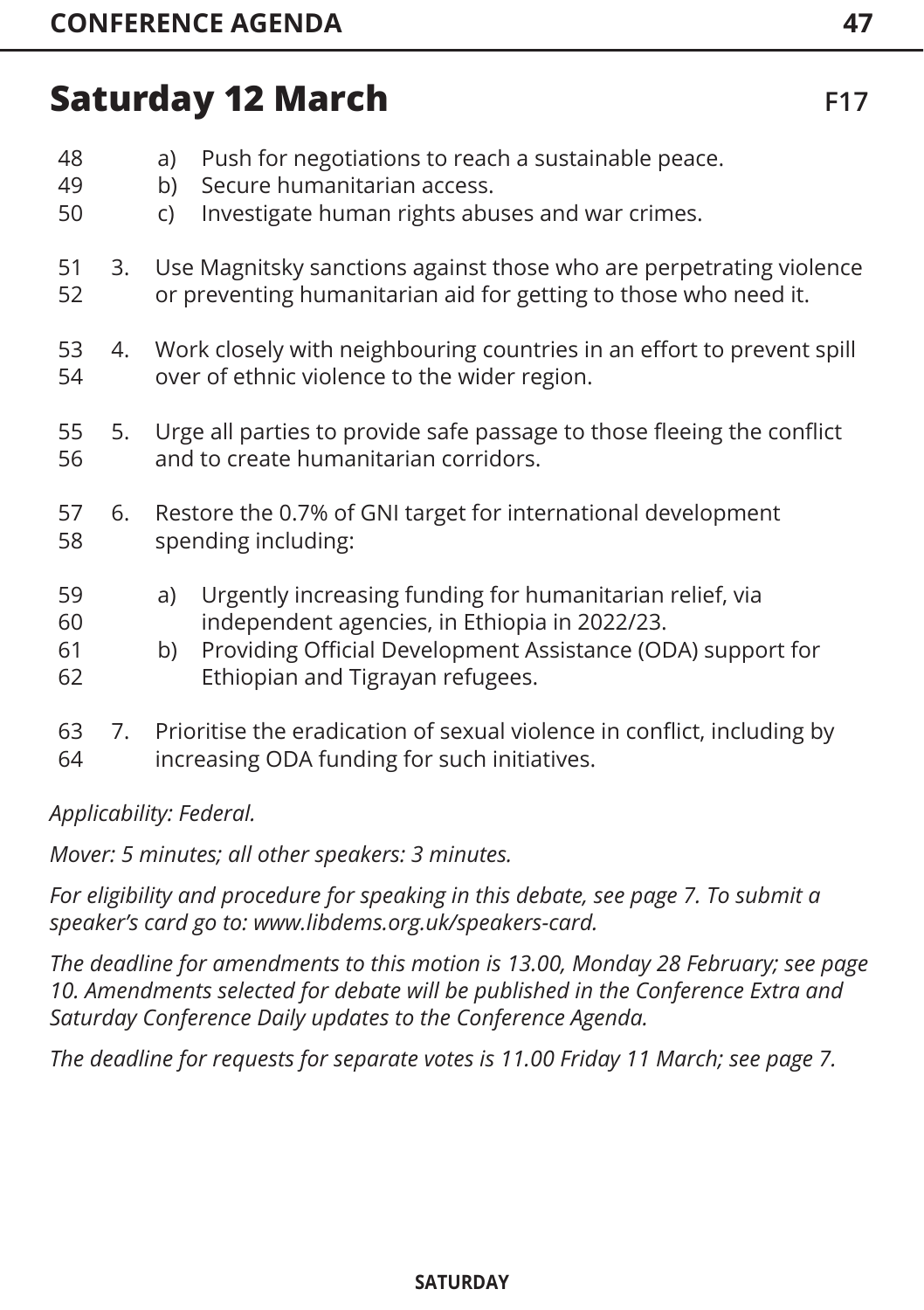## 14.45 Question and answer session

Chair: Cara Jenkinson (Vice Chair, FCC). Aide: Belinda Brooks-Gordon.

### **F18 Sir Ed Davey MP, Leader of the Liberal Democrats**

*Members may put questions on any topic to the Leader of the Liberal Democrats. Concise questions (maximum 25 words) may be submitted via the website until 17.00 on Friday 11 March or using the conference chat whilst the session is in progress. See [Page 9.](#page-9-0)*

### 15.50 Party business

Chair: Chris Maines. Aides: Cllr Joe Otten and Cllr Nick da Costa (Chair, FCC).

### **F19 Party Awards**

#### *The Leader's Award*

*Awarded to those who have shown exemplary leadership skills while working or volunteering for the Party.* 

#### *The Bertha Bowness Fischer Award*

*Awarded to a new member of the Party (less than two years) who has shown outstanding energy and/or ingenuity in supporting their new-found political home.* 

#### *The Albert Ingham Award*

*Awarded to those agents or campaigners whose most recent campaign, through its excellence, fastidiousness, tenacity or novelty has been a model for others to follow.*

#### *The Laura Grimond Award*

*The winner of this award will have shown exceptional commitment to their duties within the Party, going above and beyond to advance the cause. This award particularly aims to recognise the unsung work which enables our front-line campaigns to steal the show.*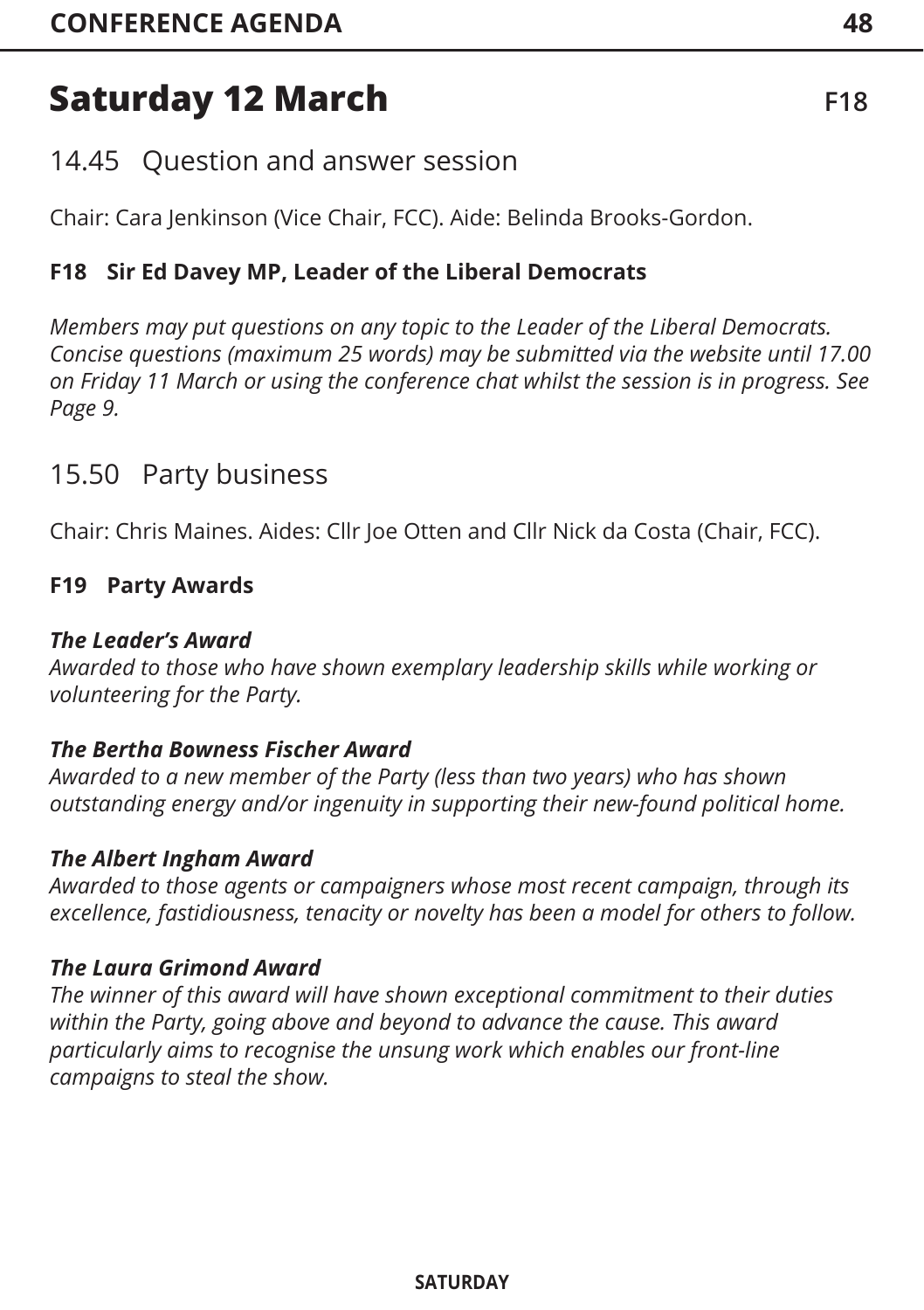### **F20 Revised Election Regulations**

### *Federal Board*

Mover: Duncan Brack. Summation: Dr Mark Pack (President of the Liberal Democrats).

Conference resolves to replace entirely "COMMITTEE ELECTION REGULATIONS", "LEADERSHIP ELECTION REGULATIONS" and "PRESIDENT AND VICE PRESIDENT (RESPONSIBLE FOR WORKING WITH ETHNIC MINORITY COMMUNITIES) ELECTION REGULATIONS" with the following:

### **Election Regulations**

Common provisions for all elections

1. These regulations set out procedures for the election by all members of the federal party of the Leader, President, Vice President responsible for working with ethnic minority communities, and federal committee posts which are filled by ballots of all party members; and where a decision has been taken to use them for other elections. Paragraphs 2-25 apply to all such elections; subsequent sections apply as identified to specific individual elections.

### Organisation of elections

- 2. The Federal Board shall appoint a Returning Officer to oversee all party elections conducted under these election regulations for a period of three years, or until their resignation, incapacity or death if any of these occur sooner. The Returning Officer shall be responsible for the efficient and timely conduct of these elections. The appointment shall be made at least three months before the Returning Officer's term of office begins.
- 3. The Chief Executive shall be the Deputy Returning Officer. The Returning Officer and Deputy Returning Officer may jointly appoint Deputy Acting Returning Officers from party members or staff with relevant experience.
- 4. The Returning Officer may delegate any of the responsibilities set out in these regulations to the Deputy Returning Officer or any Deputy Acting Returning Officer. In any cases of dispute within the Returning Officer team, the decision of the Returning Officer shall be final.
- 5. The Returning Officer shall ensure that comprehensive written guides and procedures for the use of the Returning Officer team, candidates and voters, are in place for each election at least one month before the opening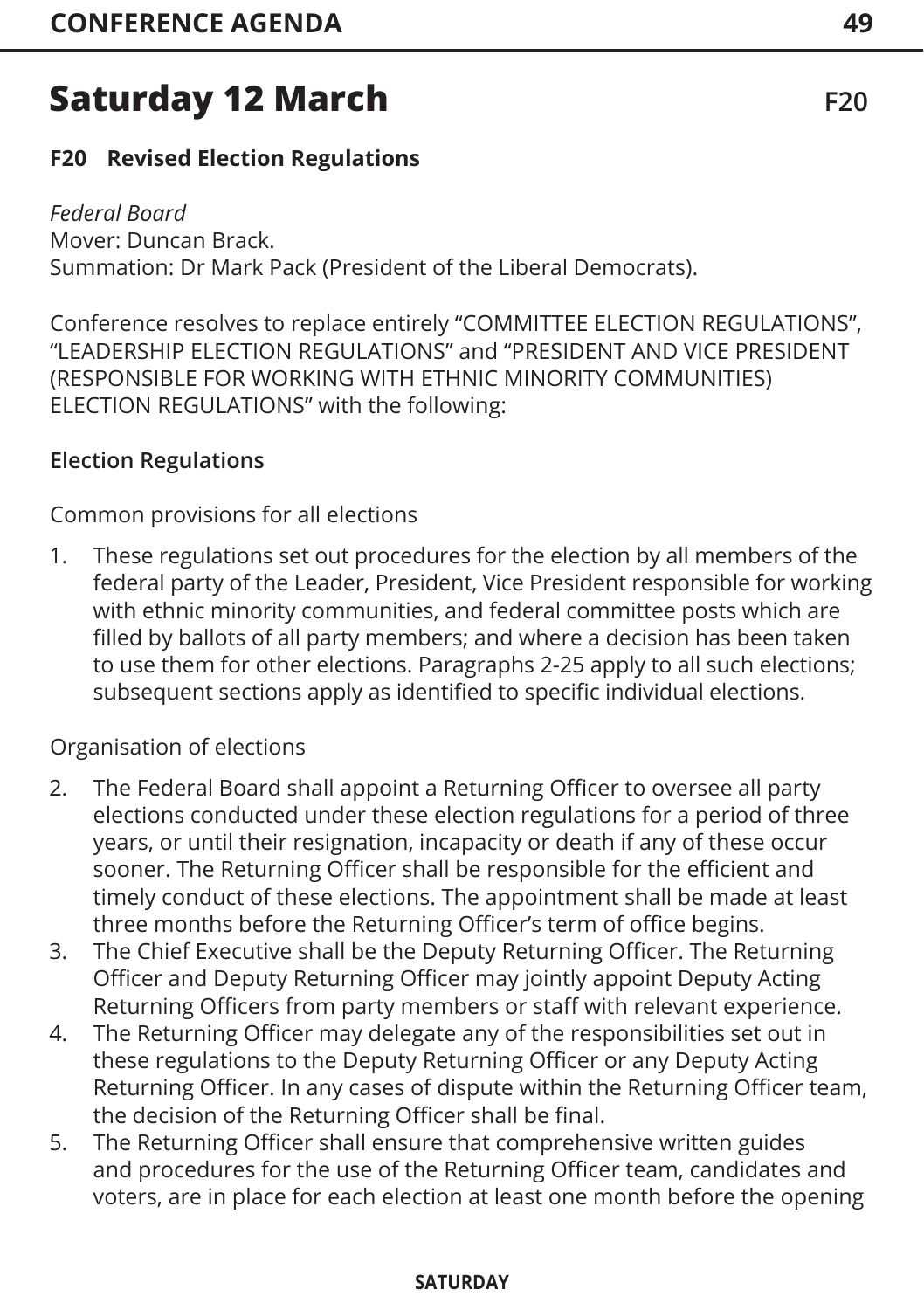of nominations in an election. These shall not, thereafter, be amended without good cause.

### Timetables

- 6. The Federal Board shall agree and publicise a timetable for each election, including the publication of the notice of elections, the deadlines to be used for the opening and closing of nominations, submission of candidates' manifestos, despatch and return of ballot papers, and the date for the counting of votes. Once publicised, these shall not, thereafter, be amended without good cause.
	- a. For elections for the Leader, the Federal Board shall agree and publicise the timetable as soon as possible after the vacancy or impending vacancy is announced; and
	- b. For all other elections conducted under these regulations, the Federal Board shall where practicable agree and publicise the timetable no later than the spring conference before the elections are due.
- 7. Once the timetable for any election has been announced but before the opening of nominations, the Federal Board may postpone the election if the timetable conflicts with a general election or a referendum covering England, Scotland, Wales or any combination thereof, or any other situation, such as a public health crisis, that in the Board's view would unduly hinder the conduct of the election.
- 8. After the opening of nominations for any election, the Returning Officer may postpone or suspend the election if it would conflict with a general election or a referendum covering England, Scotland, Wales or any combination thereof, or any civil or public health emergency, that in the Returning Officer's view would unduly hinder the conduct of the election. If any votes have been cast, the Returning Officer has the power to cancel them and restart the election as soon as the Returning Officer considers practicable.

Conduct of elections

- 9. The electorate for the purpose of these elections shall be those members with paid-up membership of the Liberal Democrats on the closing date for nominations. Members who, at the closing date for nominations, are in the grace period following their membership subscription due date can be added to the electorate if they renew their membership at least three days prior to the close of voting.
- 10. All elections will be conducted electronically; this includes the submission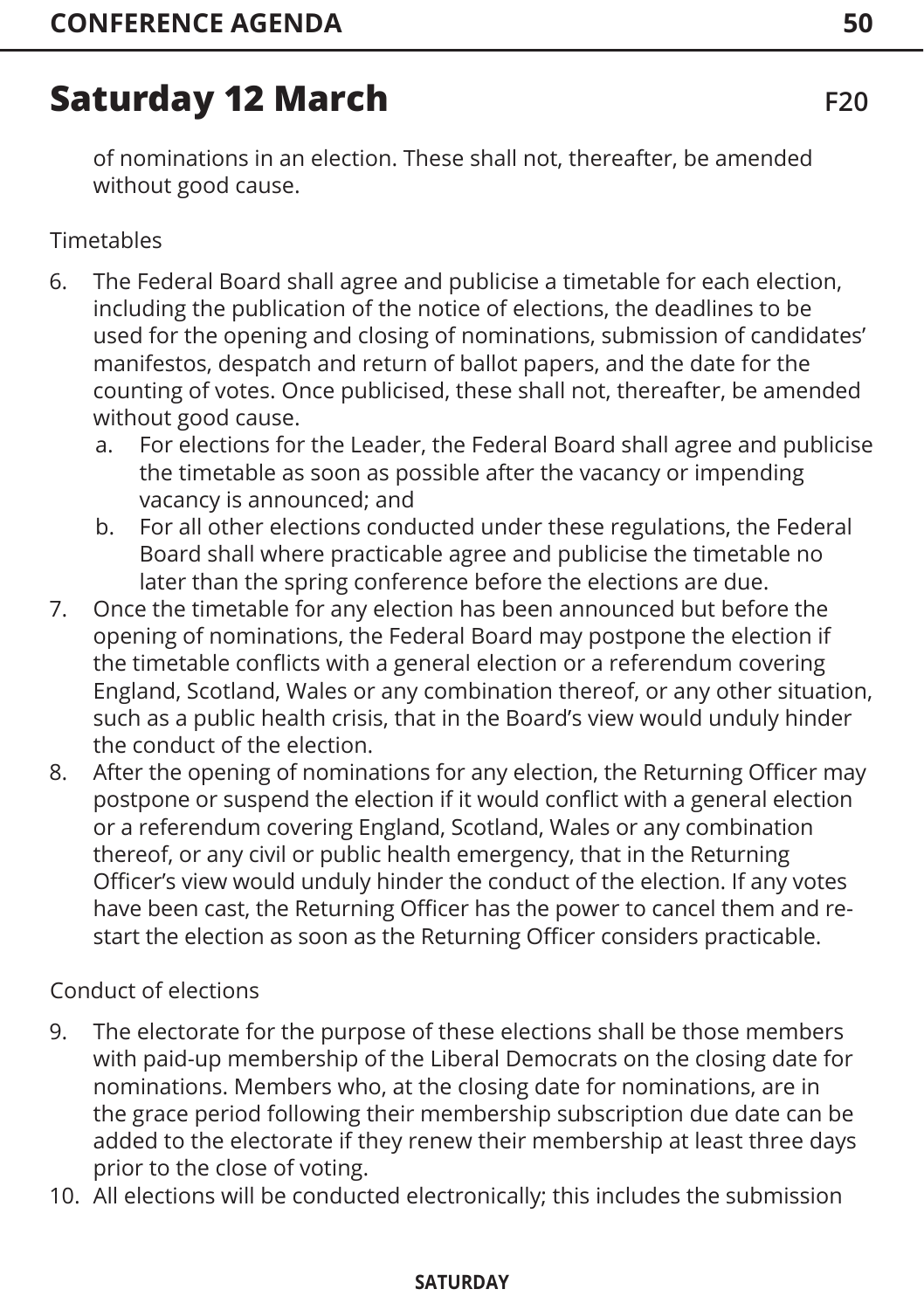of nominations, display of candidates' manifestos and casting of votes. The online voting system shall prompt voters to look at candidates' manifestos prior to voting and provide for the randomisation of the names on the ballot paper.

- 11. The Returning Officer shall make provision for voters who cannot vote electronically to vote by post upon a request in writing. Any such request shall only be valid for the specific election(s) being conducted at the time of the request.
- 12. Any official party publication whether in paper or electronic form shall give, as far as possible, equal coverage and a fair balance to all candidates. Coverage of activity by any candidate that is not related to the election may continue in a normal way.
- 13. Federal Party employees shall maintain strict neutrality from the opening date for declaration of candidacy. It is recommended that employees of state parties, Affiliated Organisations and any other relevant employing bodies shall also maintain such neutrality.
- 14. Party Officers, acting in their capacity as officers at federal, state, regional and local level, are expected, as far as possible, to give equal opportunities and fair balance to all candidates.

Manifestos and publicity material

- 15. Each candidate shall be entitled to a personal manifesto to be displayed electronically, in a format to be determined by the Returning Officer. Each candidate shall be responsible for verifying, to the satisfaction of the Returning Officer, any statement in their manifesto claiming that they are endorsed by any individual or organisation. Such material must accompany the candidate's manifesto.
- 16. In addition to candidates' manifestos, the Returning Officer may decide to require each candidate to provide answers to common questions about their suitability for the position(s) for which they are standing. The Returning Officer shall draw up these questions in consultation with relevant party staff, party officers or officers of federal committees.
- 17. No material published or circulated by or on behalf of a candidate shall defame by name or implication any other candidate and no candidate shall so defame any other candidate in the course of personal canvassing.

Counting of elections

18. All contested elections shall be conducted by secret ballot and the single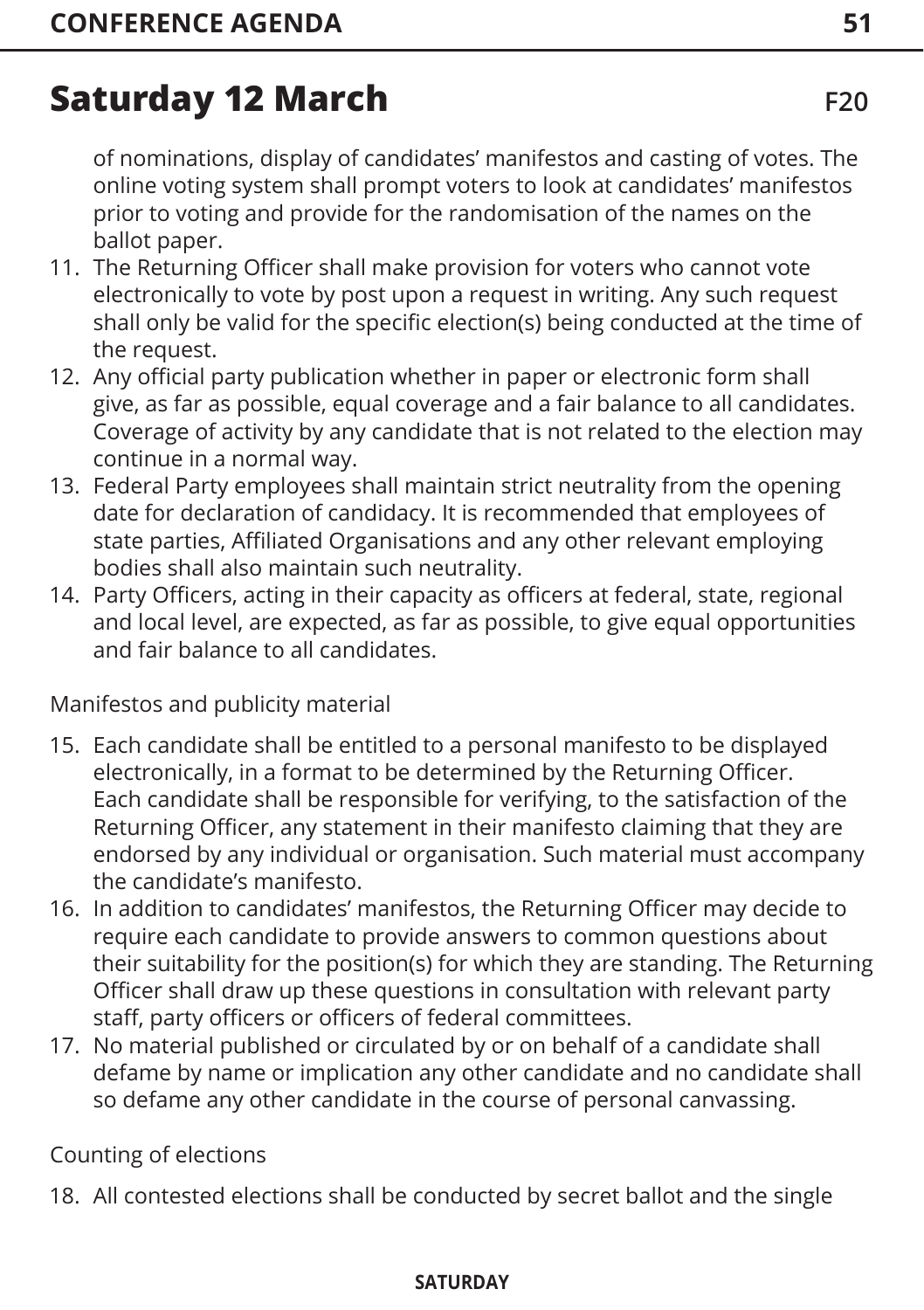transferable vote. Counts shall be conducted in accordance with the current edition of the Electoral Reform Society´s publication How to Conduct an Election by the Single Transferable Vote, subject to the application of paragraph 53 below for federal committee elections.

19. The Returning Officer shall have the power to make rulings to facilitate the completion of the count.

Interpretation, complaints and appeals

- 20. In interpreting and applying these regulations, and in any case where the regulations are silent, the Returning Officer shall have the power to make all necessary decisions concerning the conduct of these elections, following the aims and principles of public election law.
- 21. The Returning Officer shall have the power to disqualify before declaration of the result, or unseat if declared elected any candidate who:
	- a. has brought the party into disrepute during the campaign or where the Returning Officer has clear evidence of this happening in the near future; or
	- b. is found to be in breach of any of these regulations,
	- c. but shall not exercise such power without first offering any such candidate the right to make representation, and having regard thereto.
- 22. Any party member may lodge, in writing in a format prescribed by the Returning Officer, a formal complaint of infringement of election regulations upon becoming aware of any alleged infringement and not more than 7 days after the declaration. The written complaint should be addressed to the Returning Officer and specify in detail the nature of the infringement. The Returning Officer shall then decide, in full consultation with the Returning Officer team, whether there is sufficient evidence and grounds to uphold the complaint, but shall not do so without offering any candidate concerned the right to make representations, and having regard thereto. Any party member who makes repeated and vexatious complaints may be referred to the party's disciplinary system.
- 23. If a complaint is made prior to the declaration of the result, the Returning Officer shall have the power to postpone such declaration until the determination of such complaint or, where an appeal is made against their decision, until the determination of such appeal. The Returning Officer shall have the discretion to use this power to suspend individual candidates from serving on any position they are elected to while any such complaint is investigated and/or subject to appeal.
- 24. Appeals against decisions of the Returning Officer must be referred to the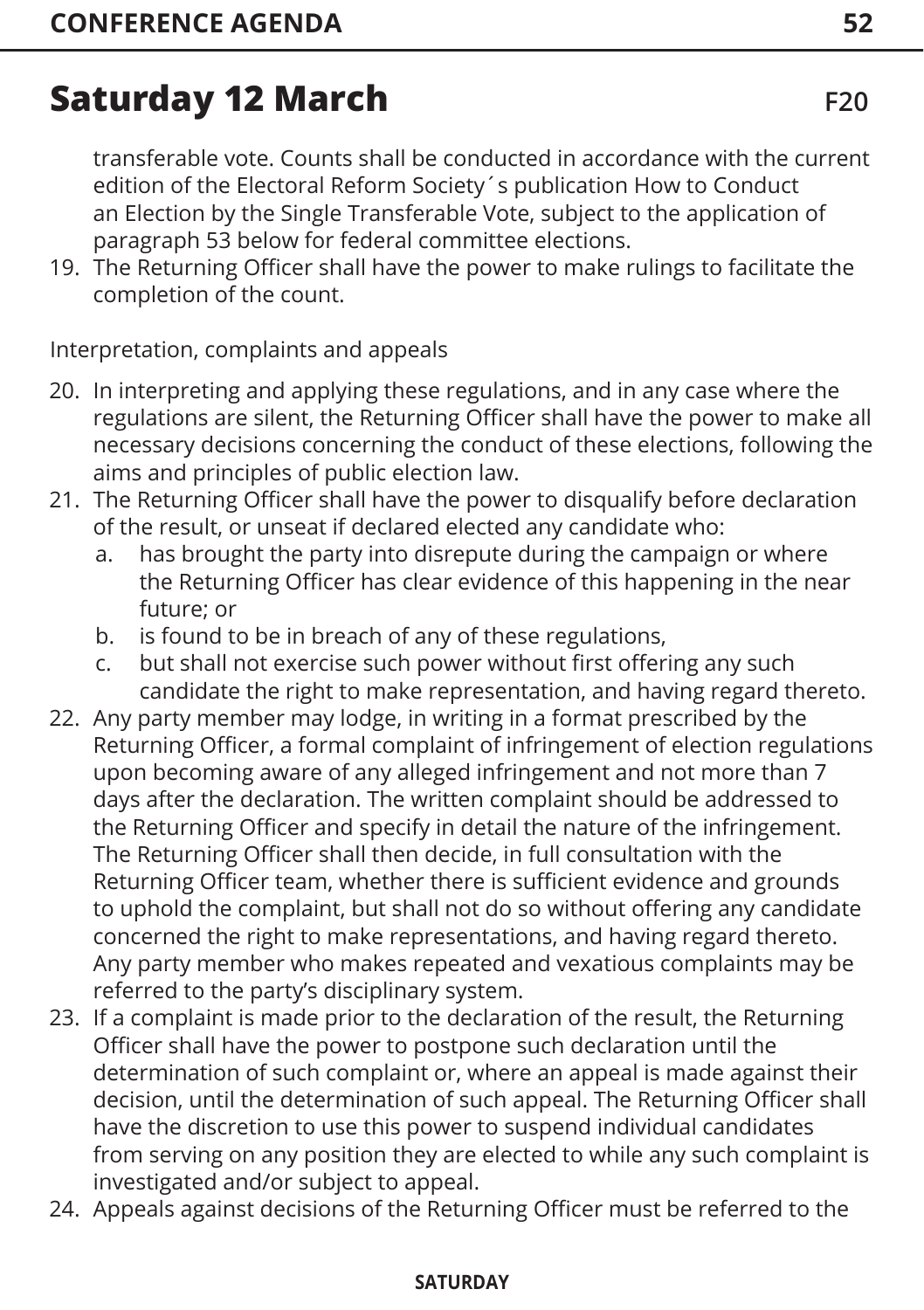Federal Appeals Panel within 14 days of the decision.

Review

25. The relevant sections of these regulations will be reviewed by the Federal Board based on a report from the Returning Officer no later than six months after the completion of any election. The report must include a report on any diversity measures taken as a result of any requirement under the federal constitution, potential data protection breaches and any changes or clarifications required by rulings made by the Returning Officer or the Federal Appeals Panel.

Common provisions for leadership, presidential and vice presidential elections

26. The provisions set out in paragraphs 27–42 are common to the elections for the Leader, President and Vice President responsible for working with ethnic minority communities, except where otherwise specified.

Leadership, presidential and vice presidential elections: timetables

27. The timetable for the election shall be no shorter than 7 weeks and no longer than 13 weeks.

Leadership, presidential and vice presidential elections: nominations

- 28. A candidate for office of Leader of the Liberal Democrats must be a Member of the Parliamentary Party in the House of Commons, and must be nominated by not less than 10 percent of other members of the Parliamentary Party in the House of Commons, not including the candidate themselves, supported by not less than 200 party members in aggregate in not less than 20 Local Parties.
- 29. A candidate for the office of President must be a member of the Liberal Democrats and must be nominated by not less than 200 party members in not less than 20 Local Parties.
- 30. A candidate for the office of Vice President responsible for working with ethnic minority communities must be a member of the Liberal Democrats and must be nominated by any Local Party, any Regional Party, any State Party, any Affiliated Organisation, or any 10 party members.
- 31. Local parties include, for the purposes of paragraphs 28–30, the Affiliated Organisation or Organisations representing youth and/or students.
- 32. Nominations must be accompanied by the written consent of the candidate.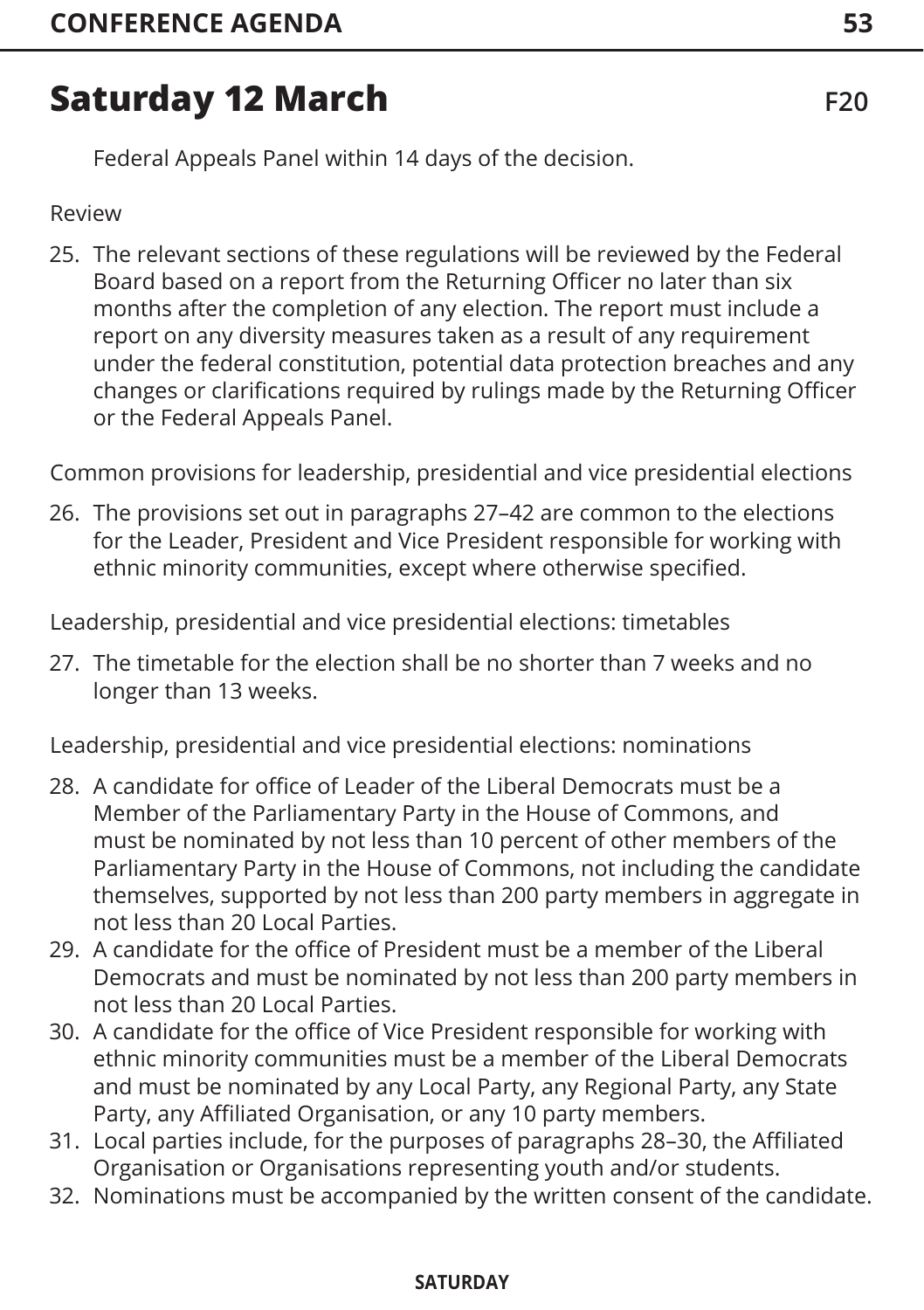- 33. A nominator may not nominate more than one candidate for any one position.
- 34. After acquiring the necessary nominations for candidacy, each candidate may nominate an agent for their campaign. A candidate who fails to nominate an agent will be deemed their own agent.

Leadership, presidential and vice presidential elections: manifestos and publicity material

- 35. All publicity material produced in paper or electronic form for or on behalf of a candidate shall bear their agent's imprint, including a full postal address.
- 36. Any email messages sent out for or on behalf of a candidate for the purposes of publicising their candidacy shall also include a standard form of words provided by the Returning Officer specifying how the recipient of the message may opt out of future messages.

Leadership, presidential and vice presidential elections: conduct of election

- 37. The sections of the membership register containing the names, addresses and telephone numbers of members will be released in electronic version to each candidate subject to the candidate signing a data protection statement agreeing to abide by the party's data protection policies and providing evidence to the Returning Officer's satisfaction that they are able to ensure compliance with them. Any candidate or supporter of a candidate facilitating a breach of this clause will be deemed to be in breach of the party's data protection policies. Candidates should also have due regard to their own data protection responsibilities when collecting and using any data of their own in the election.
- 38. The Returning Officer shall coordinate arrangements for official party member hustings events with a view to balancing the competing demands for media coverage of the campaign, parliamentary and other duties and the desirability of party members to have a chance to attend or watch a hustings. Any of the official hustings may take place partly or wholly online. Other party bodies may only hold hustings-type events if they invite all candidates to attend, but they do not require the agreement of all candidates to attend or send a representative in order to proceed. Events designated as official hustings by the Returning Officer shall take precedence over any other arrangements a candidate may have made.
- 39. Official party communications channels may only be used to promote hustings designated as official hustings by the Returning Officer.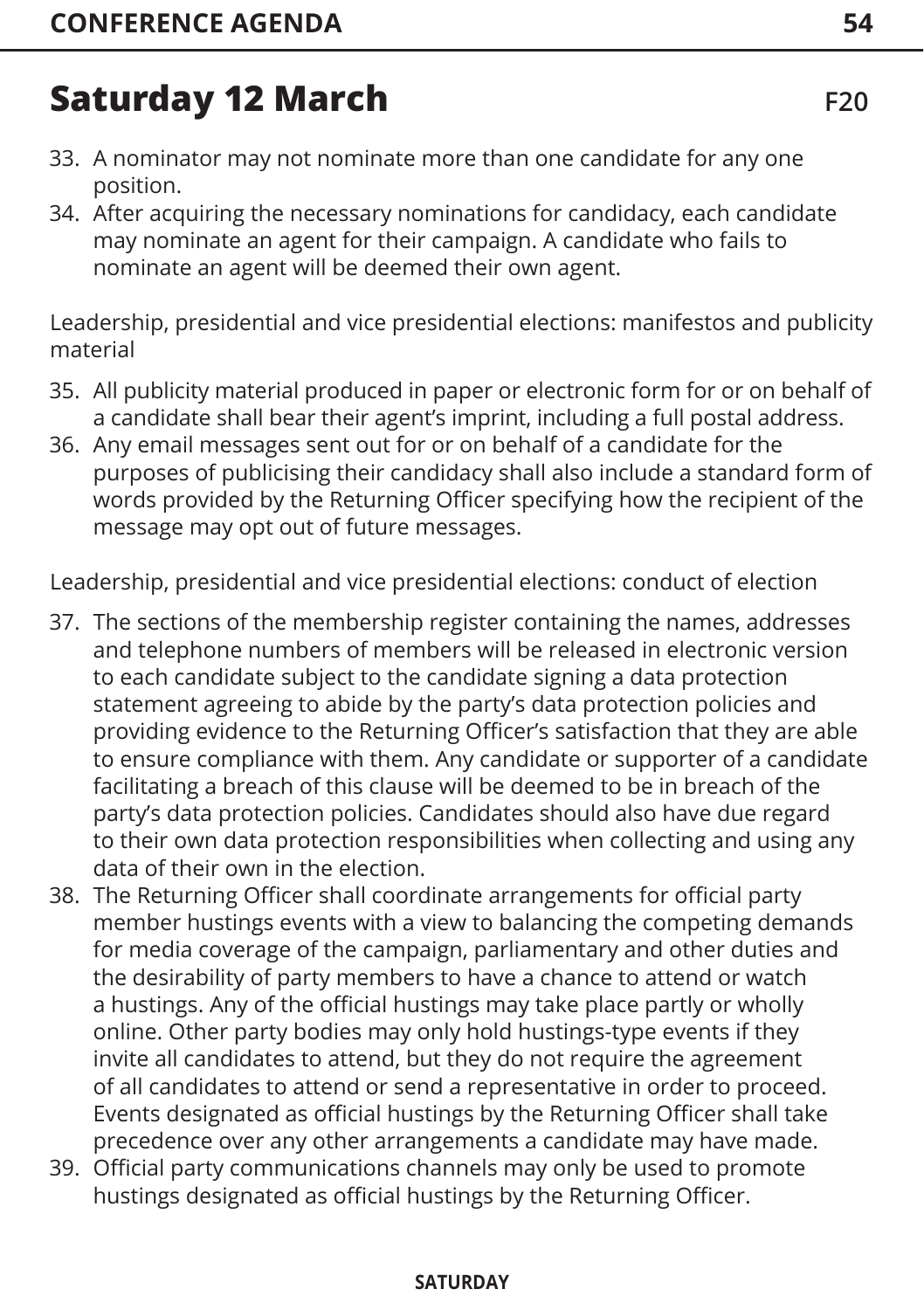Responsibility for organising and paying for any hustings event shall lie with the hosting organisation, but the Returning Officer will publicise in good time official hustings events via the party's website, social media channels and email communications.

40. Treating is not allowed but the reasonable provision of food and drink to campaign helpers or event attendees is permissible.

Leadership, presidential and vice presidential elections: expenses

- 41. For the elections for the Leader, President and Vice President of the Liberal Democrats:
	- a. The Federal Board shall set a spending limit for election expenses, not including travel or subsistence, for each candidate, when they set the timetable for the election. No candidate, or their agent, shall exceed this limit in the production of publicity material and all other expenditures connected with the campaign. This shall include any expenditure (or the relevant proportion of any expenditure) incurred before an individual becomes a candidate if the property, services or facilities are used for the purposes of the candidate's election. All donations above £500 must comply with the provisions of Schedule 7 of the Political Parties, Elections and Referendums Act 2000.
	- b. Each candidate and their agent shall complete and lodge with the Returning Officer an election expenses return form. The form must have attached receipts or invoices for all expenditure and must be lodged with the Returning Officer by midday on the 35th day after the declaration of the election result. The Returning Officer will hold the expenses returns of each candidate on file and these may be examined by any party member. The expenses form shall also contain the necessary information to prove compliance with schedule 7 of the Political Parties, Elections and Referendums Act 2000.
	- c. Any candidate who needs to make a report to the Electoral Commission shall do so in consultation with the Party's Compliance Department in order to ensure they meet the statutory deadlines.

Leadership, presidential and vice presidential elections: election count

42. The election count may be scrutinised by the candidate, their agents and one other personal representative and shall be open to any party member, subject to the capacity of the venue and at least 48 hours notification to the Returning Officer.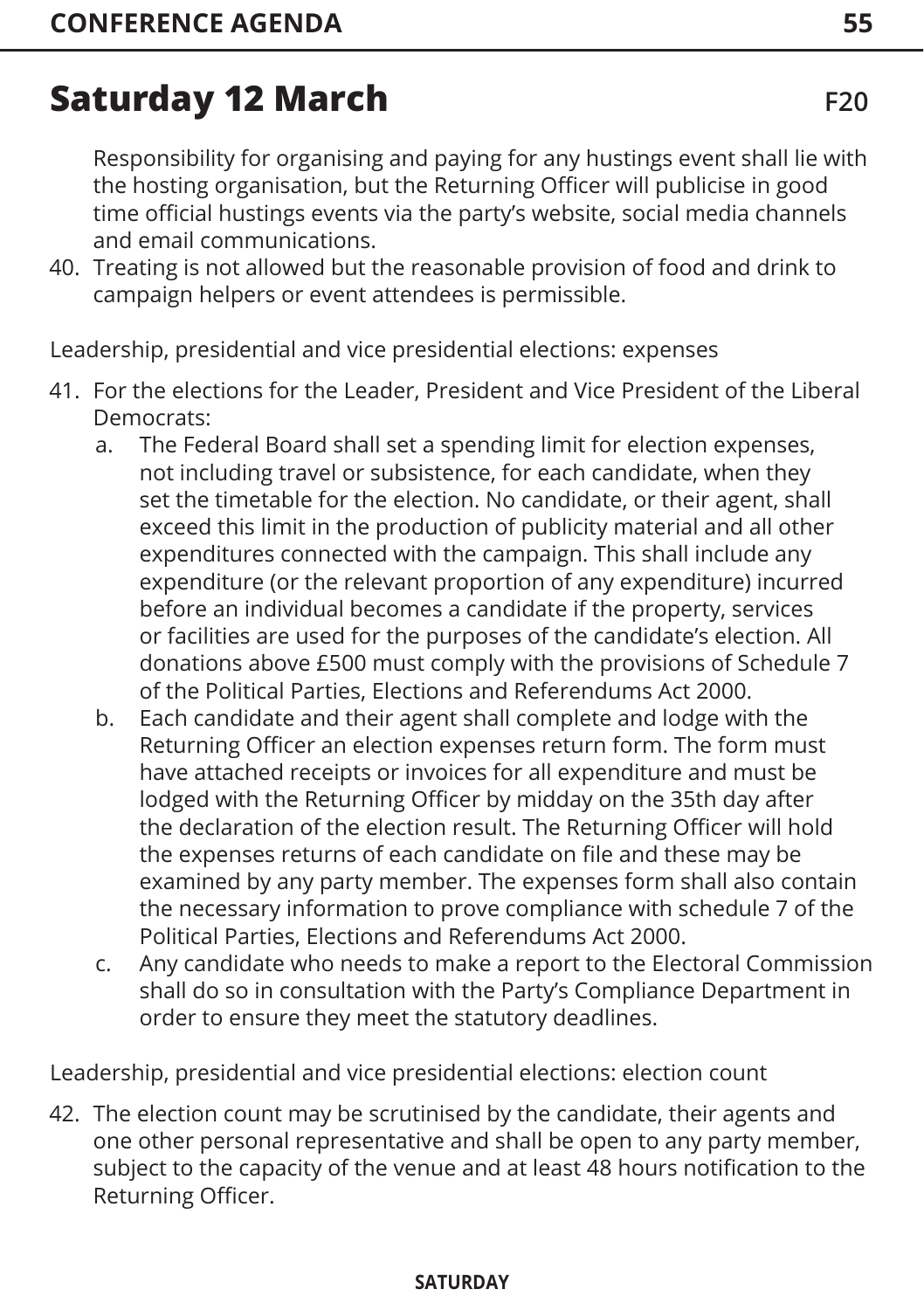Committee elections

43. The provisions set out in paragraphs 44–53 shall apply to elections which are to be conducted under these election regulations for federal committee posts which are filled by ballots of all party members or where a decision has been taken to use them for other elections.

#### Committee elections: nominations

- 44. A candidate for membership of a federal committee must be a member of the Liberal Democrats and must be nominated by any Local Party, any Regional Party, any State Party, any Affiliated Organisation (including the Affiliated Organisation or Organisations representing youth and/or students) or any 10 party members.
- 45. Nominations must be accompanied by the written consent of the candidate. In order to be covered by one of the minimum representation requirements under Articles 2.5, 2.6 and 2.7 of the constitution, a candidate must submit information with their nomination paper as to which of the protected characteristics apply to themselves.

Committee elections: manifestos

- 46. In addition to candidates' personal manifestos and answers to any questions (see paragraphs 15–17), the Returning Officer shall ensure that a committee meeting attendance list, in a common format, is published. The list shall also include a report of the consecutive number of years each candidate has served on that committee, regardless of the route by which they have become a member of the committee.
- 47. The Returning Officer shall ensure that candidates' manifestos and answers to questions, and the committee attendance lists, shall be available to view online at least seven days before voting opens.

Committee elections: conduct of election

- 48. No candidate may incur, or directly or indirectly authorise or cause to be incurred any expenses on campaigning at any time before or after the close of nominations. Candidates must not carry out any activities during the election period which may be viewed as treating.
- 49. The names and addresses of party members are confidential and shall not be released for the purposes of the election. Any candidate or supporter of a candidate facilitating a breach of this clause will be deemed to be in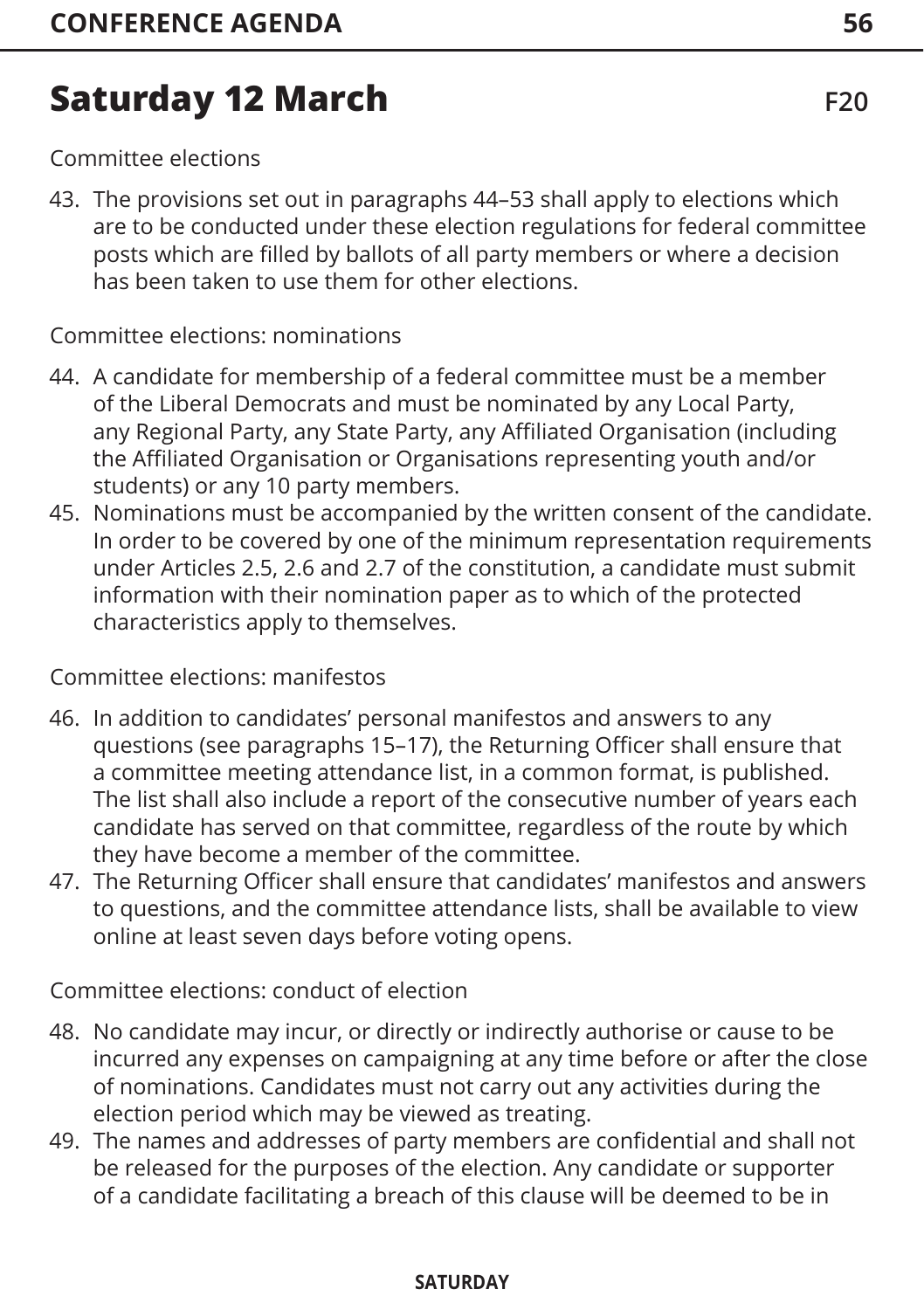breach of the party's data protection policy. Candidates should have due regard to their data protection responsibilities when collecting and using any data of their own in the election.

50. No official party publication whether in paper or electronic form may accept advertisements in support of or in opposition to candidates.

Committee elections: counting

- 51. The committees shall be counted in the order they are listed in the constitution. Once a candidate has been elected to a committee, if Article 8.3 of the constitution concerning candidates being elected for more than one committee applies, they will be withdrawn from all subsequent elections for which they were nominated.
- 52. If the specified proportions of candidates with protected characteristics in Articles 2.5, 2.6 and 2.7 of the constitution are not elected by the operation of the above rules, the Returning Officer shall conduct such further counts as they consider necessary and declare elected those members of the under-represented characteristics and declare not elected those members of the over-represented characteristics who would or would not have been elected to committees with such larger and smaller numbers of members as would cause the correct number of that characteristic to be elected.
- 53. Casual vacancies occurring shall be filled by recounting the original ballot papers in the election, passing over any preferences for any candidate causing a vacancy. If necessary, further counts shall be conducted using the principles set out in paragraph 53 to ensure that all candidates originally elected so remain and that the specified proportions of protected characteristics are maintained.

Committee elections: principal councillor representatives on Federal Board and Federal Policy Committee

- 54. The regulations set out in paragraphs 2–25 and 44–53 shall apply to elections for the principal councillor representatives on the Federal Board and the Federal Policy Committee, with the following exceptions:
	- a. The electorate is members of the Liberal Democrats who are also councillors on principal local authorities, directly elected Mayors or Police and Crime Commissioners; and
	- b. Candidates for any such position must be a member of the Liberal Democrats and a councillor on a principal local authority, directly elected Mayor or Police and Crime Commissioner, and must be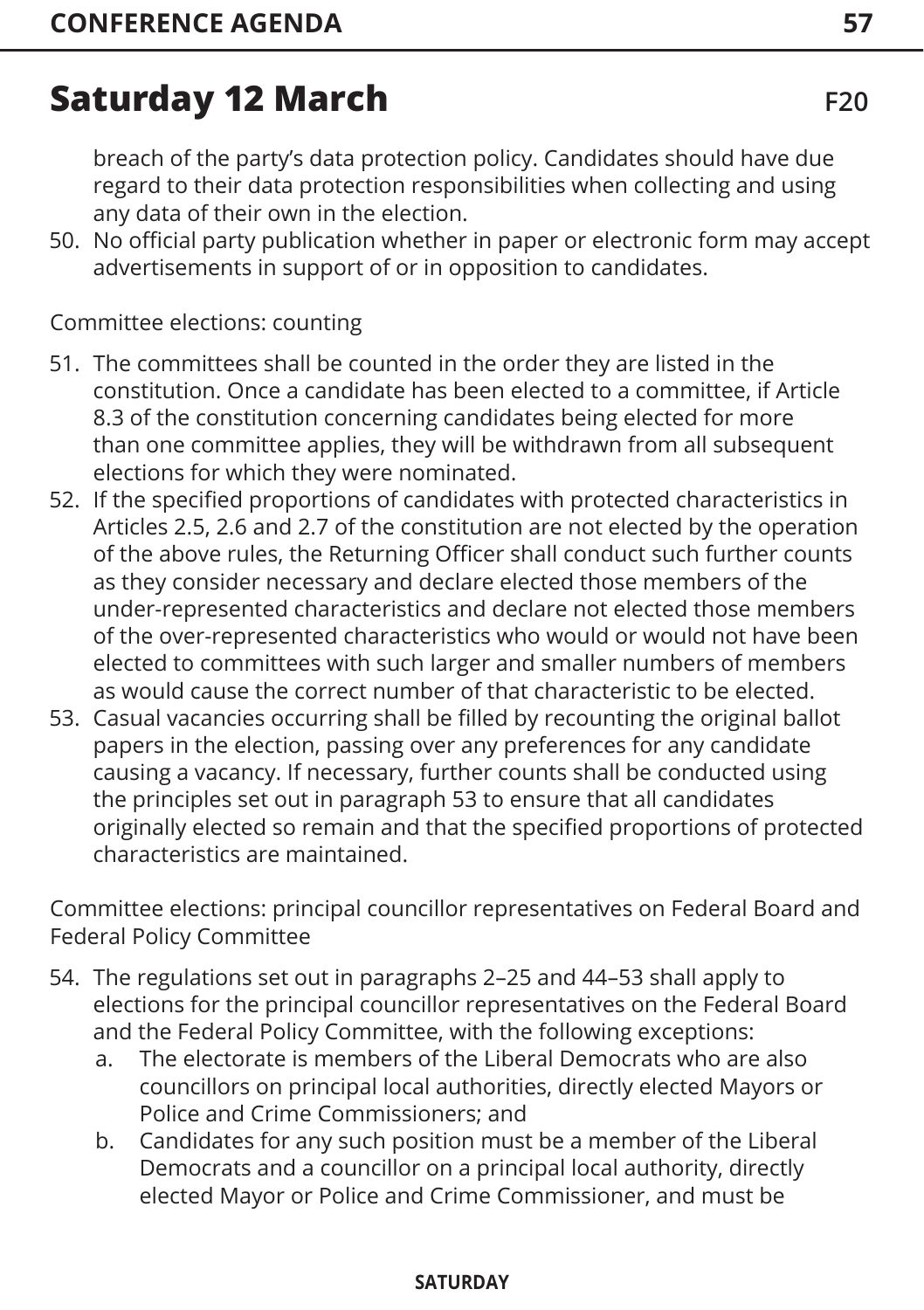nominated by any other two principal councillors, directly elected Mayors or Police and Crime Commissioners with valid membership of the party.

Other elections: Liberal Democrat members of the council of the Alliance of Liberals and Democrats for Europe (ALDE)

- 55. Following the resolution of the federal conference, the regulations set out in paragraphs 2–25 and 45–53 shall apply to elections for the Liberal Democrat members of the Council of the Alliance of Liberals and Democrats for Europe (ALDE) with the following exceptions:
	- a. The requirements for the elections of the minimum proportions of candidates with protected characteristics in Articles 2.5, 2.6 and 2.7 of the constitution are replaced by the requirement that those elected shall include a minimum of one person from each state party and one person under the age of 26 at the time of the election.

#### *Applicability: Federal.*

*Mover: 5 minutes; all other speakers: 3 minutes.* 

*For eligibility and procedure for speaking in this debate, [see page 7](#page-7-0). To submit a speaker's card go to: www.libdems.org.uk/speakers-card.* 

*The Federal Board is empowered by Article 9.6C of the Constitution to make and from time to time vary rules as to party elections, after appropriate consultations and subject to ratification by conference. This motion is therefore not open to amendments or separate votes.*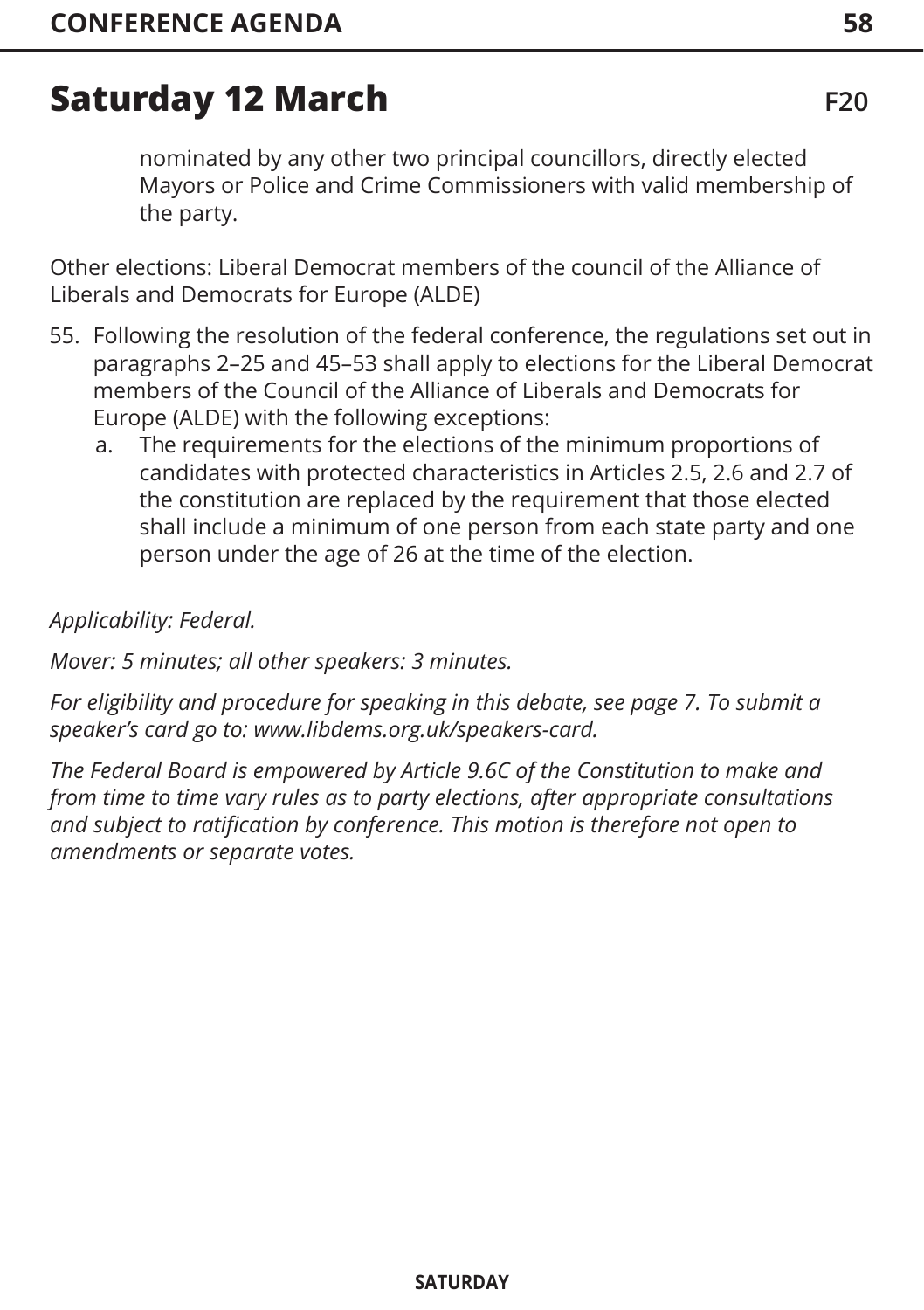## 16.20 Auditorium break

*Please see the Conference Directory for our fringe and exhibition programme.*

## 18.45 Policy motion

Chair: Chris Adams (Vice Chair, FCC). Aides: Paul McGarry and Carl Jenkinson (Vice Chair, FCC).

### **F21 Fixing the Ambulance Crisis**

#### *13 members* Mover: Helen Morgan MP. Summation: Dan Widdon.

- Conference notes with concern that: 1
- i) All of England's ambulance services declared that they were at their highest level of alert, REAP level 4 this winter, meaning that ambulance services have been under "extreme pressure". 2 3 4
- ii) Average Ambulance response times in October 2021 were at their longest since records began in 2017. 5 6
- iii) The Care Quality Commission's (CQC) State of Care 2020/21 report gave a stark warning that overstretched ambulance services are putting patients at risk. 7 8 9
- iv) The Association of Ambulance Chief Executives found that 160,000 people a year are coming to harm, of whom 12,000 have experienced 'severe harm', because of the issues impacting ambulances. 10 11 12
- v) The Royal College of Emergency Medicine described the system overall as being under "intolerable pressure". 13 14
- vi) The Government has made no assessment of the potential impact that closures of community ambulance stations have in rural areas. 15 16
- Conference believes that: 17
- a) Longer waiting times for ambulances have a severe knock-on effect on people's health, especially in emergency cases. 18 19
- b) A well-functioning ambulance service is not only vital for 20
- emergencies, so that those who need immediate attention get life-21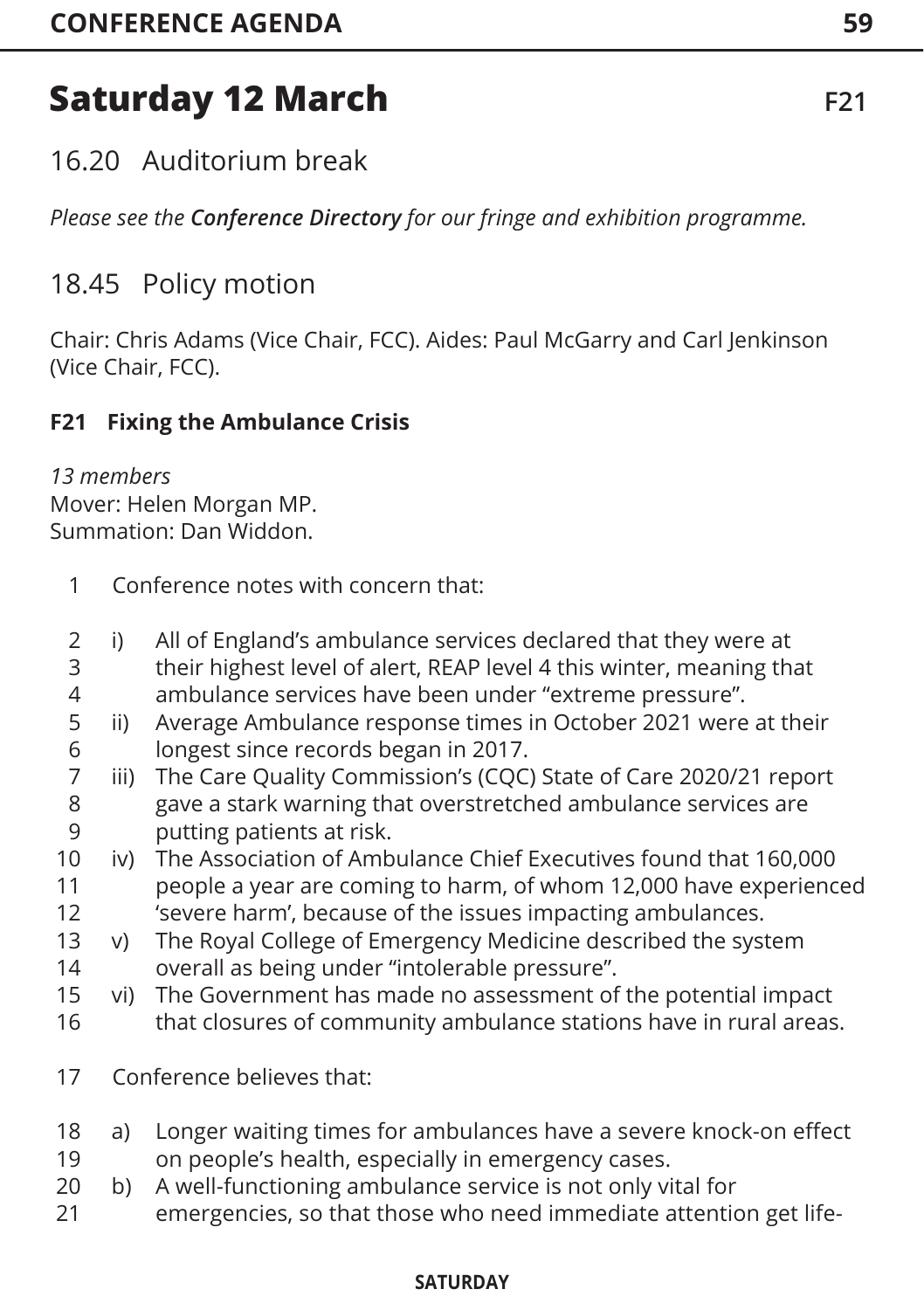- saving care, it is also key to the operations of the wider health and social care system. 22 23
- c) The Government has failed to act on warnings that ambulance services are struggling to maintain a safe and timely service. 24 25
- d) Ambulance staff are working flat out to keep us safe and healthy. 26
- e) Fully staffed health and care services are key to reducing waiting times and ensuring safety. 27 28
- f) Everyone should be confident that when they ring 999 they will get the emergency treatment they need, when they need it. 29 30
- Conference calls for: 31
- 1. The Secretary of State for Health and Social care to commission the CQC, under powers laid out in Section 48 of the Health and Social Care Act 2008 to carry out any review to conduct an investigation into the causes and impacts of ambulance service delays. 32 33 34 35
- 2. Daisy Cooper MP's Ambulance Waiting Times Bill to be passed into law requiring accessible, localised reports of ambulance response times to be published. 36 37 38
- 3. Emergency funding to be made available to ambulance trusts to 39
- reverse closures of community ambulance stations and cancel planned closures where desirable. 40 41
- 4. A campaign to retain, recruit and train paramedics and other ambulance staff. 42 43

*Applicability: England only.*

*Mover: 5 minutes; all other speakers: 3 minutes.* 

*For eligibility and procedure for speaking in this debate, [see page 7.](#page-7-0) To submit a speaker's card go to: www.libdems.org.uk/speakers-card.* 

*The deadline for amendments to this motion is 13.00, Monday 28 February; [see page](#page-10-0)  [10. Am](#page-10-0)endments selected for debate will be published in the Conference Extra and Saturday Conference Daily updates to the Conference Agenda.* 

*The deadline for requests for separate votes is 11.00 Friday 11 March; [see page 7.](#page-7-0)*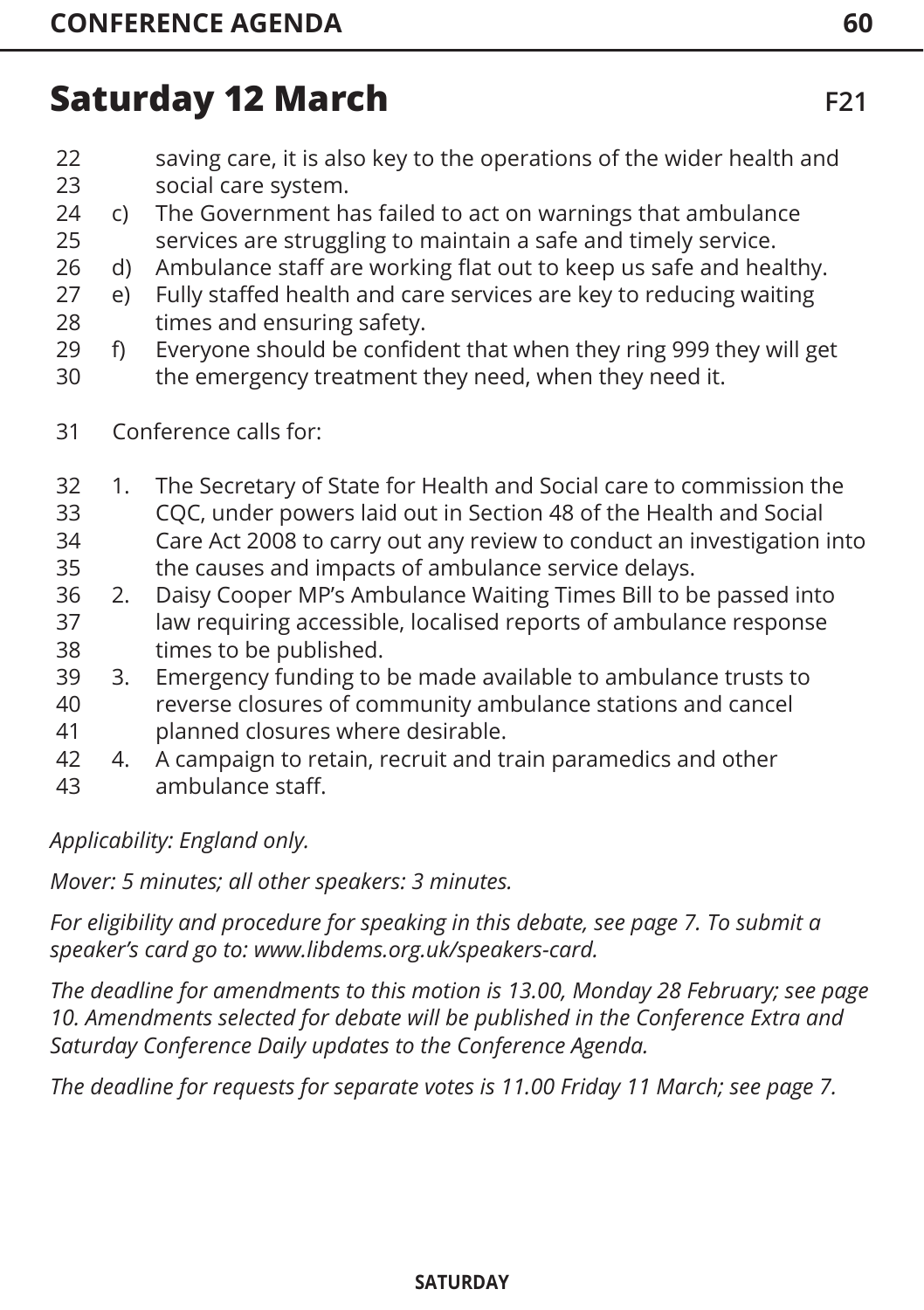## 19.20 Policy motion

Chair: Duncan Brack. Aides: John Bridges and Cara Jenkinson (Vice Chair, FCC).

### **F22 Back British Farmers**

### *10 members*

Mover: Tim Farron MP (Spokesperson for Environment, Food and Rural Affairs). Summation: Helen Morgan MP.

- Conference affirms the importance of free trade, as a tool for cooperation, 1
- for building closer ties with other countries, and for creating shared 2
- prosperity, but that such trade must be fair as well as free. 3
- Conference notes that in October 2021 the UK Government agreed in 4
- principle a trade deal with New Zealand, and in December 2021 the UK 5
- Government finalised a trade deal with Australia. 6
- Conference believes that both deals sell UK farmers and consumers 7
- down the river, allowing food produced with lower animal welfare and 8
- environmental standards to be sold in British supermarkets, for little 9
- economic benefit. 10
- Conference is particularly concerned by the significant impact of the 11
- trade deals on the farming sector due to the prospect of imported food 12
- produced to lower standards of animal welfare and environmental 13
- protection, and notes that: 14
- A. Australian farming methods include growth hormones, antibiotics and pesticides that are banned in the UK, as well as cruel animal welfare practises including mutilating the rear end of sheep to avoid the concentration of flies, and washing chicken with chlorine. 15 16 17 18
- B. The Government's own impact assessment highlights the "adjustment costs" facing the agriculture, forestry and fishing sectors of close to £100 million, and states the "potential for the deal to result in lower output from some agricultural sectors". 19 20 21 22
- C. Voices have been raised across the sector as to the detrimental impact of both trade deals, including by the NFU which warned of an "un-level playing field". 23 24 25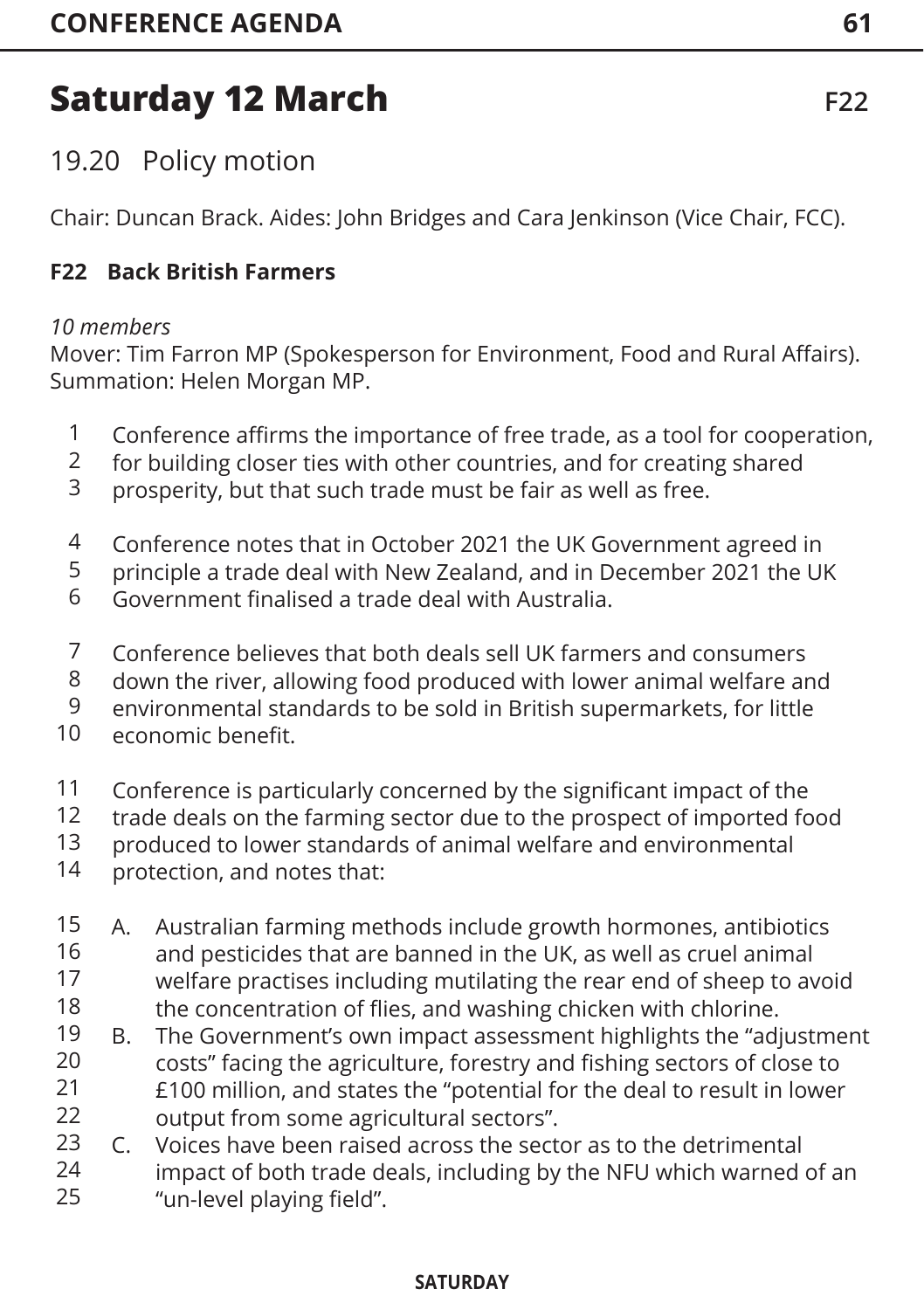- D. These changes come at a time when farmers are facing considerable 26
- financial uncertainty due to the Government's poor handling of the transition to the Environmental Land Management Scheme, with 27 28
- many farmers facing reductions in their income now despite the new scheme not being ready until 2028. 29 30
- Conference is further concerned by the failure of the Australia trade 31
- deal to reference explicitly the commitment to limit global heating to 1.5 32
- degrees as set out in the Paris Agreement. 33
- Conference notes with concern that the potential economic benefits of 34
- such deals for the UK are small, with the Australia trade deal forecast to 35
- increase the size of the UK economy by just 0.08% over a 13-year period (a 36
- figure which is most likely an exaggeration of the potential impact). 37
- Conference is highly concerned by the precedent that these agreements, 38
- which are the first post-Brexit deal negotiated from scratch, might set for 39
- future trade deals, particularly in regards to the agricultural sector given 40
- the access to the UK market which the Conservative Government has 41
- allowed. 42
- Conference therefore calls upon the UK Government to: 43
- 1. Reopen the terms of the Australia trade deal, to: 44
- a) Prevent low-quality, low-cost Australian agricultural products from undercutting British standards and the UK's agricultural industry. 45 46 47
- b) Insert explicit language on climate change commitments, including references to our obligations to limit global heating to 1.5 degrees. 48 49 50
- 2. Delay the final agreement of the New Zealand trade deal, until concerns about the undermining of the UK's animal welfare practice have been resolved. 51 52 53
- 3. Publish official impact assessments on the effect of the Australia and New Zealand deal on the agricultural sector, and commit to doing so for future trade deals. 54 55 56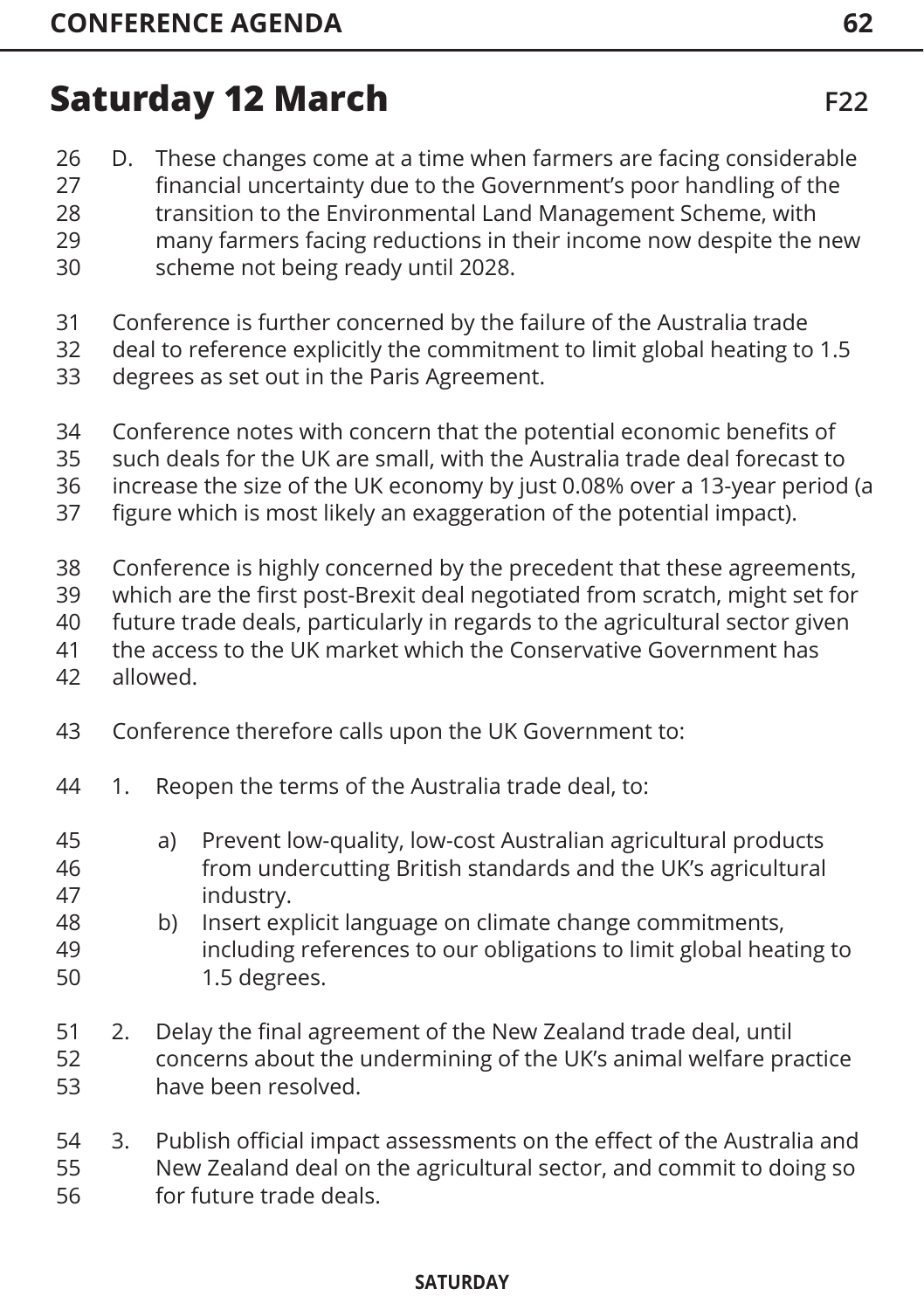- 4. Introduce legislation to ensure that future trade deals and imported food does not undermine the UK's animal welfare and environmental standards. 57 58 59
- 5. Improve the ability of Parliament to scrutinise trade deals, including by giving Parliament a meaningful vote on any deals and future negotiating mandates. 60 61 62
- 6. End the phase-out of current farm payments until the new ELMs scheme is fully ready. 63 64

*Applicability: Federal; except D. (lines 26–30) and 6. (lines 63–64), which are England only.*

*Mover: 7 minutes; summation of motion and movers and summation of any amendments: 4 minutes; all other speakers: 3 minutes.* 

*For eligibility and procedure for speaking in this debate, [see page 7.](#page-7-0) To submit a speaker's card go to: www.libdems.org.uk/speakers-card.* 

*The deadline for amendments to this motion is 13.00, Monday 28 February; [see page](#page-10-0)  [10. Am](#page-10-0)endments selected for debate will be published in the Conference Extra and Saturday Conference Daily updates to the Conference Agenda.* 

*The deadline for requests for separate votes is 11.00 Friday 11 March; [see page 7.](#page-7-0)*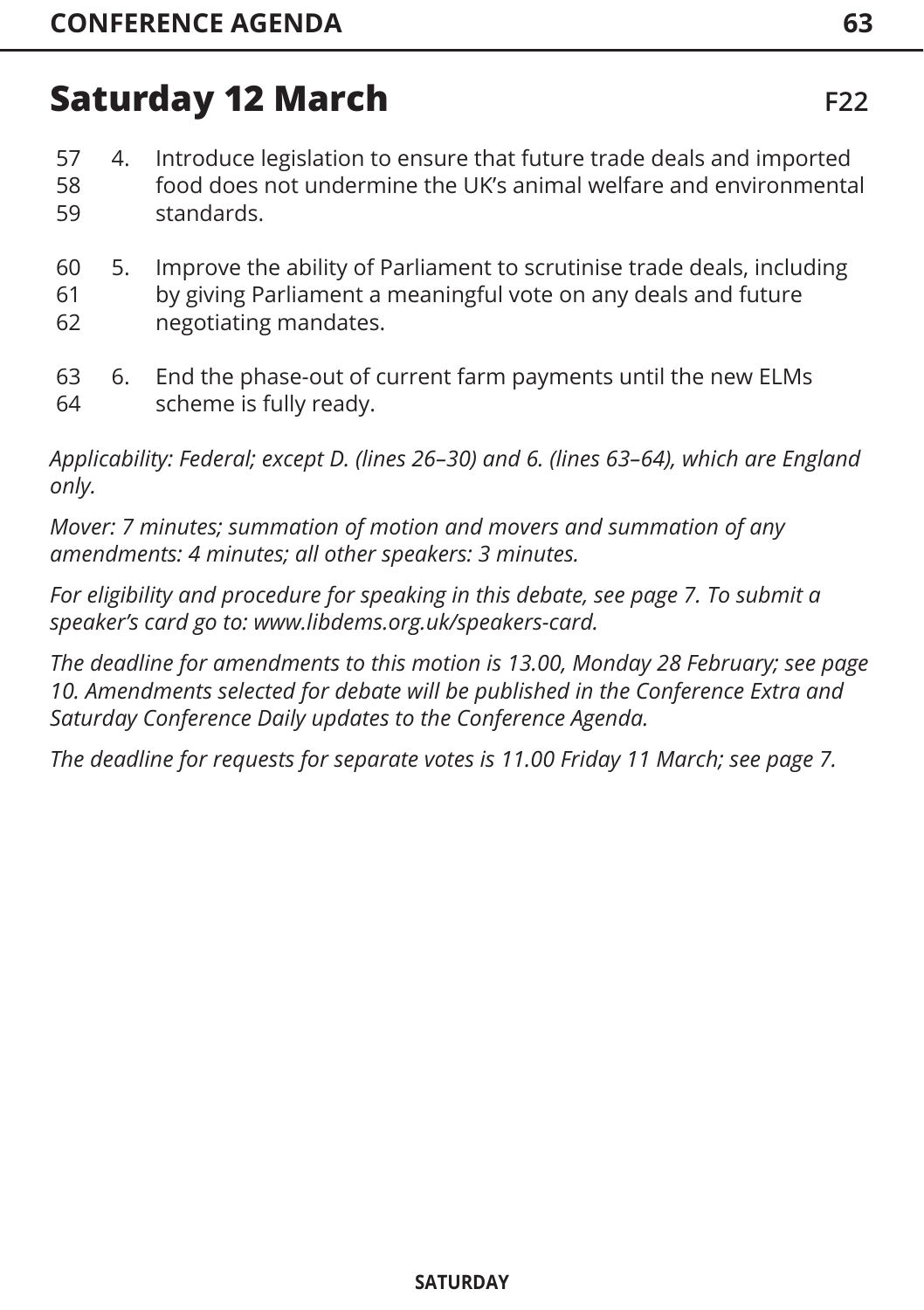## 20.05 Policy motion

Chair: Jennie Rigg. Aides: Bex Scott and Cara Jenkinson (Vice Chair, FCC).

### **F23 Swift Justice for Victims and Offenders**

### *12 members*

Mover: Wera Hobhouse MP (Spokesperson for Justice and Women & Equalities). Summation: Lord Marks (Lords Spokesperson for Justice).

- Conference notes with concern that: 1
- A. The backlog of outstanding criminal cases in the Crown Court has risen to 59,928, 13,202 of which are more than a year old. 2 3
- B. Although the backlog has been exacerbated by Covid, it already stood at 41,015 cases in March 2020, having grown by 23% in the year before the pandemic when the Government cut the number of court sitting days. 4 5 6 7
- C. A Crown Court case now takes an average of 23 months from offence to completion. 8  $\mathsf{q}$
- D. Long delays can lead to victims and witnesses withdrawing, making it more likely that the case collapses. 10 11
- E. Court backlogs have increased the number of people being held in prison on remand by 48% since 2018, to 12,990 at the end of September 2021. 12 13 14
- F. The independent Chief Inspectors of Constabulary, the Crown Prosecution Service, Prisons, and Probation have identified the "unprecedented and very serious court backlogs" as "the greatest threat to the proper operation of the criminal justice system". 15 16 17 18
- G. The criminal justice system is facing a workforce crisis: the number of full-practice criminal barristers fell by 11% between 2016-17 and 2019-20, the permanent courts staff has shrunk by 10% since 2015, and the Government is failing to recruit enough judges. 19 20 21 22
- H. The National Audit Office has highlighted the lack of shared objectives across the criminal justice system and long-standing data limitations as key risks to the recovery of the criminal courts. 23 24 25
- I. 72 'Nightingale' courtrooms were opened between July 2020 and July 2021 to increase capacity, 38 of them serving the Crown Court, 26 27
- but the Chancellor has refused to fund the 33 extra Nightingale 28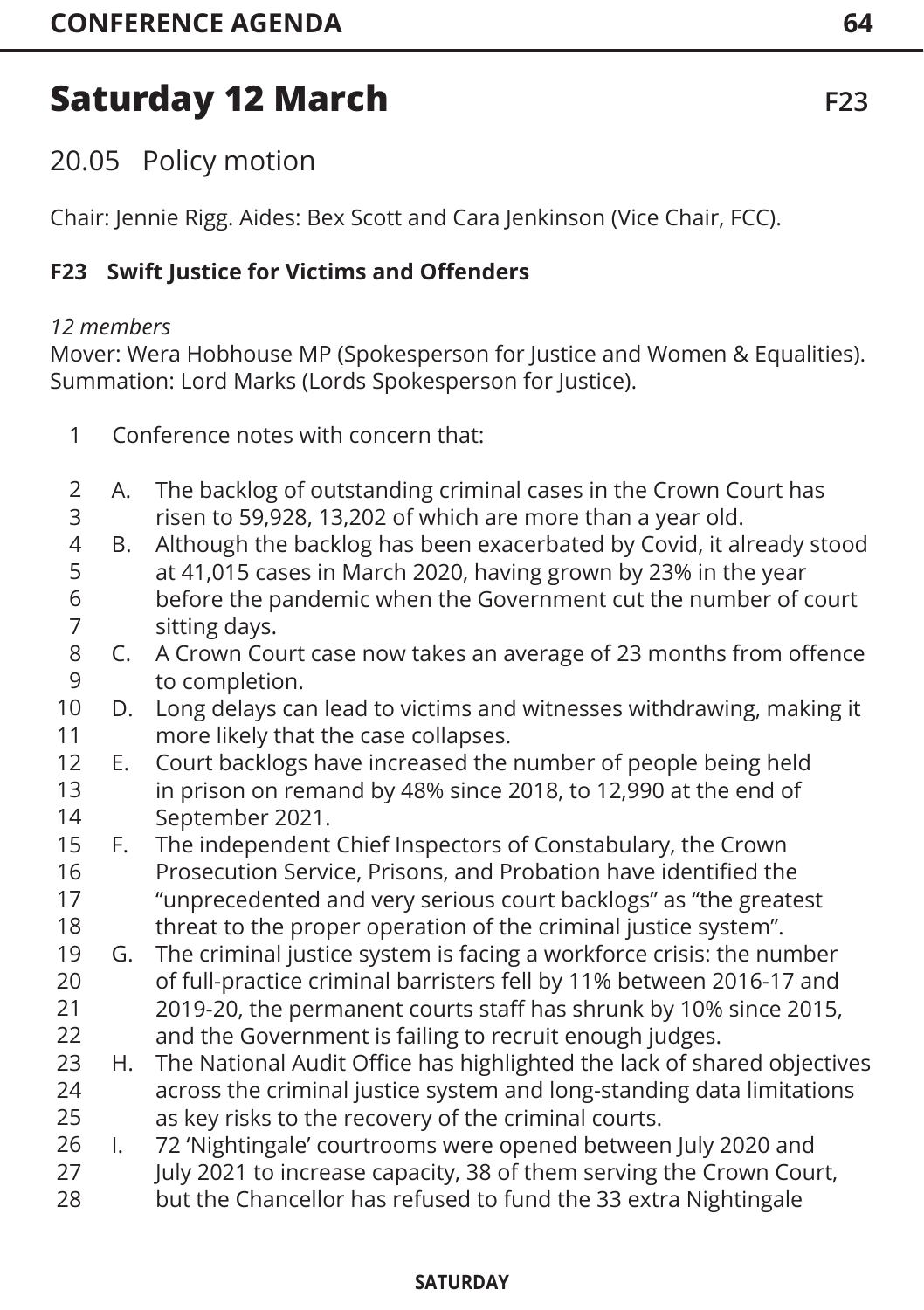- courtrooms requested by the Ministry of Justice. 29
- J. Suggestions for tackling the backlog have included removing the right to a jury trial in certain cases and reducing the number of jurors. 30 31
- K. The Government aims to reduce the Crown Court backlog to 53,000 32
- by March 2025, which would still leave it 59% larger than at the end of 2018. 33 34
- 
- Conference believes that: 35
- I. Justice delayed is justice denied. 36
- II. The Conservative Government's failure to get to grips with the backlog in the criminal courts is letting down victims and their families, witnesses, and defendants. 37 38 39
- III. These long delays undermine public confidence in the criminal justice system and allow too many criminals to get away with it. 40 41
- IV. Police officers, court staff, judges and lawyers have worked tirelessly to keep our criminal justice system going through the Covid pandemic, but they have been let down by the Government's failure 42 43 44
- to provide adequate support and resources. 45
- V. Trial by jury has been a fundamental part of the British justice system for more than 800 years, and is integral to upholding an individual's right to a fair trial. 46 47 48
- Conference reaffirms the Liberal Democrat commitments to: 49
- a) Restore community court buildings where still available, and invest in new user-friendly premises where required and justified. 50 51
- b) Reduce the number of people in prison on remand. 52
- c) Make the legal aid system simpler and more generous for both 53
- criminal and civil cases, with everyone in receipt of means-tested benefits automatically eligible. 54 55
- d) Establish a new right to affordable, reasonable legal assistance with a new, independent Justice Commission to monitor and enforce it. 56 57
- Conference further calls on the Government to: 58
- 1. Set a clear target of halving the time from offence to sentencing for 59
- all criminals, and implement a properly funded strategy across the 60
- criminal justice system to achieve it. 61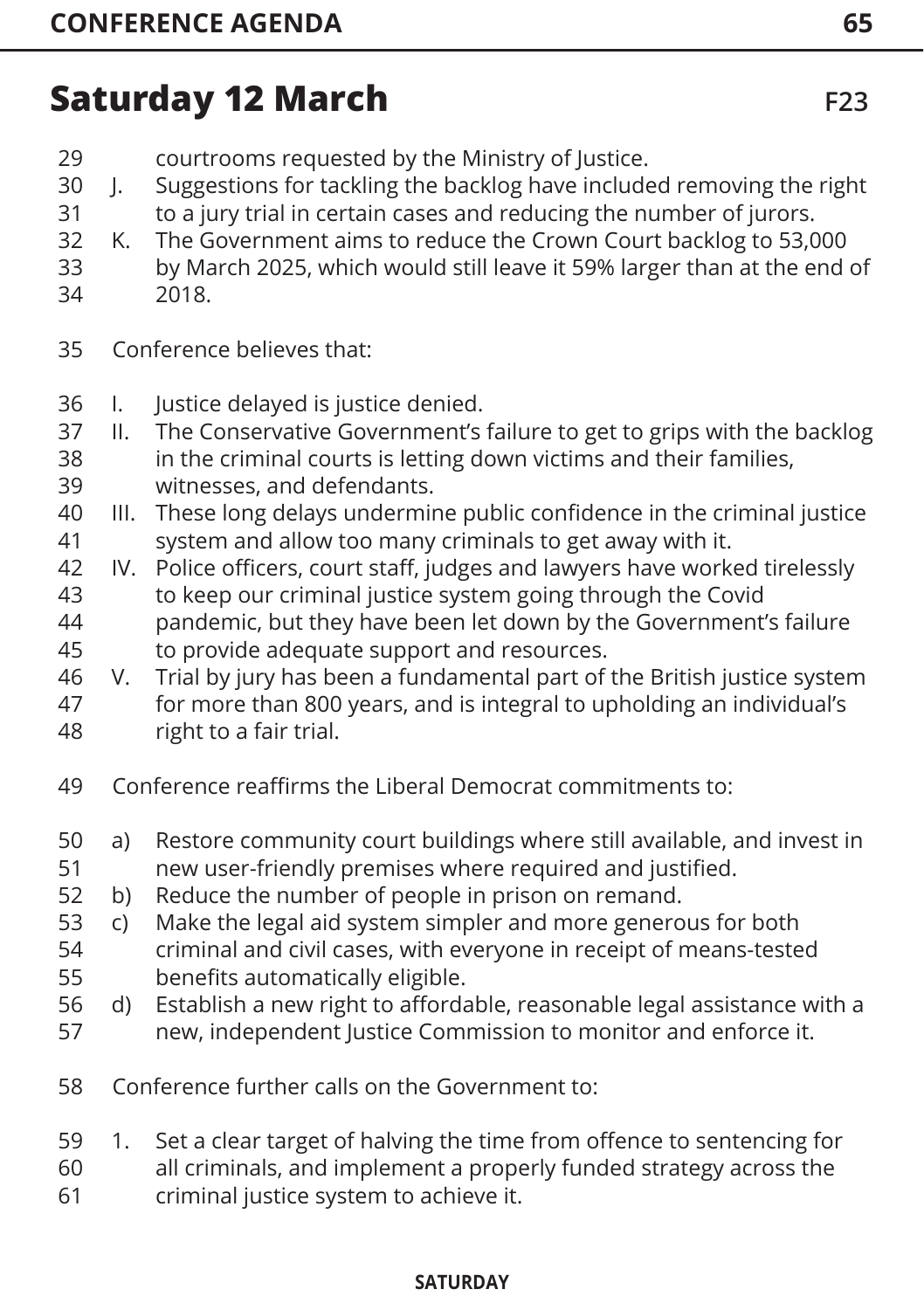- 2. Fund the extra Nightingale courtrooms needed to increase capacity and tackle the backlog. 62 63
- 3. Reject any proposals to weaken the right to trial by jury. 64
- 4. Provide extra funding for victims' services, to ensure all victims get the support they need. 65 66
- 5. Implement a new data strategy across the criminal justice system to ensure that capacity meets demand, and to understand the needs of all users, especially victims, vulnerable people and those from ethnic minority backgrounds. 67 68 69 70
- 6. Work with the Bar Council and the Criminal Bar Association to develop a workforce strategy to ensure there are enough criminal 71 72
- barristers, including a significant increase in funding for the 73
- Advocates' Graduated Fee Scheme. 74

#### *Applicability: England and Wales.*

*Mover: 5 minutes; summation of motion and movers and summation of any amendments: 3 minutes; all other speakers: 3 minutes.* 

*For eligibility and procedure for speaking in this debate, [see page 7](#page-7-0). To submit a speaker's card go to: www.libdems.org.uk/speakers-card.* 

*The deadline for amendments to this motion is 13.00, Monday 28 February; [see page](#page-10-0)  [10. A](#page-10-0)mendments selected for debate will be published in the Conference Extra and Saturday Conference Daily updates to the Conference Agenda.*

*The deadline for requests for separate votes is 11.00 Friday 11 March; [see page 7](#page-7-0).*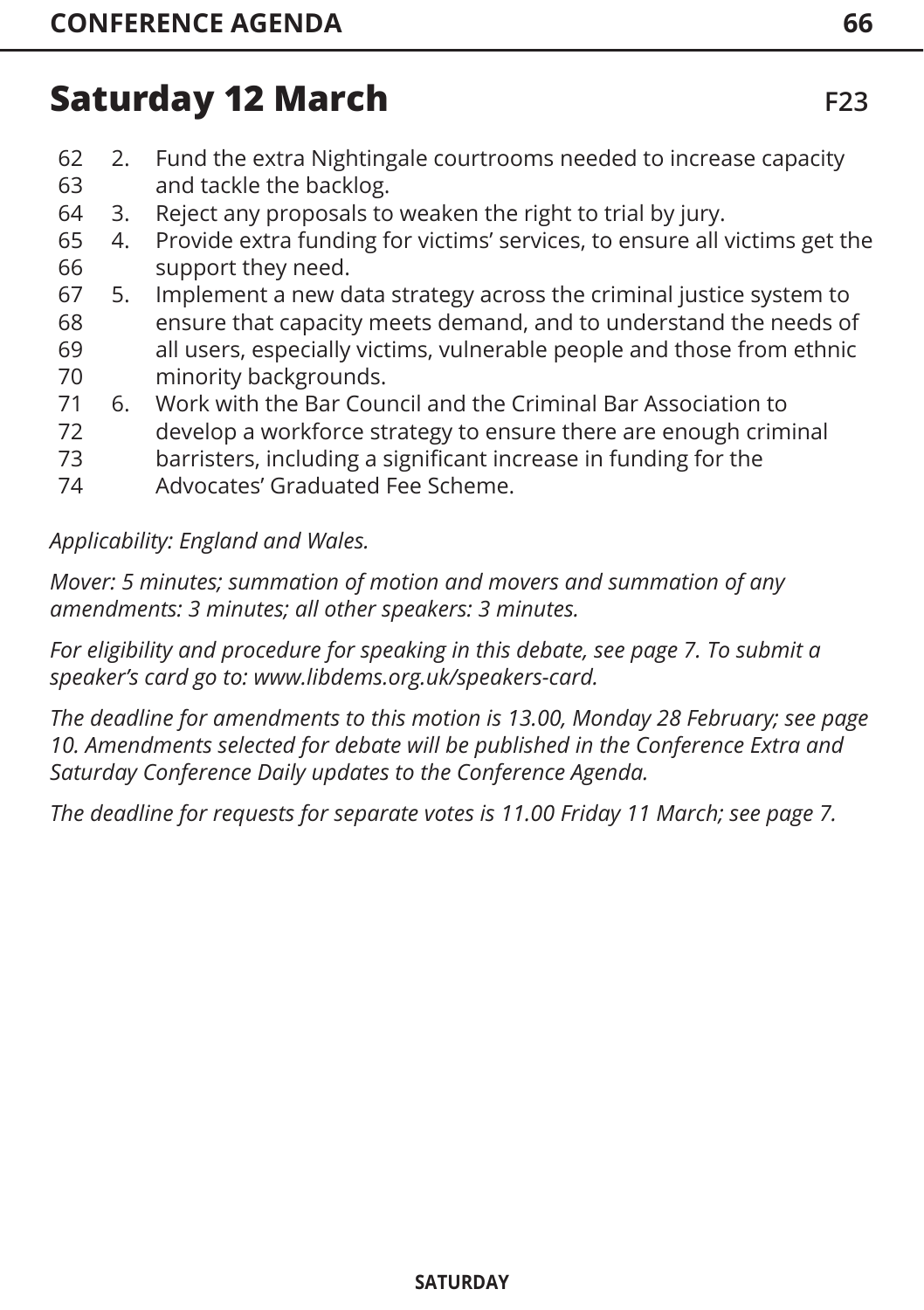20.35 Policy motion

Chair: Cllr Jon Ball. Aides: Cllr Nick da Costa (Chair, FCC) and Cara Jenkinson (Vice Chair, FCC).

#### **F24 Democracy and Public Debate**

*Federal Policy Committee*

Mover: Dr Christine Cheng.

Summation: Martin Dickson (Chair of the Policy Working Group).

- Conference notes the importance of high-quality public debate: 1
- I. In enriching democracy, delivering better political, social and economic outcomes for all. 2 3
- II. In delivering the Liberal Democrats' aim of safeguarding a fair, free and open society in which no one shall be enslaved by poverty, ignorance or conformity. 4 5 6
- Conference believes that: 7
- i) The current state of public debate is damaging to our democracy with growing political polarisation, hostility and misinformation alongside declining trust in politics. 8 9 10
- ii) Whilst online communications have been positive for society overall, they have helped facilitate these changes, by providing a platform for them to spread. 11 12 13
- iii) Addressing the global challenges to public debate will require an international effort. 14 15
- Conference calls for concerted reform of human rights law, education, 16
- digital and media regulation, and our electoral processes in order to: 17
- A. Enhance the quality of public debate. 18
- B. Ameliorate the impact of misinformation. 19
- C. Safeguard democracy, both at home and abroad. 20
- Conference therefore endorses policy paper 145, *Democracy and Public*  21
- *Debate*, and in particular its proposals to: 22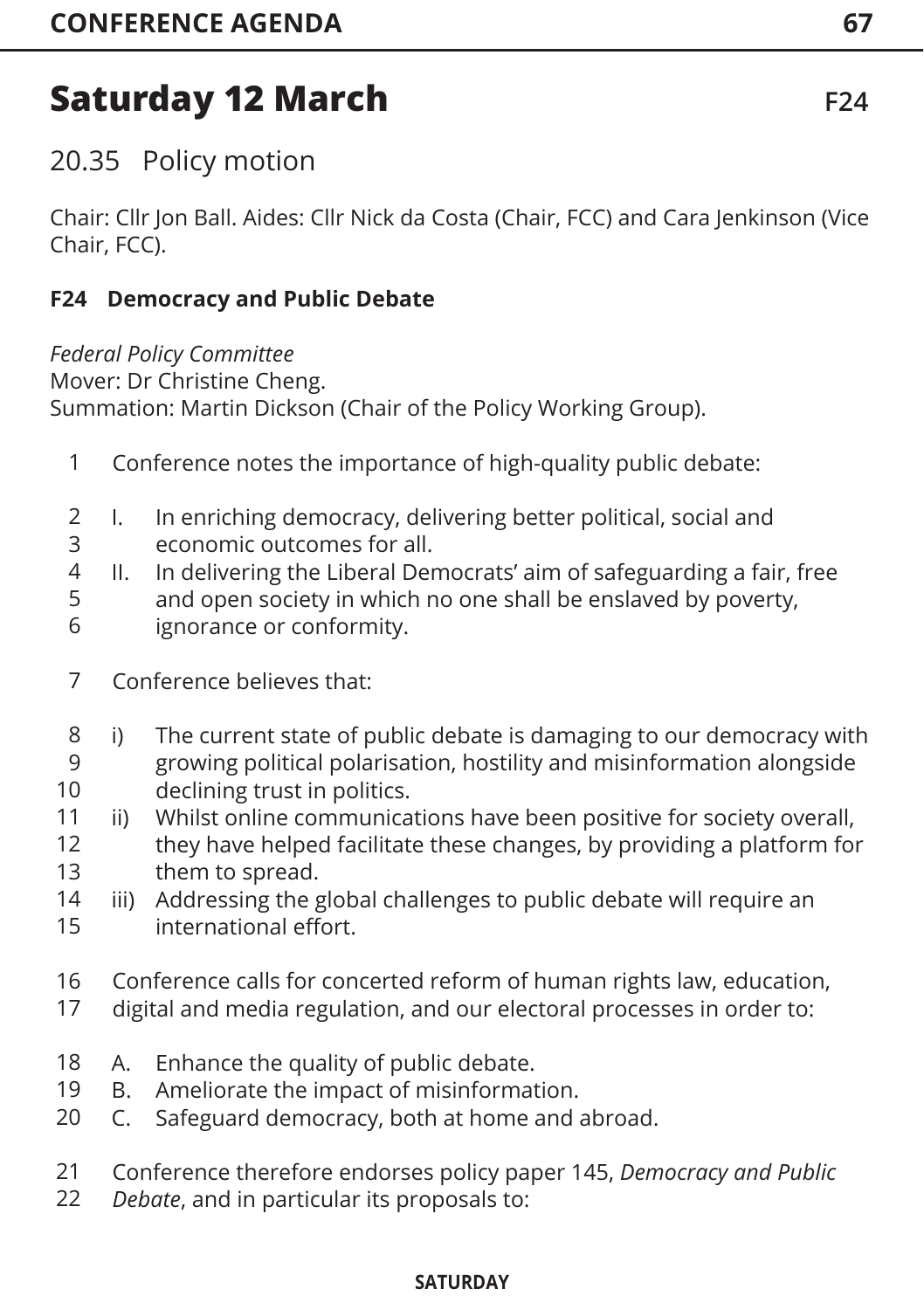| 23<br>24<br>25<br>26                                                                               | 1. | Uphold our rights online by passing a Digital Bill of Rights, comparable<br>in scope to the Human Rights Act for the online age, which will be<br>upheld by a new regulator and a new specialist court. The rights will<br>include: |                                                                                                                                                                                                                                                                                                                                                                                                                                                                                                                                                                                                                                                                                                                                                                                                                                                                                                                                                                   |  |
|----------------------------------------------------------------------------------------------------|----|-------------------------------------------------------------------------------------------------------------------------------------------------------------------------------------------------------------------------------------|-------------------------------------------------------------------------------------------------------------------------------------------------------------------------------------------------------------------------------------------------------------------------------------------------------------------------------------------------------------------------------------------------------------------------------------------------------------------------------------------------------------------------------------------------------------------------------------------------------------------------------------------------------------------------------------------------------------------------------------------------------------------------------------------------------------------------------------------------------------------------------------------------------------------------------------------------------------------|--|
| 27<br>28<br>29<br>30<br>31<br>32<br>33<br>34<br>35                                                 |    | a)<br>b)<br>$\mathsf{C}$<br>d)<br>e)<br>f)                                                                                                                                                                                          | The right to knowledge, including education, about the online<br>world in its complexities.<br>The right to participate in debate online, on clear and just terms.<br>The right to access the internet, through Citizens' Wifi in the<br>public realm.<br>The right to privacy online, including appropriate anonymity.<br>The right to the ownership and control of our personal data.<br>The right to free expression and participation online without<br>being subjected to harassment and abuse.                                                                                                                                                                                                                                                                                                                                                                                                                                                              |  |
| 36                                                                                                 | 2. |                                                                                                                                                                                                                                     | End the 'regulatory wild west' of social media by:                                                                                                                                                                                                                                                                                                                                                                                                                                                                                                                                                                                                                                                                                                                                                                                                                                                                                                                |  |
| 37<br>38<br>39<br>40                                                                               |    | a)                                                                                                                                                                                                                                  | Splitting Ofcom into two regulators - The Communications<br>Standards Authority and the Office for Communications<br>Infrastructure, with a new Communications Court to provide<br>judicial oversight.                                                                                                                                                                                                                                                                                                                                                                                                                                                                                                                                                                                                                                                                                                                                                            |  |
| 41<br>42<br>43<br>44<br>45<br>46<br>47<br>48<br>49<br>50<br>51<br>52<br>53<br>54<br>55<br>56<br>57 |    | b)                                                                                                                                                                                                                                  | Giving the Communications Standards Authority powers that will<br>cover:<br>Ofcom's existing powers in respect to broadcast media.<br>i)<br>Regulating all online platforms in their observance of the<br>ii)<br>Digital Bill of Rights and compliance with a statutory duty<br>of care to secure the safety of their users and redress the<br>imbalance of power between platforms and their individual<br>users.<br>iii) Auditing very large social media platform's governance<br>procedures, data privacy policies, content moderation policies<br>and deplatforming rules, which will include ensuring large<br>platforms have robust processes in place to provide that<br>users are treated fairly, prevent the dissemination of illegal or<br>legally specified harmful content, and to protect the privacy<br>of individuals and their ability to modify content ranking<br>mechanisms.<br>iv) Monitoring very large social media platforms' activity in |  |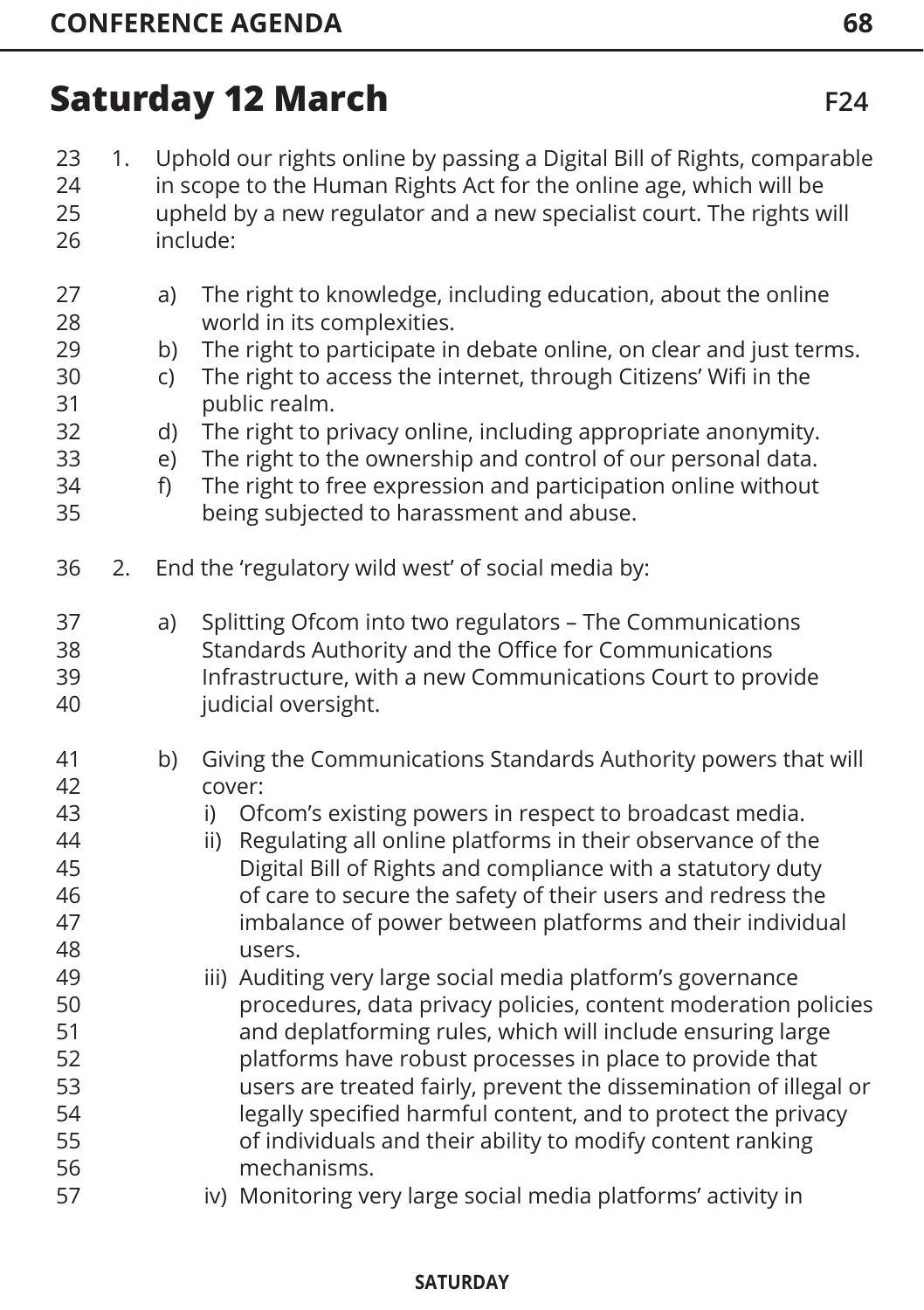| 58<br>59<br>60<br>61<br>62<br>63<br>64<br>65<br>66<br>67<br>68<br>69<br>70<br>71<br>72 |    |          | responding to infringement of online harms legislation,<br>including the power to require social media companies to<br>exercise a full range of sanctions exercised proportionately,<br>depending of the seriousness and persistence of the abuse<br>or harm suffered, including deletion of content, restrictions<br>on sharing, affixing warnings against content, and temporary<br>or permanent suspension of membership while enforcing a<br>robust complaints systems for individuals and groups who<br>feel their rights have been violated.<br>v) Administering a mandatory 'UK kitemark' scheme for all very<br>large social media platforms that want to operate in the UK.<br>vi) Overseeing the content of life-long digital learning materials<br>and online transparency.<br>vii) Monitoring the digital world for emerging threats and<br>publicising these. |
|----------------------------------------------------------------------------------------|----|----------|----------------------------------------------------------------------------------------------------------------------------------------------------------------------------------------------------------------------------------------------------------------------------------------------------------------------------------------------------------------------------------------------------------------------------------------------------------------------------------------------------------------------------------------------------------------------------------------------------------------------------------------------------------------------------------------------------------------------------------------------------------------------------------------------------------------------------------------------------------------------------|
| 73<br>74<br>75<br>76                                                                   |    | C)       | Giving the Office for Communications Infrastructure powers that<br>will cover communications infrastructure, such as broadband<br>infrastructure, mobile networks, spectrum licensing and<br>regulation, and the Post Office's universal delivery requirement.                                                                                                                                                                                                                                                                                                                                                                                                                                                                                                                                                                                                             |
| 77<br>78<br>79                                                                         |    | d)       | Introducing a levy on large social media companies, to fund<br>policies to combat societal harms stemming from the misuse of<br>online platforms.                                                                                                                                                                                                                                                                                                                                                                                                                                                                                                                                                                                                                                                                                                                          |
| 80                                                                                     | 3. |          | Improve the quality of our traditional media by:                                                                                                                                                                                                                                                                                                                                                                                                                                                                                                                                                                                                                                                                                                                                                                                                                           |
| 81<br>82<br>83                                                                         |    | a)       | Enacting the recommendations of the Leveson Inquiry and<br>commissioning the Leveson 2 Inquiry into press and police<br>relations.                                                                                                                                                                                                                                                                                                                                                                                                                                                                                                                                                                                                                                                                                                                                         |
| 84<br>85                                                                               |    | b)       | Requiring social media platforms to pay news providers for their<br>content, in a manner similar to EU regulations.                                                                                                                                                                                                                                                                                                                                                                                                                                                                                                                                                                                                                                                                                                                                                        |
| 86<br>87<br>88                                                                         |    | C)       | Providing financial support for local journalism and fact checking<br>websites, funded through a levy on very large social media<br>companies.                                                                                                                                                                                                                                                                                                                                                                                                                                                                                                                                                                                                                                                                                                                             |
| 89<br>90<br>91                                                                         |    | d)<br>e) | Applying the same rules to online news outlets as print ones.<br>Reviewing copyright laws to see if they are fit for purpose in the<br>digital age.                                                                                                                                                                                                                                                                                                                                                                                                                                                                                                                                                                                                                                                                                                                        |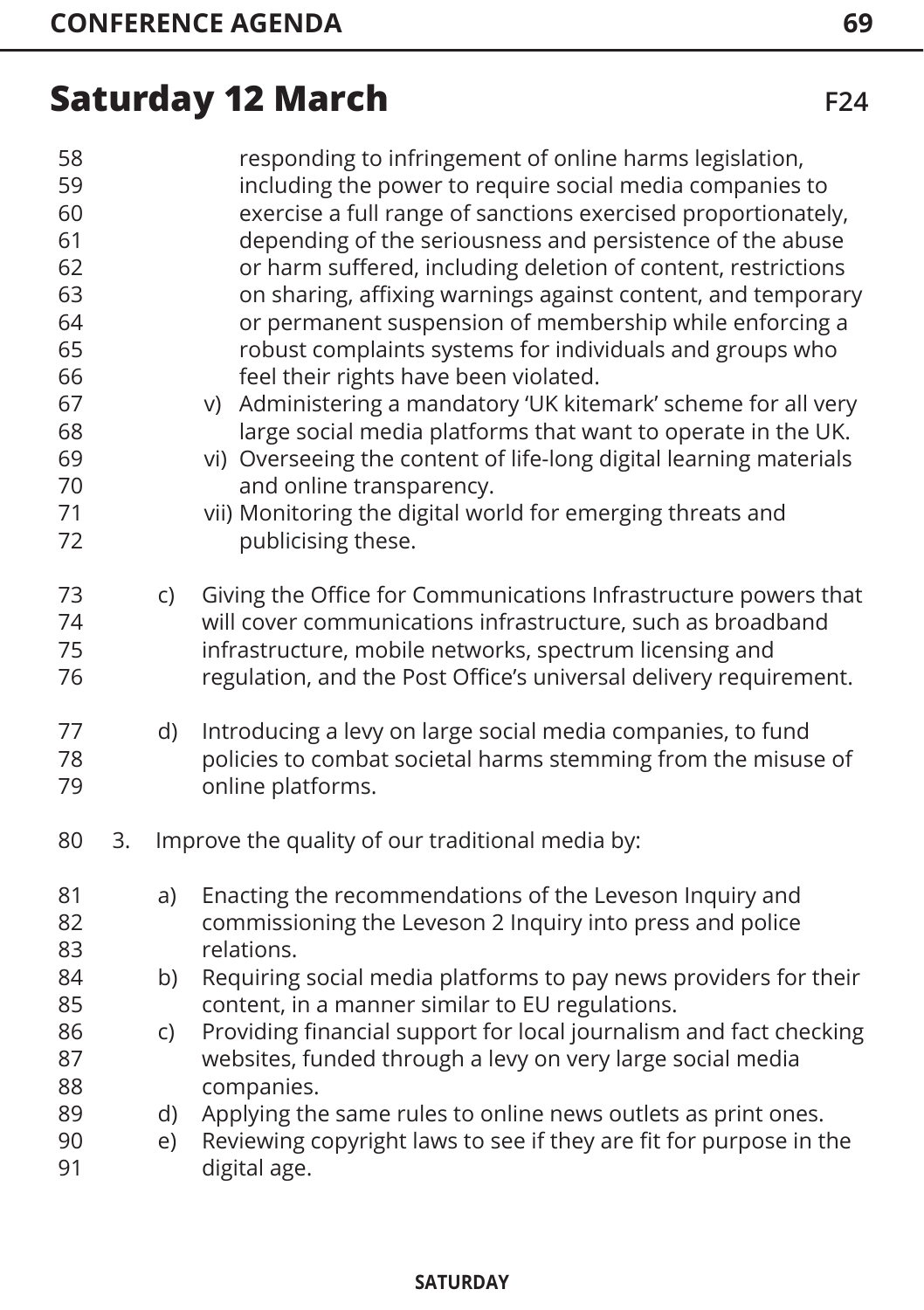| 92                                                                        | 4. | Enhance our education system by:                                                                                                                                                                                                                                                                                                                                                                                                                                                                                                                                                                                                |
|---------------------------------------------------------------------------|----|---------------------------------------------------------------------------------------------------------------------------------------------------------------------------------------------------------------------------------------------------------------------------------------------------------------------------------------------------------------------------------------------------------------------------------------------------------------------------------------------------------------------------------------------------------------------------------------------------------------------------------|
| 93<br>94<br>95<br>96<br>97<br>98<br>99<br>100                             |    | Reforming parts of the school curriculum in England to make<br>a)<br>critical thinking and media studies part of the core curriculum,<br>modelled on Finland's reforms.<br>Introducing lifelong learning for every individual in England<br>b)<br>about the digital public square and how to navigate it, with adult<br>education receiving priority.<br>Introducing public awareness campaigns about emerging threats<br>C)<br>and misinformation campaigns online.                                                                                                                                                            |
| 101<br>102                                                                | 5. | Increase competition and reduce the concentration of power in the<br>social media market by:                                                                                                                                                                                                                                                                                                                                                                                                                                                                                                                                    |
| 103<br>104<br>105<br>106<br>107<br>108<br>109<br>110<br>111<br>112<br>113 |    | Reviewing and re-negotiating the UK-EU Trade and Cooperation<br>a)<br>Agreement, with a view to closer cooperation and regulatory<br>alignment.<br>Proactively working with the U.S. authorities to find a common<br>b)<br>position for global issues.<br>Enhancing the powers of the Digital Markets Unit within the<br>C)<br>Competition and Markets Authority to implement both ex-ante<br>regulation and ex-post competition law.<br>Passing legislation to further facilitate data portability, network<br>d)<br>interoperability and transparency in social networks, including<br>standard file formats for moving data. |
| 114<br>115                                                                | 6. | Ensure higher quality elections and safeguard democracy at home<br>and abroad by:                                                                                                                                                                                                                                                                                                                                                                                                                                                                                                                                               |
| 116<br>117<br>118                                                         |    | Enhancing transparency in our elections, through accessible<br>a)<br>information on party manifestos, spending and social media<br>adverts.                                                                                                                                                                                                                                                                                                                                                                                                                                                                                     |
| 119<br>120<br>121<br>122<br>123                                           |    | Revising and clarifying the powers of the Electoral Commission<br>b)<br>and police, to ensure fairness in our democratic processes and<br>issue meaningful sanctions when the rules are broken.<br>Pushing for a global convention or treaty to combat<br>C)<br>disinformation and electoral interference, supplemented by an                                                                                                                                                                                                                                                                                                   |
| 124<br>125                                                                |    | annual conference and Global Counter-Disinformation Fund, to<br>safeguard and promote democracy at home as well as abroad.                                                                                                                                                                                                                                                                                                                                                                                                                                                                                                      |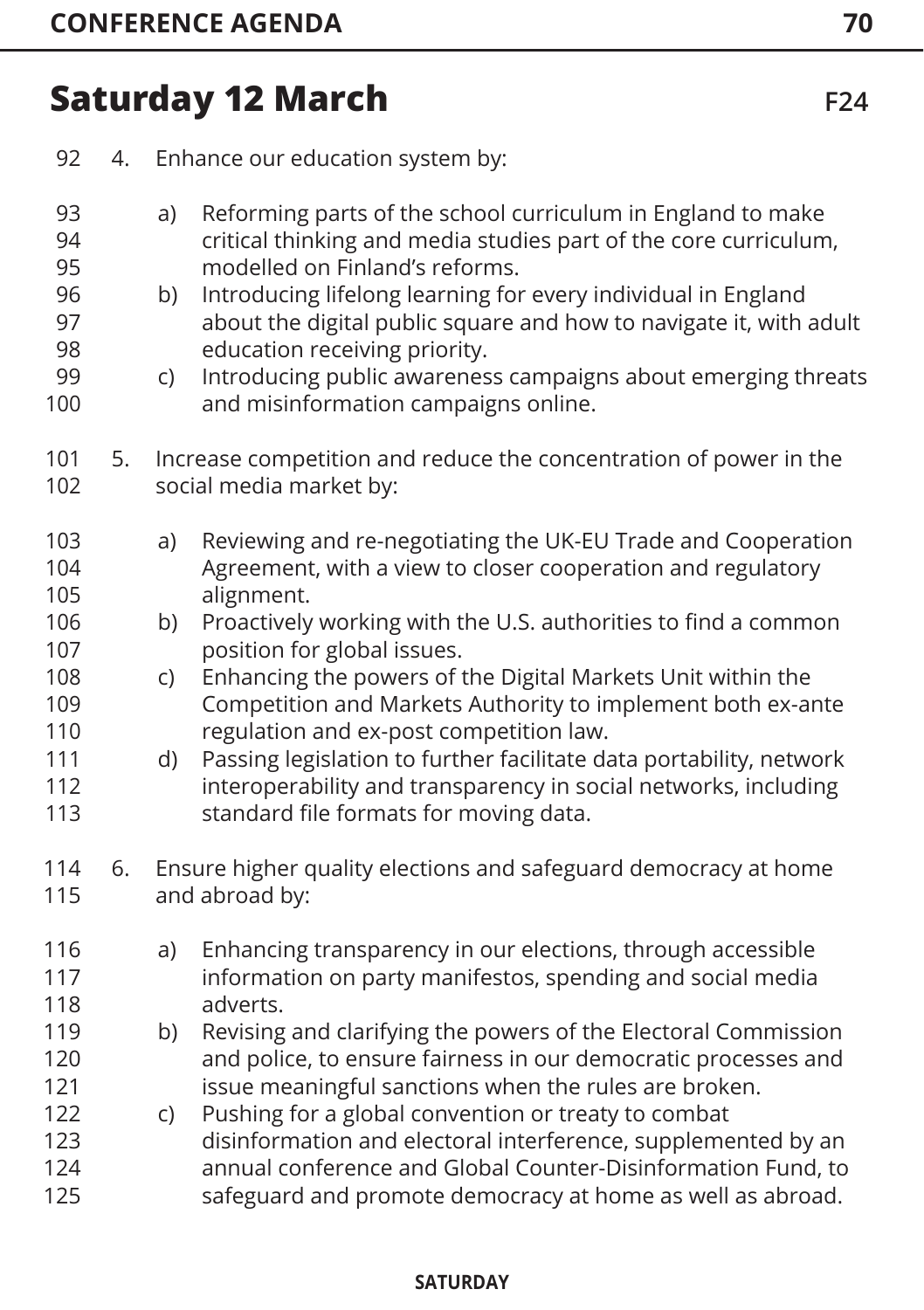*Applicability: Federal; except 4. (lines 92–100), which is England only.*

*Mover: 7 minutes; summation of motion and movers and summation of any amendments: 4 minutes; all other speakers: 3 minutes.* 

*For eligibility and procedure for speaking in this debate, [see page 7](#page-7-0). To submit a speaker's card go to: www.libdems.org.uk/speakers-card.* 

*The deadline for amendments to this motion is 13.00, Monday 28 February; [see page](#page-10-0)  [10. A](#page-10-0)mendments selected for debate will be published in the Conference Extra and Saturday Conference Daily updates to the Conference Agenda.* 

*The deadline for requests for separate votes is 11.00 Friday 11 March; [see page 7](#page-7-0).*

21.15 Close of session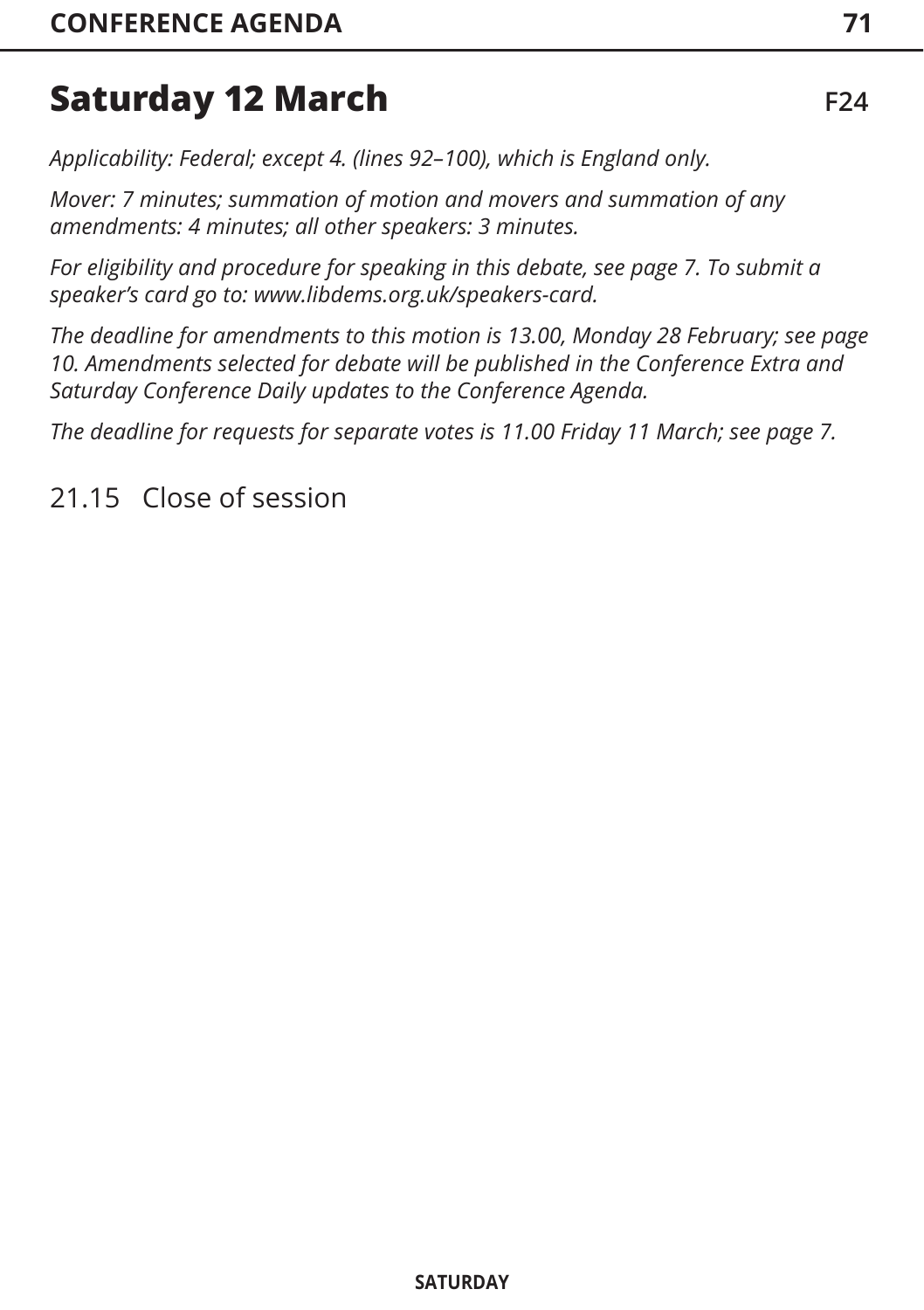09.30 Emergency motions or topical issue discussions

## **F25 Emergency motions or topical issue discussions**

Chair: Cllr Nick da Costa (Chair, FCC). Aides: James Gurling and Cllr Jon Ball (Vice Chair, FCC).

*This slot has been reserved for the debate of emergency motions and / or discussion of topical issues. The deadline for emergency motions and for suggestions for topical issues is 13.00 on 28 February. [See pages 8](#page-8-0) [and 10.](#page-10-0)* 

*The motions selected for debate or the motions proposed for the ballot will be published in the Conference Extra and Friday Conference Daily updates to the Conference Agenda.* 

*Emergency motion timing – mover of motion: 5 minutes; all other speakers: 3 minutes.*

*Topical issue timing – introducer of issue and spokesperson's response: 5 minutes; all other speakers: 3 minutes.* 

*For eligibility and procedure for speaking in this debat[e see page 7. T](#page-7-0)o submit a speaker's card go to: www.libdems.org.uk/speakers-card.*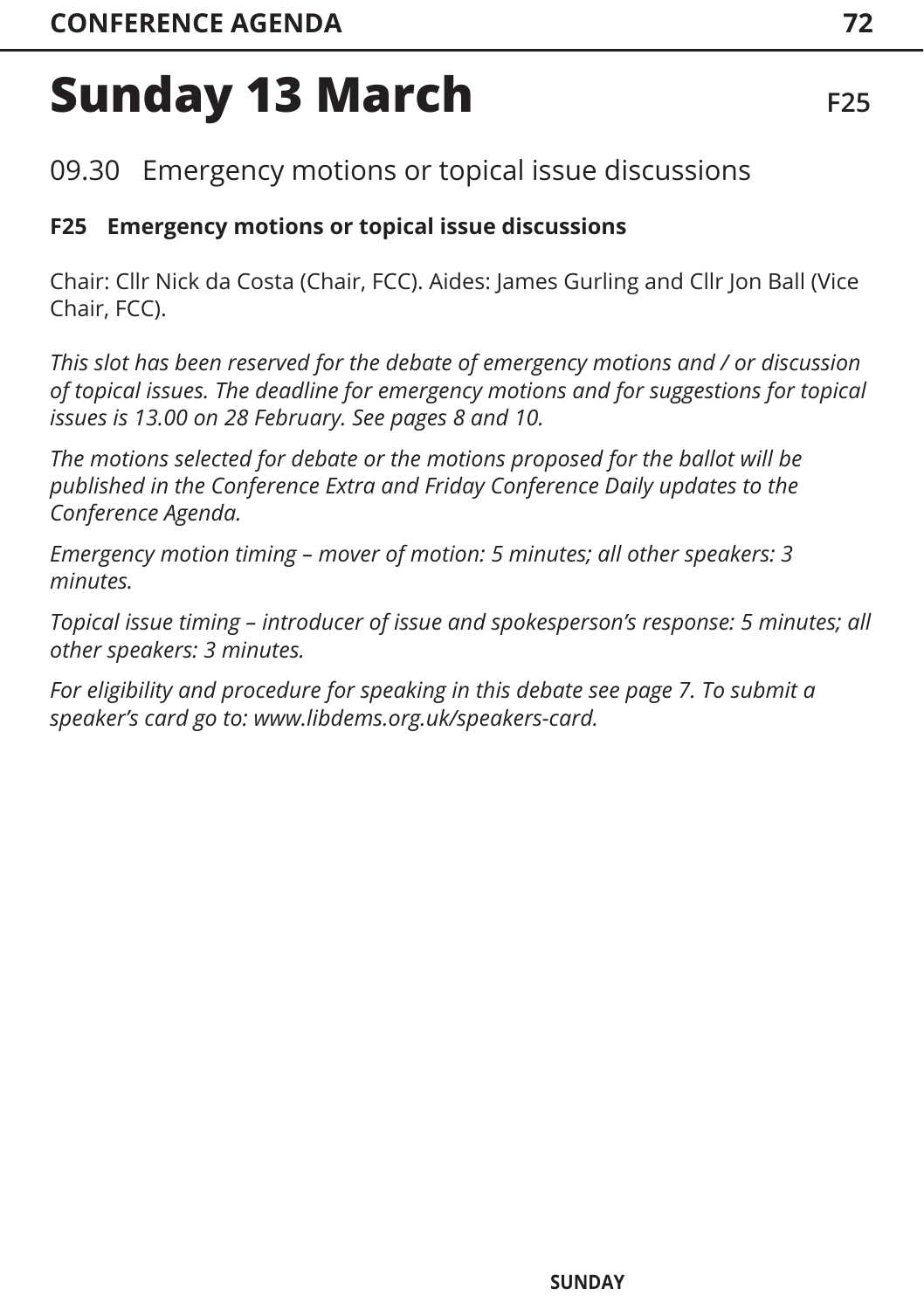## 10.50 Party Business

Chair: Jennie Rigg. Aides: Matt McLaren and Cllr Jon Ball (Vice Chair, FCC).

## **F26 Reports of the Parliamentary Parties**

Movers: Wendy Chamberlain MP (Chief Whip of the Commons Parliamentary Party) and Lord Newby (Leader of the Liberal Democrats in the House of Lords).

*See notes to F28.*

## 11.20 Party Business

Chair: Cllr Nick da Costa (Chair, FCC). Aides: Jennie Rigg and Cllr Jon Ball (Vice Chair, FCC).

## **F27 Federal Board Report: questions and accountability**

Mover: Dr Mark Pack (President of the Liberal Democrats).

*The Federal Board report is the chance for party members to hear how the party is being run and what is being done to implement the election review, and to put questions direct to the Party President. The Board report is in the Reports to Conference booklet and includes a report to conference on the complaints process rules made under Article 23.3 of the Federal Constitution.*

*See notes to F28.*

## **F28 Campaign for Gender Balance Report: questions and accountability**

Mover: Julia Cambridge (Vice Chair, Campaign for Gender Balance).

*The deadline for questions for F26, F27 and F28 is 13.00 on 28 February. Questions selected will be published in the Conference Extra and Sunday Conference Daily updates to the Conference Agenda. These questions will be guaranteed an answer, either in the session or in writing thereafter.* 

*Questions may also be submitted online until 17.00 on Saturday 12 March, or through the chat function in Hopin during the session, but they will only be called if time allows and at the discretion of the chair of the session.*

*[See page 9 fo](#page-9-0)r further information.*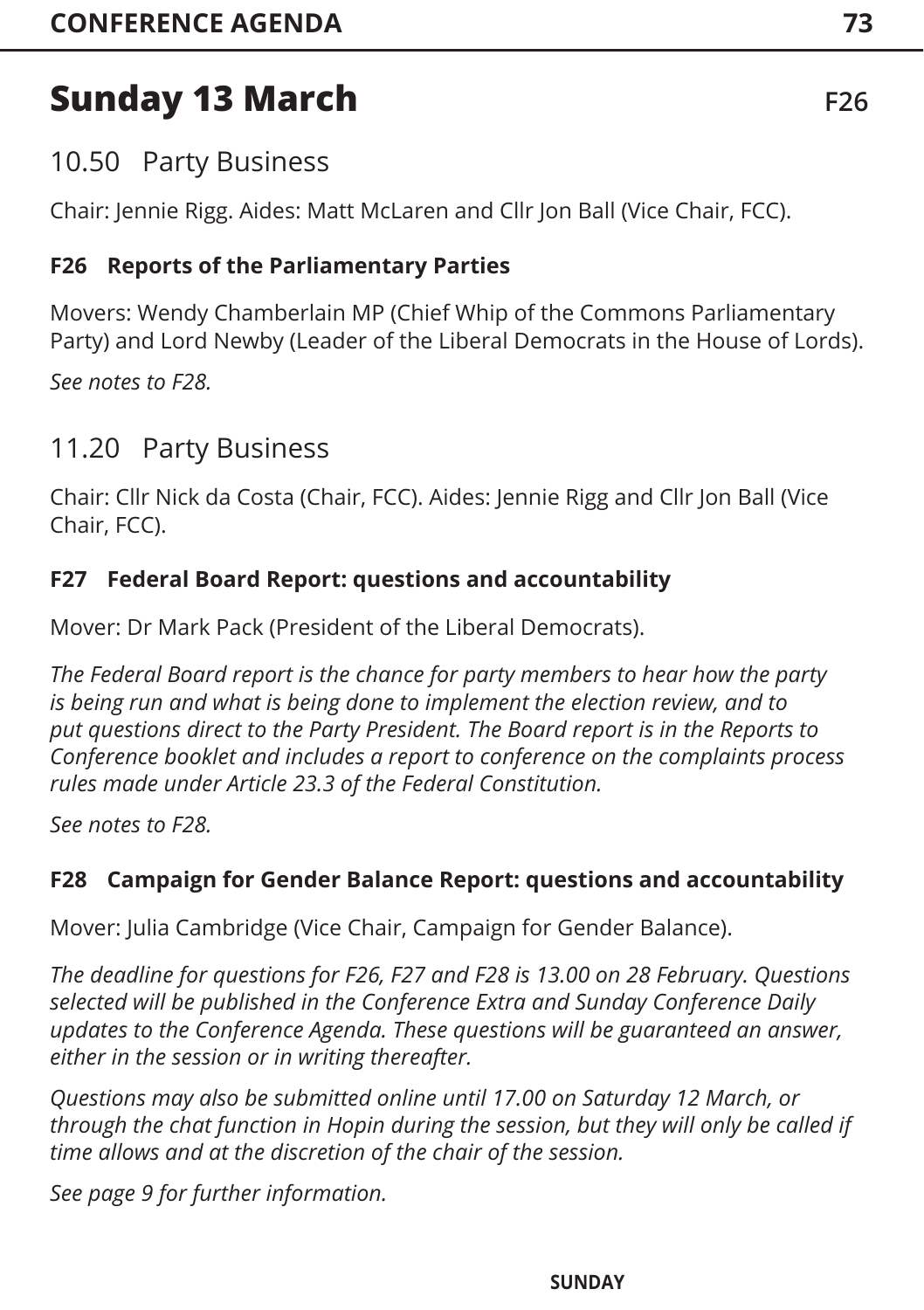## 11.50 Speech

Chair: Cllr Nick da Costa (Chair, FCC). Aide: Cara Jenkinson (Vice Chair, FCC).

## **F29 Sir Ed Davey MP, Leader of the Liberal Democrats**

**@EdwardJDavey, #LDConf**

## 13.00 Auditorium break

*Please see the Conference Directory for our fringe and exhibition programme.*

## 14.15 Policy motion

Chair: James Gurling. Aides: Jennie Rigg and Chris Adams (Vice Chair, FCC).

## **F30 Tackling the Cost-of-Living Crisis**

## *10 members*

Mover: Christine Jardine MP (Spokesperson for the Treasury). Summation: Sarah Olney MP (Spokesperson for Business).

- Conference believes that: 1
- I. Households across the UK, and especially working households, are in the midst of a cost-of-living crisis driven by the continuing economic impact of Covid-19, soaring energy bills, stagnating wages, rising inflation and unfair tax rises. 2 3 4 5
- II. The Government must continue to offer targeted support to the most vulnerable households during this crisis. 6 7
- III. The Conservative Government has betrayed people's trust by breaking key manifesto commitments and putting a huge economic burden on the shoulders of working families. 8 9 10
- IV. The public finances must be managed responsibly, but taxes must be fair and not threaten people's wellbeing. 11 12
- Conference notes with concern that: 13

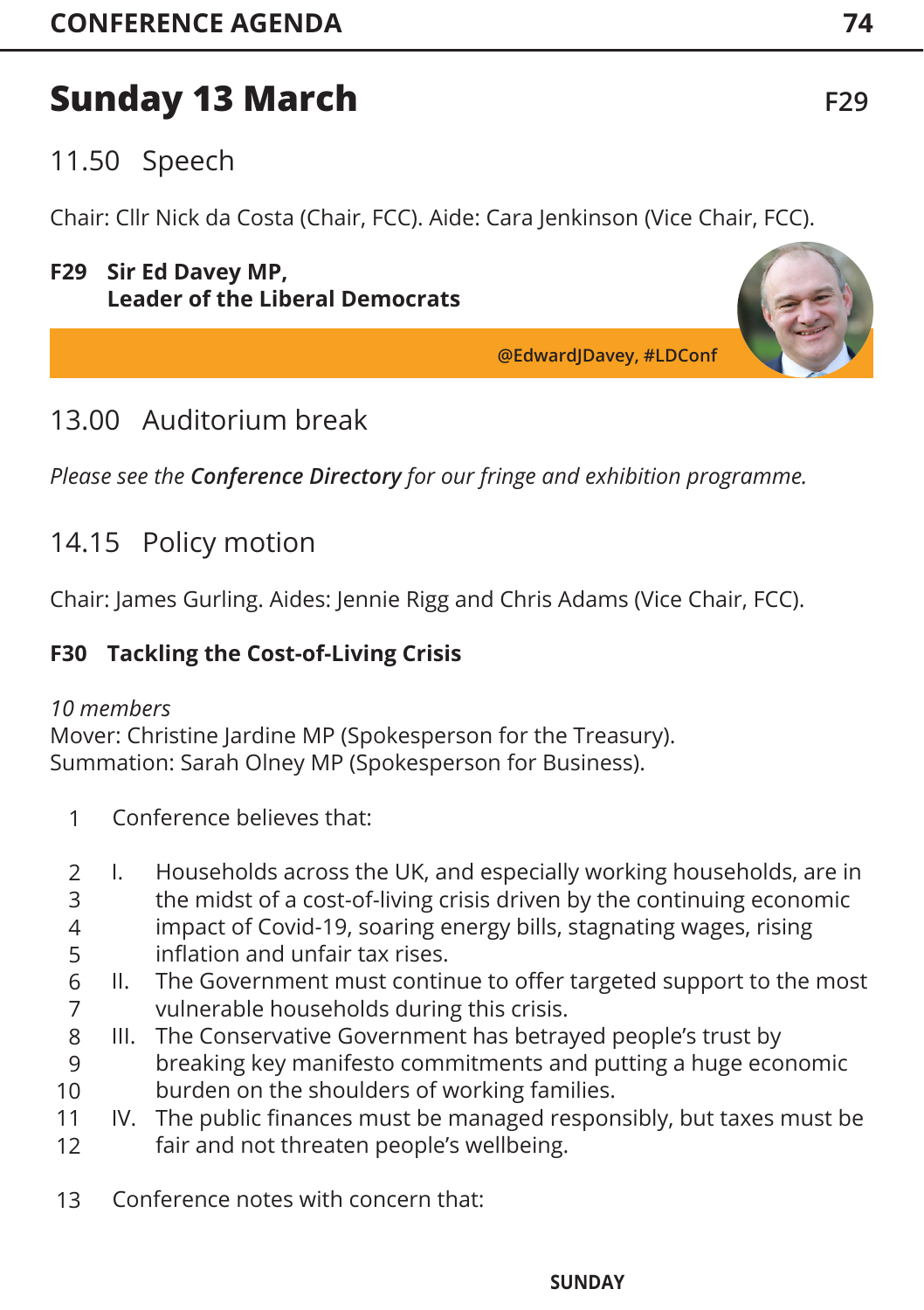| 14                                           | i)   | The Conservative Government is worsening the cost-of-living crisis by:                                                                                                                                                                                                                                                                                                                                                                                                                            |
|----------------------------------------------|------|---------------------------------------------------------------------------------------------------------------------------------------------------------------------------------------------------------------------------------------------------------------------------------------------------------------------------------------------------------------------------------------------------------------------------------------------------------------------------------------------------|
| 15<br>16<br>17<br>18<br>19<br>20<br>21<br>22 |      | Raising National Insurance by 1.25% from April 2022 - breaking<br>a)<br>its manifesto commitment.<br>Suspending the Pensions Triple Lock for one year from April 2022<br>b)<br>- breaking its manifesto commitment.<br>Freezing the Income Tax Personal Allowance from April 2022 until<br>C)<br>April 2026 - effectively raising income tax for millions.<br>Cutting Universal Credit by £1,000 a year and only partially<br>d)<br>offsetting it through the reduction of the taper rate to 55%. |
| 23<br>24<br>25<br>26                         | ii)  | Soaring prices - especially energy prices - drove the inflation rate to<br>5.1% in November 2021 - its highest point in 10 years; and the Bank<br>of England forecasts that inflation will reach 6% in April 2022 - a 30-<br>year high.                                                                                                                                                                                                                                                           |
| 27<br>28<br>29                               | iii) | The energy price cap reached an all-time record £1,277 in October<br>2021 and is expected to rise by another £600 in April, threatening to<br>leave countless families unable to heat their homes.                                                                                                                                                                                                                                                                                                |
| 30<br>31<br>32<br>33                         | iv)  | Households are facing the highest tax burden in 70 years, and the<br>typical family will see a hit of £1,200 a year through a combination<br>of Conservative tax rises and soaring energy prices according to the<br>Resolution Foundation.                                                                                                                                                                                                                                                       |
| 34<br>35<br>36<br>37                         | V)   | The typical household will lose £600 a year through a combination of<br>the freeze of income tax thresholds and the National Insurance rise;<br>and for middle-class families in the top 50% of incomes, the NI rise<br>alone will cause a £750 hit on average.                                                                                                                                                                                                                                   |
| 38                                           | vi)  | The Government's 'high wage, high skill' economy is an empty slogan:                                                                                                                                                                                                                                                                                                                                                                                                                              |
| 39<br>40<br>41<br>42                         |      | Real pay fell in the second half of 2021 due to inflation.<br>a)<br>Real wages are set to be £740 a year lower in 2024 compared to<br>b)<br>where they would have been under pre-pandemic wage growth<br>levels.                                                                                                                                                                                                                                                                                  |
| 43<br>44                                     |      | Nearly half the minimum wage rise will be clawed back by the<br>$\mathsf{C}$<br>Government through the National Insurance rise.                                                                                                                                                                                                                                                                                                                                                                   |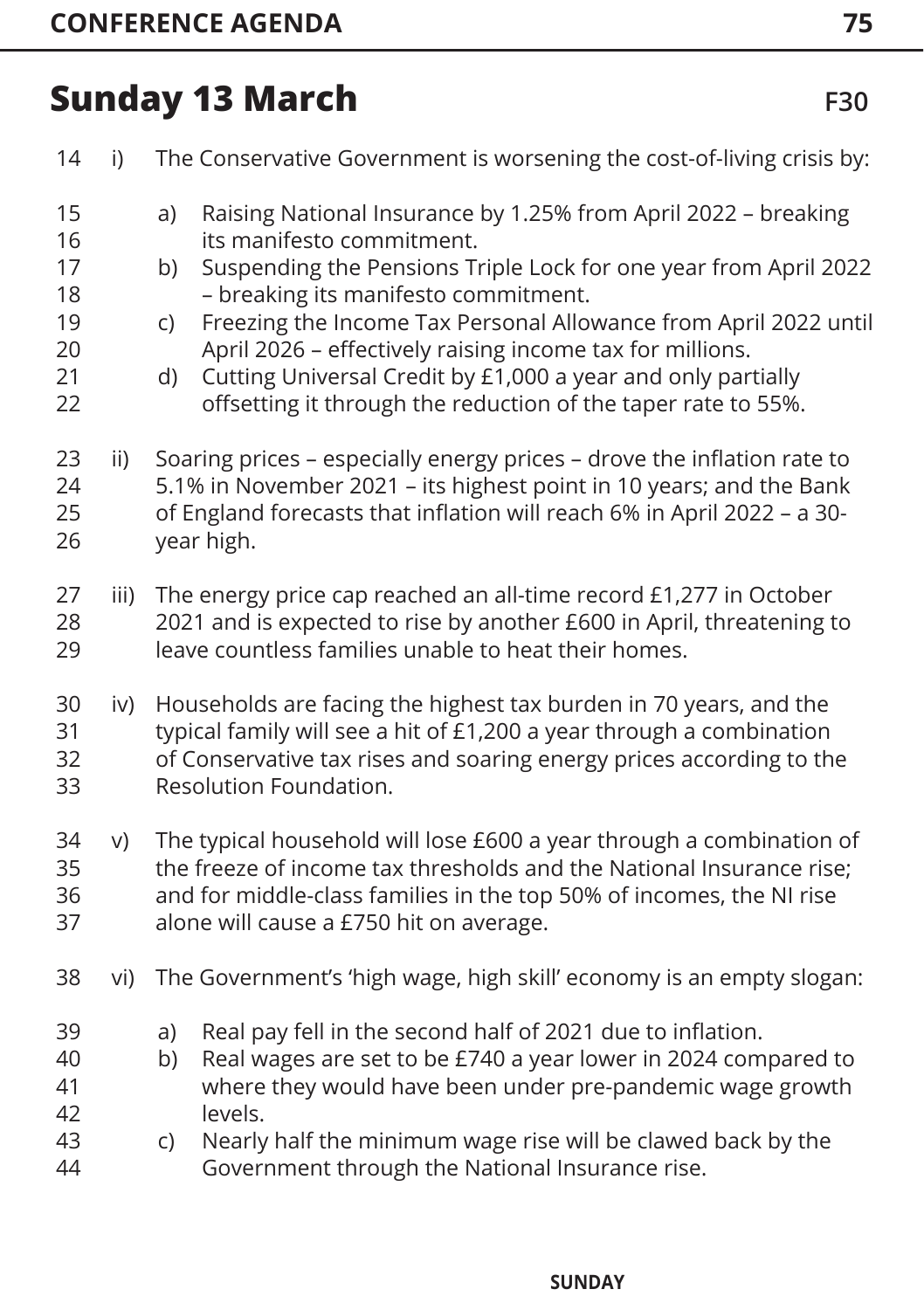vii) The Government's decision to uprate pensions by a mere 3.1% – despite inflation being expected to reach 6% – will cost pensioners up to £270 a year. viii) Rising inflation and bank interest rates are pushing up mortgage costs, with the OBR forecasting mortgage interest payments will rise by 14.8% by the middle of 2023 – leading to an estimated £510 a year for the typical mortgage holder. ix) Despite the reduction of the Universal Credit taper rate to 55%, the Government's £1,000 cut to UC will leave 3.6 million working families worse off. x) Whilst raising taxes on working families and cutting benefits, the Conservative Government cut taxes on big banks and presided over highly questionable uses of public funds, including: a) Lowering the Global Minimum Corporation Tax rate from 21% under Joe Biden's plans to 15% – depriving the UK exchequer of £6.8 billion a year. b) Cutting the Corporation Tax surcharge on big banks from 8% to 3% at a cost of £4 billion over five years. c) Wasting £2 billion on unsuitable PPE that couldn't be used. d) Spending £3 billion on un-accounted Covid contracts. e) Spending £37 billion over two years on a test-and-trace programme with a number of its professed aims "overstated or not achieved", according to the Public Accounts Committee. f) Spending £100 million on 'Get Ready for Brexit' advertisements. Conference reaffirms Liberal Democrat commitments to: A. Insulate all Britain's homes by 2030, cutting emissions and fuel bills, and aim to end fuel poverty by 2025 by providing free energy retrofits for low-income homes. B. Put 1p on the basic, higher and additional rates of Income Tax, with the proceeds ring-fenced for the NHS and social care. C. Taxing income from capital more fairly compared to income from work by abolishing the separate Capital Gains Tax-free allowance and instead taxing capital gains and salaries through a single allowance. 45 46 47 48 49 50 51 52 53 54 55 56 57 58 59 60 61 62 63 64 65 66 67 68 69 70 71 72 73 74 75 76 77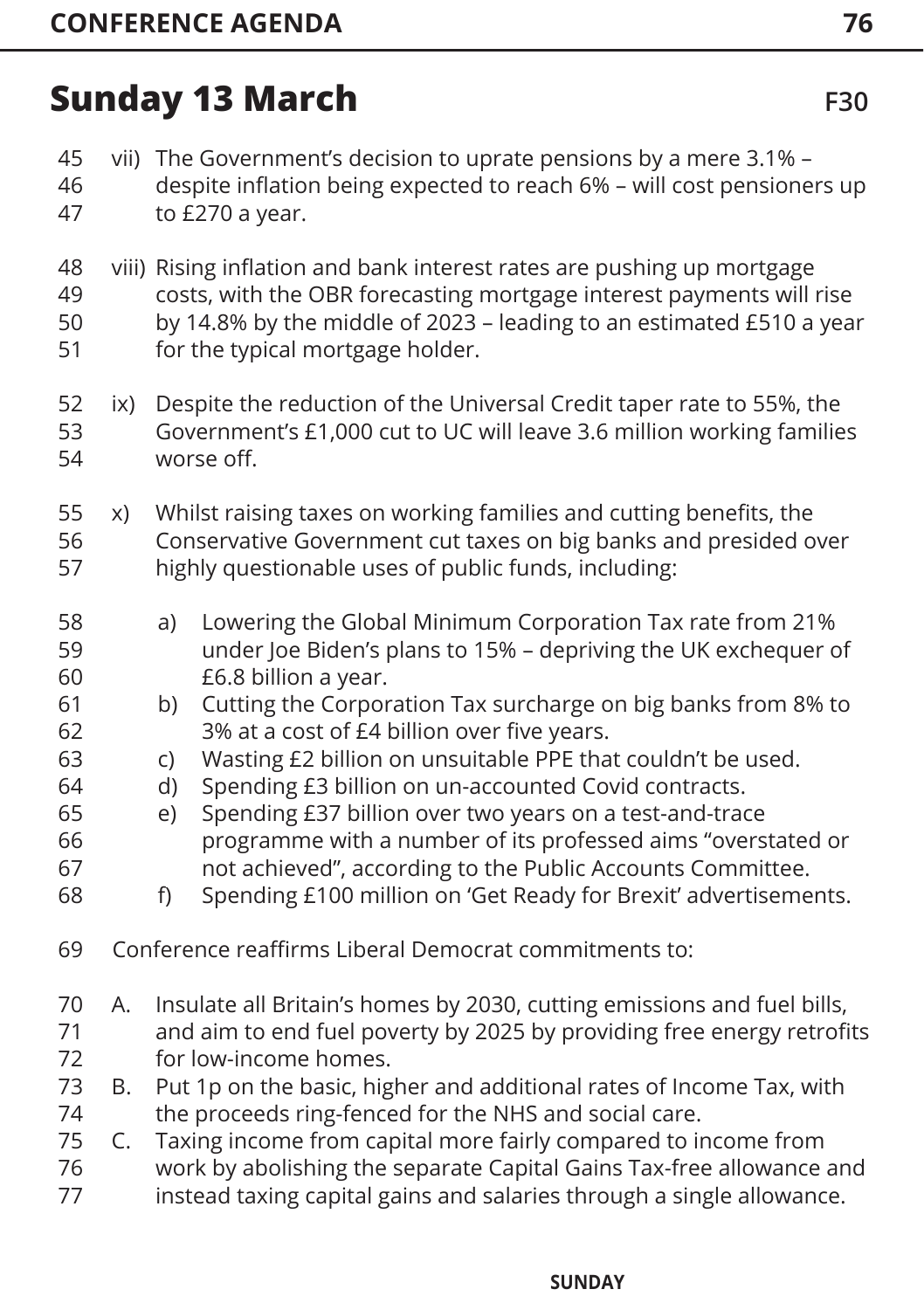- D. Backing President Biden's proposal for a global minimum rate of corporation tax at 21%, and persuade other countries to do the same. E. Explore the benefits of a Windfall Tax on the super-profits of large corporations that profited from public health restrictions during the 78 79 80 81
- pandemic. 82
	- Conference further calls on the Government to: 83
	- 1. Scrap the unfair National Insurance hike which disproportionately impacts low earners. 84 85
	- 2. End the unfair freeze of the Income Tax personal allowance, which is a stealth tax falling disproportionately on low earners. 86 87
	- 3. Protect pensioners from rising prices, including the 1.5 million lowincome people on pension credit, by uprating pensions in line with the Bank of England's inflation forecast of 6%. 88 89 90
	- 4. Reinstate the £1,000 boost to Universal Credit, to ensure that the most vulnerable households get proper support. 91 92
	- 5. Implement the government's proposed permanent £10 increase in the Warm Home Discount to £150 and double it to £300 to help people with soaring gas prices this winter – and extended it to everyone on Pension Credit and Universal Credit. 93 94 95 96
	- 6. Double the Winter Fuel Allowance payment paid to all pensioners for this year. 97 98
- 7. Introduce a year-long windfall tax on the record profits of gas producers and traders, to help fund the doubling of the Warm Home Discount and Winter Fuel Allowance, an emergency home insulation programme, and to support small businesses in energy-intensive industries in order to protect jobs and keep consumer prices low. 99 100 101 102 103
- 8. Support low-income households on Universal Credit with rising 104
- mortgage costs by returning the Support for Mortgage Interest scheme to its pre-2018 format – turning it from an interest-bearing loan to a benefit payment; abolish the zero-earnings rule which excludes from the scheme people with income from work; and reduce 105 106 107 108
- the wait time for the first payment from 39 weeks to 13 weeks. 109
- 9. Reverse the 63% cut of the Corporation Tax Banking Surcharge, so 110
- that big banks contribute fairly towards the UK's economic recovery 111
- from the pandemic after a year of record banking profits. 112

*Applicability: Federal; except A. and B. (lines 70–74), which are England only.*

#### **INFORMATION AGENDA INDEX FRIDAY SATURDAY SUNDAY MONDAY STANDING CONDITIONS**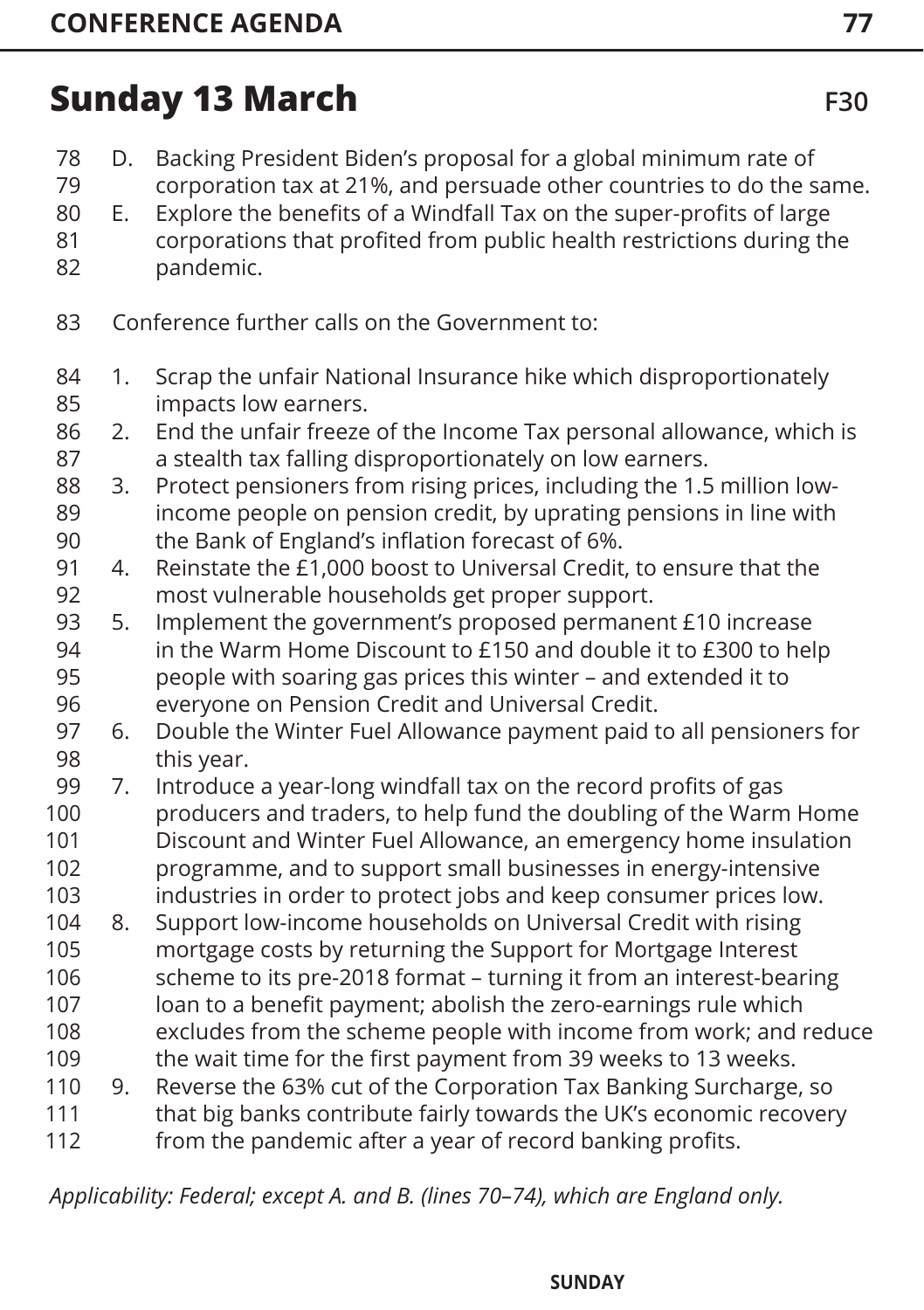*Mover: 7 minutes; summation of motion and movers and summation of any amendments: 4 minutes; all other speakers: 3 minutes.* 

*For eligibility and procedure for speaking in this debate, [see page 7](#page-7-0). To submit a speaker's card go to: www.libdems.org.uk/speakers-card.* 

*The deadline for amendments to this motion is 13.00, Monday 28 February; [see page](#page-10-0)  [10. Am](#page-10-0)endments selected for debate will be published in the Conference Extra and Sunday Conference Daily updates to the Conference Agenda.* 

*The deadline for requests for separate votes is 09.00 Saturday 12 March; [see page 7](#page-7-0).*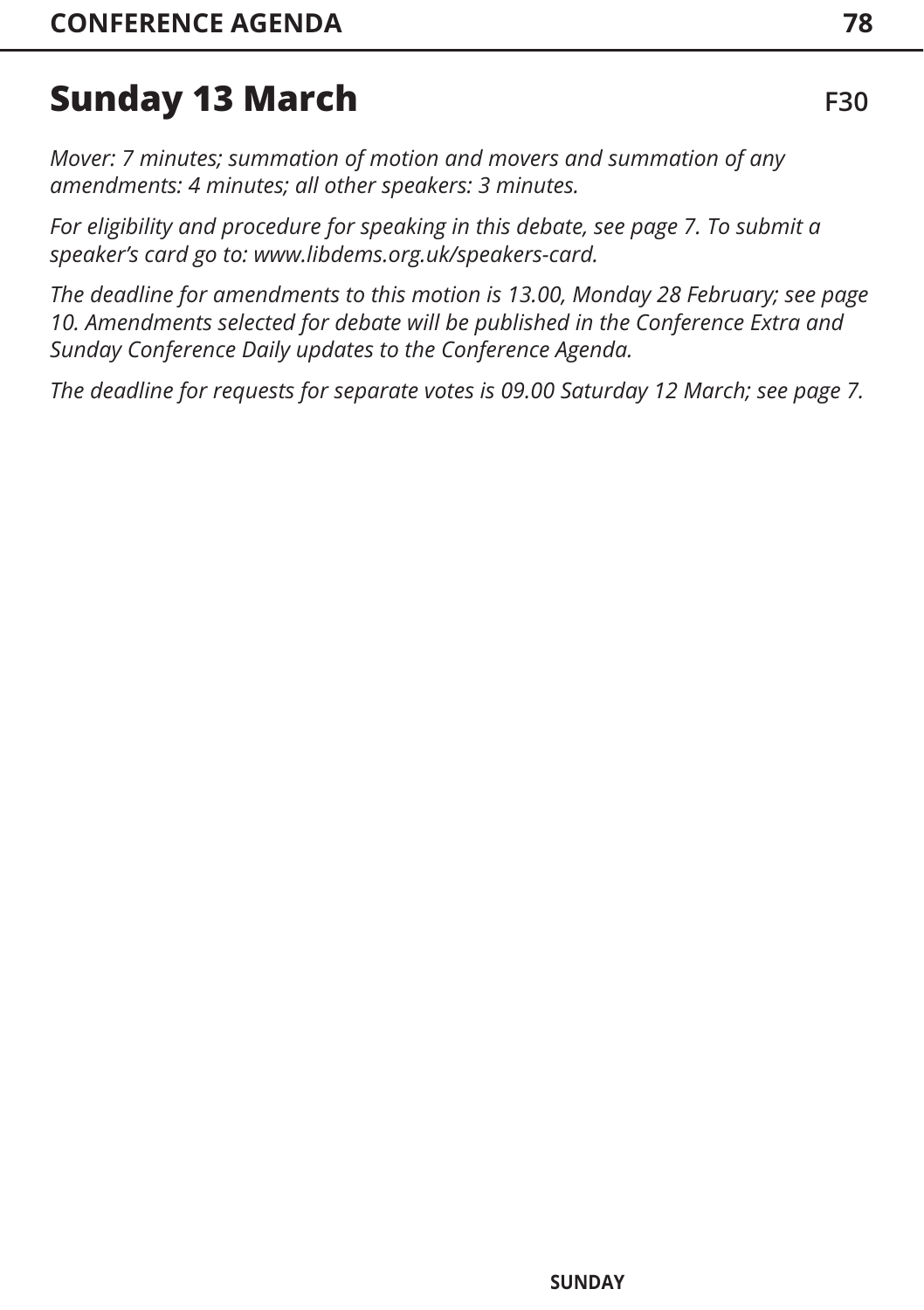15.20 Speech

Chair: James Gurling.

## **F31 Cllr Shaffaq Mohammed MBE, Leader of the Liberal Democrat Group on Sheffield City Council**

**@shaffaqmohd, #LDConf**

## 15.40 Policy motion

Chair: Cara Jenkinson (Vice Chair, FCC). Aides: John Bridges and Chris Adams (Vice Chair, FCC).

## **F32 Criminal Records**

*Young Liberals*  Mover: Thom Campion. Summation: Alexandra Kimmons.

- Conference notes that: 1
- I. There are over 11 million people residing in the United Kingdom who have a criminal record. 2 3
- II. Currently, no criminal record information is deleted, including crimes committed by those under 18. 4 5
- III. Criminal record information remains on both the Disclosure and Barring Service (DBS) system and the Police National Database (PND). 6 7
- IV. Criminal records can negatively affect job prospects, travel, the ability to adopt, the ability to access domestic violence shelters, and many other parts of civil life. 8 9 10
- V. Liberty, a civil rights organisation, has called for a "flexible system, which considers individual circumstances in cases involving old and minor convictions". 11 12 13
- VI. The Lammy Review (2017) concluded "the records disclosure 14
- regime hampers people with convictions from starting lives" and 15
- recommended "a system which involves looking favourably on 16
- those who committed crimes as children or young adults, and can 17
- demonstrate that they have changed since their conviction". 18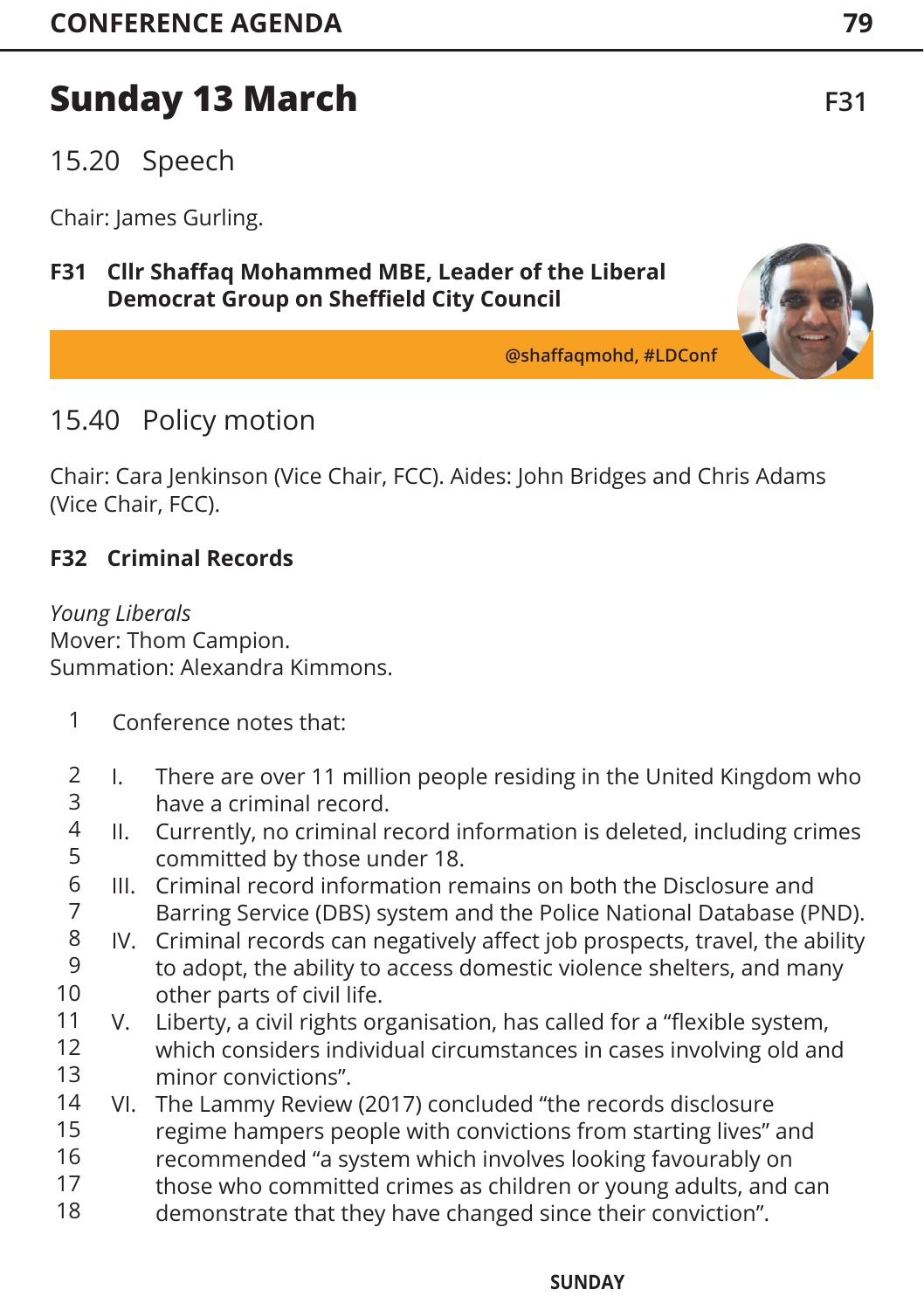- Conference believes that: 19
- a) Rehabilitation should be central to any system of justice. 20
- b) Continued retention of information hinders the process of rehabilitation. 21 22
- c) Public interest in retention of criminal records must be balanced with the harm done to the individual by the existence and disclosure of such information. 23 24 25
- d) The current policy of holding on to all information does significant harm to individuals whilst, in the vast majority of cases, providing no public benefit. 26 27 28
- e) Disclosure to potential employers of criminal records can be a serious barrier to social mobility and social justice. 29 30
- Conference calls for: 31
- 1. An end to the blanket policy of retention of all criminal records. 32
- 2. No personal information or criminal record to be retained by the police following an absolute discharge. 33 34
- 3. All criminal cautions, conditional discharges, and associated personal information to be deleted from police databases after six years if no re-offence is committed. 35 36 37
- 4. The government to develop guidance for the length of retention of criminal records of sentenced crimes and crimes where re-offences have occurred. 38 39 40
- 5. Permanent retention of criminal records to only be permitted for serious crimes and matters of national security. 41 42
- 6. Length of retention of records for sentenced crimes to be determined by the judiciary at point of sentencing according to this governmental guidance. 43 44 45
- 7. A system of removal of records to be provided for all other dealings with the police, including previously tried crimes and alleged criminal activity not resulting in charge, with retention only permitted in cases 46 47 48
- where the police determine there is a public interest in holding the record. 49 50

*Applicability: England and Wales.*

*Mover: 7 minutes; summation of motion and movers and summation of any amendments: 4 minutes; all other speakers: 3 minutes.*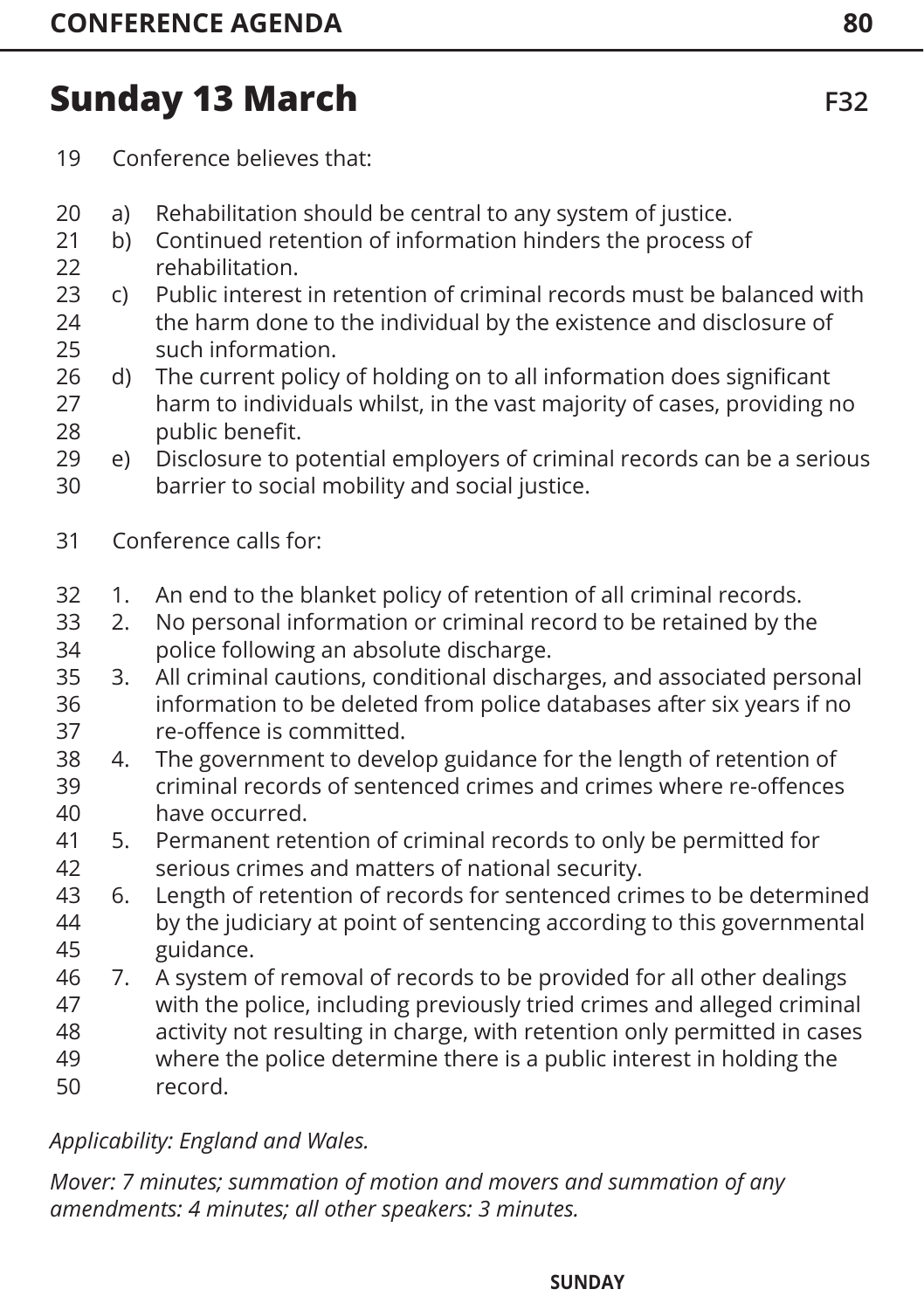*For eligibility and procedure for speaking in this debate, [see page 7.](#page-7-0) To submit a speaker's card go to: www.libdems.org.uk/speakers-card.* 

*The deadline for amendments to this motion is 13.00, Monday 28 February; [see page](#page-10-0)  [10. Am](#page-10-0)endments selected for debate will be published in the Conference Extra and Sunday Conference Daily updates to the Conference Agenda.* 

*The deadline for requests for separate votes is 09.00 Saturday 12 March; [see page 7](#page-7-0).*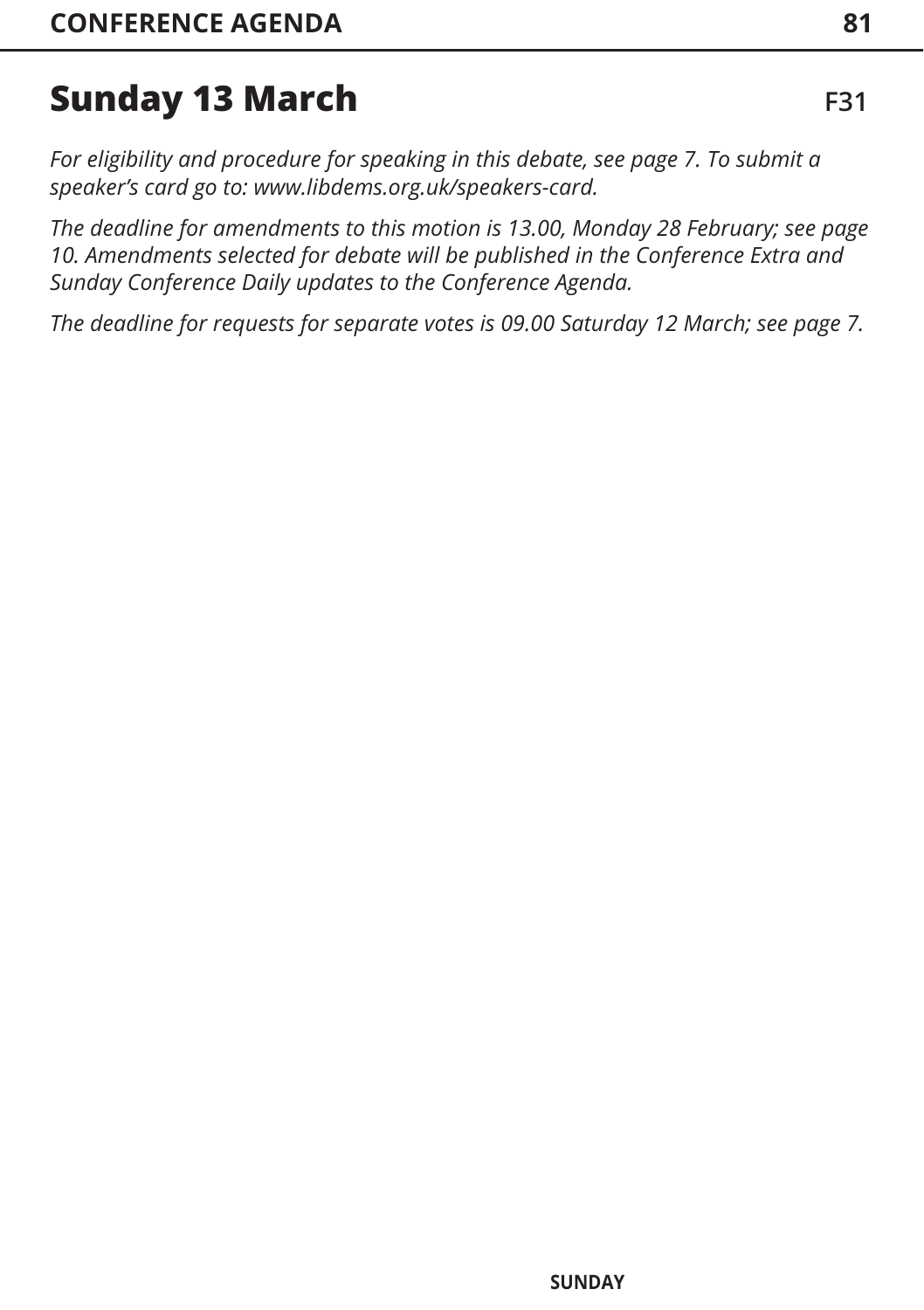## 16.20 Auditorium break

*Please see the Conference Directory for our fringe and exhibition programme.*

## 18.45 Policy motion

Chair: John Bridges. Aides: Chris Adams (Vice Chair, FCC) and Cllr Nick da Costa (Chair, FCC).

## **F33 Supporting Hospitality, Retail and Leisure in the Face of Omicron**

## *10 members*

Mover: Sarah Olney MP (Spokesperson for Business). Summation: To be announced.

- Conference believes that: 1
- I. Small businesses across a range of sectors continue to be impacted 2 3
- by the uncertainty caused by Covid-19, which has been made worse by the new Omicron variant. 4
- I. Supporting business and especially small business during the Covid-19 pandemic is essential for the UK's economic recovery. 5 6
- II. The hospitality, retail and leisure sectors are among the most exposed to the unpredictable effects of the pandemic and require special attention from the Government. 7 8 9
- III. Hospitality, retail and leisure are sectors of strategic importance, contributing massively to UK jobs and GDP, and forming the core of 10 11
- our local communities. 12
- IV. Creating a sense of certainty and security among all businesses and 13
- workers during the pandemic requires clear messages and a cohesive strategy from Government. 14 15
- Conference notes with concern that: 16
- A. Small businesses are already in a difficult position after a 21-month-17
- long pandemic, with one in three small employers now considering major staff cuts by the middle of 2022. 18 19
- B. The Omicron variant and the Conservative Government's protections 20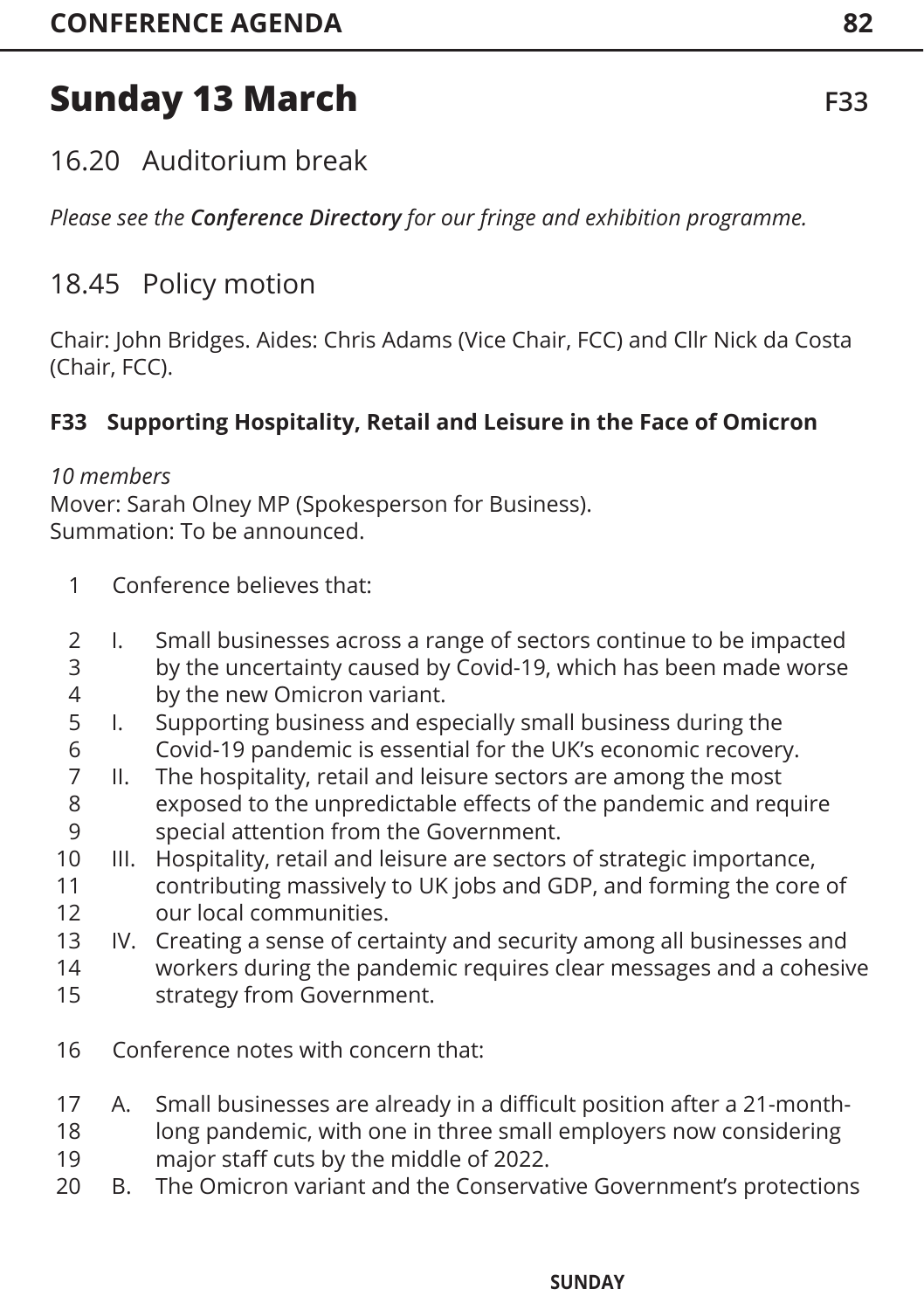- damaged consumer confidence, leaving hospitality with a 40% drop in sales over the Christmas period compared to 2019. C. This risks longer-term damage to hospitality as the Christmas period is essential for hospitality, accounting for about a quarter of the sector's annual revenue, according to UK Hospitality. D. Low consumer confidence and decreased footfall in high streets and town centres had a huge impact on the retail sector, wiping nearly 4% of sales compared to the month before. E. Omicron and Plan B have hit businesses in the culture sector during a key trading period, with the Society of Independent Theatres reporting Christmas bookings down by 20% to 50%. F. Four in five businesses depending on inbound travel and tourism – such as tour operators, accommodation providers and attractions – reported Christmas cancellations due to new travel restrictions. G. Omicron is exacerbating the effects of the ongoing staff shortage crisis, with hospitality businesses reporting mass staff absences due to Covid infections and self-isolation requirements. H. The Government didn't reopen the Statutory Sick Pay Rebate Scheme until the end of December, by which time many businesses were already struggling with staff absences; and workers earning less than £120 per week still don't qualify for SSP. I. The Government issued conflicting health advice, further damaging consumer confidence; allowed a situation where trading restrictions were effectively in place without any business support; was late in introducing new support; eventually made available just £1bn which fails to match the disruption caused by Omicron and Plan B; and has published no long-term economic plan to create certainty and security. J. Government failures opened previous Covid support to significant levels of fraud, with the British Business Bank estimating that 11% of emergency loan applications were fraudulent; and the Treasury writing off £4.3 billion of the £5.8bn of Covid grants though to have been claimed fraudulently or in error.
- Conference reaffirms Liberal Democrat commitments to: 54
- i) Provide financial assistance to small businesses that experienced loss of revenue due to Coronavirus restrictions on their trading capacity or ability to stay open. 55 56 57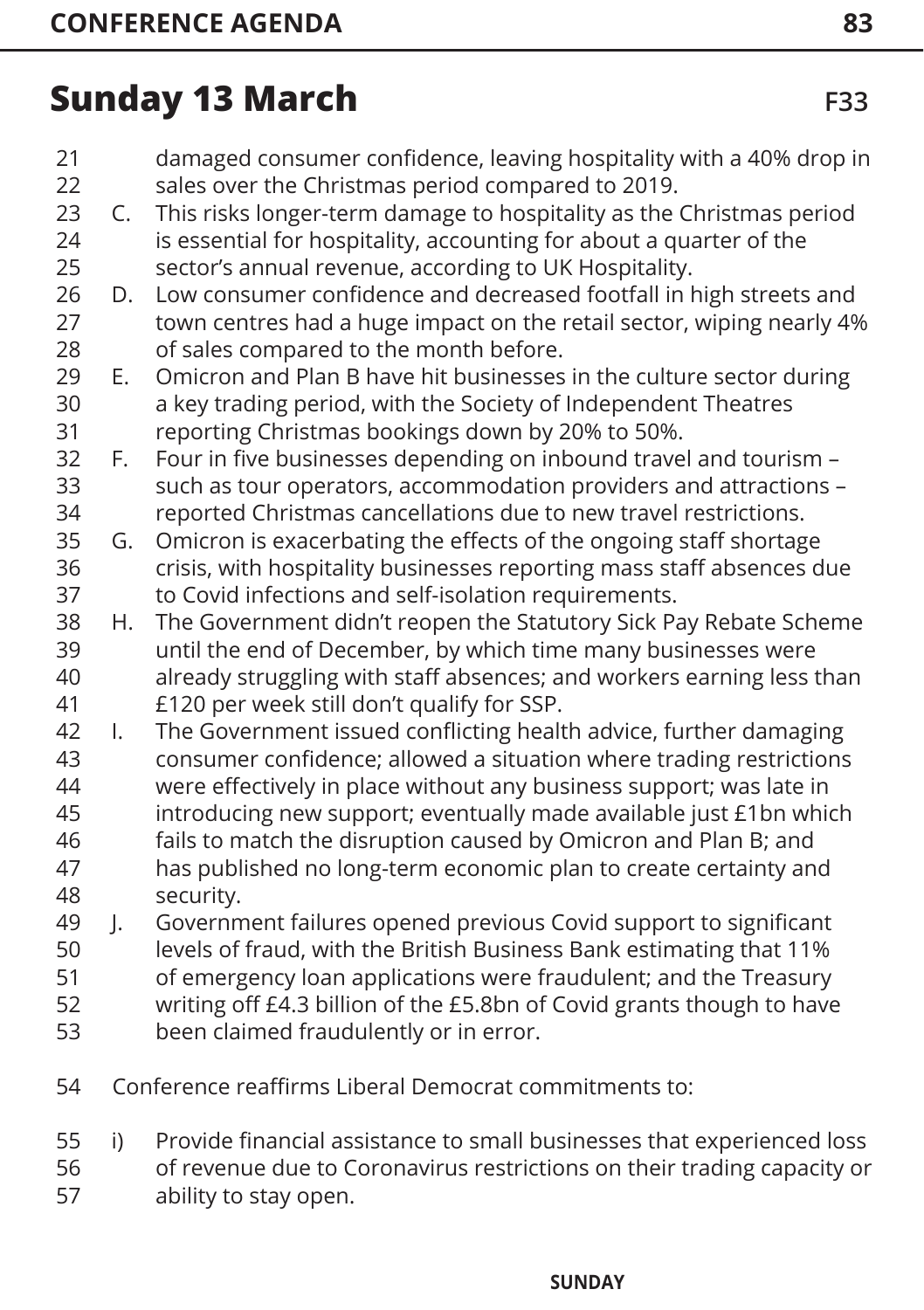- ii) Fix the broken Kickstart scheme and develop a strategy to tackle unemployment among young people from a black and ethnic minority background. 58 59 60
- iii) Develop a long-term economic strategy, setting out how the UK will 61
- invest in new industries, jobs and training, that will create a fairer, greener, more regionally balanced economy after the pandemic. 62 63
- iv) Raising Statutory Sick Pay and expanding it to the two million workers earning less than £120 a week. 64 65
- 
- Conference calls on the Government to: 66
- a) Reinstate the emergency 5% rate of VAT for hospitality, 67
- accommodation and attractions, at least through June 2022. 68
- b) Reintroduce 100% business rates relief for the retail, hospitality and leisure sectors, at least through June 2022. 69 70
- c) Urgently dispatch the £1.5bn Business Rates Relief fund for firms that don't qualify for full business rates relief – to support those in the hospitality and retail supply chains that will be indirectly impacted by Omicron. 71 72 73 74
- d) Consult with businesses in the culture, travel and tourism sectors about the impact of Omicron and Plan B, to determine what further tailored support is necessary. 75 76 77
- e) Maintain the Statutory Sick Pay Rebate Scheme at least until the end of 2022, to support SME employers with the cost of SSP for workers that are ill with Covid. 78 79 80
- f) Explore innovative solutions to make hospitality, retail and entertainment spaces safer, such as supporting businesses with the installation of ventilation equipment. 81 82 83
- g) Take serious actions to help firms with crippling staff shortages, including fixing the kickstart scheme, boosting apprenticeships in the worst-affected sectors, and removing arbitrary salary thresholds for foreign workers. 84 85 86 87
- h) Set out clear guidance on which activities are considered safe and which aren't in light of Omicron, providing all necessary support to 88 89
- the affected businesses; and commit that any additional restrictions  $90$
- will come with commensurate support, such as the targeted reintroduction of the furlough scheme. 91 92
- i) Set out a long-term economic strategy on supporting businesses through the pandemic and growing the economy beyond that. 93 94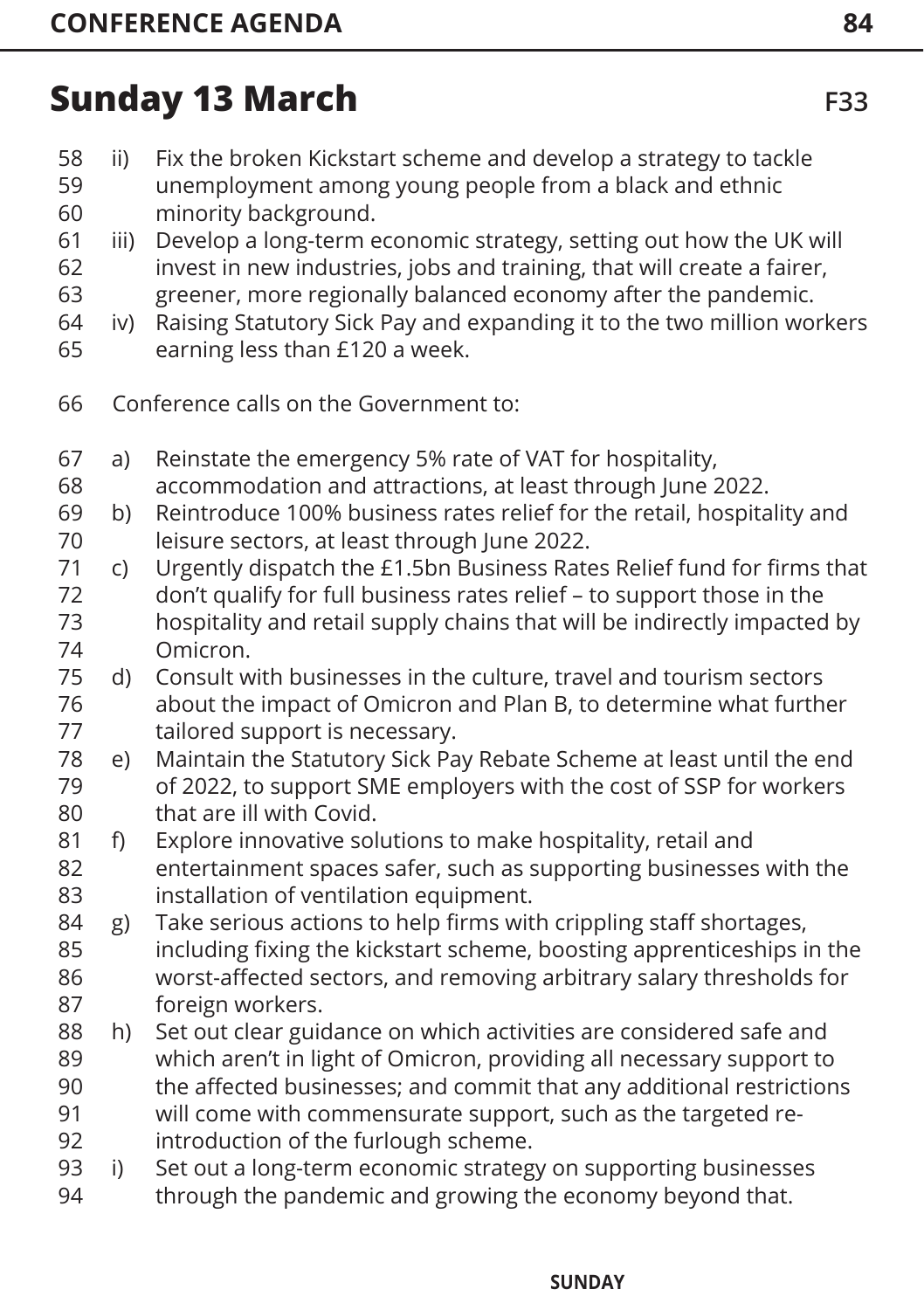- j) Take serious action to crack down on emergency loan fraud and 95
- furlough fraud, and invest in HMRC's capacity, in order to recoup as much misallocated money as possible. 96 97
- k) Develop and publish via the National Risk Register an assessment of the potential impact of future crises on business (for example, natural disasters and cyber-attacks), as well as relevant emergency response strategies. 98 99 100 101
- l) Publish a 'good practice' report on lessons learned from pandemic support schemes, to assist in quickly rolling out future support whilst minimising errors, fraud and the exclusion of key groups such as the self-employed. 102 103 104 105
- Conference further calls on the Government to fix the broken Statutory 106
- Sick Pay system by: 107
- 1. Making SSP available to the estimated two million workers earning less than £120 per week. 108 109
- 2. Increasing the rate of SSP so it's at least equivalent to the national minimum wage, allowing someone over 23 working seven hours a day to claim £62.37 per day (pro rata) rather than the current £19.27. 110 111 112
- 3. Making SSP available from the first day of missing work rather than 113
- the fourth. 114
- 4. Exploring how to support the smallest employers with SSP expenses. 115

*Applicability: Federal; except b) and c) (lines 69–74), which are England only.*

*Mover: 7 minutes; summation of motion and movers and summation of any amendments: 4 minutes; all other speakers: 3 minutes.* 

*For eligibility and procedure for speaking in this debate, [see page 7.](#page-7-0) To submit a speaker's card go to: www.libdems.org.uk/speakers-card.* 

*The deadline for amendments to this motion is 13.00, Monday 28 February; [see page](#page-10-0)  [10. Am](#page-10-0)endments selected for debate will be published in the Conference Extra and Sunday Conference Daily updates to the Conference Agenda.* 

*The deadline for requests for separate votes is 09.00 Saturday 12 March; [see page 7.](#page-7-0)*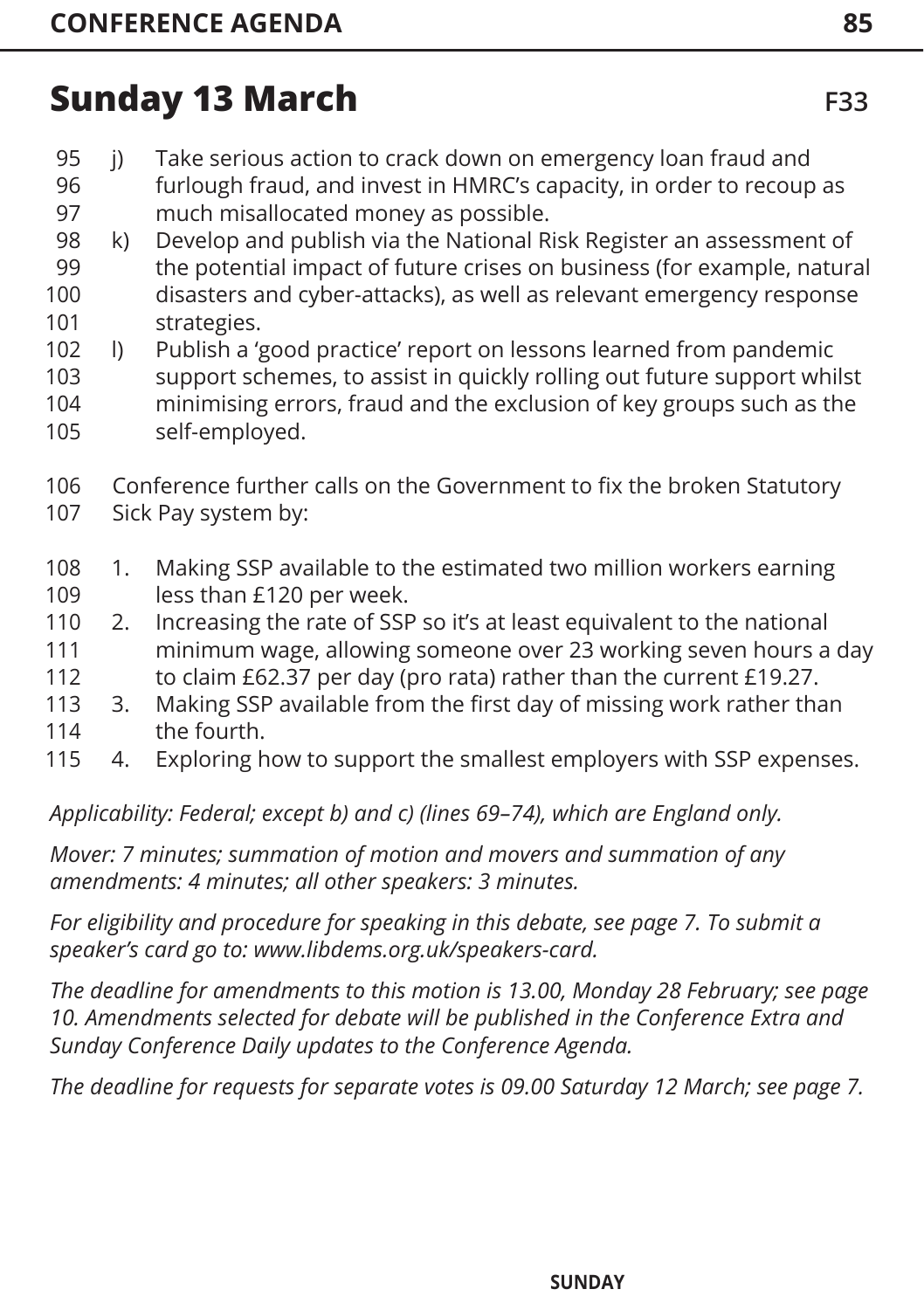19.35 Policy motion

Chair: Chris Maines. Aides: Bex Scott and Cllr Nick da Costa (Chair, FCC).

## **F34 COP27 and Climate Empowerment for Local Government**

*ALDC* Mover: Cllr Pippa Heylings. Summation: To be announced.

- Conference notes that: 1
- A. The UK's net zero targets can only be achieved if Government and local authorities work seamlessly together. While local authorities have limited direct control over emissions, they have powers or influence over approximately a third of local area emissions. 2 3 4 5
- B. As place-shapers, only local government holds the wide range of delivery powers and assets – and the potential for market and nonmarket mechanisms to finance action at scale – that are necessary to decarbonise housing, transport, waste and generate nature-based solutions. 6 7 8  $\overline{Q}$ 10
- C. As leaders of local communities, councils can mobilise the collective action to achieve net zero in our villages, towns, and cities. 11 12
- D. Local authorities will be particularly important in ensuring a just transition to net zero as no layer of government is closer to people or better able to tailor climate action to meet the needs of local communities and deliver a transition that benefits all communities. 13 14 15 16
- Conference welcomes: 17
- I. The inclusion within the Preamble to the Glasgow Climate Pact 18
- of the UN COP26 recognising 'the urgent need for multilevel and 19
- cooperative action' throughout levels of government, as a result of 20
- Liberal Democrat leadership in and through the national cross-party 21
- Climate Change Task Group of the Local Government Association 22
- (LGA) working with partners in global advocacy and international coordination for local authorities. 23 24
- II. The obligation on all countries to report on an annual basis on climate 25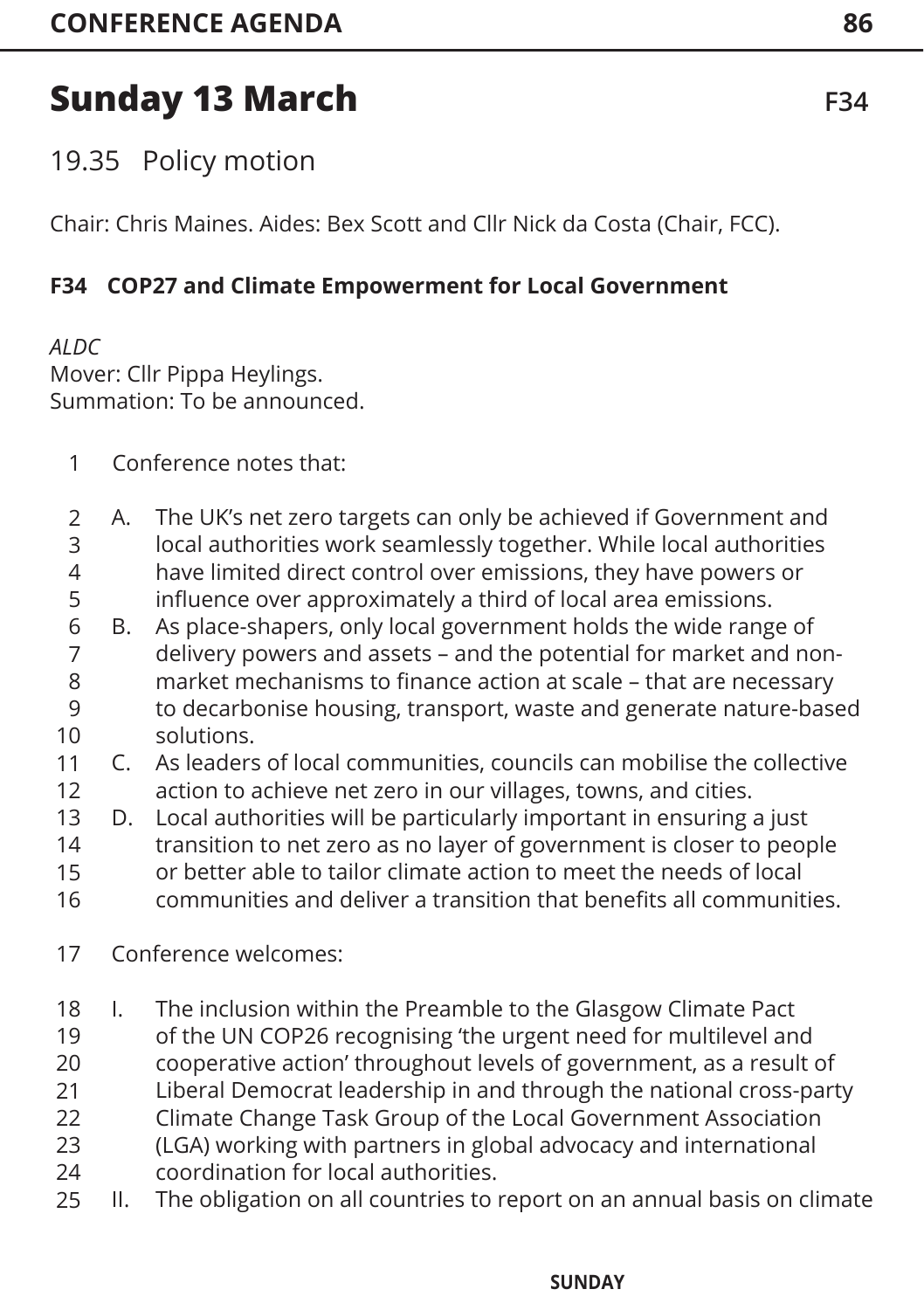- commitments and increase their climate ambition through increased targets at COP27 in November 2022. 26 27
- Conference acknowledges with concern that: 28
- a) Whilst the National Audit Commission's July 2021 report recognises the importance of local government to net zero, it concludes that 29 30
- "there are serious weaknesses in central government's approach to working with local authorities on decarbonisation". 31 32
- b) The UK's climate pledge to COP26, its National Determined Contribution submitted in December 2020 was almost silent on the role and details of local government contribution towards its net zero targets. 33 34 35 36
- c) In 2021, local government was not actively consulted in the development of the UK's Net Zero Strategy. 37 38
- d) Whilst the UK's Net Zero Strategy promises to support "all local government in developing and delivering their net zero delivery plans", it does not provide any clarity as to how action at national, regional, local, and community levels fits together. 39 40 41 42
- e) The Net Zero Strategy promises to establish a Local Net Zero Forum to ensure direct input from local leaders, however, the Forum has yet 43 44
- to be convened. 45
- Conference therefore calls on the UK Government to: 46
- 1. Set a global example by providing the powers and resources necessary for enhanced climate action by local government in the UK's updated NDC for COP27. 47 48 49
- 2. Drive multilevel coordination by convening the Net Zero Forum. 50
- 3. Develop a fiscal and policy framework establishing the roles and responsibilities of local and central government to deliver and report on net zero and climate adaptation priorities. 51 52 53
- 4. Engage local government in the drafting of the National Adaptation Plan (2023-2028), implementing recommendations from the National Committee on Climate Change). 54 55 56
- 5. Establish a plan ahead of the Spending Review for funding local 57
- authority climate action, simplifying and consolidating the number of 58
- local net zero funding streams so that councils can plan and attract 59
- investment longer-term. 60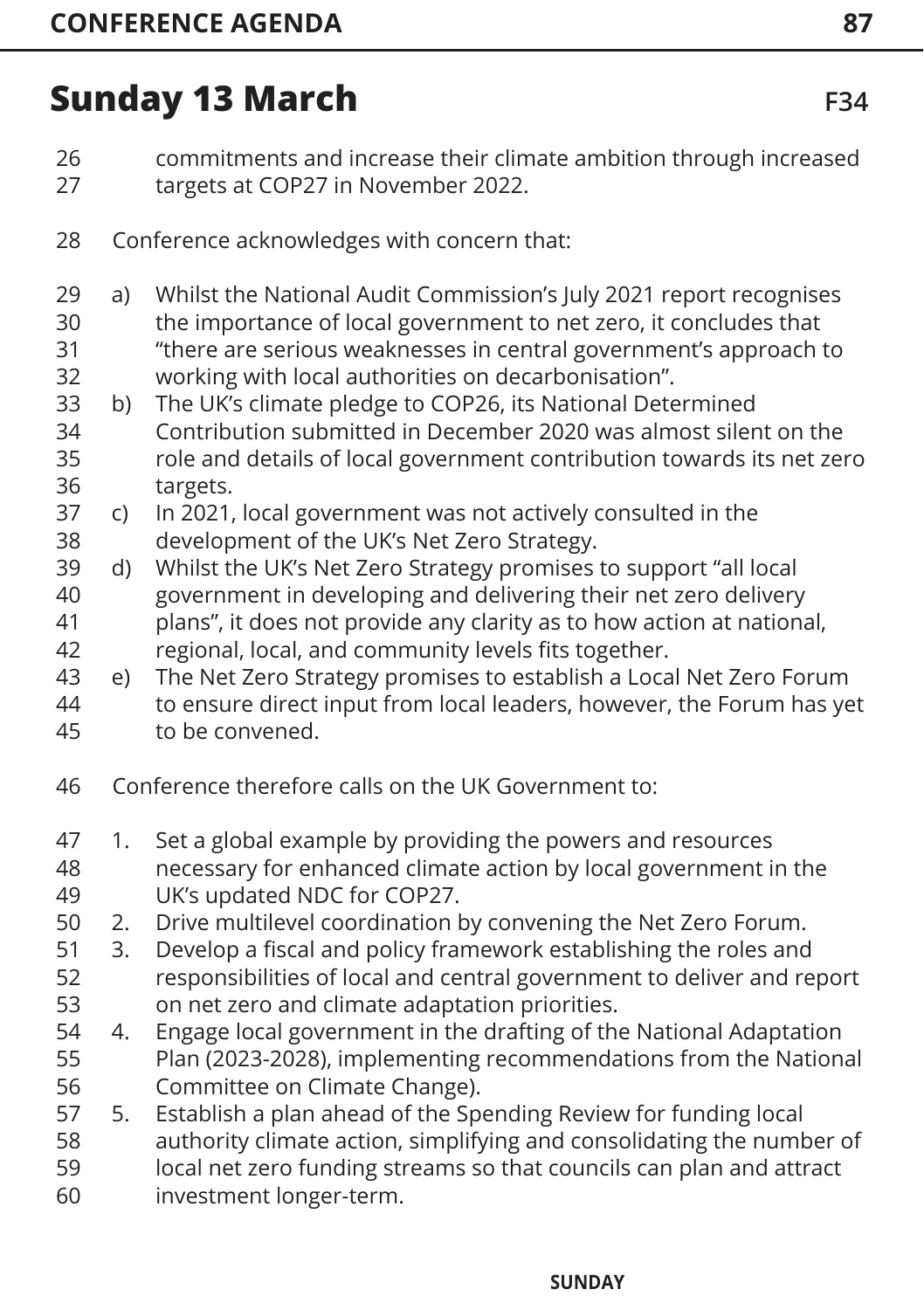| 61 | 6.            | Clarify what role DLUHC will play in supporting local authority     |
|----|---------------|---------------------------------------------------------------------|
| 62 |               | climate action given that the Net Zero Strategy establishes BEIS as |
| 63 |               | responsible for coordination.                                       |
| 64 | $\mathcal{L}$ | Lead on climate empowerment (ACE), involving young people, local    |
| 65 |               | communities and non-governmental actors in climate decision-        |

making, education programmes, and action. 66

*Applicability: England only; except 1. (lines 47–49), 5. (lines 57–60) and 7. (lines 64–66), which are Federal.*

*Mover: 7 minutes; summation of motion and movers and summation of any amendments: 4 minutes; all other speakers: 3 minutes.* 

*For eligibility and procedure for speaking in this debate, [see page 7](#page-7-0). To submit a speaker's card go to: www.libdems.org.uk/speakers-card.* 

*The deadline for amendments to this motion is 13.00, Monday 28 February; [see page](#page-10-0)  [10. Am](#page-10-0)endments selected for debate will be published in the Conference Extra and Sunday Conference Daily updates to the Conference Agenda.* 

*The deadline for requests for separate votes is 09.00 Saturday 12 March; [see page 7](#page-7-0).*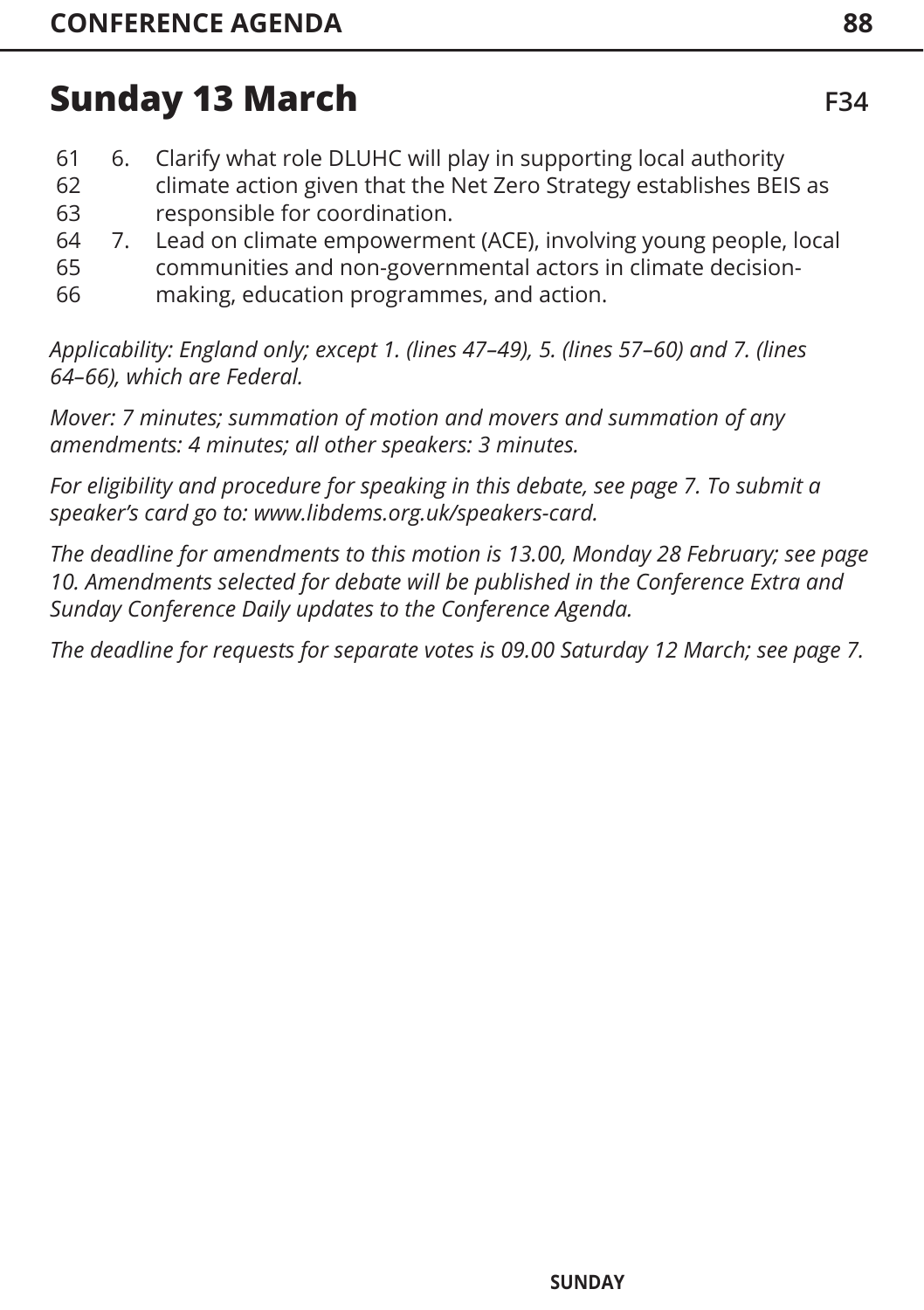Chair: Chris Adams (Vice Chair, FCC). Aides: Cllr Jon Ball and Cllr Nick da Costa (Chair, FCC).

## **F35 Constitutional Caretaking**

## *Federal Board*

Mover: Jeremy Hargreaves (Vice Chair, Federal Board). Summation: Elaine Bagshaw (Vice Chair, Federal Board).

- Conference notes that the Constitution does not give directly elected 1
- Mayors and Police Crime Commissioners the rights enjoyed by Principal 2
- Authority Councillors in terms of electing representatives to federal 3
- committees. 4
- Conference therefore resolves to amend the Constitution as follows: 5
- *In Article 9.2F, after* 'elected by principal local authority councillors' 6
- *insert* ', Police and Crime Commissioners and directly elected Mayors'. 7
- *In Article 10.2E, after* 'own number' *insert* '(including, for both purposes, Police and Crime Commissioners and directly elected Mayors)'. 8 9
- *In the Committee election regulation 15b, after* 'Principal Councillor' 10
- *insert* ', Police and Crime Commissioner and directly elected 11
- Mayor', *and after* 'Principal Councillors' *insert* ', Police and Crime 12
- Commissioners and directly elected Mayors'. 13
- Conference notes that the Constitution makes provision for by-elections 14

to the Federal Audit and Scrutiny Committee, but that its members are 15

- appointed rather than elected. 16
- Conference therefore resolves to amend the Constitution as follows: 17
- *In Article 16.3A, delete* 'Casual vacancies amongst this group shall be 18
- filled in accordance with the election regulations' *and insert* 'Casual 19
- vacancies amongst this group shall be filled in the same way'. 20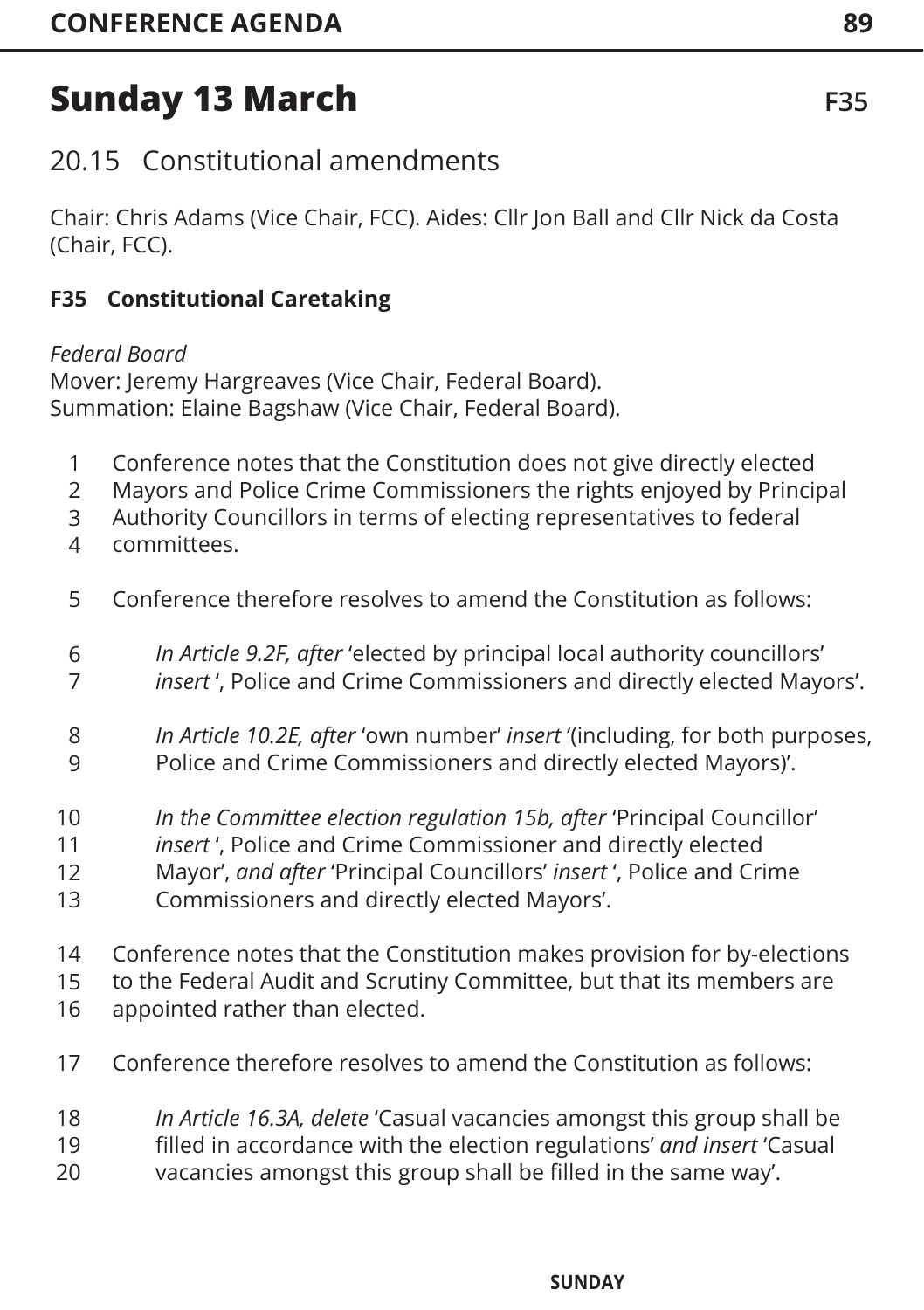- Conference notes that the Constitution requires Federal Committees to 21
- operate their own declaration of interest rules and registers, and that 22
- this generates extra bureaucratic overheads compared with having one 23
- system which they all participate in. 24
- Conference therefore resolves to amend the Constitution as follows: 25
- *Delete Article 8.8C and insert:* 26
- 8.8C a requirement for its members to fulfil obligations in relation to 27
- a Conflicts of Interest policy agreed, and from time to time altered, 28
- by the Federal Board and administered as one central register for all 29
- Federal Committees by the Chief Executive. That policy shall require 30
- any member and any other person attending a meeting to declare 31
- any interest which might affect or be seen to affect their contribution 32
- to the work of that body, and in particular to declare any actual or 33
- potential conflict of interest or loyalty. 34
- Conference notes that: 35
- 1. The Constitution only gives the Federal Board the power to indemnify directors of Liberal Democrats Limited for risks they may face in the 36 37
- legitimate execution of their roles on behalf of the party. 38
- 2. This does not extend to party staff or other party volunteers, and so leaves people at potential risk of personal liability for carrying out roles on behalf of the party. 39 40 41
- 3. Suitable wording for resolving this issue already exists in the Scottish 42
- Constitution and the Federal Party should adopt best practice from the States and others wherever possible. 43 44
- Conference therefore resolves to amend the Constitution as follows: 45
- *In Article 9.5, delete* 'The Federal Board may by resolution indemnify the directors from any liability arising from decisions by the Party'. 46 47
- *Insert new Article 9.6:* 48
- 9.6 The Federal Board shall have the power to grant indemnities for the general purposes of the Party and to secure grants of 49 50

#### **INFORMATION AGENDA INDEX FRIDAY SATURDAY SUNDAY MONDAY STANDING CONDITIONS**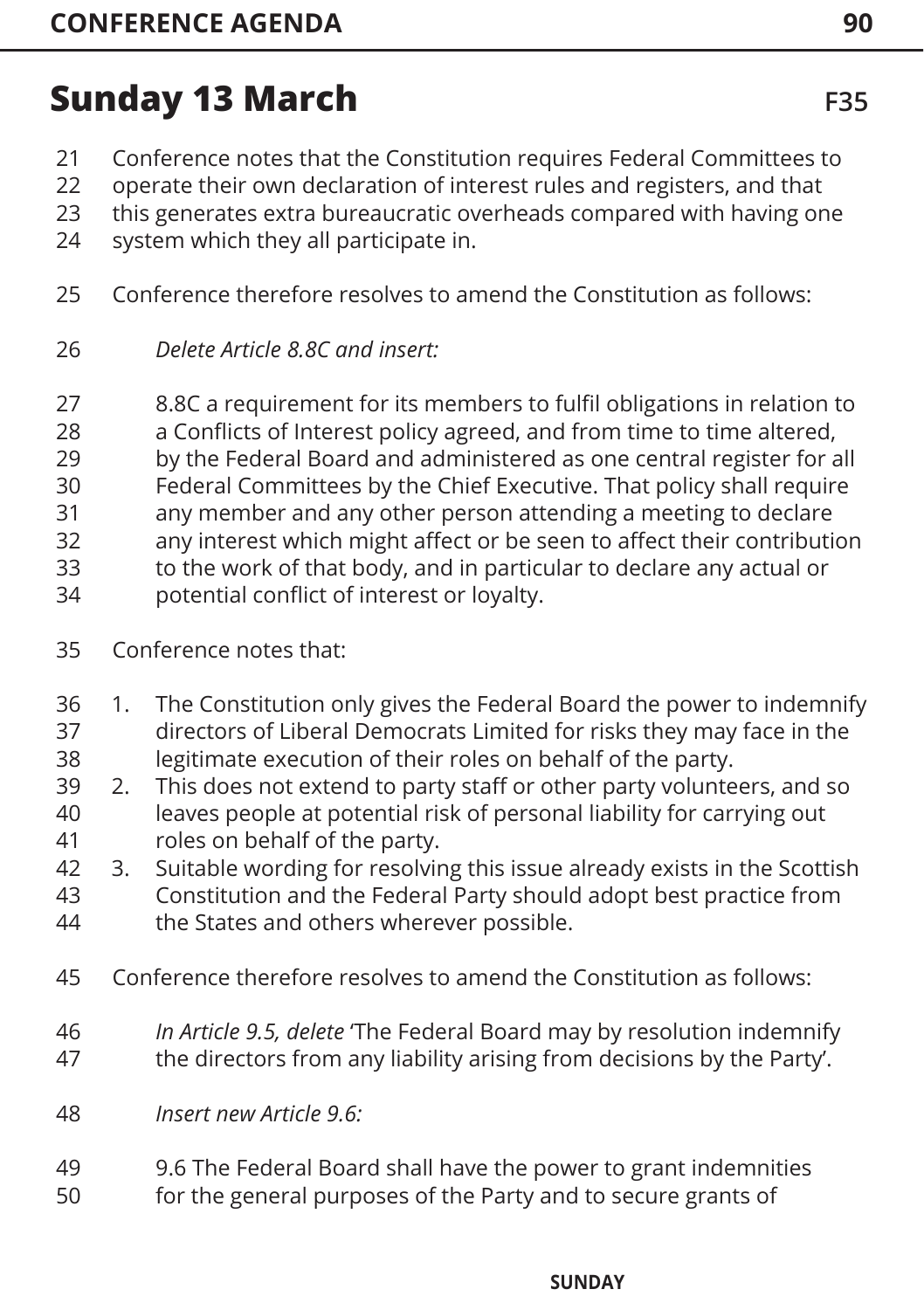- indemnity given, in such a manner as it thinks fit upon the assets of 51
- the Party; provided always that the total amount of the terms of the 52
- indemnities, shall not exceed such amount as may from time to time 53
- be determined by the Federal Board and approved by the Federal 54
- Conference. 55
- Conference further resolves that the initial indemnities limit shall be set at £100,000. 56 57
- Conference notes that in order to simplify the administration of Liberal 58
- Democrats Limited and reduce the party's compliance overheads the 59
- Federal Board has appointed specific party post holders as directors. 60
- Conference therefore resolves to amend the Constitution as follows: 61
- *In Article 9.5, delete* 'The Federal Board shall have power from time 62
- to time to appoint and remove the directors of such a company, 63
- who will otherwise be appointed for a period of five years, provided 64
- always that the Federal Board shall not so appoint any person holding 65
- any public office or office in the Party which may be incompatible therewith' *and insert* 'The Directors of any such Company shall be 66 67
- the President, the Vice President responsible for working with ethnic 68
- minority communities, and the Chair of the FFRC'. 69
- *In Article 16.3, delete* 'Any company established under Article 9.5 70
- shall also be entitled to make nominations for membership of the Committee'. 71 72
- Conference notes that there is an inconsistency between the Preamble and Article 3.1 in the grounds of discrimination prohibited. 73 74
- Conference therefore resolves to amend the Constitution as follows: 75
- *In the Preamble after* 'gender' *insert* 'identity'. 76
- *In Article 3.1, after* 'discrimination as to', *delete the rest of the line and*  77
- *insert* 'race, ethnicity, caste, heritage, class, religion or belief, age, 78
- disability, sex, gender identity or sexual orientation'. 79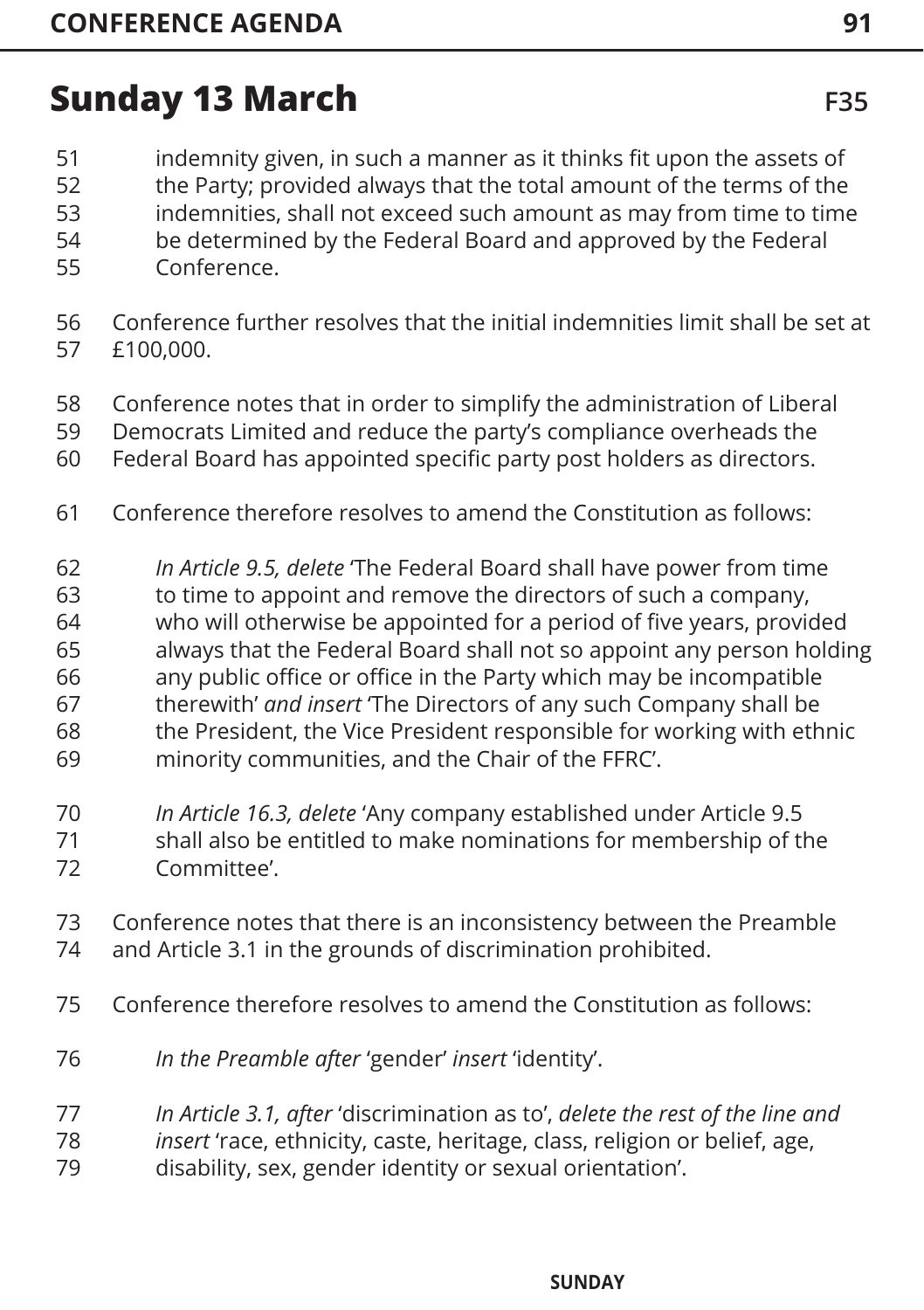- In addition, conference resolves to amend the Constitution as follows: 80
- *In Article 4.6D (on both occasions), 4.6E, 4.9, 9.6D, 20.3, 20.6 and 21.3A,*  81
- *after* 'Political Parties, Elections and Referendums Act 2000' *insert* 'and as later amended'. 82 83
- *In Article 20.1, delete* 'not less than' *and insert* 'not fewer than' on both occasions. 84 85

*For the text of the existing Federal Constitution, see www.libdems.org.uk/constitution.*

*Applicability: Federal.*

*Mover: 5 minutes; all other speakers: 3 minutes.* 

*For eligibility and procedure for speaking in this debate, [see page 7](#page-7-0). To submit a speaker's card go to: www.libdems.org.uk/speakers-card.* 

*The deadline for amendments to this motion is 13.00, Monday 28 February; [see page](#page-10-0)  [10. Am](#page-10-0)endments selected for debate will be published in the Conference Extra and Sunday Conference Daily updates to the Conference Agenda.* 

*The deadline for requests for separate votes is 09.00 Saturday 12 March; [see page 7](#page-7-0).*

20.30 Close of conference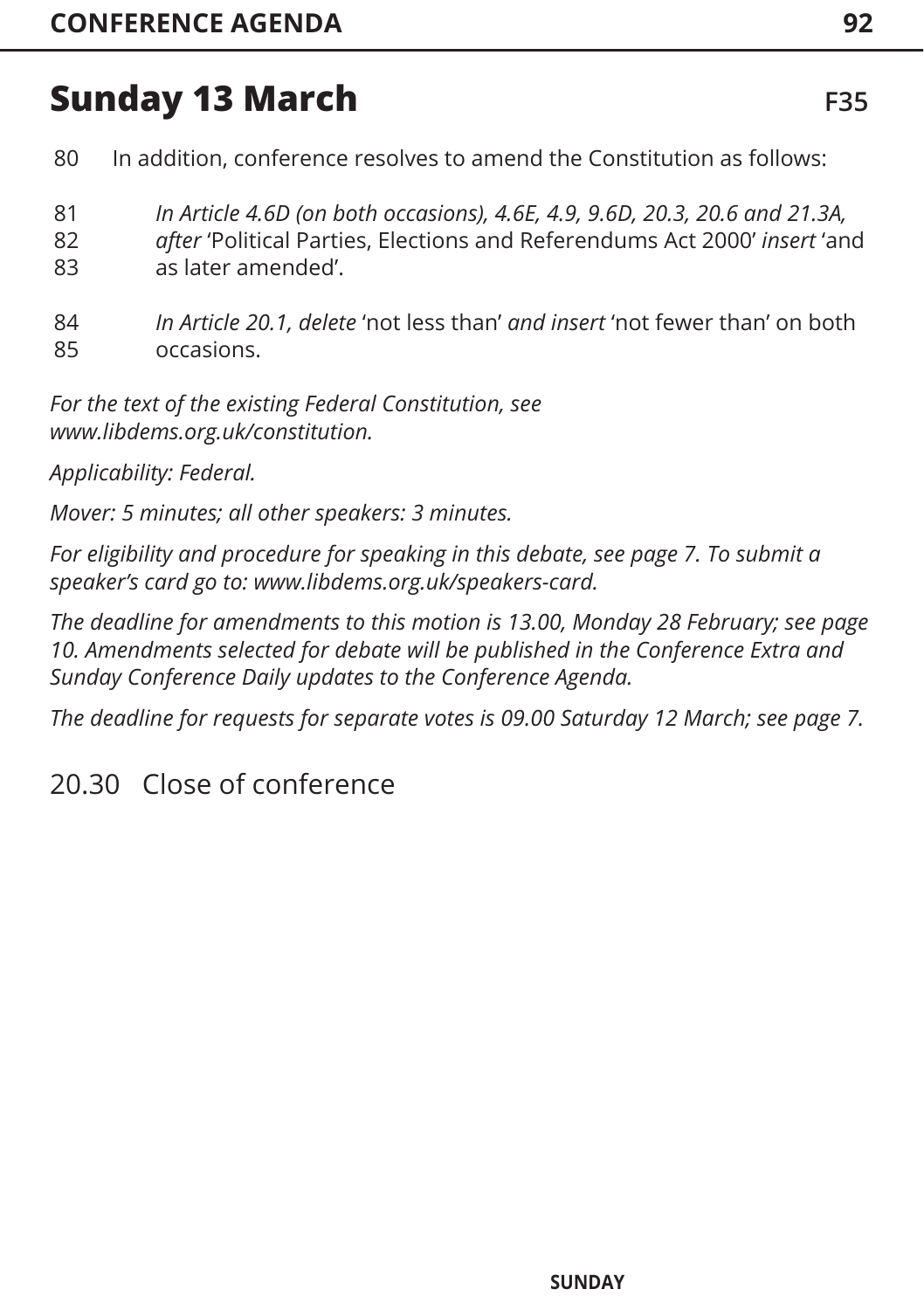## **Standing orders – glossary of terms**

## **Business motion**

A proposal to conduct the affairs of the Party in a particular way or to express an opinion on the way affairs have been conducted.

## **Business amendment**

A proposal to change a business motion. Any such proposal should be significant, should be within the scope of the original motion and must not be a direct negative.

## **Committee**

Throughout these standing orders, Committee means the Federal Conference Committee unless otherwise qualified.

## **Constitutional amendment**

A proposal to change the constitution of the Party.

## **Secondary constitutional amendment**

An amendment to a constitutional amendment. This must not introduce new material.

## **Consultative session**

A meeting where selected areas of policy or strategy are considered in greater depth than is possible in full debates.

## **Day visitor**

Someone who has paid the appropriate day visitor fee. Day visitors are not entitled to speak or vote in full sessions of conference.

## **Emergency motion**

A proposal which relates to a specific recent development which occurred after the deadline for submission of motions. Emergency motions must be brief.

## **Emergency amendment**

An amendment to a motion which relates to a specific event which occurred after the deadline for the submission

of amendments. It must be brief and uncontentious.

## **Full session**

Any part of the conference agenda during which debates, topical issue discussions or discussion of business, including formal reports, takes place. This specifically excludes formal speeches such as those by the Leader or Party Officers.

### **Point of order**

A suggestion to the chair of a debate that the conduct of the debate, as laid down in the standing orders, has not been followed correctly.

### **Policy motion**

A proposal to adopt a new policy or reaffirm an existing one. This includes motions accompanying policy papers.

## **Policy amendment**

A proposal to change a policy motion. Any proposal should be of significant importance, should be within the scope of the original motion and must not be a direct negative.

### **Policy paper**

A paper prepared by the Federal Policy Committee and submitted to conference for debate under the terms of Article 7.4 of the Federal Party constitution.

## **Procedural motion**

A proposal that the conduct of a debate should be changed in a specific way. Procedural motions are:

### **Move to next business**

A proposal that the conference should cease to consider an item of business and immediately move to the next item on the agenda.

### **Reference back**

A proposal to refer a motion or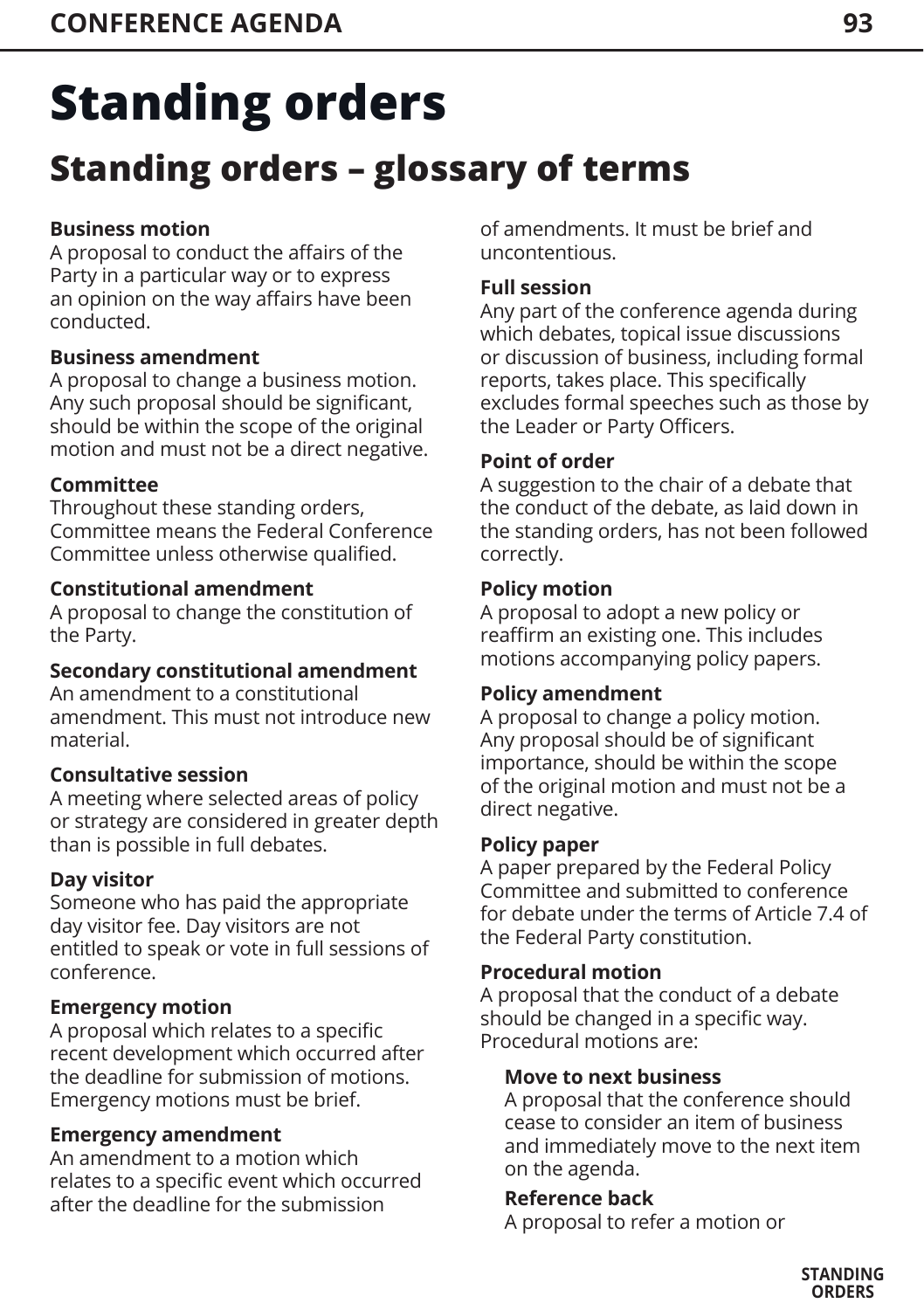amendment to a named body of the Party for further consideration.

#### **Request for a count**

A request to the chair that a specific vote be counted and recorded rather than decided on the chair's assessment of a show of voting cards. [*Note: this does not apply to a virtual conference.*]

#### **Separate vote**

A request to the chair of a debate that a part or parts of a motion or amendment should be voted on separately.

#### **Suspension of standing orders**

A proposal to relax specific standing orders for a stated purpose.

#### **Special conference**

An additional meeting of the conference requisitioned by the Federal Board, Federal Policy Committee, conference itself or 2% of party members, in not fewer than 10% of local parties, under the provisions of

Article 6.3 of the Federal constitution.

#### **Standing order amendment**

A proposal to change these standing orders.

#### **Secondary standing order amendment**

An amendment to a standing order amendment. This must not introduce new material.

#### **Topical issue discussion**

A discussion on a policy issue of significant and topical relevance, conducted without a vote.

#### **Voting member**

A member attending conference who has satisfied the requirements for attendance and has paid the registration fee presently in force for party members as agreed by FCC, and who is not a day visitor [or observer].

## **Standing Orders for a conference held remotely**

- a) In the event that the Federal Board determines it is impossible to hold a conference under the normal rules, and instead summons a special meeting of the conference to be held remotely, or the Committee otherwise directs that a conference shall be conducted remotely, these Standing Orders shall apply.
- b) A remote conference shall be conducted in accordance with the Standing Orders that apply to a conference not conducted remotely ('the original Standing Orders'), save that:
	- i) All references in the original Standing Orders to votes, whether by ballot, show of hands or show of voting cards, shall instead be conducted via an online poll or

alternative secure method of online voting, designated by the Committee; similarly all references to speakers cards shall be taken to mean electronic speakers' cards.

- ii) Any communications with the chair must be made via an online channel designated by the Committee for that purpose and advertised to voting members prior to the commencement of a debate.
- iii) In original Standing Order 6.2, the reference to the Chief Steward shall also include lead moderators designated by the Chief Steward.
- iv) Original Standing Order 8.7 shall apply save that the Committee may set a deadline in respect of any given full session for the receipt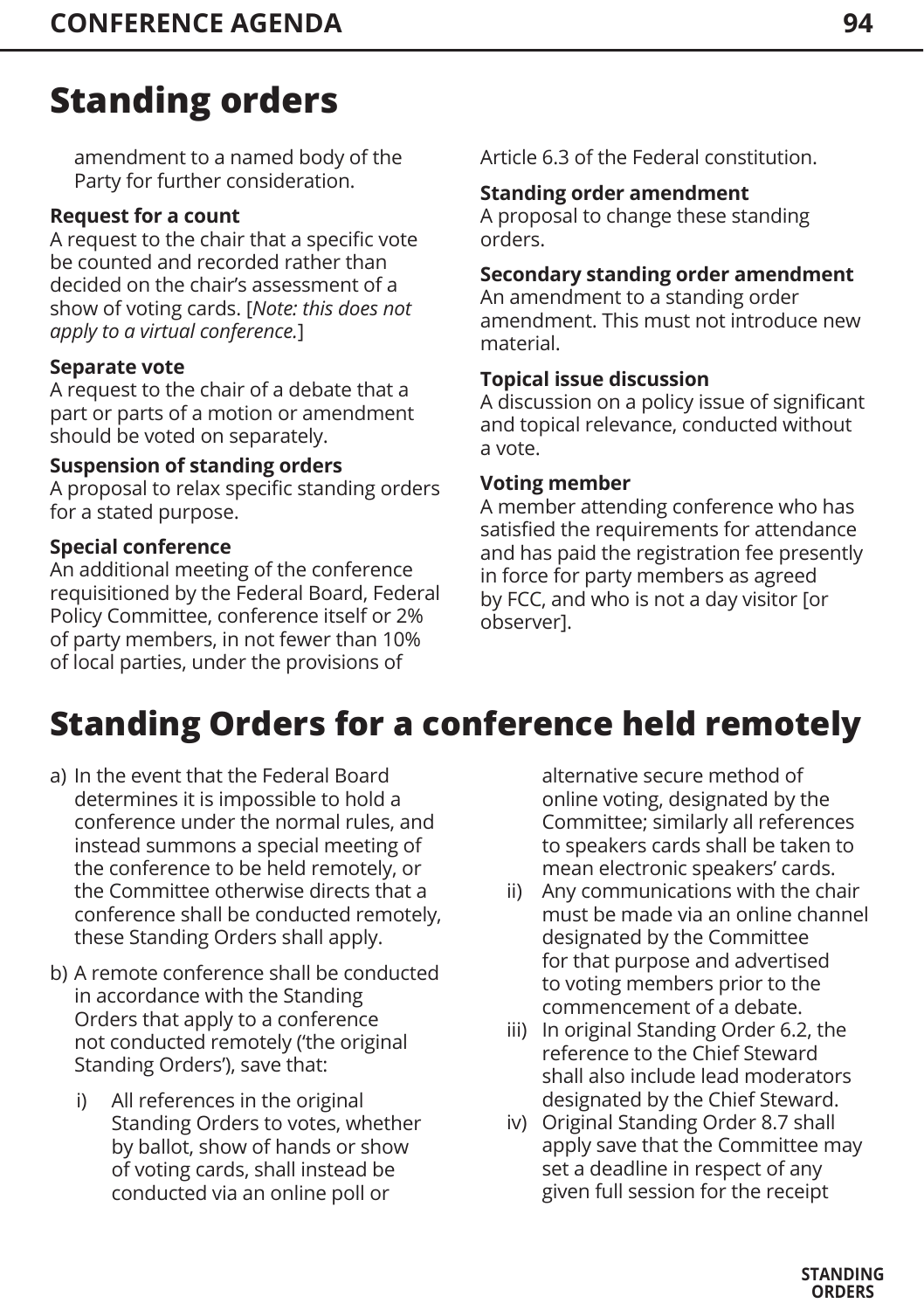of electronic speakers' cards; the chair shall have discretion to accept electronic speakers' cards after the deadline.

- v) Original Standing Orders 9.1, 9.2, 11.5 and Procedural motion 3 (Request for a Count) in the Glossary of Terms, shall not apply; instead, voting members shall, when appropriate, be directed by the chair to vote using the online voting tool made available to them. Standing Order 2.3 shall not apply.
- vi) In original Standing Order 10.1, any voting member may signal to the Chair via the designated online channel that they are moving a point of order, in lieu of rising in their place.
- vii) As, by necessity, all votes shall be counted votes, original Standing Order 11.5 shall not apply; instead, the chair shall ensure the result of the counted vote is publicised to members, via the appropriate online channel.

## **Standing orders for a conference held physically**

## **1. The conference agenda**

## **1.1 What is on the agenda**

The agenda for each meeting of conference, other than a special conference, shall include time for:

- a) One or more consultative sessions; save that the Committee may decide not to hold any consultative sessions at a spring conference.
- b) A business session or sessions for the consideration of reports from the Parliamentary Parties as listed in Article 17 of the Federal Party's Constitution, the Federal Board, the Federal Policy Committee and the Federal Conference Committee together with, when appropriate, reports from any other body the Committee considers appropriate, accounts, the annual report, a motion accompanying the proposed strategy of the party, business motions, constitutional amendments and standing order amendments.
- c) Policy motions (including motions accompanying policy papers).
- d) Emergency motions.
- e) Topical issue discussions.
- f) Any other business which the

Committee thinks appropriate. The time to be allocated to each type of business and the order of that business shall be decided by the Committee provided that conference may decide not to take any particular item on the agenda.

#### **1.2 Conference or council of state parties**

In addition, time before or after any meeting may be agreed with the relevant state party for a meeting of the conference or council of that party.

### **1.3 Right to submit agenda items**

- a) Reports to conference may be submitted only by the bodies listed in paragraph 1.1(b).
- b) Business motions (including amendments and emergency business motions and amendments), constitutional amendments and secondary constitutional amendments, standing order amendments and secondary standing order amendments may be submitted by the Federal Board, Federal Policy Committee, state parties, regional parties in England, local parties, Affiliated Organisations and 10 party members. Business motions, standing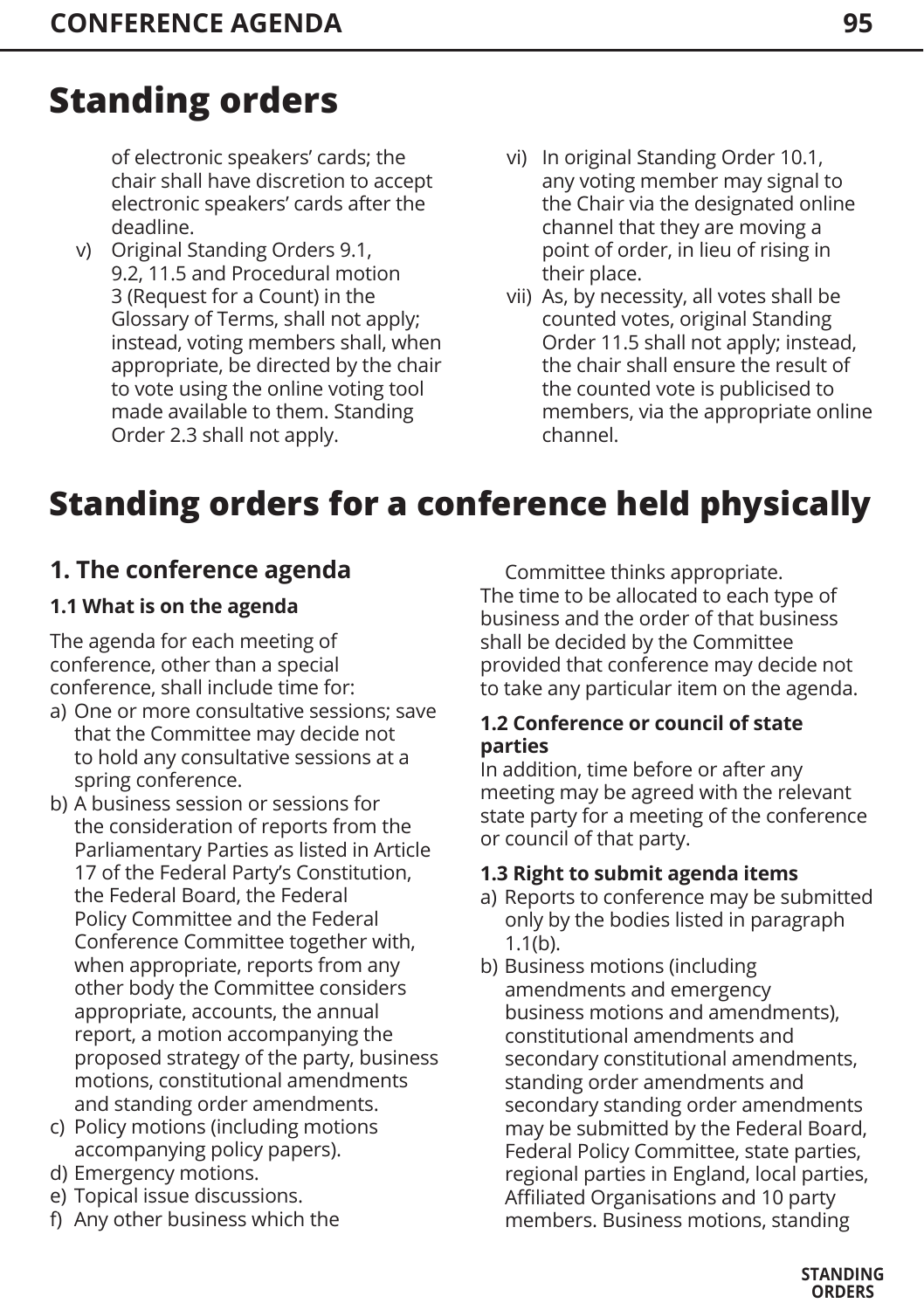order amendments and secondary standing order amendments may also be submitted by the Federal Conference Committee.

- c) Motions accompanying policy papers may only be submitted by the Federal Policy Committee.
- d) Policy motions (including amendments, emergency policy motions and amendments) may be submitted by the Federal Policy Committee, state parties, regional parties in England, local parties, Affiliated Organisations and 10 party members.
- e) Proposals for topical issue discussions may be submitted by any party member.

#### **1.4 How motions and amendments are submitted**

All motions and amendments must be submitted to the Committee. They must identify a person authorised to agree to their being composited or redrafted. The detail of methods of submission will be notified for each conference via the party website.

#### **1.5 The deadlines by which motions, amendments, reports and questions to reports must be submitted**

The Committee shall specify:

- a) The closing date for the receipt of policy motions (including motions accompanying policy papers), business motions, constitutional amendments and amendments to standing orders, which shall be at least eight weeks before the start of conference.
- b) The closing date for the receipt of amendments to motions published in the agenda and emergency motions, which shall be at least two days before the start of conference.
- c) The closing date for the submission of written reports from the bodies listed in paragraph 1.1(b), which will be set so as to enable their distribution with

the agenda. Any supplementary report submitted later than this deadline may only be tabled at conference with the permission of the Committee.

- d) The closing date for the submission of questions to any of the reports listed in the agenda, which shall be at least two days before the start of conference, except for questions to the reports of the Parliamentary Parties in the House of Commons, House of Lords and European Parliament, where the closing date shall be at least one hour before the start of the business session at which the report is due to be considered.
- e) Notwithstanding 1.5 (d), questions may always be submitted to any of the reports listed in the agenda arising from events occurring after the deadline specified in 1.5 (d). The deadline for these questions shall be one hour before the start of the business session at which the report is due to be considered.
- f) The closing date for proposals for topical issue discussions, which shall be at least two days before the start of conference

## **1.6 Notification of deadlines**

All dates specified under Standing Order 1.5 shall be publicised to party members and bodies entitled to submit motions. Publication in the party newspaper/ magazine and website may be treated as notice for this purpose.

#### **1.7 Later deadlines in special circumstances**

In special circumstances the Committee may specify later dates than those indicated above. In particular, where developments which, in the opinion of the Committee, are of great importance have taken place after the closing date for emergency motions and questions to reports, the Committee may make time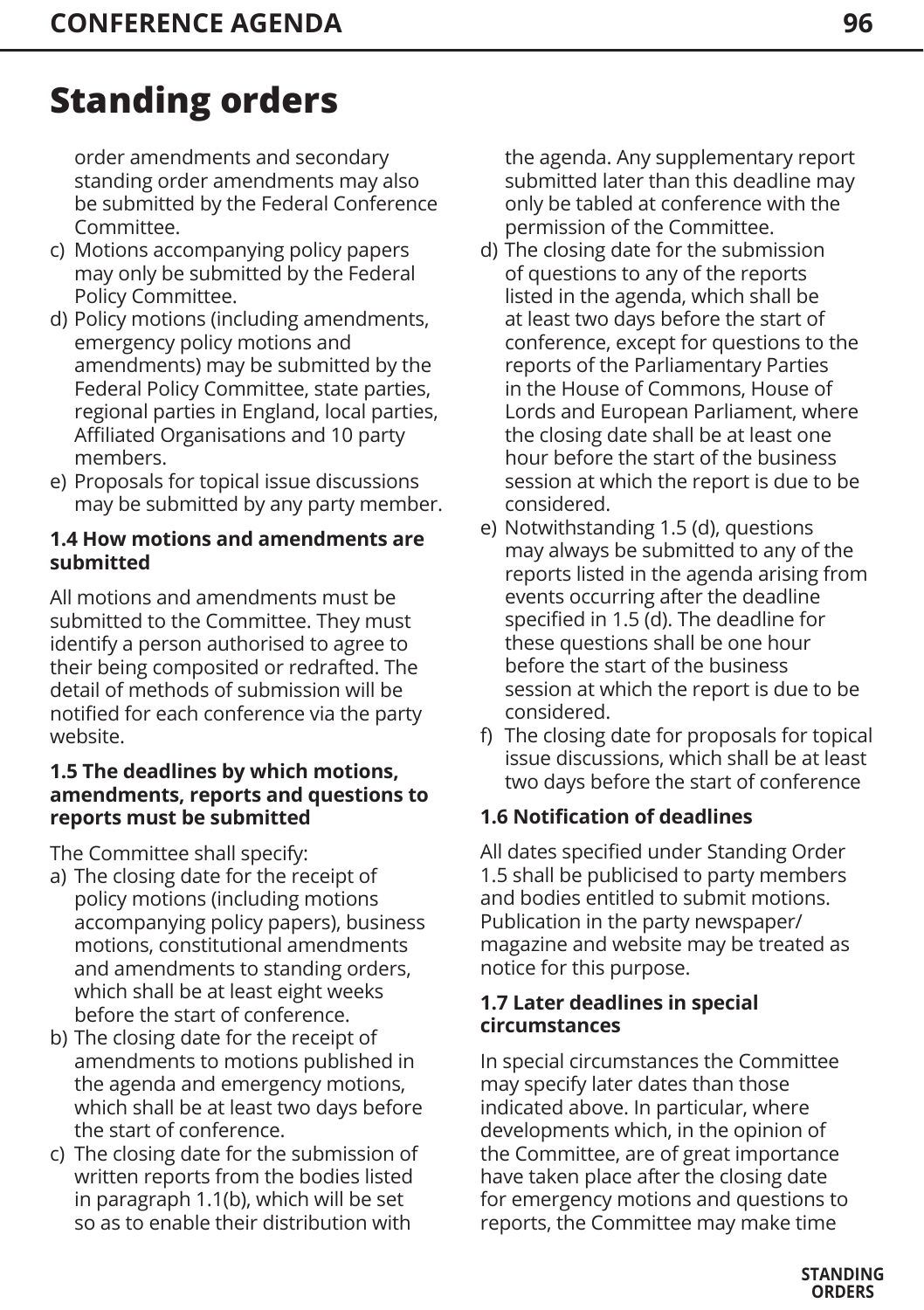available for an additional emergency motion or for a statement to be made on behalf of the Party or for additional questions to be submitted to reports.

## **2. Consultative sessions**

#### **2.1 The subjects for consultative sessions**

The subjects for debate at consultative sessions shall be chosen by the Committee on the advice of the Federal Policy Committee and, where appropriate, the Federal Board, and published in the agenda. Two or more such sessions may be held simultaneously.

## **2.2 Speaking at consultative sessions**

Any member of the Party may be called to speak at a consultative session and, with the approval of the chair, non-members with relevant expertise may also be called.

## **2.3 Voting at consultative sessions**

At the discretion of the chair a vote by show of hands may be taken to indicate the weight of opinion among members present on any issue that has been debated. [*Note: this Standing Order will NOT apply to a virtual conference; voting will be undertaken in a different way if needed.*]

## **3. The agenda**

## **3.1 The shortlisting of motions**

The Committee shall draw up the agenda and shall decide which of the motions duly submitted shall be included in it. The Committee may allocate time for one or more policy or business motions to be selected by ballot. Copies of motions not selected shall be available for inspection and will be supplied to any party member on payment of a copying charge and postage.

#### **3.2 Motions for the amendment of the constitution or standing orders**

Save as detailed below in Standing Order 4.3, all proposed amendments to the constitution or standing orders must be selected for debate.

#### **3.3 Balance between State and Federal policy debates**

The Committee shall, in drawing up the agenda, have due regard to the balance of State and Federal policy debates and in particular shall as far as possible organise the agenda so that all matters which relate solely to one or more state parties but not all State Parties or the Federal Party shall be considered at either the beginning or the end of the conference.

## **4. Selection of motions and amendments**

#### **4.1 Compositing or otherwise altering motions**

In drawing up the agenda the Committee shall seek to reflect the range of views in the Party as indicated by the motions and amendments submitted. The Committee may:

- a) Treat any severable part of a motion or amendment as a separate motion or amendment.
- b) Redraft a motion or amendment so as to improve expression, remove inaccuracy or superfluity or take account of new developments.
- c) Composite similar motions or amendments.

### **4.2 Selection of amendments**

The Committee shall decide which of the amendments duly submitted to each motion shall be selected. No amendment shall be selected if, in the opinion of the Committee it is insubstantial, outside the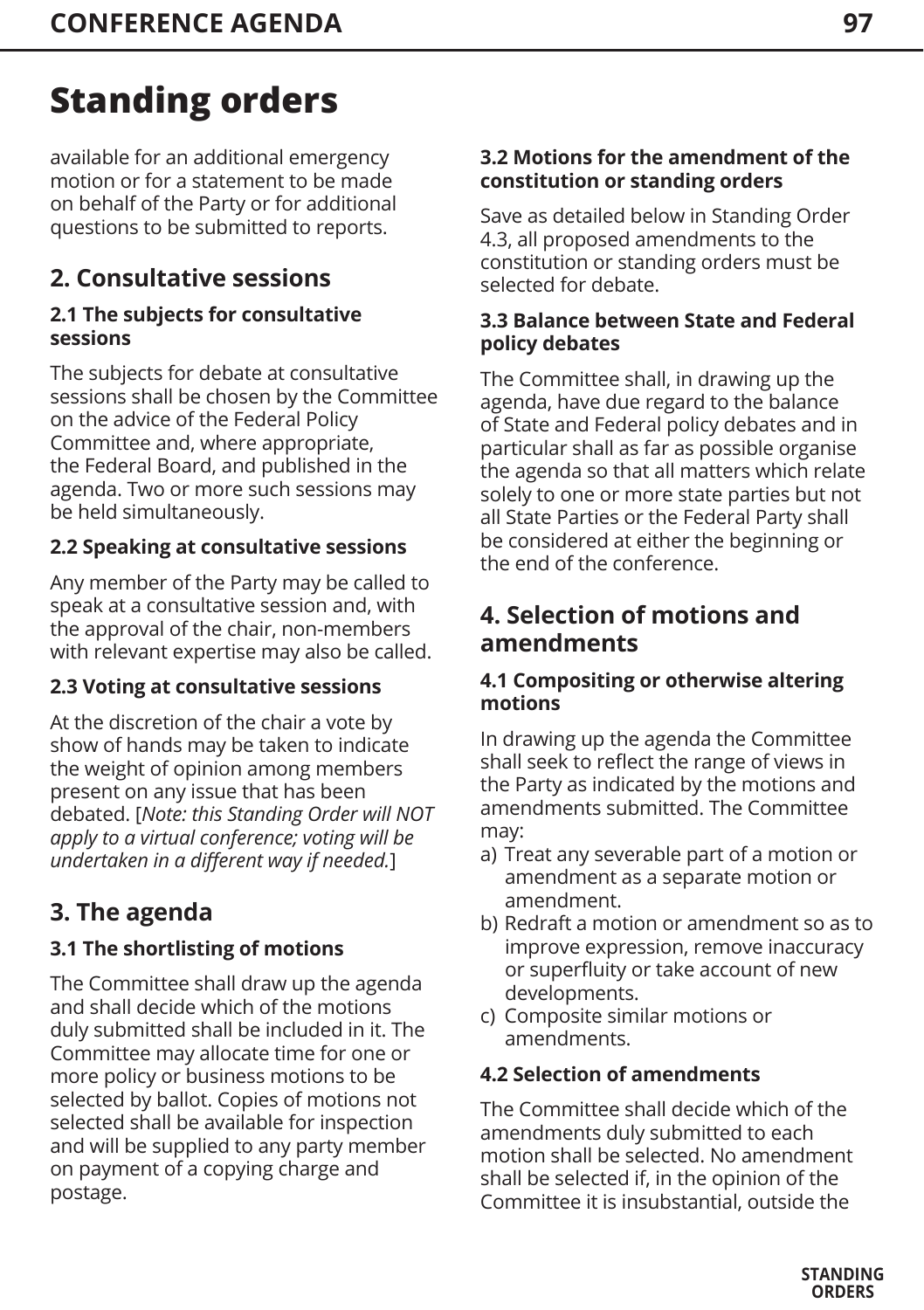scope of the motion, or tantamount to a direct negative of the motion.

#### **4.3 Motions for the amendment of the constitution or standing orders**

The Committee may refuse to select a motion for amendment of the constitution or standing orders if, in their opinion, it is:

- a) Similar in effect to another motion which has been selected for debate or ballot at the same meeting of conference.
- b) Similar in effect to a motion that has been rejected at either of the last two meetings of conference.
- c) In the case of amendments to the constitution, incomplete in that it leaves unamended some other part of the constitution which contradicts the meaning of the amendment.
- d) In the case of amendments to standing orders, incomplete in that it leaves unamended some other part of standing orders which contradicts the meaning of the amendment.
- e) Ambiguous.

## **4.4 Emergency motions**

The Committee may reject an emergency motion if:

- a) It is similar in effect to another motion that has been selected for debate or ballot.
- b) It is similar in effect to a subject chosen for a topical issue discussion.
- c) It is unclear as to its meaning or intent or is, in the opinion of the Committee, too poorly drafted to provide a sensible basis for debate.
- d) It falls outside the definition of emergency motions.

No amendment shall be taken to any motion selected under this Standing Order.

## **4.5 Ballots for emergency motions**

All emergency motions, except those rejected under Standing Order 4.4, must be placed either on the agenda for debate or in a ballot for selection by Conference. The Committee may hold separate ballots to select which of a range of emergency policy motions and which of a range of emergency business motions to debate. If one or more ballots is held the Committee shall circulate the text of all balloted motions to the voting members as soon as practicable and shall specify a closing time for the ballot. Following the counting of any ballots the Committee shall organise the debates on the motions in the order chosen by conference in the ballots.

### **4.6 Emergency amendments**

The Committee shall have complete discretion whether to select emergency amendments for debate.

## **4.7 Topical issue discussions**

The choice of subjects for topical issue discussions shall be made by the Officers of the Committee in consultation with the Officers of the Federal Policy Committee. In choosing the subjects, the Officers shall have regard to the significance and topicality of the subjects proposed and whether they are likely to provoke a lively discussion.

## **5. Special meetings**

## **5.1 Timetabling of special meetings**

The Committee shall, as soon as practicable after the requisitioning of a special meeting of the conference, fix a date for the meeting, draw up the agenda and, if appropriate, specify a date for the submission of amendments. The meeting shall deal only with the business stated in the notice of requisition save that the Committee may allow time for emergency motions and for business which is formal or, in its opinion, uncontentious.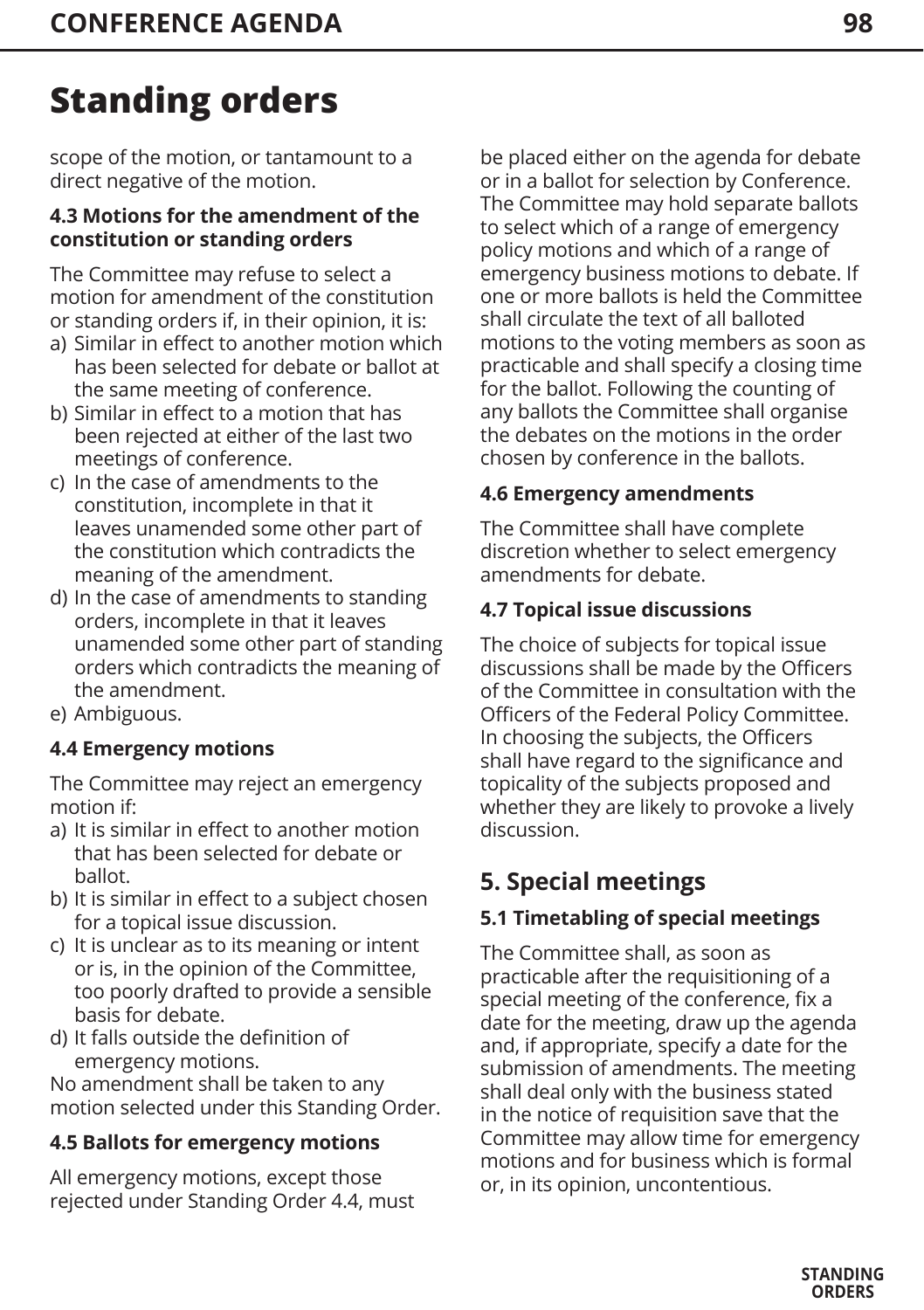### **5.2 Preferred timescales for special meetings**

In setting dates for the submission of motions and amendments and giving notice thereof and of the conference itself the Committee shall endeavour to follow the timescales laid down elsewhere in these standing orders but, where this is not practicable, the Committee shall set such dates as it sees fit.

## **6. Appeals**

## **6.1 Appeals against rejection of motions**

The Committee shall provide written reasoning to the nominee of the proposers for the rejection of any motion or amendment. The proposers may appeal, in writing, to the next meeting of the Committee. Any such appeal shall provide reasons why, in the opinion of the proposers, the expressed reasons for rejection are not valid. If the appeal is allowed, the motion or amendment shall be treated as an emergency motion or amendment according to the stage of the agenda-setting process at which the appeal has been allowed.

#### **6.2 Appeals against exclusion from conference**

Any person excluded from conference by a decision of the Chief Steward shall have the right of appeal to the Committee at the next of its regular meetings. The exclusion shall remain in force pending the appeal. [*Note: this Standing Order will apply with modifications to a virtual conference: the Chief Steward may designate people to act as lead moderators for the conference chat.*]

## **7. The chair**

## **7.1 Who chairs conference**

The President, if present, shall normally

take the chair at the formal opening and closing of conference and when the Party Leader is making a formal speech from the platform. At all other sessions the chair shall be appointed by the Committee. Normally no person shall chair more than one session at any meeting.

### **7.2 The chair's aide**

The Committee may appoint an aide or aides to assist the chair of each session.

## **8. Conduct of debate**

## **8.1 Variation in the order of business**

The Committee may propose to the conference a variation in the order of business as set out in the agenda. Such variation shall be put to the vote and shall take effect if approved by a majority of those voting.

#### **8.2 Withdrawal of motions and amendments**

Once the Committee has included a motion or amendment, or part of a motion or amendment, in the agenda, may not be withdrawn except by leave of conference.

## **8.3 The order of debate**

The Committee shall direct the order of debate. Generally, however, a motion will be moved and immediately thereafter the amendments and options will be moved in the order directed by the Committee. There will then be a general debate. The movers of amendments and options (or their nominees) shall have the right of reply in the same order (except that where an amendment or option has not been opposed during the debate, the chair of the session shall have the right to direct that its movers shall not exercise their right of reply), after which the mover of the motion (or the mover's nominee) shall have the right of reply. Votes shall then be taken on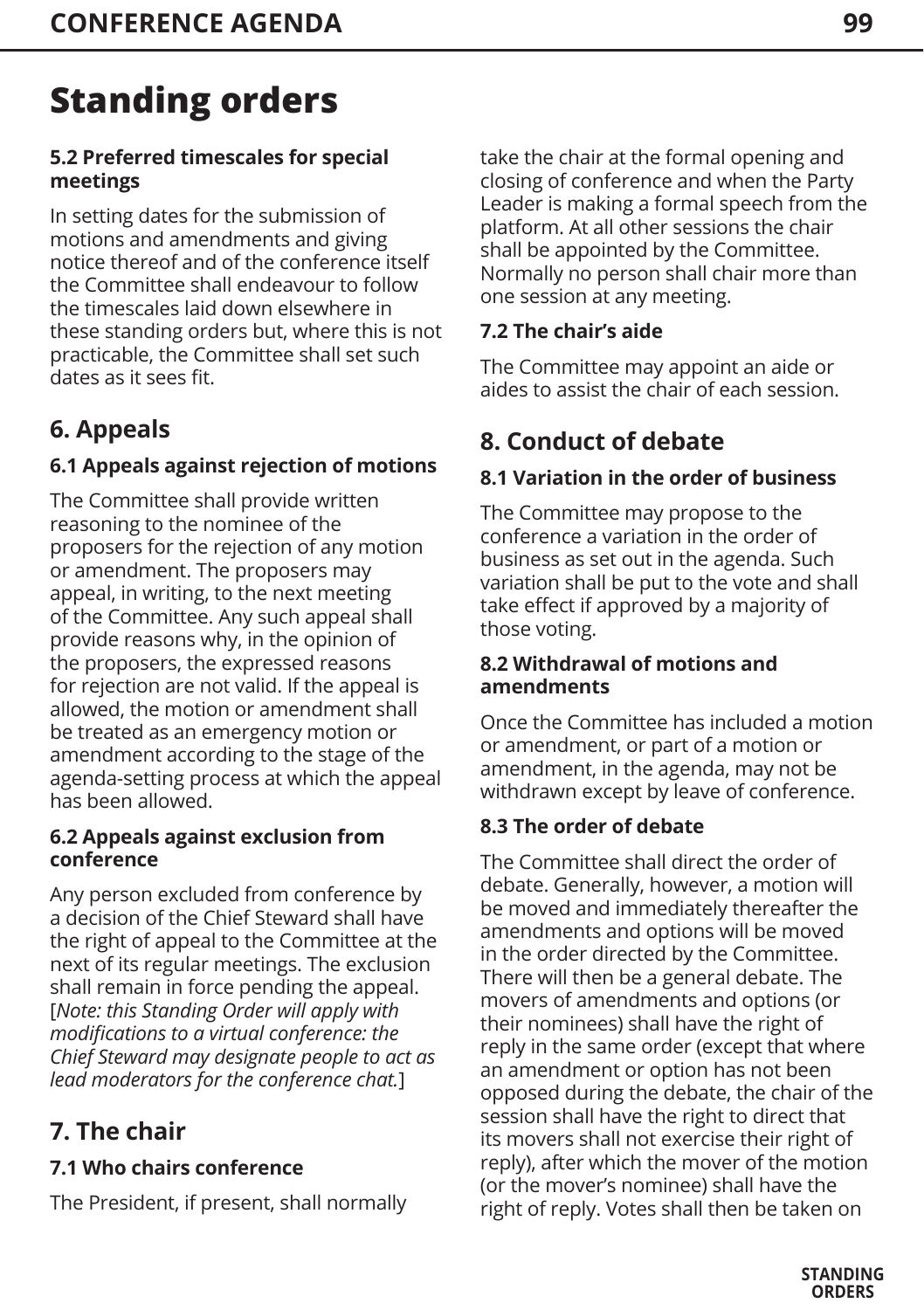the amendments and options in the order in which they have been moved and, finally, on the substantive motion. The Committee may direct that part of any motion or amendment or groups of amendments may be the subject of a separate debate.

## **8.4 Topical issue discussions**

The Committee shall direct the order of the discussion. Normally the proposer of the subject shall speak first, and a representative of the Federal Policy Committee shall speak last.

### **8.5 Who may speak**

All voting members may speak at a full session of conference. Additionally, the Committee may invite any person to address the conference as a guest. Neither such provision shall prejudice the right of the chair of a session to select speakers.

#### **8.6 The special rights of the Federal Committees**

Provided that the Federal Policy Committee is not proposing the motion or any of the amendments to be taken in a debate on a policy motion or on motions relating to the policy-making processes of the Party it shall have the right to nominate a person to report its views on the subject before the conference. The Federal Board shall have similar rights on business motions or motions to amend the constitution, as shall the Federal Conference Committee on motions relating to the proceeding and procedures of the conference and to amend standing orders. Such a person shall be called to speak for the same length of time as the person replying on behalf of the mover of the motion.

## **8.7 The selection of speakers**

Voting members wishing to speak in any debate shall submit a speaker's card, prior to the commencement of the debate in which they wish to speak, stating whether

they wish to speak for or against an amendment, the motion or part of the motion. The chair shall be responsible for the choice of the speakers and shall attempt to provide a balanced debate between the different viewpoints in the conference, but may announce a departure from this rule if there is an overwhelming preponderance of members wishing to speak on the same side. The chair shall have the discretion to accept speakers' cards after the start of the debate. Save as provided for in these standing orders, no person may speak more than once in any debate. [*Note: this Standing Order will apply with modifications to a virtual conference: speaker's cards must be submitted electronically and by no later than 17.00 on the day before the relevant debate, although the chair has a discretion to accept cards submitted after the deadline*.]

## **8.8 The length of speeches**

The Committee shall set out in the agenda time limits for speeches.

## **9. Voting at conference**

## **9.1 The method of voting**

Voting cards shall be issued at each meeting to voting members. The Committee may direct that voting on any issue be by ballot. Subject thereto all votes at full sessions shall be taken by show of voting cards.

[*Note: this Standing Order will NOT apply to a virtual conference if the new set of Standing Orders for a virtual conference is passed; instead a secure online poll or alternative shall be used.*]

## **9.2 Counting of votes**

A vote by show of voting cards shall be counted:

- a) If the Committee has so directed.
- b) If the chair so directs.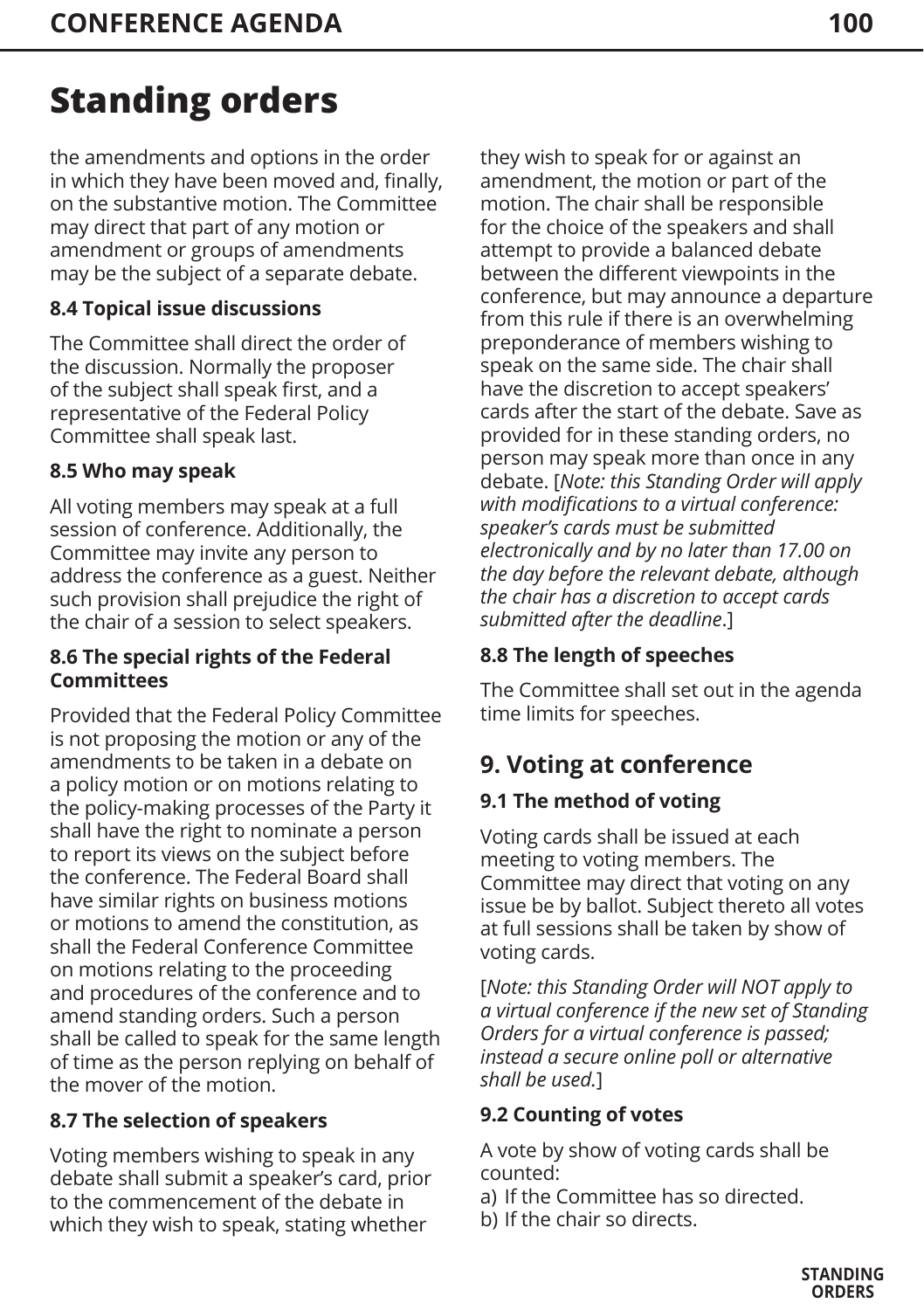c) As the result of a procedural motion under Standing Order 11.5 below. A recount will only be held if the chair is not satisfied that the first count was accurate. [*Note: this Standing Order will NOT apply to a virtual conference.*]

## **9.3 Separate votes**

A separate vote may be taken on a part of a motion or amendment:

- a) On the direction of the Committee.
- b) At the discretion of the chair.
- c) As a result of a procedural motion under Standing Order 11.4 below.

## **10 Points of order**

## **10.1 Making a point of order**

Any voting member may rise on a point of order which shall be taken immediately except that, during a vote, no point of order shall be taken that does not refer to the conduct of the vote. The chair's decision on all points of order shall be final. [*Note: this Standing Order will apply with modifications to a virtual conference: the chair must be contacted via debates@ libdems.org.uk.*]

## **11 Procedural motions**

### **11.1 Next business**

- a) A voting member may, during any full conference session, submit, in writing, a request that conference move to next business, giving the reasons to do so. The submission shall not exceed 75 words.
- b) The chair may either take the request immediately upon receipt, or at the end of any speech currently being made. If more than one request is received the chair shall decide which to take. No more than one request may be taken in respect to any motion or report.
- c) When the request is to be taken, the

chair shall read the statement of reasons and ask conference whether it wishes to consider the request to move to next business. If conference decides, by a simple majority of those voting, to do so, the person who made the request may speak. The chair may allow other speakers. All speeches under this standing order shall be limited to two minutes. If conference decides not to debate the proposal, it falls.

d) The proposal shall require a two-thirds majority of those voting being to be passed. If it is carried the current agenda item shall be abandoned without any further debate or vote and, at the discretion of the chair, either the next agenda item shall be taken or there shall be an adjournment until the time at which the next agenda item was due to be taken.

#### **11.2 Reference back (moved by a voting member)**

- a) A voting member, who has not already spoken in the debate, may, at any time before the chair has asked the first speaker in reply to stand by, submit, in writing, a request to refer back the motion under debate. The submission shall state to whom the motion is to be referred and shall include a statement of the reasons, including reasons why voting against the motion would not achieve a similar result, not exceeding 75 words.
- b) The chair may take the request to refer back at whatever stage of the debate they consider appropriate. If more than one request is received, the chair shall decide which to take. No more than one request may be taken with respect to any motion.
- c) When the request is to be taken, the chair shall read the statement of reasons and ask conference whether it wishes to consider the request to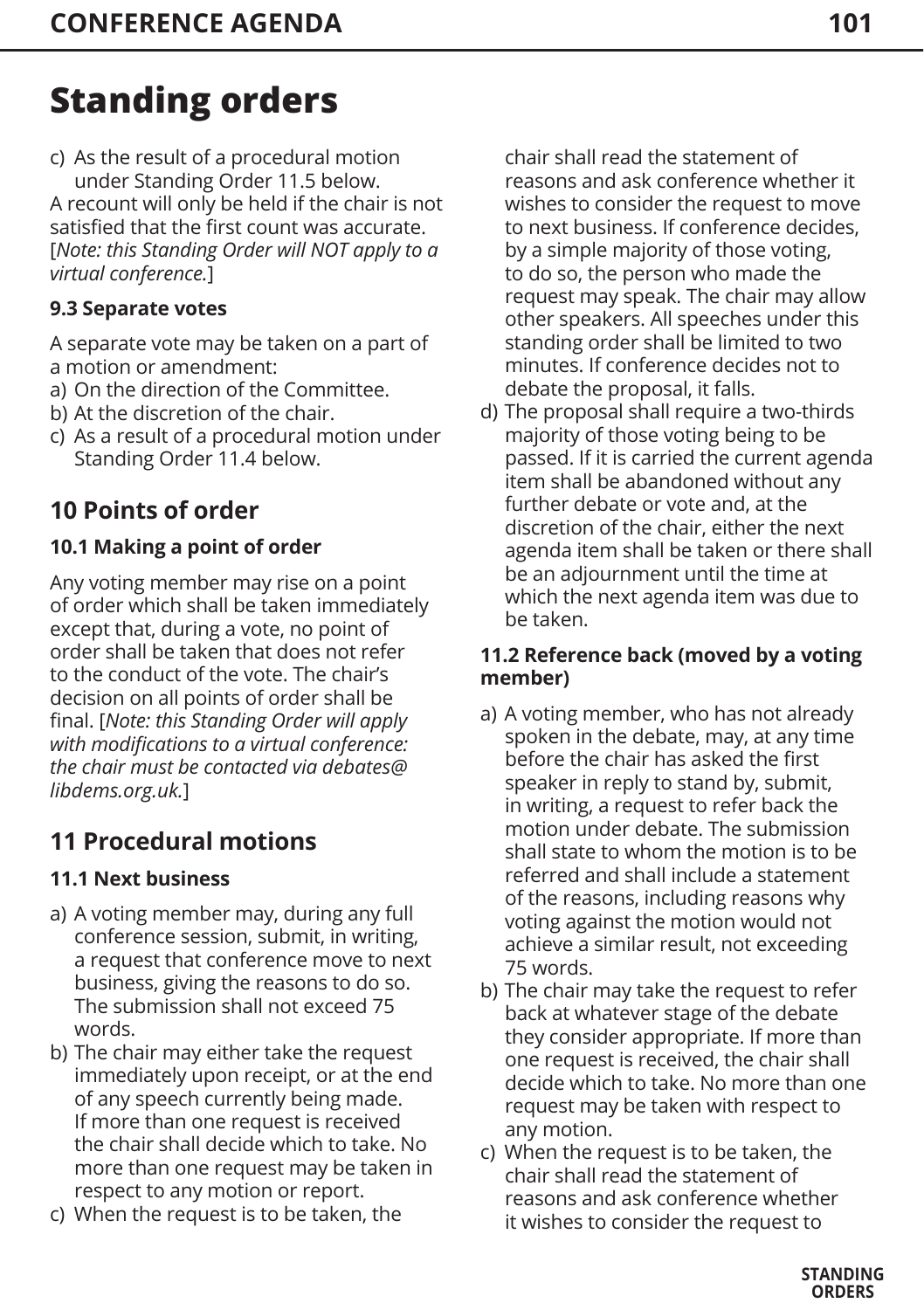refer. If conference decides, by a simple majority of those voting, to do so, the person who made the request may speak and the mover of the substantive motion, or their nominee, may reply. The chair may allow other speakers. All speeches under this standing order shall be limited to two minutes. If conference decides not to debate the reference back, it falls.

- d) The reference back shall require a simple majority of those voting to be passed. If it is carried the current agenda item shall be abandoned without any further debate or vote and, at the discretion of the chair, either the next agenda item shall be taken or there shall be an adjournment until the time at which the next agenda item was due to be taken.
- e) If the substantive motion is referred to the Federal Board, the Federal Policy Committee or the Federal Conference Committee that body shall, in its report to the next meeting of the conference, state what action it has taken on the reference.

### **11.3 Reference back (moved by the Federal Policy Committee)**

- a) The Federal Policy Committee may, at any time before the beginning of the debate on a motion, submit, in writing, a request to refer that motion to the next meeting of the conference. The chair shall announce the existence of such a request at the start of the debate.
- b) The chair may take the request to refer back at whatever stage of the debate they consider appropriate. A nominee of the Federal Policy Committee will speak and the mover of the substantive motion, or their nominee, may reply. The chair shall have discretion whether to allow other speakers on the request.
- c) The reference back shall require a simple majority of those voting to be

passed. If it is carried the current agenda item shall be abandoned without any further debate or vote and, at the discretion of the chair, either the next agenda item shall be taken or there shall be an adjournment until the time at which the next agenda item was due to be taken.

d) If passed, the Federal Policy Committee shall, before the next meeting of the conference, circulate its reasons for acting under this section and its comments on the motion and any amendments thereto accepted for debate.

### **11.4 Separate vote**

A voting member of conference may request that the chair take a separate vote on a part of a motion or amendment provided that such a request is in writing and received by the commencement of the first conference session on the day before the debate is scheduled. If the debate is scheduled for the first day of conference, the request must be received in writing by the same deadline as that for emergency motions. The Committee shall have complete discretion whether to take a separate vote. In exceptional circumstances, the Chair of the debate shall have discretion to accept a request for a separate vote if it is received in writing after this deadline.

### **11.5 Counted vote**

Any voting member may ask for a counted vote, which shall be taken if the request is supported by 50 members rising in their places and showing their voting cards. [*Note: this Standing Order will NOT apply to a virtual conference.*]

## **11.6 Suspension of standing orders**

a) A voting conference member may, during any full conference session, move a motion for the suspension of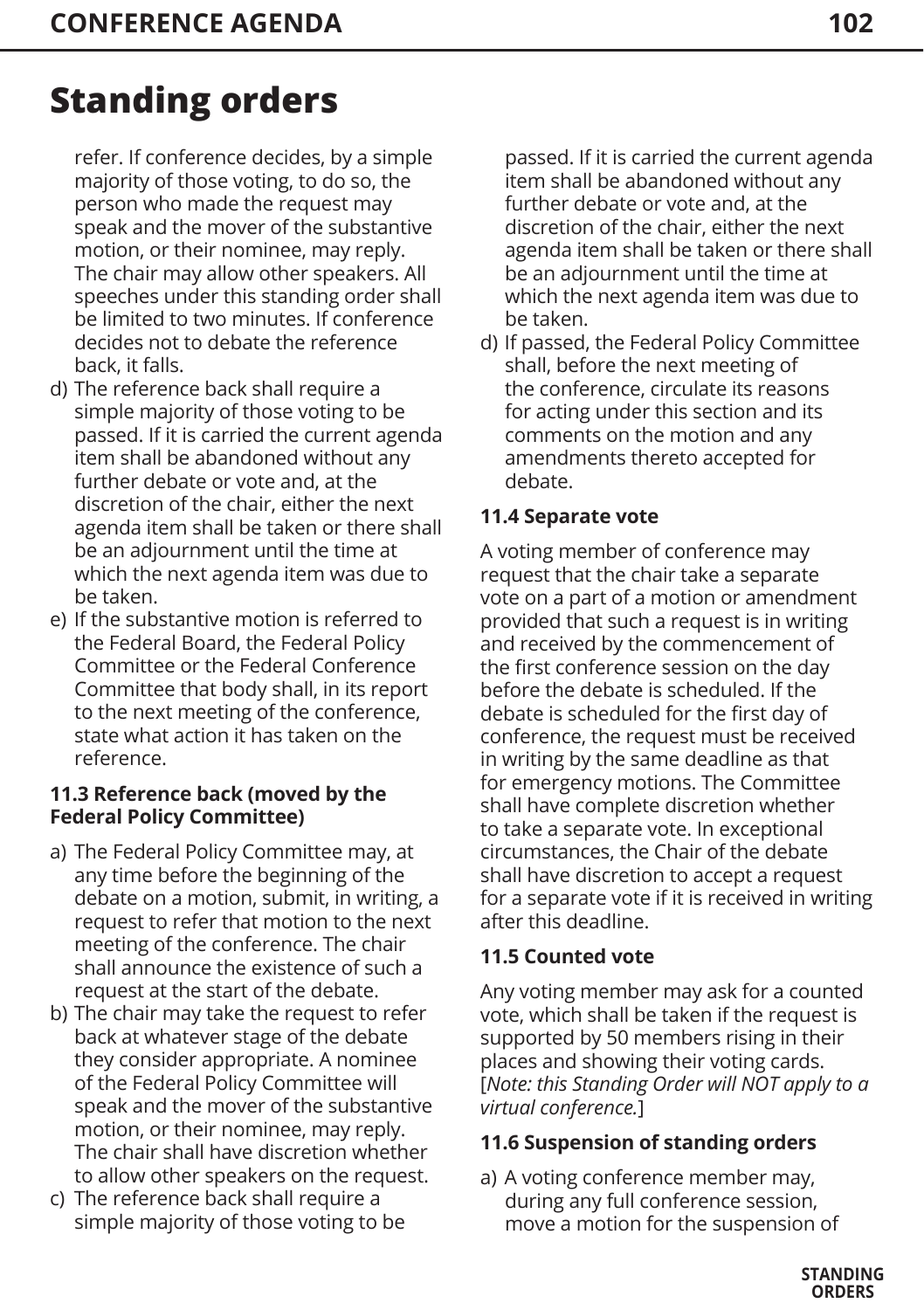standing orders. The mover shall submit the motion together with a written statement of its purpose, not exceeding 75 words, to the chair, who shall read them to the meeting. The chair may either take the request immediately upon receipt, or at the end of the speech currently being made.

- b) No motion to suspend standing orders may suspend any requirement of the constitution, nor any part of these standing orders which govern:
	- The rights of, or timetable for, submission of motions and amendments.
	- ii) Consultative sessions.
	- iii) Procedural motions for next business or suspension of standing orders.
- c) No motion to suspend standing orders to introduce a motion or amendment on to the agenda can be taken unless the motion or amendment has been submitted to the Committee in accordance with the published timetable and, where a right of appeal against non-selection exists, the right has been exercised.
- d) The chair shall read the statement of purpose and, if the suspension is allowable in the terms of this standing order, ask the conference whether it wishes to debate the request for suspension. If the conference decides not to debate the request, it falls. If the conference decides, by a majority of those present and voting, to hear the request the mover may speak and a representative of the Committee may reply. The chair shall have the discretion to allow other speakers. All speeches on the motion to suspend standing orders will be limited to two minutes.
- e) A motion to suspend standing orders shall only be carried if supported by at least two-thirds of the conference members voting. If the procedural

motion is carried all standing orders shall remain in force except only for the purposes set out in the motion.

### **11.7 No procedural motions during votes**

No procedural motion can be moved during a vote.

## **12 Reports**

## **12.1 Which reports are tabled**

The business session or sessions of the conference must include consideration of reports from the bodies listed in Standing Order 1.1(b).

#### **12.2 Submission and selection of questions**

A voting member may submit questions to any report tabled for consideration, by the deadlines set under Standing Orders 1.5 (d) and (e). The Committee shall publish in advance of the report session all the questions submitted under Standing Order 1.5 (d) which are in order, compositing similar questions where appropriate.

#### **12.3 Whether questions are in order or not**

A question shall be ruled out of order if it asks the body submitting the report about issues which are outside its duties and responsibilities. If the question could be answered by another body reporting to the same conference, the Committee may transfer the question to that body.

#### **12.4 How questions and supplementary questions are put and answered**

After the report is moved, the mover, or their nominee, shall answer the questions in turn. After each question has been answered, the voting member who submitted the question will be given the opportunity to put a supplementary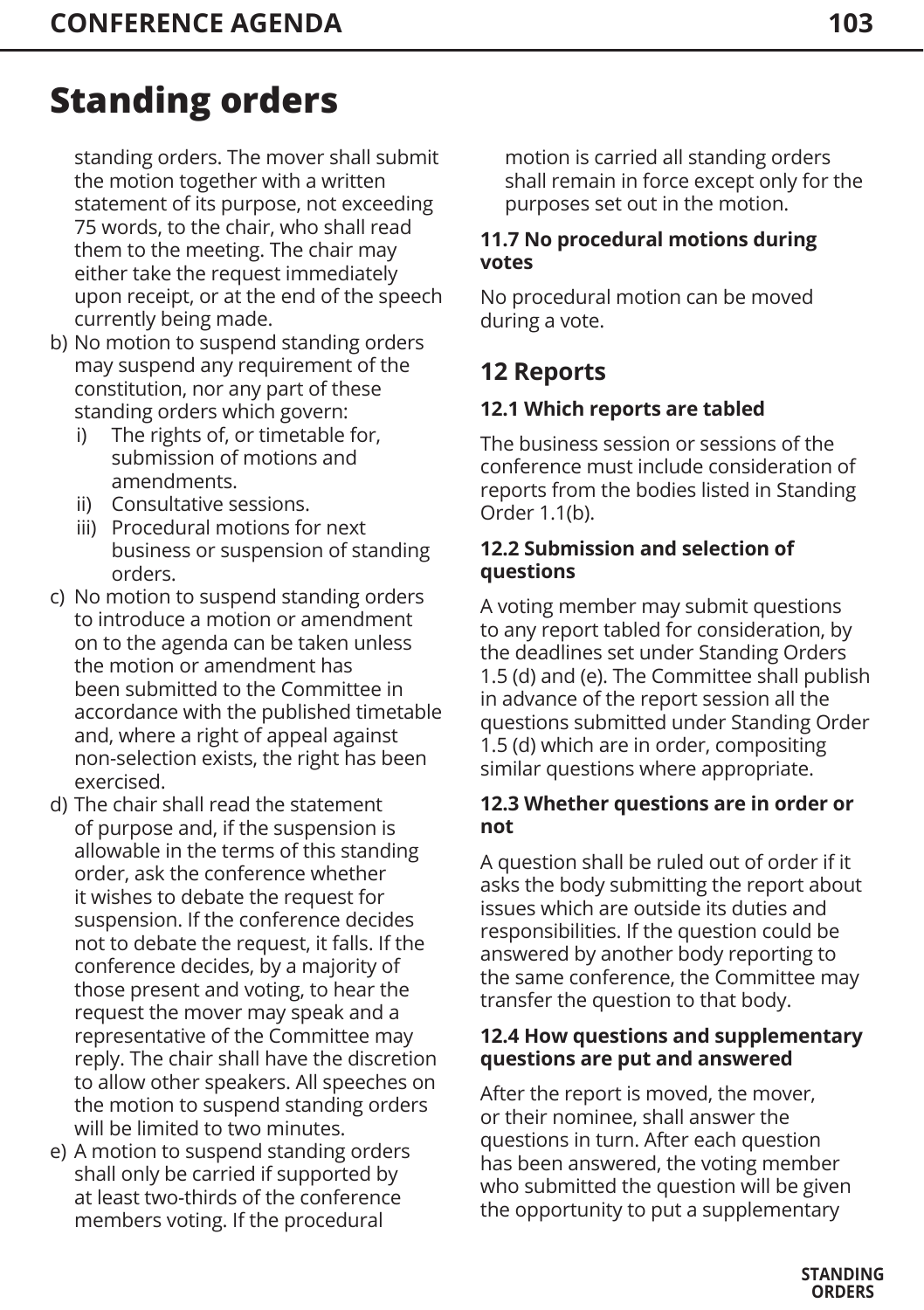question, speaking for a maximum of two minutes, and the mover, or their nominee, will be given an opportunity to respond. The chair shall determine the time given to the mover in moving the report and replying to questions. The chair shall also determine how many of the published questions, and how many of the questions submitted under Standing Order 1.5 (e), can be taken. After the conference the Committee shall publish the answers to all questions submitted under Standing Orders 1.5 (d) and (e) which are in order, and to all supplementary questions asked.

#### **12.5 Approval or rejection of reports from Federal Party committees or subcommittees**

Any report tabled by a Federal Party committee or sub-committee must be submitted for approval by the conference and must be voted upon accordingly. A voting member may move the rejection of any part of the report or of the report as a whole. A voting member wishing to move a rejection shall submit a speaker's card prior to the commencement of the consideration of the report, stating the section(s) which they wish to have rejected. All moves to reject a report must be debated (except that the chair shall have discretion to choose between moves to reject the same part of the report), at the conclusion of the question session. The person who made the request shall speak and the mover of the report, or their nominee, shall reply. The chair may allow other speakers, and shall determine the time given to all speakers.

#### **12.6 Receipt of reports from other bodies**

Any report tabled by a body other than a Federal Party committee or sub-committee must be submitted for receipt by the conference and must be voted upon

accordingly. A voting member may move not to receive the report, by submitting a speaker's card prior to the commencement of the consideration of the report. A move not to receive a report must be debated (except that the chair shall have discretion to choose between more than one move not to receive the same report), at the conclusion of the question session. The person who made the request shall speak and the mover of the report, or their nominee, shall reply. The chair may allow other speakers, and shall determine the time given to all speakers.

## **13 Amendment of standing orders**

### **13.1 Amendment of standing orders**

These standing orders may be amended by a two-thirds majority of members of conference voting on a motion duly submitted and selected in accordance with standing orders. Subject to any amendment they shall remain in force from meeting to meeting.

## **14 The Chair and Vice Chairs of the Committee**

## **14.1 Chair and Vice Chairs**

At its first meeting after a new election the Committee shall elect a Chair, who must be a member of the Committee directly elected by party members, and at least one Vice Chair, who must be members of the Committee either directly elected by party members or elected by one of the State **Parties**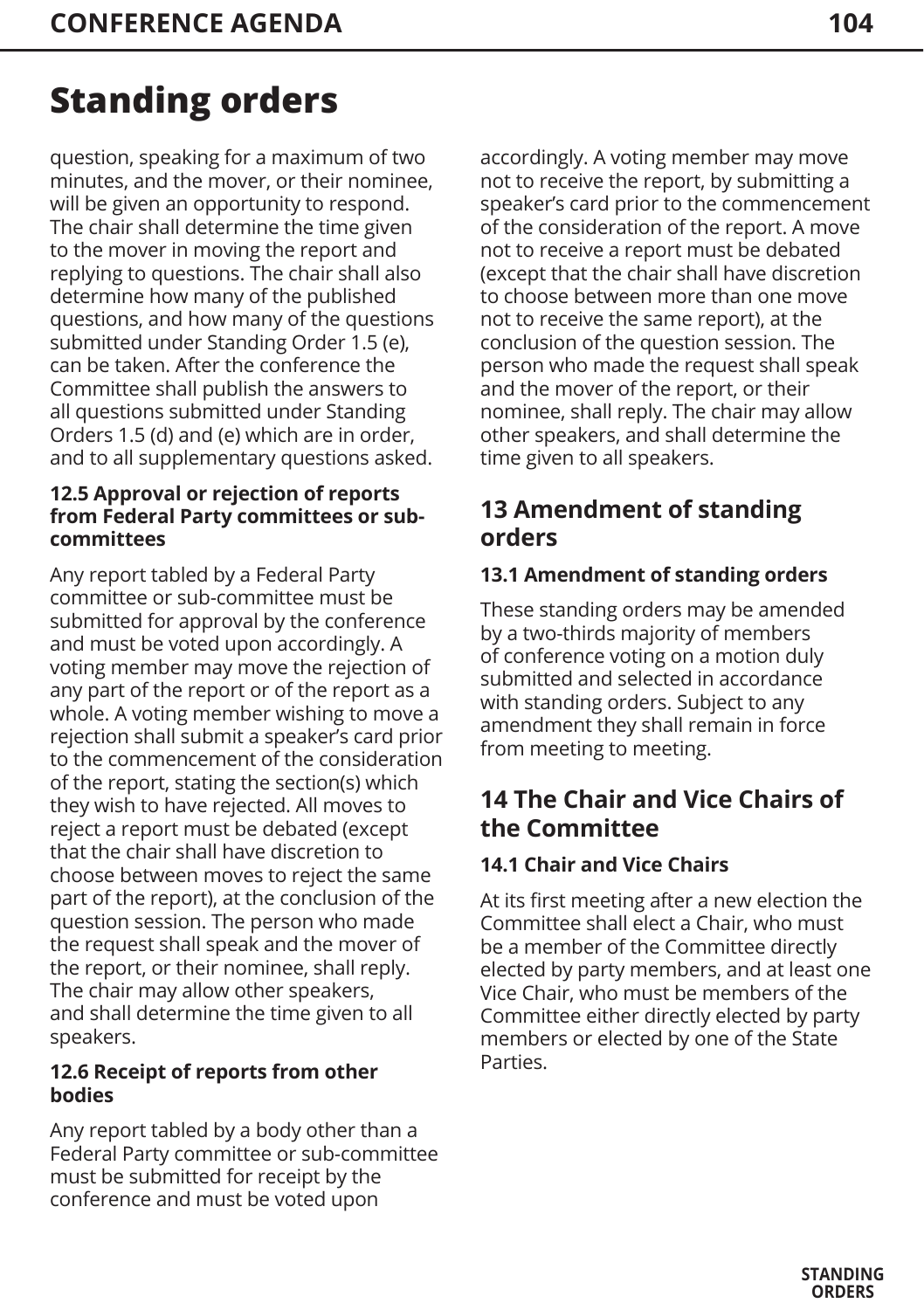# **The Federal Party**

## **Officers of the Federal Party**

Leader – Rt Hon Sir Ed Davey MP President – Dr Mark Pack Vice President (England) – Alison Rouse Vice President (Scotland) – Jenni Lang Vice President (Wales) – Paula Yates Chair of FFRC – Anthony Harris Chair of FPDC – Mary Regnier-Wilson Treasurer – Tilly McAuliffe Chief Executive – Mike Dixon

## **Federal Conference Committee (FCC)**

The FCC is responsible for organising the two federal conferences each year. This includes choosing the agenda from the policy and business motions submitted by conference representatives, local, regional and state parties, specified associated organisations and federal committees, and taking decisions on venues, registration rates and other organisational matters. It works within a budget set by the FFRC.

The FCC has 22 voting members: the Party President; the party's Chief Whip in the House of Commons; three state party representatives; one representative from the FB, two from the FPC, one from the Federal Communications & Elections Committee (FCEC), one from the Federal People Development Committee (FPDC); and fifteen directly elected members. It elects its own chair, who must be one of the directly elected representatives.

## **Federal Policy Committee (FPC)**

The FPC is responsible for researching and developing policy and overseeing the Federal Party's policy-making process, including producing policy papers for debate at conference and drawing up (in consultation with the relevant parliamentary party) the Federal election manifestos for Westminster and European elections.

The FPC has 29 voting members: the Party Leader and six other parliamentarians, the Party President; two local councillors, three state party representatives, one member of the FCEC and 15 members directly elected by members. It must be chaired by the Leader.

## **Federal Board (FB)**

The FB is responsible for directing, co-ordinating and overseeing the implementation of the Party's strategy and the work of the Federal Party. The FB also has responsibility, at least once per Parliament, for preparing a document outlining the Party's Strategy, for submission for debate and agreement by Conference.

The FB has 35 voting members: the Party President (who chairs it), the Party Leader and three other parliamentarians; the chairs of the three state parties; the chairs of each of the Federal Committees including a vicechair of the FPC; a local councillor; a Young Liberals representative; three state party representatives; and 15 directly elected members.

## **Federal Finance and Resources Committee (FFRC)**

The FFRC is responsible for planning and administering the budget and finances of the Federal Party, overseeing its administration and ensuring compliance with the Political Parties, Elections and Referendums Act 2000, as well as overseeing the Party's risk management operations and its Risk Register.

The FFRC has 14 voting members: the Registered Treasurer (who chairs it); the Registered Treasurers of the three state parties; five other members (elected by the FB); the Party Treasurer; the Party President; one representative of the Parliamentary Office of the Liberal Democrats; the Chief Executive; and one member of Federal staff.